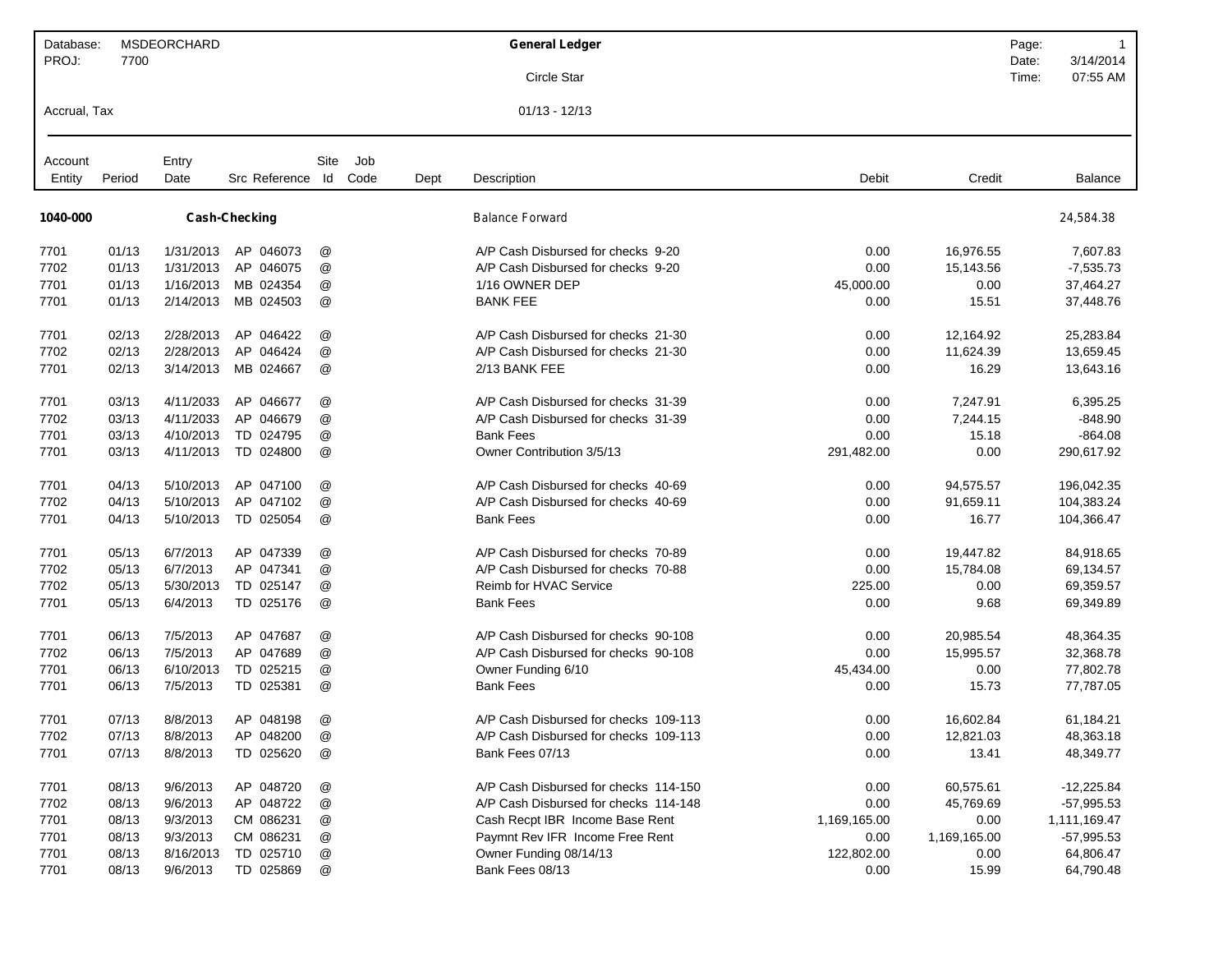| Database:    |        | <b>MSDEORCHARD</b>                   |                       |     |      | <b>General Ledger</b>                 |            |            | Page:          | $\overline{2}$        |
|--------------|--------|--------------------------------------|-----------------------|-----|------|---------------------------------------|------------|------------|----------------|-----------------------|
| PROJ:        | 7700   |                                      |                       |     |      | Circle Star                           |            |            | Date:<br>Time: | 3/14/2014<br>07:55 AM |
|              |        |                                      |                       |     |      |                                       |            |            |                |                       |
| Accrual, Tax |        |                                      |                       |     |      | $01/13 - 12/13$                       |            |            |                |                       |
| Account      |        | Entry                                | Site                  | Job |      |                                       |            |            |                |                       |
| Entity       | Period | Date                                 | Src Reference Id Code |     | Dept | Description                           | Debit      | Credit     |                | <b>Balance</b>        |
|              |        |                                      |                       |     |      |                                       |            |            |                |                       |
|              |        | 1040-000 - Cash-Checking (Continued) |                       |     |      |                                       |            |            |                |                       |
| 7701         | 09/13  | 10/11/2013 AP 049316                 | @                     |     |      | A/P Cash Disbursed for checks 151-170 | 0.00       | 40,333.04  |                | 24,457.44             |
| 7702         | 09/13  | 10/11/2013 AP 049318                 | @                     |     |      | A/P Cash Disbursed for checks 151-170 | 0.00       | 19,290.09  |                | 5,167.35              |
| 7701         | 09/13  | 9/3/2013<br>CM 086229                | @                     |     |      | Cash Recpt IBR Income Base Rent       | 233,833.00 | 0.00       |                | 239,000.35            |
| 7701         | 09/13  | CM 086229<br>9/3/2013                | @                     |     |      | Paymnt Rev IFR Income Free Rent       | 0.00       | 233,833.00 |                | 5,167.35              |
| 7701         | 09/13  | TD 025990<br>9/20/2013               | @                     |     |      | 9/17 Deposit Novo Reimb               | 5,125.00   | 0.00       |                | 10,292.35             |
|              |        |                                      |                       |     |      | Water Damage to Elevator              |            |            |                |                       |
| 7701         | 09/13  | 10/11/2013 TD 026154                 | @                     |     |      | Bank Fees 09/13                       | 0.00       | 16.19      |                | 10,276.16             |
| 7701         | 10/13  | 11/12/2013 AP 049826                 | @                     |     |      | A/P Cash Disbursed for checks 171-200 | 0.00       | 203,253.67 |                | -192,977.51           |
| 7702         | 10/13  | 11/12/2013 AP 049828                 | @                     |     |      | A/P Cash Disbursed for checks 171-201 | 0.00       | 28,715.95  |                | $-221,693.46$         |
| 7701         | 10/13  | 10/2/2013 CM 087476                  | @                     |     |      | Cash Recpt IBR Income Base Rent       | 233,833.00 | 0.00       |                | 12,139.54             |
| 7701         | 10/13  | CM 087476<br>10/2/2013               | @                     |     |      | Paymnt Rev IFR Income Free Rent       | 0.00       | 233,833.00 |                | $-221,693.46$         |
| 7701         | 10/13  | 10/10/2013 TD 026136                 | @                     |     |      | Owner Funding 10/03/13                | 29,268.05  | 0.00       |                | $-192,425.41$         |
| 7702         | 10/13  | 10/17/2013 TD 026218                 | @                     |     |      | AT&T Refund 650-556-0860              | 66.59      | 0.00       |                | $-192,358.82$         |
| 7701         | 10/13  | 10/24/2013 TD 026264                 | @                     |     |      | Owner Funding 10/23/13                | 122,802.00 | 0.00       |                | $-69,556.82$          |
| 7701         | 10/13  | 10/31/2013 TD 026284                 | @                     |     |      | 10/29 Deposit Novo Reimb              | 910.00     | 0.00       |                | $-68,646.82$          |
| 7702         | 10/13  | 10/31/2013 TD 026284                 | @                     |     |      | AT&T Refund 650-556-0860              | 238.35     | 0.00       |                | $-68,408.47$          |
| 7701         | 10/13  | 11/12/2013 TD 026405                 | @                     |     |      | Owner Funding 10/29/13                | 98,391.00  | 0.00       |                | 29,982.53             |
| 7701         | 10/13  | 11/12/2013 TD 026407                 | $^{\copyright}$       |     |      | Bank Fees 10/13                       | 0.00       | 17.72      |                | 29,964.81             |
| 7701         | 11/13  | 12/16/2013 AP 050381                 | @                     |     |      | A/P Cash Disbursed for checks 203-213 | 0.00       | 30,688.77  |                | $-723.96$             |
| 7702         | 11/13  | 12/16/2013 AP 050383                 | @                     |     |      | A/P Cash Disbursed for checks 202-213 | 0.00       | 11,923.21  |                | $-12,647.17$          |
| 7701         | 11/13  | 10/31/2013 CM 088770                 | @                     |     |      | Cash Recpt IFR Income Free Rent       | 50.00      | 0.00       |                | $-12,597.17$          |
| 7701         | 11/13  | 10/31/2013 CM 088770                 | @                     |     |      | Paymnt Rev IFR Income Free Rent       | 0.00       | 50.00      |                | $-12,647.17$          |
| 7701         | 11/13  | 11/6/2013<br>CM 089060               | @                     |     |      | Cash Recpt IBR Income Base Rent       | 177,583.00 | 0.00       |                | 164,935.83            |
| 7701         | 11/13  | 11/6/2013<br>CM 089060               | @                     |     |      | Paymnt Rev IFR Income Free Rent       | 0.00       | 177,583.00 |                | $-12,647.17$          |
| 7701         | 11/13  | 11/8/2013<br>CM 089205               | @                     |     |      | Cash Recpt IBR Income Base Rent       | 50.00      | 0.00       |                | $-12,597.17$          |
| 7701         | 11/13  | 11/19/2013 CM 089691                 | @                     |     |      | Cash Recpt IBR Income Base Rent       | 56,200.00  | 0.00       |                | 43,602.83             |
| 7702         | 11/13  | 12/16/2013 CM 090902                 | @                     |     |      | Cash Recpt IBR Income Base Rent       | 238,979.20 | 0.00       |                | 282,582.03            |
| 7702         | 11/13  | 12/16/2013 CM 090902                 | @                     |     |      | Paymnt Rev IFR Income Free Rent       | 0.00       | 238,979.20 |                | 43,602.83             |
| 7701         | 11/13  | 11/12/2013 TD 026406                 | @                     |     |      | Owner Funding 11/08/13                | 13,553.20  | 0.00       |                | 57,156.03             |
| 7701         | 11/13  | 11/19/2013 TD 026493                 | @                     |     |      | Rent Rec'dBy Owner 11/04/13           | 0.00       | 56,200.00  |                | 956.03                |
| 7701         | 11/13  | 12/12/2013 TD 026628                 | @                     |     |      | Bank Fees 11/13                       | 0.00       | 21.03      |                | 935.00                |
| 7701         | 12/13  | 1/14/2014<br>AP 050923               | @                     |     |      | A/P Cash Disbursed for checks 214-233 | 0.00       | 64,914.70  |                | $-63,979.70$          |
| 7702         | 12/13  | 1/14/2014<br>AP 050925               | @                     |     |      | A/P Cash Disbursed for checks 214-233 | 0.00       | 36,640.55  |                | $-100,620.25$         |
| 7701         | 12/13  | 12/5/2013 CM 090240                  | @                     |     |      | Cash Recpt IBR Income Base Rent       | 233,833.00 | 0.00       |                | 133,212.75            |
| 7701         | 12/13  | 12/5/2013 CM 090240                  | @                     |     |      | Paymnt Rev IFR Income Free Rent       | 0.00       | 177,583.00 |                | $-44,370.25$          |
| 7701         | 12/13  | 12/16/2013 CM 090842                 | @                     |     |      | Cash Recpt NON-TENANT                 | 10,203.95  | 0.00       |                | $-34,166.30$          |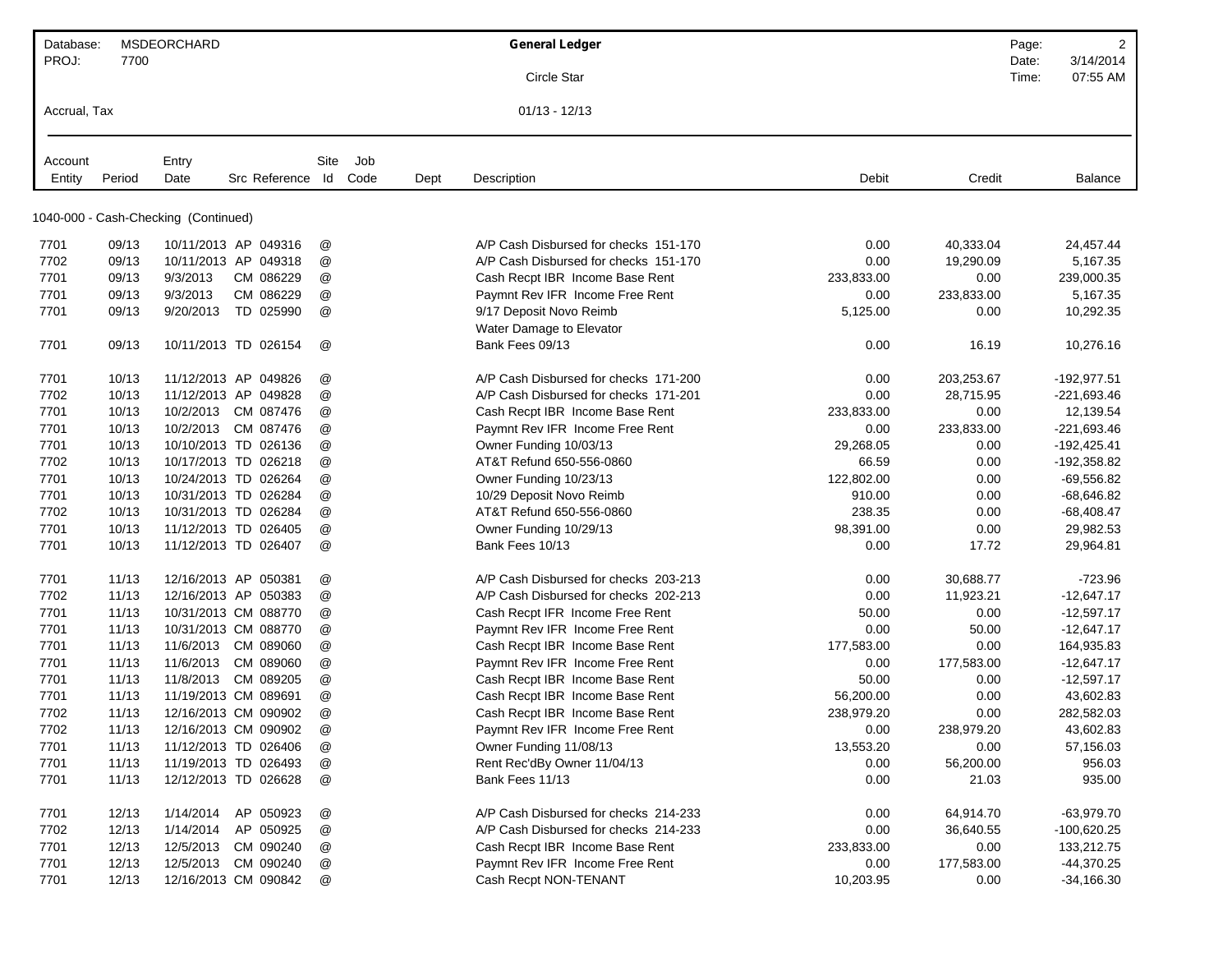| Database:    |        | <b>MSDEORCHARD</b>                   |                            |               |      |                   | <b>General Ledger</b>                 |              |              | Page:          | 3                     |
|--------------|--------|--------------------------------------|----------------------------|---------------|------|-------------------|---------------------------------------|--------------|--------------|----------------|-----------------------|
| PROJ:        | 7700   |                                      |                            |               |      |                   | Circle Star                           |              |              | Date:<br>Time: | 3/14/2014<br>07:55 AM |
| Accrual, Tax |        |                                      |                            |               |      |                   | $01/13 - 12/13$                       |              |              |                |                       |
|              |        |                                      |                            |               |      |                   |                                       |              |              |                |                       |
| Account      |        | Entry                                |                            | Site          | Job  |                   |                                       |              |              |                |                       |
| Entity       | Period | Date                                 | Src Reference Id           |               | Code | Dept              | Description                           | Debit        | Credit       |                | Balance               |
|              |        | 1040-000 - Cash-Checking (Continued) |                            |               |      |                   |                                       |              |              |                |                       |
| 7701         | 12/13  |                                      | 12/16/2013 CM 090842       | @             |      |                   | Cash Recpt STC Specific Tenant Charge | 3,098.82     | 0.00         |                | $-31,067.48$          |
| 7702         | 12/13  |                                      | 12/16/2013 CM 090904       | @             |      |                   | Cash Recpt IBR Income Base Rent       | 238,979.20   | 0.00         |                | 207,911.72            |
| 7702         | 12/13  |                                      | 12/16/2013 CM 090904       | @             |      |                   | Paymnt Rev IFR Income Free Rent       | 0.00         | 238,979.20   |                | $-31,067.48$          |
| 7702         | 12/13  |                                      | 12/30/2013 CM 091489       | @             |      |                   | Cash Recpt NON-TENANT                 | 60.07        | 0.00         |                | $-31,007.41$          |
| 7701         | 12/13  | 12/2/2013                            | TD 026536                  | @             |      |                   | Rent Rec'd By Owner 12/02/13          | 0.00         | 56,250.00    |                | $-87,257.41$          |
| 7701         | 12/13  | 1/14/2014                            | TD 026890                  | @             |      |                   | Bank Fees 12/13                       | 0.00         | 18.73        |                | $-87,276.14$          |
| 7701         | 12/13  | 1/14/2014                            | TD 026891                  | @             |      |                   | Owner Funding 12/20/13                | 166,251.65   | 0.00         |                | 78,975.51             |
|              |        |                                      |                            |               |      | ** Account Totals |                                       | 3,537,417.08 | 3,483,025.95 |                | 78,975.51             |
| 1110-000     |        |                                      | <b>A/R-Tenant Billings</b> |               |      |                   | <b>Balance Forward</b>                |              |              |                | 0.00                  |
| 7701         | 08/13  | 8/28/2013                            | CM 086095                  | @             |      |                   | Rentup IBR Income Base Rent           | 467,666.00   | 0.00         |                | 467,666.00            |
| 7701         | 08/13  | 8/28/2013                            | CM 086095                  | @             |      |                   | Rentup IFR Income Free Rent           | 0.00         | 467,666.00   |                | 0.00                  |
| 7701         | 08/13  | 8/28/2013                            | CM 086095                  | @             |      |                   | Charge IBR Income Base Rent           | 701,499.00   | 0.00         |                | 701,499.00            |
| 7701         | 08/13  | 8/28/2013                            | CM 086095                  | @             |      |                   | Non-Cash Adj IFR Income Free Rent     | 0.00         | 701,499.00   |                | 0.00                  |
| 7701         | 08/13  | 9/3/2013                             | CM 086231                  | @             |      |                   | Cash Recpt IBR Income Base Rent       | 0.00         | 1,169,165.00 |                | $-1,169,165.00$       |
| 7701         | 08/13  | 9/3/2013                             | CM 086231                  | @             |      |                   | Paymnt Rev IFR Income Free Rent       | 1,169,165.00 | 0.00         |                | 0.00                  |
| 7701         | 09/13  | 8/26/2013                            | CM 086009                  | @             |      |                   | Rentup IBR Income Base Rent           | 233,833.00   | 0.00         |                | 233,833.00            |
| 7701         | 09/13  | 8/26/2013                            | CM 086009                  | @             |      |                   | Rentup IFR Income Free Rent           | 0.00         | 233,833.00   |                | 0.00                  |
| 7701         | 09/13  | 9/3/2013                             | CM 086229                  | $^\copyright$ |      |                   | Cash Recpt IBR Income Base Rent       | 0.00         | 233,833.00   |                | $-233,833.00$         |
| 7701         | 09/13  | 9/3/2013                             | CM 086229                  | @             |      |                   | Paymnt Rev IFR Income Free Rent       | 233,833.00   | 0.00         |                | 0.00                  |
| 7701         | 10/13  | 9/20/2013                            | CM 087146                  | @             |      |                   | Rentup IBR Income Base Rent           | 233,833.00   | 0.00         |                | 233,833.00            |
| 7701         | 10/13  | 9/20/2013                            | CM 087146                  | @             |      |                   | Rentup IFR Income Free Rent           | 0.00         | 233,833.00   |                | 0.00                  |
| 7701         | 10/13  | 10/2/2013                            | CM 087476                  | @             |      |                   | Cash Recpt IBR Income Base Rent       | 0.00         | 233,833.00   |                | $-233,833.00$         |
| 7701         | 10/13  | 10/2/2013                            | CM 087476                  | @             |      |                   | Paymnt Rev IFR Income Free Rent       | 233,833.00   | 0.00         |                | 0.00                  |
| 7701         | 11/13  |                                      | 10/24/2013 CM 088578       | @             |      |                   | Rentup IBR Income Base Rent           | 233,833.00   | 0.00         |                | 233,833.00            |
| 7701         | 11/13  |                                      | 10/24/2013 CM 088578       | @             |      |                   | Rentup IFR Income Free Rent           | 0.00         | 177,633.00   |                | 56,200.00             |
| 7701         | 11/13  |                                      | 10/31/2013 CM 088769       | @             |      |                   | Charge IFR Income Free Rent           | 50.00        | 0.00         |                | 56,250.00             |
| 7701         | 11/13  |                                      | 10/31/2013 CM 088770       | @             |      |                   | Cash Recpt IFR Income Free Rent       | 0.00         | 50.00        |                | 56,200.00             |
| 7701         | 11/13  |                                      | 10/31/2013 CM 088770       | $^\copyright$ |      |                   | Paymnt Rev IFR Income Free Rent       | 50.00        | 0.00         |                | 56,250.00             |
| 7701         | 11/13  |                                      | 11/6/2013 CM 089060        | $^\copyright$ |      |                   | Cash Recpt IBR Income Base Rent       | 0.00         | 177,583.00   |                | $-121,333.00$         |
| 7701         | 11/13  |                                      | 11/6/2013 CM 089060        | @             |      |                   | Paymnt Rev IFR Income Free Rent       | 177,583.00   | 0.00         |                | 56,250.00             |
| 7701         | 11/13  |                                      | 11/8/2013 CM 089205        | @             |      |                   | Cash Recpt IBR Income Base Rent       | 0.00         | 50.00        |                | 56,200.00             |
| 7701         | 11/13  |                                      | 11/19/2013 CM 089656       | $^\copyright$ |      |                   | Charge STC Specific Tenant Charge     | 3,098.82     | 0.00         |                | 59,298.82             |
| 7701         | 11/13  |                                      | 11/19/2013 CM 089691       | @             |      |                   | Cash Recpt IBR Income Base Rent       | 0.00         | 56,200.00    |                | 3,098.82              |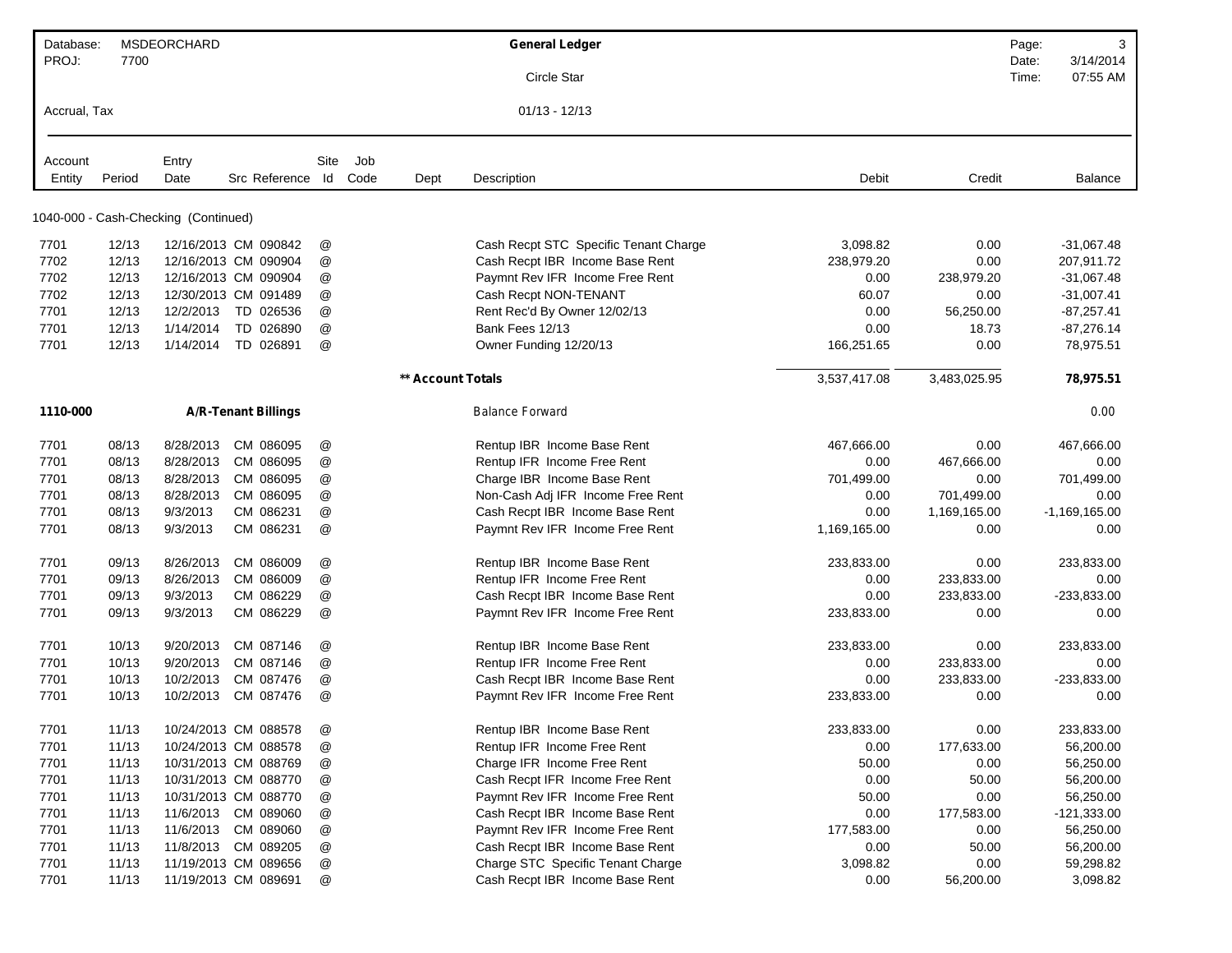| 1530-000     |                |                                            | <b>Improvements-Building</b> |                           |      |                   | <b>Balance Forward</b>                           |              |                      |       | 0.00                 |
|--------------|----------------|--------------------------------------------|------------------------------|---------------------------|------|-------------------|--------------------------------------------------|--------------|----------------------|-------|----------------------|
|              |                |                                            |                              |                           |      | ** Account Totals |                                                  | 2,443.50     | 2,443.50             |       | 0.00                 |
| 7701         | 09/13          |                                            | 10/11/2013 TD 026164         | @                         |      |                   | Corr RPLC 3' BKFL DOM                            | 2,443.50     | 0.00                 |       | 0.00                 |
| 7702         | 09/13          |                                            | 10/11/2013 TD 026164         | @                         |      |                   | Corr RPLC 3' BKFL DOM                            | 0.00         | 2,443.50             |       | $-2,443.50$          |
| 1200-000     |                |                                            | Intercompany-Other           |                           |      |                   | <b>Balance Forward</b>                           |              |                      |       | 0.00                 |
|              |                |                                            |                              |                           |      | ** Account Totals |                                                  | 61,455.07    | 11,025.00            |       | 50,430.07            |
| 7702         | 12/13          | 3/10/2014                                  | TD 027342                    | $^\text{\textregistered}$ |      |                   | 2013 Est CAM True Up                             | 136.43       | 0.00                 |       | 50,430.07            |
| 7701         | 12/13          | 3/10/2014                                  | TD 027342                    | @                         |      |                   | 2013 Est CAM True Up                             | 50,293.64    | 0.00                 |       | 50,293.64            |
|              |                |                                            |                              |                           |      |                   |                                                  |              |                      |       |                      |
| 7701         | 08/13          | 8/14/2013                                  | TD 025700                    | @                         |      |                   | Correct Mgmt Fee 06/13                           | 0.00         | 3,675.00             |       | 0.00                 |
| 7701<br>7701 | 08/13<br>08/13 | 8/14/2013<br>8/14/2013                     | TD 025700                    | @<br>@                    |      |                   | Correct Mgmt Fee 04/13<br>Correct Mgmt Fee 05/13 | 0.00<br>0.00 | 3,675.00<br>3,675.00 |       | 7,350.00<br>3,675.00 |
|              |                |                                            | TD 025700                    |                           |      |                   |                                                  |              |                      |       |                      |
| 7701         | 07/13          | 8/14/2013                                  | TD 025700                    | @                         |      |                   | Correct Mgmt Fee 06/13                           | 3,675.00     | 0.00                 |       | 11,025.00            |
| 7701         | 07/13          | 8/14/2013                                  | TD 025700                    | @                         |      |                   | Correct Mgmt Fee 05/13                           | 3,675.00     | 0.00                 |       | 7,350.00             |
| 7701         | 07/13          | 8/14/2013                                  | TD 025700                    | @                         |      |                   | Correct Mgmt Fee 04/13                           | 3,675.00     | 0.00                 |       | 3,675.00             |
| 1170-000     |                | A/R-Other                                  |                              |                           |      |                   | <b>Balance Forward</b>                           |              |                      |       | 0.00                 |
|              |                |                                            |                              |                           |      | ** Account Totals |                                                  | 4,816,630.42 | 4,816,630.42         |       | 0.00                 |
| 7702         | 12/13          |                                            | 12/16/2013 CM 090904         | @                         |      |                   | Paymnt Rev IFR Income Free Rent                  | 238,979.20   | 0.00                 |       | 0.00                 |
| 7702         | 12/13          |                                            | 12/16/2013 CM 090904         | $^\text{\textregistered}$ |      |                   | Cash Recpt IBR Income Base Rent                  | 0.00         | 238,979.20           |       | $-238,979.20$        |
| 7702         | 12/13          |                                            | 12/16/2013 CM 090897         | @                         |      |                   | Non-Cash Adj IFR Income Free Rent                | 0.00         | 238,979.20           |       | 0.00                 |
| 7702         | 12/13          |                                            | 12/16/2013 CM 090897         | @                         |      |                   | Charge IBR Income Base Rent                      | 238,979.20   | 0.00                 |       | 238,979.20           |
| 7701         | 12/13          |                                            | 12/16/2013 CM 090842         | @                         |      |                   | Cash Recpt STC Specific Tenant Charge            | 0.00         | 3,098.82             |       | 0.00                 |
| 7701         | 12/13          | 12/5/2013                                  | CM 090240                    | @                         |      |                   | Paymnt Rev IFR Income Free Rent                  | 177,583.00   | 0.00                 |       | 3,098.82             |
| 7701         | 12/13          | 12/5/2013                                  | CM 090240                    | @                         |      |                   | Cash Recpt IBR Income Base Rent                  | 0.00         | 233,833.00           |       | $-174,484.18$        |
| 7701         | 12/13          |                                            | 11/19/2013 CM 089695         | @                         |      |                   | Rentup IFR Income Free Rent                      | 0.00         | 177,583.00           |       | 59,348.82            |
| 7701         | 12/13          |                                            | 11/19/2013 CM 089695         | @                         |      |                   | Rentup IBR Income Base Rent                      | 233,833.00   | 0.00                 |       | 236,931.82           |
| 7702         | 11/13          |                                            | 12/16/2013 CM 090902         | @                         |      |                   | Paymnt Rev IFR Income Free Rent                  | 238,979.20   | 0.00                 |       | 3,098.82             |
| 7702         | 11/13          |                                            | 12/16/2013 CM 090902         | @                         |      |                   | Cash Recpt IBR Income Base Rent                  | 0.00         | 238,979.20           |       | -235,880.38          |
|              |                | 1110-000 - A/R-Tenant Billings (Continued) |                              |                           |      |                   |                                                  |              |                      |       |                      |
| Entity       | Period         | Date                                       | Src Reference Id             |                           | Code | Dept              | Description                                      | Debit        | Credit               |       | Balance              |
| Account      |                | Entry                                      |                              | Site                      | Job  |                   |                                                  |              |                      |       |                      |
| Accrual, Tax |                |                                            |                              |                           |      |                   | $01/13 - 12/13$                                  |              |                      |       |                      |
|              |                |                                            |                              |                           |      |                   | Circle Star                                      |              |                      | Time: | 07:55 AM             |
| PROJ:        | 7700           |                                            |                              |                           |      |                   |                                                  |              |                      | Date: | 3/14/2014            |
| Database:    |                | MSDEORCHARD                                |                              |                           |      |                   | <b>General Ledger</b>                            |              |                      | Page: | 4                    |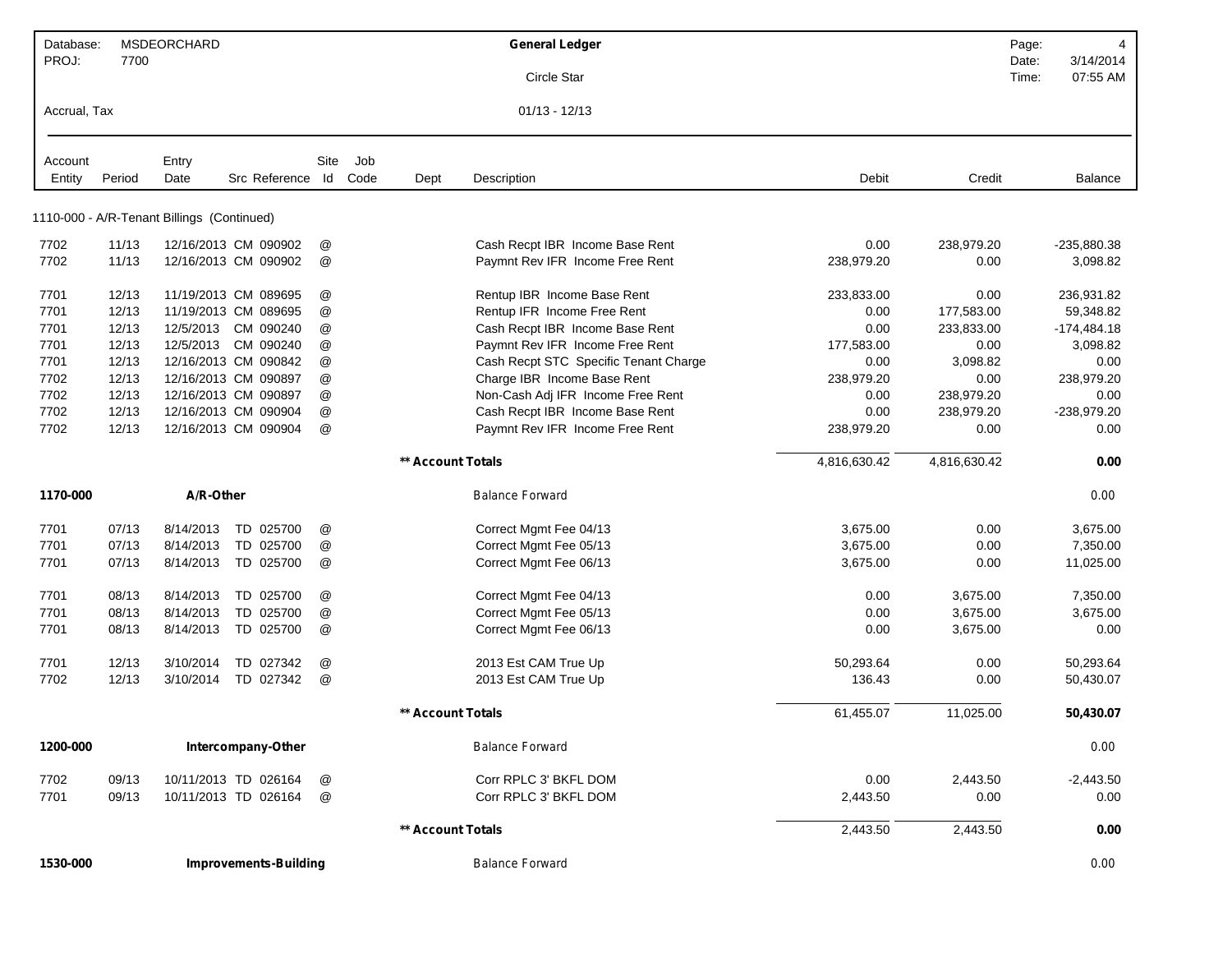| Database:<br>PROJ: | 7700   | MSDEORCHARD                                  |                              |               |      |                   | <b>General Ledger</b>                                                 |            |           | Page:<br>Date: | 5<br>3/14/2014 |
|--------------------|--------|----------------------------------------------|------------------------------|---------------|------|-------------------|-----------------------------------------------------------------------|------------|-----------|----------------|----------------|
|                    |        |                                              |                              |               |      |                   | Circle Star                                                           |            |           | Time:          | 07:55 AM       |
| Accrual, Tax       |        |                                              |                              |               |      |                   | $01/13 - 12/13$                                                       |            |           |                |                |
| Account            |        | Entry                                        |                              | Site          | Job  |                   |                                                                       |            |           |                |                |
| Entity             | Period | Date                                         | Src Reference Id             |               | Code | Dept              | Description                                                           | Debit      | Credit    |                | Balance        |
|                    |        | 1530-000 - Improvements-Building (Continued) |                              |               |      |                   |                                                                       |            |           |                |                |
| 7701               | 08/13  | 9/6/2013                                     | AP 048720                    | @             |      |                   | 149 8/30/2013 MOLD INSPECT REPORT<br>THE COHEN GROUP                  | 5,286.85   | 0.00      |                | 5,286.85       |
| 7701               | 10/13  |                                              | 11/12/2013 AP 049826         | @             |      |                   | 198 10/31/2013 CAFE MODE<br>REMEDIATN ORCHARD COMMERCIAL CONSTRUCTION | 98,391.00  | 0.00      |                | 103,677.85     |
| 7702               | 10/13  |                                              | 11/12/2013 AP 049828         | @             |      |                   | 193 10/31/2013 EXT ADA SURVEY<br><b>DES ARCHITECTS</b>                | 1,829.80   | 0.00      |                | 105,507.65     |
| 7701               | 11/13  |                                              | 12/16/2013 AP 050381         | @             |      |                   | 47051<br><b>EXT ADA SURVEY</b><br><b>DES ARCHITECTS</b>               | 1,200.60   | 0.00      |                | 106,708.25     |
| 7702               | 11/13  |                                              | 12/16/2013 AP 050383         | @             |      |                   | 47051<br>EXT ADA SURVEY<br><b>DES ARCHITECTS</b>                      | 1,200.60   | 0.00      |                | 107,908.85     |
| 7701               | 11/13  |                                              | 12/17/2013 TD 026675         | @             |      |                   | Accrue Add'l ADA Work 11/13                                           | 9,298.50   | 0.00      |                | 117,207.35     |
| 7702               | 11/13  |                                              | 12/17/2013 TD 026675         | @             |      |                   | Accrue Add'l ADA Work 11/13                                           | 9,298.50   | 0.00      |                | 126,505.85     |
| 7701               | 12/13  |                                              | 12/17/2013 TD 026675         | @             |      |                   | Accrue Add'l ADA Work 11/13                                           | 0.00       | 9,298.50  |                | 117,207.35     |
| 7702               | 12/13  |                                              | 12/17/2013 TD 026675         | @             |      |                   | Accrue Add'l ADA Work 11/13                                           | 0.00       | 9,298.50  |                | 107,908.85     |
| 7701               | 12/13  | 1/14/2014                                    | TD 026896                    | @             |      |                   | Accrue Add'l ADA Work 11/13                                           | 9,298.50   | 0.00      |                | 117,207.35     |
| 7702               | 12/13  | 1/14/2014                                    | TD 026896                    | @             |      |                   | Accrue Add'l ADA Work 11/13                                           | 9,298.50   | 0.00      |                | 126,505.85     |
|                    |        |                                              |                              |               |      | ** Account Totals |                                                                       | 145,102.85 | 18,597.00 |                | 126,505.85     |
| 2010-000           |        |                                              | <b>A/P-Property Expenses</b> |               |      |                   | <b>Balance Forward</b>                                                |            |           |                | $-16,336.62$   |
| 7701               | 01/13  | 1/31/2013                                    | AP 046073                    | @             |      |                   | A/P Total Payables for 01/13                                          | 8,432.93   | 0.00      |                | $-7,903.69$    |
| 7702               | 01/13  | 1/31/2013                                    | AP 046075                    | @             |      |                   | A/P Total Payables for 01/13                                          | 7,903.69   | 0.00      |                | 0.00           |
| 7701               | 01/13  | 1/31/2013                                    | AP 046099                    | @             |      |                   | A/P Total Payables for 01/13                                          | 0.00       | 6,125.00  |                | $-6,125.00$    |
| 7702               | 01/13  | 1/31/2013                                    | AP 046100                    | @             |      |                   | A/P Total Payables for 01/13                                          | 0.00       | 6,125.00  |                | $-12,250.00$   |
| 7701               | 02/13  |                                              | 2/28/2013 AP 046422          | @             |      |                   | A/P Total Payables for 02/13                                          | 6,125.00   | 0.00      |                | $-6,125.00$    |
| 7702               | 02/13  | 2/28/2013                                    | AP 046424                    | $^\copyright$ |      |                   | A/P Total Payables for 02/13                                          | 6,125.00   | 0.00      |                | 0.00           |
|                    |        |                                              |                              |               |      |                   |                                                                       |            |           |                |                |
| 7701               | 07/13  | 8/8/2013                                     | AP 048198                    | $^\copyright$ |      |                   | A/P Total Payables for 07/13                                          | 0.00       | 36,880.88 |                | $-36,880.88$   |
| 7702               | 07/13  | 8/8/2013                                     | AP 048200                    | @             |      |                   | A/P Total Payables for 07/13                                          | 0.00       | 19,815.81 |                | -56,696.69     |
| 7701               | 08/13  | 9/6/2013                                     | AP 048720                    | $^\copyright$ |      |                   | A/P Total Payables for 08/13                                          | 46,680.88  | 0.00      |                | $-10,015.81$   |
| 7702               | 08/13  | 9/6/2013                                     | AP 048722                    | @             |      |                   | A/P Total Payables for 08/13                                          | 18,590.81  | 0.00      |                | 8,575.00       |
| 7701               | 09/13  |                                              | 10/11/2013 AP 049316         | $^\copyright$ |      |                   | A/P Total Payables for 09/13                                          | 0.00       | 29,194.53 |                | $-20,619.53$   |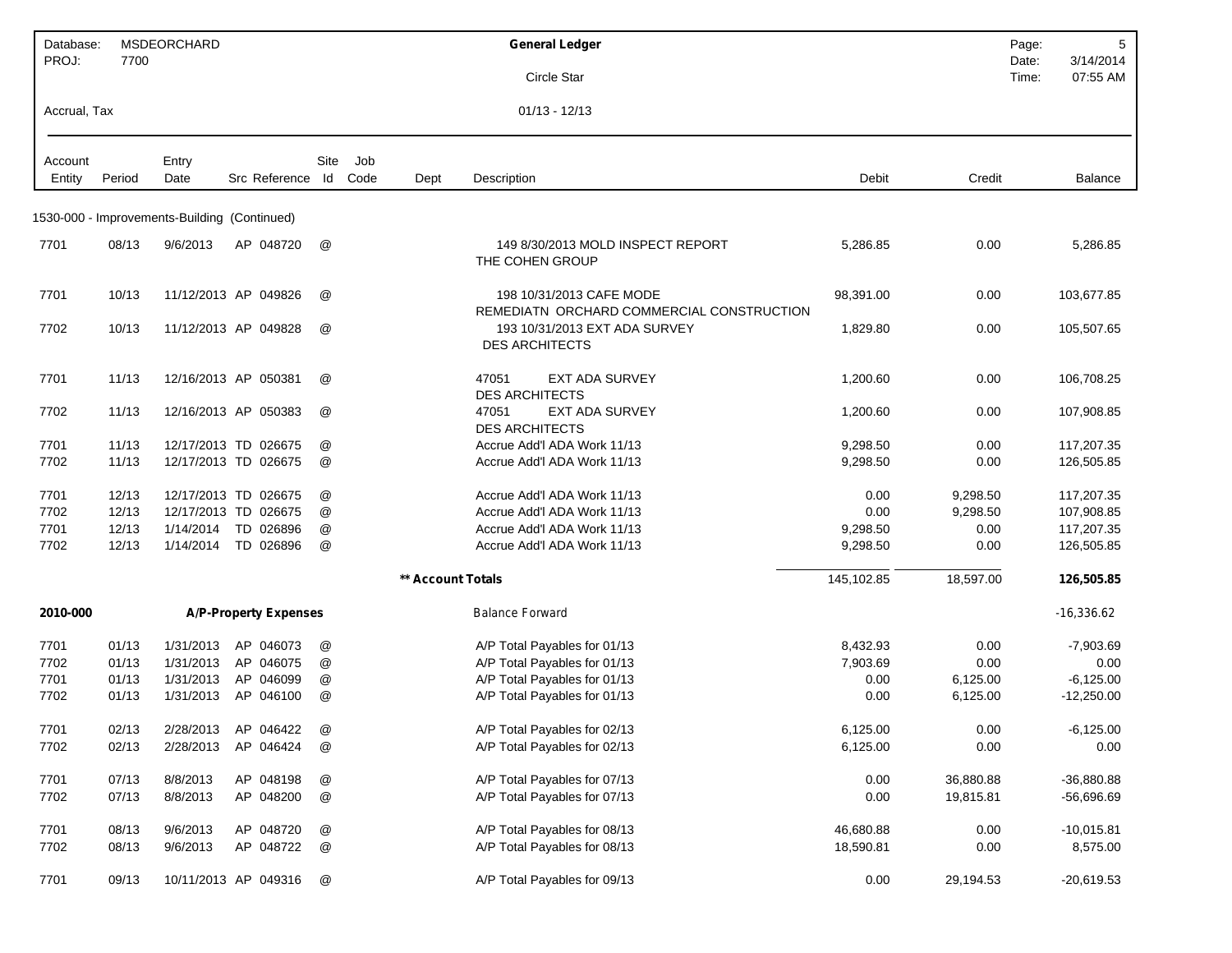| Database:         |        | MSDEORCHARD                                  |                      |                           |      |                   | <b>General Ledger</b>        |            |            | Page:          | 6                     |
|-------------------|--------|----------------------------------------------|----------------------|---------------------------|------|-------------------|------------------------------|------------|------------|----------------|-----------------------|
| PROJ:             | 7700   |                                              |                      |                           |      |                   | Circle Star                  |            |            | Date:<br>Time: | 3/14/2014<br>07:55 AM |
| Accrual, Tax      |        |                                              |                      |                           |      |                   | $01/13 - 12/13$              |            |            |                |                       |
|                   |        | Entry                                        |                      | Site                      | Job  |                   |                              |            |            |                |                       |
| Account<br>Entity | Period | Date                                         | Src Reference Id     |                           | Code | Dept              | Description                  | Debit      | Credit     |                | <b>Balance</b>        |
|                   |        |                                              |                      |                           |      |                   |                              |            |            |                |                       |
|                   |        | 2010-000 - A/P-Property Expenses (Continued) |                      |                           |      |                   |                              |            |            |                |                       |
| 7702              | 09/13  |                                              | 10/11/2013 AP 049318 | @                         |      |                   | A/P Total Payables for 09/13 | 0.00       | 3,748.52   |                | $-24,368.05$          |
| 7701              | 10/13  |                                              | 11/12/2013 AP 049826 | $^\copyright$             |      |                   | A/P Total Payables for 10/13 | 24,294.53  | 0.00       |                | $-73.52$              |
| 7702              | 10/13  |                                              | 11/12/2013 AP 049828 | @                         |      |                   | A/P Total Payables for 10/13 | 73.52      | 0.00       |                | 0.00                  |
| 7701              | 11/13  |                                              | 12/16/2013 AP 050381 | @                         |      |                   | A/P Total Payables for 11/13 | 0.00       | 25,954.77  |                | $-25,954.77$          |
| 7702              | 11/13  |                                              | 12/16/2013 AP 050383 | @                         |      |                   | A/P Total Payables for 11/13 | 0.00       | 14,352.50  |                | $-40,307.27$          |
| 7701              | 12/13  | 1/14/2014                                    | AP 050923            | @                         |      |                   | A/P Total Payables for 12/13 | 12,675.25  | 0.00       |                | $-27,632.02$          |
| 7702              | 12/13  | 1/14/2014                                    | AP 050925            | @                         |      |                   | A/P Total Payables for 12/13 | 11,969.40  | 0.00       |                | $-15,662.62$          |
|                   |        |                                              |                      |                           |      | ** Account Totals |                              | 142,871.01 | 142,197.01 |                | $-15,662.62$          |
|                   |        |                                              |                      |                           |      |                   |                              |            |            |                |                       |
| 2020-000          |        | A/P-Other                                    |                      |                           |      |                   | <b>Balance Forward</b>       |            |            |                | $-17,683.80$          |
| 7701              | 01/13  | 1/15/2013                                    | MB 024327            | @                         |      |                   | SEPT-DEC MGMT FEES           | 4,900.00   | 0.00       |                | $-12,783.80$          |
| 7702              | 01/13  | 1/15/2013                                    | MB 024327            | @                         |      |                   | SEPT-DEC MGMT FEES           | 4,900.00   | 0.00       |                | $-7,883.80$           |
| 7701              | 01/13  | 1/15/2013                                    | MB 024327            | @                         |      |                   | PG&E 11/27-12/31             | 6,977.14   | 0.00       |                | $-906.66$             |
| 7701              | 01/13  | 1/15/2013                                    | MB 024327            | @                         |      |                   | WATER 11/28-12/28            | 906.66     | 0.00       |                | 0.00                  |
| 7701              | 01/13  | 2/14/2013                                    | MB 024504            | $^\text{\textregistered}$ |      |                   | <b>JAN ACCRUALS</b>          | 0.00       | 5,042.19   |                | $-5,042.19$           |
| 7702              | 01/13  | 2/14/2013                                    | MB 024504            | @                         |      |                   | <b>JAN ACCRUALS</b>          | 0.00       | 4,515.19   |                | $-9,557.38$           |
| 7701              | 02/13  | 2/14/2013                                    | MB 024504            | @                         |      |                   | <b>JAN ACCRUALS</b>          | 5,042.19   | 0.00       |                | $-4,515.19$           |
| 7702              | 02/13  | 2/14/2013                                    | MB 024504            | @                         |      |                   | <b>JAN ACCRUALS</b>          | 4,515.19   | 0.00       |                | 0.00                  |
| 7701              | 02/13  | 2/28/2013                                    | MB 024668            | @                         |      |                   | FEB ACCRUALS                 | 0.00       | 8,528.04   |                | $-8,528.04$           |
| 7702              | 02/13  | 2/28/2013                                    | MB 024668            | @                         |      |                   | FEB ACCRUALS                 | 0.00       | 8,524.30   |                | $-17,052.34$          |
| 7701              | 03/13  | 2/28/2013                                    | MB 024668            | @                         |      |                   | FEB ACCRUALS                 | 8,528.04   | 0.00       |                | $-8,524.30$           |
| 7702              | 03/13  | 2/28/2013                                    | MB 024668            | @                         |      |                   | FEB ACCRUALS                 | 8,524.30   | 0.00       |                | 0.00                  |
| 7701              | 03/13  |                                              | 4/11/2013 TD 024808  | @                         |      |                   | March Accruals               | 0.00       | 52,574.00  |                | $-52,574.00$          |
| 7702              | 03/13  | 4/11/2013                                    | TD 024808            | @                         |      |                   | March Accruals               | 0.00       | 50,479.00  |                | $-103,053.00$         |
| 7701              | 03/13  | 4/11/2013                                    | TD 024813            | @                         |      |                   | <b>March Accruals</b>        | 0.00       | 6,467.35   |                | $-109,520.35$         |
| 7702              | 03/13  | 4/11/2013                                    | TD 024813            | $^\copyright$             |      |                   | <b>March Accruals</b>        | 0.00       | 6,467.35   |                | $-115,987.70$         |
| 7701              | 04/13  | 4/11/2013                                    | TD 024808            | $^\copyright$             |      |                   | <b>March Accruals</b>        | 52,574.00  | 0.00       |                | $-63,413.70$          |
| 7702              | 04/13  | 4/11/2013                                    | TD 024808            | @                         |      |                   | <b>March Accruals</b>        | 50,479.00  | 0.00       |                | $-12,934.70$          |
| 7701              | 04/13  | 4/11/2013                                    | TD 024813            | @                         |      |                   | <b>March Accruals</b>        | 6,467.35   | 0.00       |                | $-6,467.35$           |
| 7702              | 04/13  | 4/11/2013                                    | TD 024813            | @                         |      |                   | March Accruals               | 6,467.35   | 0.00       |                | 0.00                  |
| 7701              | 04/13  | 5/10/2013                                    | TD 025055            | @                         |      |                   | <b>April Accruals</b>        | 0.00       | 8,379.50   |                | $-8,379.50$           |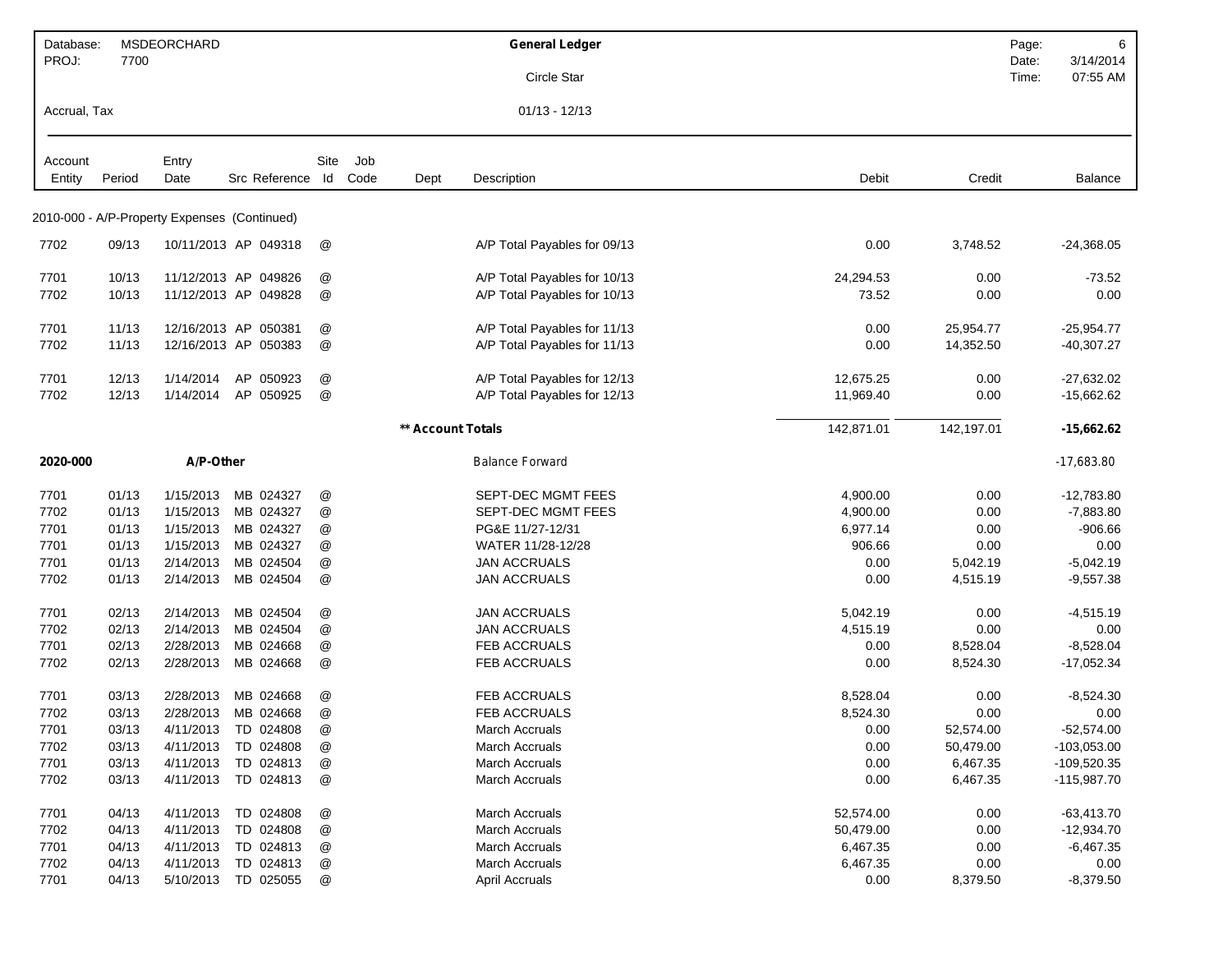| Database:    |        | MSDEORCHARD                      |                      |                           |      |      | <b>General Ledger</b>  |           |           | Page:          | $\overline{7}$        |
|--------------|--------|----------------------------------|----------------------|---------------------------|------|------|------------------------|-----------|-----------|----------------|-----------------------|
| PROJ:        | 7700   |                                  |                      |                           |      |      | Circle Star            |           |           | Date:<br>Time: | 3/14/2014<br>07:55 AM |
|              |        |                                  |                      |                           |      |      |                        |           |           |                |                       |
| Accrual, Tax |        |                                  |                      |                           |      |      | $01/13 - 12/13$        |           |           |                |                       |
| Account      |        | Entry                            |                      | Site                      | Job  |      |                        |           |           |                |                       |
| Entity       | Period | Date                             | Src Reference Id     |                           | Code | Dept | Description            | Debit     | Credit    |                | Balance               |
|              |        | 2020-000 - A/P-Other (Continued) |                      |                           |      |      |                        |           |           |                |                       |
|              |        |                                  |                      |                           |      |      |                        |           |           |                |                       |
| 7702         | 04/13  | 5/10/2013                        | TD 025055            | @                         |      |      | <b>April Accruals</b>  | 0.00      | 8,379.50  |                | -16,759.00            |
| 7701         | 05/13  | 5/10/2013                        | TD 025055            | @                         |      |      | April Accruals         | 8,379.50  | 0.00      |                | $-8,379.50$           |
| 7702         | 05/13  | 5/10/2013                        | TD 025055            | @                         |      |      | <b>April Accruals</b>  | 8,379.50  | 0.00      |                | 0.00                  |
| 7701         | 05/13  | 6/7/2013                         | TD 025200            | @                         |      |      | May Accruals           | 0.00      | 12,692.50 |                | $-12,692.50$          |
| 7702         | 05/13  | 6/7/2013                         | TD 025200            | @                         |      |      | May Accruals           | 0.00      | 9,017.50  |                | $-21,710.00$          |
| 7701         | 06/13  | 6/7/2013                         | TD 025200            | @                         |      |      | May Accruals           | 12,692.50 | 0.00      |                | $-9,017.50$           |
| 7702         | 06/13  | 6/7/2013                         | TD 025200            | @                         |      |      | May Accruals           | 9,017.50  | 0.00      |                | 0.00                  |
| 7701         | 06/13  | 7/5/2013                         | TD 025383            | $^\text{\textregistered}$ |      |      | June Accruals          | 0.00      | 22,830.50 |                | $-22,830.50$          |
| 7702         | 06/13  | 7/5/2013                         | TD 025383            | @                         |      |      | June Accruals          | 0.00      | 18,245.50 |                | $-41,076.00$          |
| 7701         | 07/13  | 7/5/2013                         | TD 025383            | @                         |      |      | June Accruals          | 22,830.50 | 0.00      |                | $-18,245.50$          |
| 7702         | 07/13  | 7/5/2013                         | TD 025383            | $^\copyright$             |      |      | June Accruals          | 18,245.50 | 0.00      |                | 0.00                  |
| 7701         | 07/13  | 8/12/2013                        | TD 025641            | @                         |      |      | <b>July Accruals</b>   | 0.00      | 12,803.00 |                | $-12,803.00$          |
| 7702         | 07/13  | 8/12/2013                        | TD 025641            | $^\copyright$             |      |      | <b>July Accruals</b>   | 0.00      | 11,783.00 |                | -24,586.00            |
| 7701         | 08/13  | 8/12/2013                        | TD 025641            | @                         |      |      | <b>July Accruals</b>   | 12,803.00 | 0.00      |                | $-11,783.00$          |
| 7702         | 08/13  | 8/12/2013                        | TD 025641            | @                         |      |      | <b>July Accruals</b>   | 11,783.00 | 0.00      |                | 0.00                  |
| 7701         | 08/13  | 9/6/2013                         | TD 025875            | $^\text{\textregistered}$ |      |      | <b>August Accruals</b> | 0.00      | 15,755.50 |                | $-15,755.50$          |
| 7702         | 08/13  | 9/6/2013                         | TD 025875            | @                         |      |      | <b>August Accruals</b> | 0.00      | 18,055.50 |                | $-33,811.00$          |
| 7701         | 09/13  | 9/6/2013                         | TD 025875            | @                         |      |      | <b>August Accruals</b> | 15,755.50 | 0.00      |                | $-18,055.50$          |
| 7702         | 09/13  | 9/6/2013                         | TD 025875            | @                         |      |      | <b>August Accruals</b> | 18,055.50 | 0.00      |                | 0.00                  |
| 7701         | 09/13  |                                  | 10/11/2013 TD 026163 | @                         |      |      | September Accruals     | 0.00      | 29,092.72 |                | $-29,092.72$          |
| 7702         | 09/13  |                                  | 10/11/2013 TD 026163 | @                         |      |      | September Accruals     | 0.00      | 12,796.71 |                | -41,889.43            |
| 7701         | 10/13  |                                  | 10/11/2013 TD 026163 | @                         |      |      | September Accruals     | 29,092.72 | 0.00      |                | $-12,796.71$          |
| 7702         | 10/13  |                                  | 10/11/2013 TD 026163 | @                         |      |      | September Accruals     | 12,796.71 | 0.00      |                | 0.00                  |
| 7701         | 10/13  |                                  | 11/12/2013 TD 026412 | @                         |      |      | October Accruals       | 0.00      | 38,613.01 |                | $-38,613.01$          |
| 7702         | 10/13  |                                  | 11/12/2013 TD 026412 | @                         |      |      | October Accruals       | 0.00      | 17,976.75 |                | $-56,589.76$          |
| 7701         | 11/13  |                                  | 11/12/2013 TD 026412 | $^\copyright$             |      |      | October Accruals       | 38,613.01 | 0.00      |                | $-17,976.75$          |
| 7702         | 11/13  |                                  | 11/12/2013 TD 026412 | @                         |      |      | October Accruals       | 17,976.75 | 0.00      |                | 0.00                  |
| 7701         | 11/13  |                                  | 12/17/2013 TD 026675 | @                         |      |      | November Accruals      | 0.00      | 39,943.27 |                | $-39,943.27$          |
| 7702         | 11/13  |                                  | 12/17/2013 TD 026675 | @                         |      |      | November Accruals      | 0.00      | 19,949.27 |                | $-59,892.54$          |
| 7701         | 12/13  |                                  | 12/17/2013 TD 026675 | @                         |      |      | November Accruals      | 39,943.27 | 0.00      |                | $-19,949.27$          |
| 7702         | 12/13  |                                  | 12/17/2013 TD 026675 | @                         |      |      | November Accruals      | 19,949.27 | 0.00      |                | 0.00                  |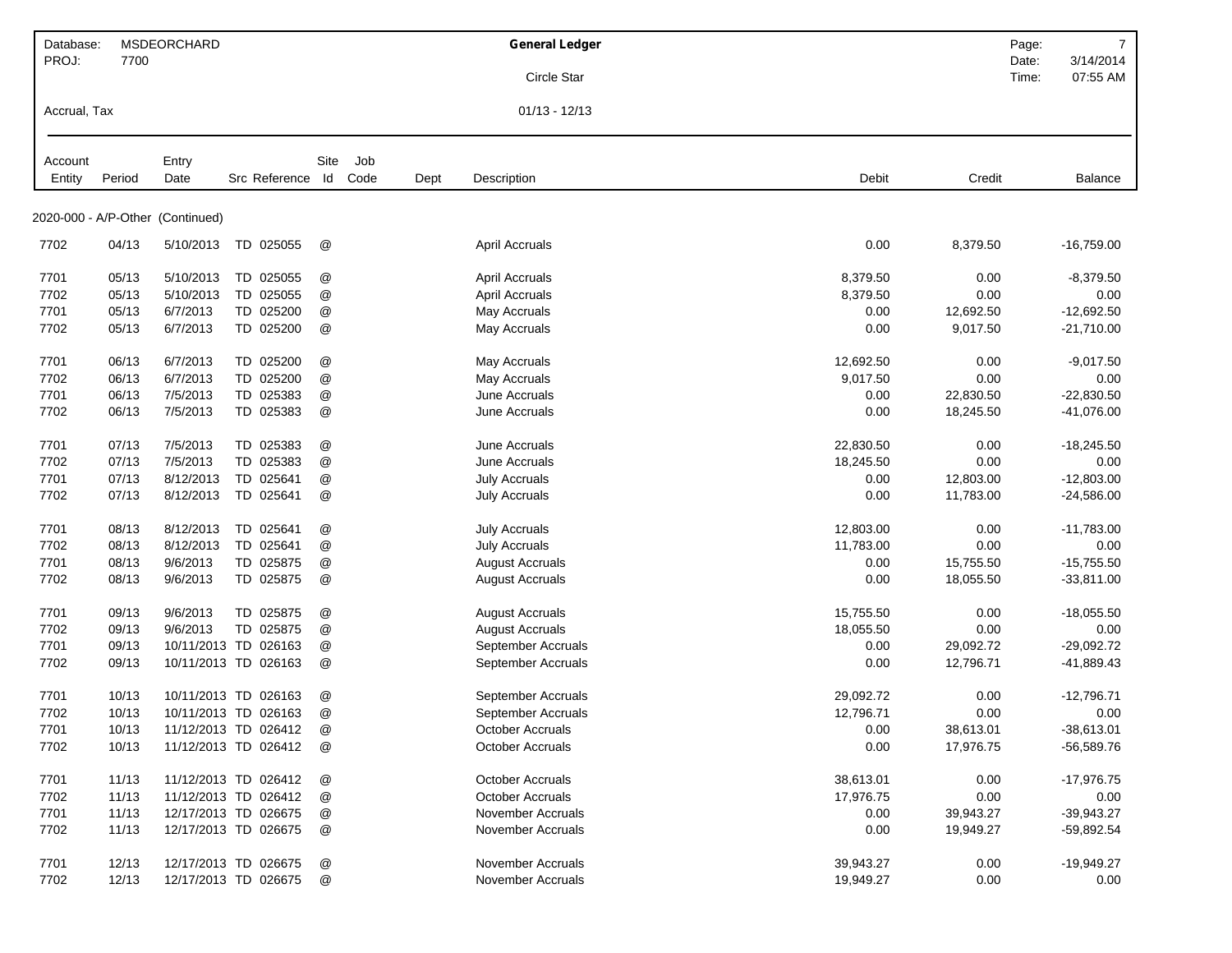| Database:<br>PROJ: | 7700           | <b>MSDEORCHARD</b>               |                                  |                           |      |                   | <b>General Ledger</b>                                      |              |                          | Page:<br>Date: | 8<br>3/14/2014                 |
|--------------------|----------------|----------------------------------|----------------------------------|---------------------------|------|-------------------|------------------------------------------------------------|--------------|--------------------------|----------------|--------------------------------|
|                    |                |                                  |                                  |                           |      |                   | Circle Star                                                |              |                          | Time:          | 07:55 AM                       |
| Accrual, Tax       |                |                                  |                                  |                           |      |                   | $01/13 - 12/13$                                            |              |                          |                |                                |
| Account            |                | Entry                            |                                  | Site                      | Job  |                   |                                                            |              |                          |                |                                |
| Entity             | Period         | Date                             | Src Reference Id                 |                           | Code | Dept              | Description                                                | Debit        | Credit                   |                | Balance                        |
|                    |                | 2020-000 - A/P-Other (Continued) |                                  |                           |      |                   |                                                            |              |                          |                |                                |
| 7701               | 12/13          | 1/14/2014                        | TD 026896                        | @                         |      |                   | December Accruals                                          | 0.00         | 32,153.04                |                | $-32,153.04$                   |
| 7702               | 12/13          | 1/14/2014                        | TD 026896                        | @                         |      |                   | December Accruals                                          | 0.00         | 21,141.75                |                | $-53,294.79$                   |
|                    |                |                                  |                                  |                           |      | ** Account Totals |                                                            | 456,594.95   | 492,205.94               |                | $-53,294.79$                   |
| 3020-000           |                |                                  | <b>RETAINED EARNINGS</b>         |                           |      |                   | <b>Balance Forward</b>                                     |              |                          |                | 54,436.04                      |
| 3110-000           |                | <b>Contributions</b>             |                                  |                           |      |                   | <b>Balance Forward</b>                                     |              |                          |                | $-45,000.00$                   |
| 7701               | 01/13          | 1/16/2013                        | MB 024354                        | @                         |      |                   | 1/16 OWNER DEP                                             | 0.00         | 45,000.00                |                | $-90,000.00$                   |
| 7701               | 03/13          | 4/11/2013                        | TD 024800                        | @                         |      |                   | Owner Contribution 3/5/13                                  | 0.00         | 291,482.00               |                | $-381,482.00$                  |
| 7701               | 06/13          | 6/10/2013                        | TD 025215                        | @                         |      |                   | Owner Funding 6/10                                         | 0.00         | 45,434.00                |                | $-426,916.00$                  |
| 7701               | 08/13          | 8/16/2013                        | TD 025710                        | @                         |      |                   | Owner Funding 08/14/13                                     | 0.00         | 122,802.00               |                | $-549,718.00$                  |
| 7701               | 10/13          |                                  | 10/10/2013 TD 026136             | @                         |      |                   | Owner Funding 10/03/13                                     | 0.00         | 29,268.05                |                | $-578,986.05$                  |
| 7701               | 10/13          |                                  | 10/24/2013 TD 026264             | $^\text{\textregistered}$ |      |                   | Owner Funding 10/23/13                                     | 0.00         | 122,802.00               |                | $-701,788.05$                  |
| 7701               | 10/13          |                                  | 11/12/2013 TD 026405             | @                         |      |                   | Owner Funding 10/29/13                                     | 0.00         | 98,391.00                |                | $-800, 179.05$                 |
| 7701               | 11/13          |                                  | 11/12/2013 TD 026406             | @                         |      |                   | Owner Funding 11/08/13                                     | 0.00         | 13,553.20                |                | $-813,732.25$                  |
| 7701               | 12/13          | 1/14/2014                        | TD 026891                        | @                         |      |                   | Owner Funding 12/20/13                                     | 0.00         | 166,251.65               |                | -979,983.90                    |
|                    |                |                                  |                                  |                           |      | ** Account Totals |                                                            | 0.00         | 934,983.90               |                | -979,983.90                    |
| 3120-000           |                |                                  | <b>DISTRIBUTIONS</b>             |                           |      |                   | <b>Balance Forward</b>                                     |              |                          |                | 0.00                           |
| 7701               | 11/13          |                                  | 11/19/2013 TD 026493             | @                         |      |                   | Rent Rec'dBy Owner 11/04/13                                | 56,200.00    | 0.00                     |                | 56,200.00                      |
| 7701               | 12/13          |                                  | 12/2/2013 TD 026536              | @                         |      |                   | Rent Rec'd By Owner 12/02/13                               | 56,250.00    | 0.00                     |                | 112,450.00                     |
|                    |                |                                  |                                  |                           |      | ** Account Totals |                                                            | 112,450.00   | $0.00\,$                 |                | 112,450.00                     |
| 4110-000           |                |                                  | <b>Income-Base Rent</b>          |                           |      |                   | <b>Balance Forward</b>                                     |              |                          |                | 0.00                           |
| 7701<br>7701       | 08/13<br>08/13 | 8/28/2013                        | CM 086095<br>8/28/2013 CM 086095 | @<br>$^\copyright$        |      |                   | Rentup IBR Income Base Rent<br>Charge IBR Income Base Rent | 0.00<br>0.00 | 467,666.00<br>701,499.00 |                | -467,666.00<br>$-1,169,165.00$ |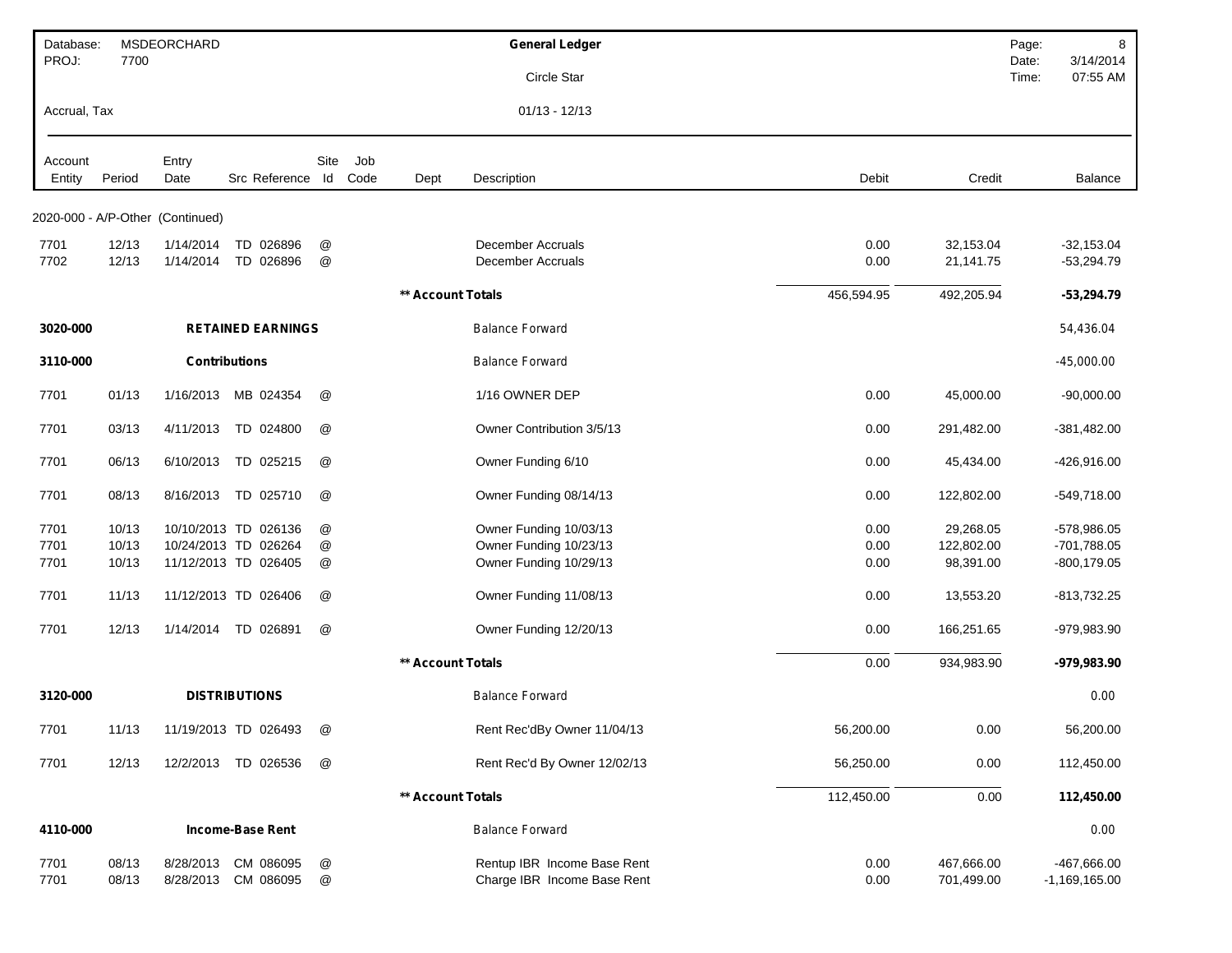| Database:         |        | MSDEORCHARD                             |                               |                           |             |                          | <b>General Ledger</b>             |              |              | Page:<br>9                              |
|-------------------|--------|-----------------------------------------|-------------------------------|---------------------------|-------------|--------------------------|-----------------------------------|--------------|--------------|-----------------------------------------|
| PROJ:             | 7700   |                                         |                               |                           |             |                          | Circle Star                       |              |              | 3/14/2014<br>Date:<br>Time:<br>07:55 AM |
| Accrual, Tax      |        |                                         |                               |                           |             |                          | $01/13 - 12/13$                   |              |              |                                         |
|                   |        |                                         |                               |                           |             |                          |                                   |              |              |                                         |
| Account<br>Entity | Period | Entry<br>Date                           | Src Reference Id              | Site                      | Job<br>Code | Dept                     | Description                       | Debit        | Credit       | Balance                                 |
|                   |        |                                         |                               |                           |             |                          |                                   |              |              |                                         |
|                   |        | 4110-000 - Income-Base Rent (Continued) |                               |                           |             |                          |                                   |              |              |                                         |
| 7701              | 09/13  |                                         | 8/26/2013 CM 086009           | @                         |             |                          | Rentup IBR Income Base Rent       | 0.00         | 233,833.00   | $-1,402,998.00$                         |
| 7701              | 10/13  | 9/20/2013                               | CM 087146                     | @                         |             |                          | Rentup IBR Income Base Rent       | 0.00         | 233,833.00   | $-1,636,831.00$                         |
| 7701              | 11/13  |                                         | 10/24/2013 CM 088578          | @                         |             |                          | Rentup IBR Income Base Rent       | 0.00         | 233,833.00   | $-1,870,664.00$                         |
| 7701              | 12/13  |                                         | 11/19/2013 CM 089695          | @                         |             |                          | Rentup IBR Income Base Rent       | 0.00         | 233,833.00   | $-2,104,497.00$                         |
| 7702              | 12/13  |                                         | 12/16/2013 CM 090897          | @                         |             |                          | Charge IBR Income Base Rent       | 0.00         | 238,979.20   | $-2,343,476.20$                         |
|                   |        |                                         |                               |                           |             | <b>** Account Totals</b> |                                   | 0.00         | 2,343,476.20 | $-2,343,476.20$                         |
| 4190-000          |        |                                         | <b>Income-Free Rent</b>       |                           |             |                          | <b>Balance Forward</b>            |              |              | 0.00                                    |
| 7701              | 08/13  | 8/28/2013                               | CM 086095                     | @                         |             |                          | Rentup IFR Income Free Rent       | 467,666.00   | 0.00         | 467,666.00                              |
| 7701              | 08/13  | 8/28/2013                               | CM 086095                     | @                         |             |                          | Non-Cash Adj IFR Income Free Rent | 701,499.00   | 0.00         | 1,169,165.00                            |
| 7701              | 09/13  | 8/26/2013                               | CM 086009                     | @                         |             |                          | Rentup IFR Income Free Rent       | 233,833.00   | 0.00         | 1,402,998.00                            |
| 7701              | 10/13  | 9/20/2013                               | CM 087146                     | @                         |             |                          | Rentup IFR Income Free Rent       | 233,833.00   | 0.00         | 1,636,831.00                            |
| 7701              | 11/13  |                                         | 10/24/2013 CM 088578          | @                         |             |                          | Rentup IFR Income Free Rent       | 177,633.00   | 0.00         | 1,814,464.00                            |
| 7701              | 11/13  |                                         | 10/31/2013 CM 088769          | @                         |             |                          | Charge IFR Income Free Rent       | 0.00         | 50.00        | 1,814,414.00                            |
| 7701              | 12/13  |                                         | 11/19/2013 CM 089695          | @                         |             |                          | Rentup IFR Income Free Rent       | 177,583.00   | 0.00         | 1,991,997.00                            |
| 7702              | 12/13  |                                         | 12/16/2013 CM 090897          | @                         |             |                          | Non-Cash Adj IFR Income Free Rent | 238,979.20   | 0.00         | 2,230,976.20                            |
|                   |        |                                         |                               |                           |             | ** Account Totals        |                                   | 2,231,026.20 | 50.00        | 2,230,976.20                            |
| 4220-000          |        |                                         | <b>Income-CAM Reimb</b>       |                           |             |                          | <b>Balance Forward</b>            |              |              | 0.00                                    |
| 7701              | 12/13  | 3/10/2014                               | TD 027342                     | @                         |             |                          | 2013 Est CAM True Up              | 0.00         | 50,293.64    | $-50,293.64$                            |
| 7702              | 12/13  | 3/10/2014                               | TD 027342                     | @                         |             |                          | 2013 Est CAM True Up              | 0.00         | 136.43       | $-50,430.07$                            |
|                   |        |                                         |                               |                           |             | <b>** Account Totals</b> |                                   | 0.00         | 50,430.07    | $-50,430.07$                            |
| 5110-000          |        |                                         | <b>Cleaning-Daily Service</b> |                           |             |                          | <b>Balance Forward</b>            |              |              | 0.00                                    |
| 7701              | 03/13  |                                         | 4/11/2013 TD 024814           | $^\copyright$             |             |                          | Janitorial Svc 03/13              | 107.50       | 0.00         | 107.50                                  |
| 7702              | 03/13  |                                         | 4/11/2013 TD 024814           | $^\text{\textregistered}$ |             |                          | Janitorial Svc 03/13              | 107.50       | 0.00         | 215.00                                  |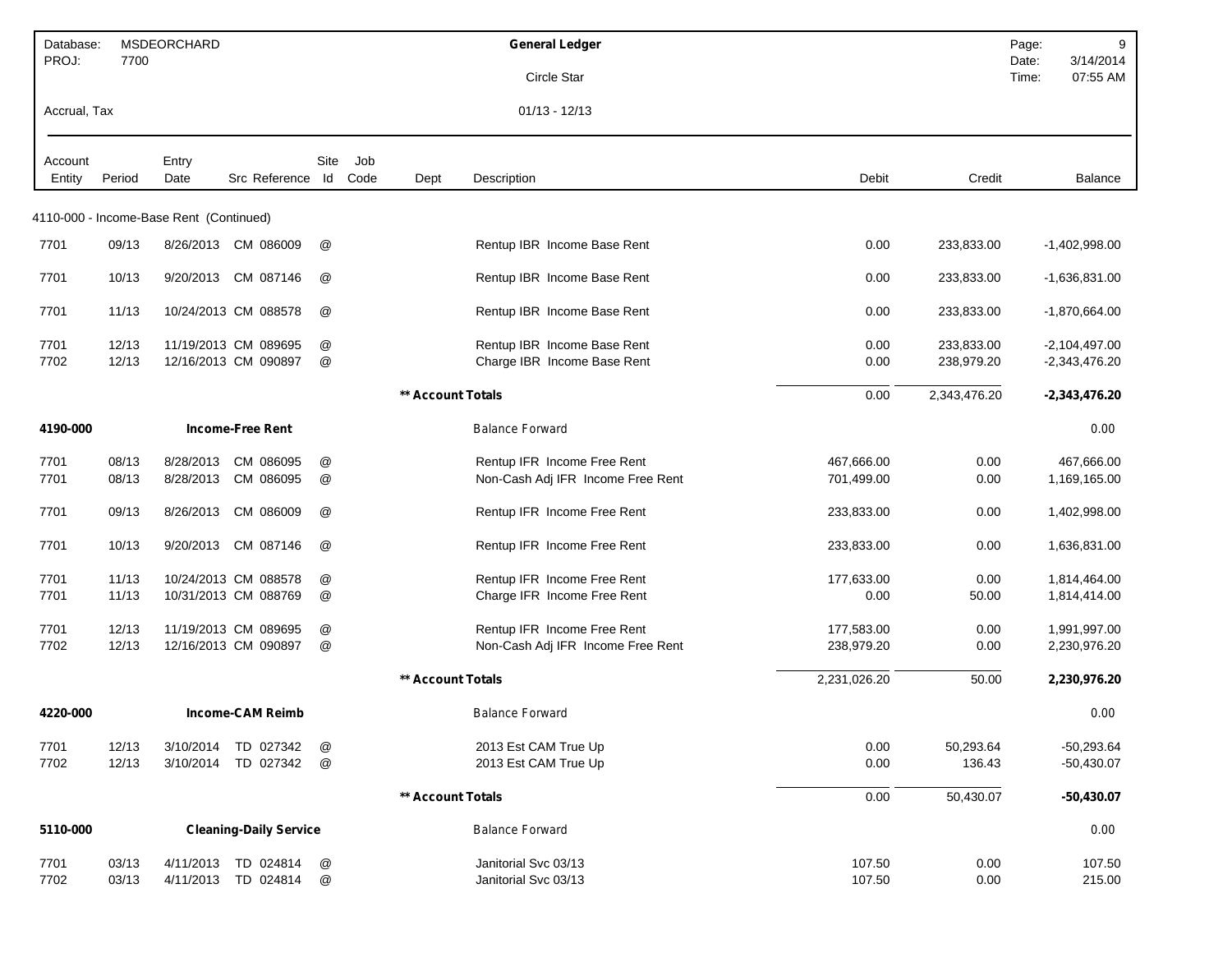| Database:<br>PROJ: | 7700   | MSDEORCHARD                                   |                      |      |             |      | <b>General Ledger</b>                                                                 | Page:<br>Date: | 10<br>3/14/2014 |
|--------------------|--------|-----------------------------------------------|----------------------|------|-------------|------|---------------------------------------------------------------------------------------|----------------|-----------------|
|                    |        |                                               |                      |      |             |      | Circle Star                                                                           | Time:          | 07:55 AM        |
| Accrual, Tax       |        |                                               |                      |      |             |      | $01/13 - 12/13$                                                                       |                |                 |
| Account<br>Entity  | Period | Entry<br>Date                                 | Src Reference Id     | Site | Job<br>Code | Dept | Debit<br>Description                                                                  | Credit         | <b>Balance</b>  |
|                    |        | 5110-000 - Cleaning-Daily Service (Continued) |                      |      |             |      |                                                                                       |                |                 |
| 7701               | 04/13  |                                               | 4/11/2013 TD 024815  | @    |             |      | Janitorial Svc 04/13<br>107.50                                                        | 0.00           | 322.50          |
| 7702               | 04/13  | 4/11/2013                                     | TD 024815            | @    |             |      | Janitorial Svc 04/13<br>107.50                                                        | 0.00           | 430.00          |
| 7701               | 05/13  | 6/7/2013                                      | AP 047339            | @    |             |      | 71 5/9/2013 JANITORIAL SVC 5/13<br>322.50<br>ENVIRONMENTAL SERVICE PARTNERS           | 0.00           | 752.50          |
| 7702               | 05/13  | 6/7/2013                                      | AP 047341            | @    |             |      | 71 5/9/2013 JANITORIAL SVC 5/13<br>322.50<br>ENVIRONMENTAL SERVICE PARTNERS           | 0.00           | 1,075.00        |
| 7701               | 06/13  | 7/5/2013                                      | AP 047687            | @    |             |      | 99 6/28/2013 JANITORIAL 6/13<br>107.50<br><b>ENVIRONMENTAL SERVICE PARTNERS</b>       | 0.00           | 1,182.50        |
| 7702               | 06/13  | 7/5/2013                                      | AP 047689            | @    |             |      | 99 6/28/2013 JANITORIAL 6/13<br>107.50<br>ENVIRONMENTAL SERVICE PARTNERS              | 0.00           | 1,290.00        |
| 7701               | 07/13  | 8/8/2013                                      | AP 048198            | @    |             |      | JANITORIAL SVC 7/13<br>107.50<br>4102<br>ENVIRONMENTAL SERVICE PARTNERS               | 0.00           | 1,397.50        |
| 7702               | 07/13  | 8/8/2013                                      | AP 048200            | @    |             |      | 4102<br>JANITORIAL SVC 7/13<br>107.50<br><b>ENVIRONMENTAL SERVICE PARTNERS</b>        | 0.00           | 1,505.00        |
| 7701               | 08/13  | 9/6/2013                                      | AP 048720            | @    |             |      | 128 8/16/2013 JANITORIAL SVC 8/13<br>107.50<br><b>ENVIRONMENTAL SERVICE PARTNERS</b>  | 0.00           | 1,612.50        |
| 7702               | 08/13  | 9/6/2013                                      | AP 048722            | @    |             |      | 128 8/16/2013 JANITORIAL SVC 8/13<br>107.50<br><b>ENVIRONMENTAL SERVICE PARTNERS</b>  | 0.00           | 1,720.00        |
| 7701               | 09/13  |                                               | 10/11/2013 AP 049316 | @    |             |      | 169 9/30/2013 JANITORIAL SVC<br>4,310.08<br><b>ENVIRONMENTAL SERVICE PARTNERS</b>     | 0.00           | 6,030.08        |
| 7701               | 10/13  |                                               | 11/12/2013 AP 049826 | @    |             |      | 182 10/23/2013 JANITORIAL SVC<br>4,310.08<br>9/13 ENVIRONMENTAL SERVICE PARTNERS      | 0.00           | 10,340.16       |
| 7701               | 11/13  |                                               | 12/16/2013 AP 050381 |      |             |      | JANITORIAL SVC 11/13<br>7,012.58<br>5211<br>ENVIRONMENTAL SERVICE PARTNERS            | 0.00           | 17,352.74       |
| 7701               | 11/13  |                                               | 12/16/2013 AP 050381 | @    |             |      | 5329<br><b>CLN 4TH FLR SEC AREA</b><br>490.00<br>ENVIRONMENTAL SERVICE PARTNERS       | 0.00           | 17,842.74       |
| 7701               | 12/13  |                                               | 1/14/2014 AP 050923  | @    |             |      | 220 12/24/2013 Data Entry ERR -<br>0.00<br>6,035.08<br>ENVIRONMENTAL SERVICE PARTNERS |                | 11,807.66       |
| 7701               | 12/13  |                                               | 1/14/2014 AP 050923  | @    |             |      | 233 12/24/2013 JANITORIAL SVC<br>6,035.08<br>12/13 ENVIRONMENTAL SERVICE PARTNERS     | 0.00           | 17,842.74       |
| 7701               | 12/13  |                                               | 1/14/2014 AP 050923  | @    |             |      | 220 12/24/2013 JANITORIAL SVC<br>6,035.08<br>12/13 ENVIRONMENTAL SERVICE PARTNERS     | 0.00           | 23,877.82       |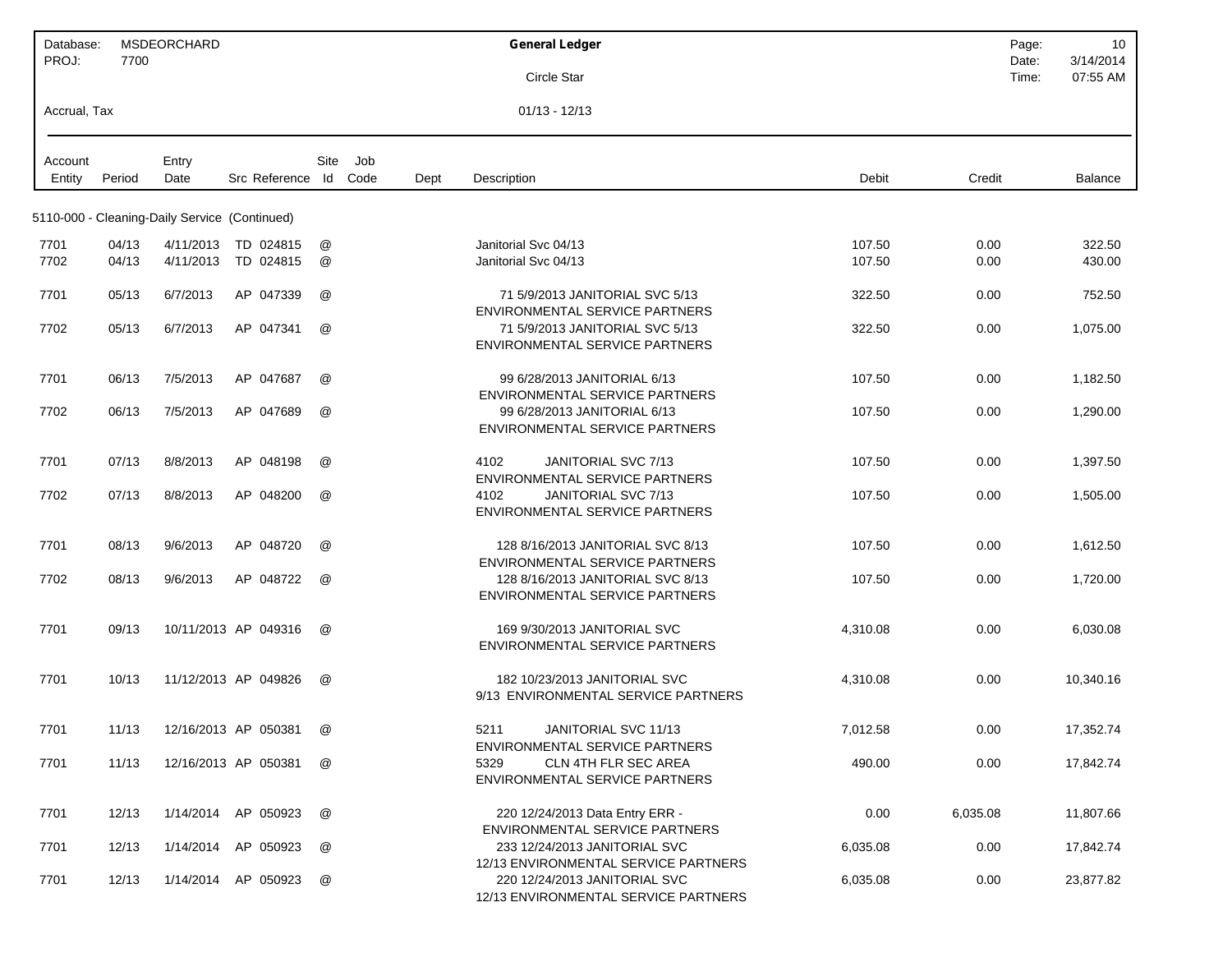| Database:<br>PROJ: | 7700   | <b>MSDEORCHARD</b>                            |                                      |                      |             |                   | <b>General Ledger</b>                                                                               |           |          | Page:<br>Date: | 11<br>3/14/2014 |
|--------------------|--------|-----------------------------------------------|--------------------------------------|----------------------|-------------|-------------------|-----------------------------------------------------------------------------------------------------|-----------|----------|----------------|-----------------|
|                    |        |                                               |                                      |                      |             |                   | Circle Star                                                                                         |           |          | Time:          | 07:55 AM        |
| Accrual, Tax       |        |                                               |                                      |                      |             |                   | $01/13 - 12/13$                                                                                     |           |          |                |                 |
| Account<br>Entity  | Period | Entry<br>Date                                 | Src Reference Id                     | Site                 | Job<br>Code | Dept              | Description                                                                                         | Debit     | Credit   |                | Balance         |
|                    |        |                                               |                                      |                      |             |                   |                                                                                                     |           |          |                |                 |
|                    |        | 5110-000 - Cleaning-Daily Service (Continued) |                                      |                      |             |                   |                                                                                                     |           |          |                |                 |
| 7701               | 12/13  | 1/14/2014                                     | AP 050923                            | @                    |             |                   | <b>SECURED AREA SVCS</b><br>5686<br><b>ENVIRONMENTAL SERVICE PARTNERS</b>                           | 960.00    | 0.00     |                | 24,837.82       |
| 7701               | 12/13  | 2/27/2014                                     | TD 027248                            | @                    |             |                   | Reclass Non Reimb Cleaning                                                                          | 0.00      | 107.50   |                | 24,730.32       |
|                    |        |                                               |                                      |                      |             | ** Account Totals |                                                                                                     | 30,872.90 | 6,142.58 |                | 24,730.32       |
| 5115-000           |        |                                               | <b>Contract Service - Day Porter</b> |                      |             |                   | <b>Balance Forward</b>                                                                              |           |          |                | 0.00            |
| 7701               | 03/13  | 4/11/2033                                     | AP 046677                            | $^{\textregistered}$ |             |                   | 32 3/13/2013 JANITORIAL SVC 3/13<br><b>ENVIRONMENTAL SERVICE PARTNERS</b>                           | 107.50    | 0.00     |                | 107.50          |
| 7702               | 03/13  | 4/11/2033                                     | AP 046679                            | @                    |             |                   | 32 3/13/2013 JANITORIAL SVC 3/13<br>ENVIRONMENTAL SERVICE PARTNERS                                  | 107.50    | 0.00     |                | 215.00          |
| 7701               | 03/13  | 4/11/2013                                     | TD 024814                            | @                    |             |                   | Reclass Janitorial Svc to 5110                                                                      | 0.00      | 107.50   |                | 107.50          |
| 7702               | 03/13  | 4/11/2013                                     | TD 024814                            | @                    |             |                   | Reclass Janitorial Svc to 5110                                                                      | 0.00      | 107.50   |                | 0.00            |
| 7701               | 04/13  | 5/10/2013                                     | AP 047100                            | @                    |             |                   | 46 4/10/2013 JANIT 1 WEEK 4/13<br><b>ENVIRONMENTAL SERVICE PARTNERS</b>                             | 215.00    | 0.00     |                | 215.00          |
| 7701               | 04/13  | 4/11/2013                                     | TD 024815                            | @                    |             |                   | Reclass Janitorial Svc to 5110                                                                      | 0.00      | 107.50   |                | 107.50          |
| 7702               | 04/13  | 4/11/2013                                     | TD 024815                            | @                    |             |                   | Reclass Janitorial Svc to 5110                                                                      | 0.00      | 107.50   |                | 0.00            |
| 7701               | 09/13  |                                               | 10/11/2013 AP 049316                 | @                    |             |                   | 169 9/30/2013 DAY PORTER                                                                            | 735.00    | 0.00     |                | 735.00          |
| 7702               | 09/13  |                                               | 10/11/2013 AP 049318                 | $^{\textregistered}$ |             |                   | <b>ENVIRONMENTAL SERVICE PARTNERS</b><br>169 9/30/2013 DAY PORTER<br>ENVIRONMENTAL SERVICE PARTNERS | 735.00    | 0.00     |                | 1,470.00        |
| 7701               | 10/13  |                                               | 11/12/2013 AP 049826                 | @                    |             |                   | 182 10/23/2013 DAY PORTER 9/13<br><b>ENVIRONMENTAL SERVICE PARTNERS</b>                             | 1,895.00  | 0.00     |                | 3,365.00        |
| 7702               | 10/13  |                                               | 11/12/2013 AP 049828                 | $^{\textregistered}$ |             |                   | 182 10/23/2013 DAY PORTER 9/13<br><b>ENVIRONMENTAL SERVICE PARTNERS</b>                             | 1,895.00  | 0.00     |                | 5,260.00        |
| 7701               | 10/13  |                                               | 11/12/2013 TD 026412                 | @                    |             |                   | Accrue Day Porter 10/13                                                                             | 1,315.00  | 0.00     |                | 6,575.00        |
| 7702               | 10/13  |                                               | 11/12/2013 TD 026412                 | @                    |             |                   | Accrue Day Porter 10/13                                                                             | 1,315.00  | 0.00     |                | 7,890.00        |
| 7701               | 11/13  |                                               | 12/16/2013 AP 050381                 | @                    |             |                   | 5211<br>DAY PORTER 11/13<br>ENVIRONMENTAL SERVICE PARTNERS                                          | 1,895.00  | 0.00     |                | 9,785.00        |
| 7702               | 11/13  |                                               | 12/16/2013 AP 050383                 | @                    |             |                   | 5211<br>DAY PORTER 11/13<br>ENVIRONMENTAL SERVICE PARTNERS                                          | 1,895.00  | 0.00     |                | 11,680.00       |
| 7701               | 11/13  |                                               | 11/12/2013 TD 026412                 | @                    |             |                   | Accrue Day Porter 10/13                                                                             | 0.00      | 1,315.00 |                | 10,365.00       |
| 7702               | 11/13  |                                               | 11/12/2013 TD 026412                 | @                    |             |                   | Accrue Day Porter 10/13                                                                             | 0.00      | 1,315.00 |                | 9,050.00        |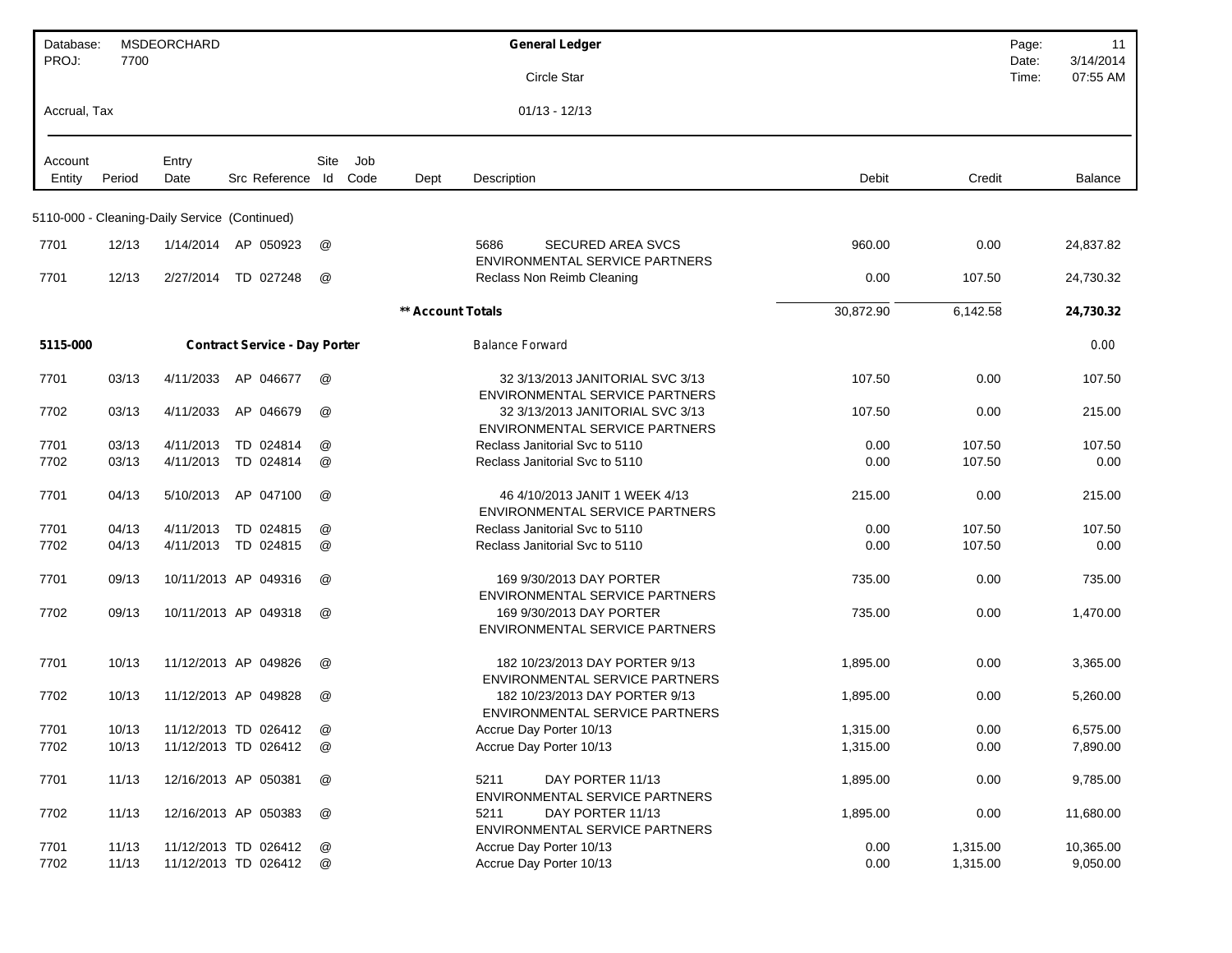| Database:<br>PROJ: | 7700   | MSDEORCHARD |                                                      |      |      |                   | <b>General Ledger</b>                                                           |           |          | 12<br>Page:<br>3/14/2014<br>Date: |
|--------------------|--------|-------------|------------------------------------------------------|------|------|-------------------|---------------------------------------------------------------------------------|-----------|----------|-----------------------------------|
|                    |        |             |                                                      |      |      |                   | Circle Star                                                                     |           |          | 07:55 AM<br>Time:                 |
| Accrual, Tax       |        |             |                                                      |      |      |                   | $01/13 - 12/13$                                                                 |           |          |                                   |
| Account            |        | Entry       |                                                      | Site | Job  |                   |                                                                                 |           |          |                                   |
| Entity             | Period | Date        | Src Reference Id                                     |      | Code | Dept              | Description                                                                     | Debit     | Credit   | Balance                           |
|                    |        |             | 5115-000 - Contract Service - Day Porter (Continued) |      |      |                   |                                                                                 |           |          |                                   |
| 7701               | 12/13  |             | 1/14/2014 AP 050923                                  | @    |      |                   | 220 12/24/2013 DAY PORTER 12/13<br>ENVIRONMENTAL SERVICE PARTNERS               | 1,315.00  | 0.00     | 10,365.00                         |
| 7701               | 12/13  | 1/14/2014   | AP 050923                                            | @    |      |                   | 220 12/24/2013 Data Entry ERR -<br><b>ENVIRONMENTAL SERVICE PARTNERS</b>        | 0.00      | 1,315.00 | 9,050.00                          |
| 7701               | 12/13  | 1/14/2014   | AP 050923                                            | @    |      |                   | 233 12/24/2013 DAY PORTER 12/13<br><b>ENVIRONMENTAL SERVICE PARTNERS</b>        | 1,315.00  | 0.00     | 10,365.00                         |
| 7701               | 12/13  | 1/14/2014   | AP 050923                                            | @    |      |                   | DAY PORTER OT<br>5686<br><b>ENVIRONMENTAL SERVICE PARTNERS</b>                  | 175.00    | 0.00     | 10,540.00                         |
| 7702               | 12/13  | 1/14/2014   | AP 050925                                            | @    |      |                   | 220 12/24/2013 DAY PORTER 12/13<br><b>ENVIRONMENTAL SERVICE PARTNERS</b>        | 1,315.00  | 0.00     | 11,855.00                         |
| 7702               | 12/13  | 1/14/2014   | AP 050925                                            | @    |      |                   | 220 12/24/2013 Data Entry ERR -<br><b>ENVIRONMENTAL SERVICE PARTNERS</b>        | 0.00      | 1,315.00 | 10,540.00                         |
| 7702               | 12/13  | 1/14/2014   | AP 050925                                            | @    |      |                   | 233 12/24/2013 DAY PORTER 12/13<br>ENVIRONMENTAL SERVICE PARTNERS               | 1,315.00  | 0.00     | 11,855.00                         |
|                    |        |             |                                                      |      |      | ** Account Totals |                                                                                 | 17,545.00 | 5,690.00 | 11,855.00                         |
| 5120-000           |        |             | <b>Cleaning-Windows</b>                              |      |      |                   | <b>Balance Forward</b>                                                          |           |          | 0.00                              |
| 7701               | 04/13  | 5/10/2013   | AP 047100                                            | @    |      |                   | 44 4/10/2013 EXT WINDOW CLEAN<br><b>BUILDING &amp; FACILITIES SERVICES, LLC</b> | 4,600.00  | 0.00     | 4,600.00                          |
| 7702               | 04/13  | 5/10/2013   | AP 047102                                            | @    |      |                   | 44 4/10/2013 EXT WINDOW CLEAN<br><b>BUILDING &amp; FACILITIES SERVICES, LLC</b> | 4,600.00  | 0.00     | 9,200.00                          |
| 7701               | 09/13  |             | 10/11/2013 AP 049316                                 | @    |      |                   | 169 9/30/2013 CLN ELEV WINDOWS<br><b>ENVIRONMENTAL SERVICE PARTNERS</b>         | 315.00    | 0.00     | 9,515.00                          |
| 7701               | 09/13  |             | 10/11/2013 AP 049316                                 | @    |      |                   | 169 9/30/2013 WASH ALL INT WNDWS<br><b>ENVIRONMENTAL SERVICE PARTNERS</b>       | 1,560.00  | 0.00     | 11,075.00                         |
| 7701               | 09/13  |             | 10/11/2013 AP 049316                                 | @    |      |                   | 170 9/30/2013 ACCESS TO WDNW<br>CLNRS KONE INC.                                 | 250.00    | 0.00     | 11,325.00                         |
| 7701               | 09/13  |             | 10/11/2013 AP 049316                                 | @    |      |                   | 21236<br><b>WINDOW WASH</b><br><b>BUILDING &amp; FACILITIES SERVICES, LLC</b>   | 4,150.00  | 0.00     | 15,475.00                         |
| 7702               | 09/13  |             | 10/11/2013 AP 049318                                 | @    |      |                   | 169 9/30/2013 CLN ELEV WINDOWS<br>ENVIRONMENTAL SERVICE PARTNERS                | 315.00    | 0.00     | 15,790.00                         |
| 7702               | 09/13  |             | 10/11/2013 AP 049318                                 | @    |      |                   | 170 9/30/2013 ACCESS TO WDNW<br><b>CLNRS KONE INC.</b>                          | 250.00    | 0.00     | 16,040.00                         |
| 7701               | 12/13  |             | 2/27/2014 TD 027248                                  | @    |      |                   | Reclass Non Reimb Cleaning                                                      | 0.00      | 4,600.00 | 11,440.00                         |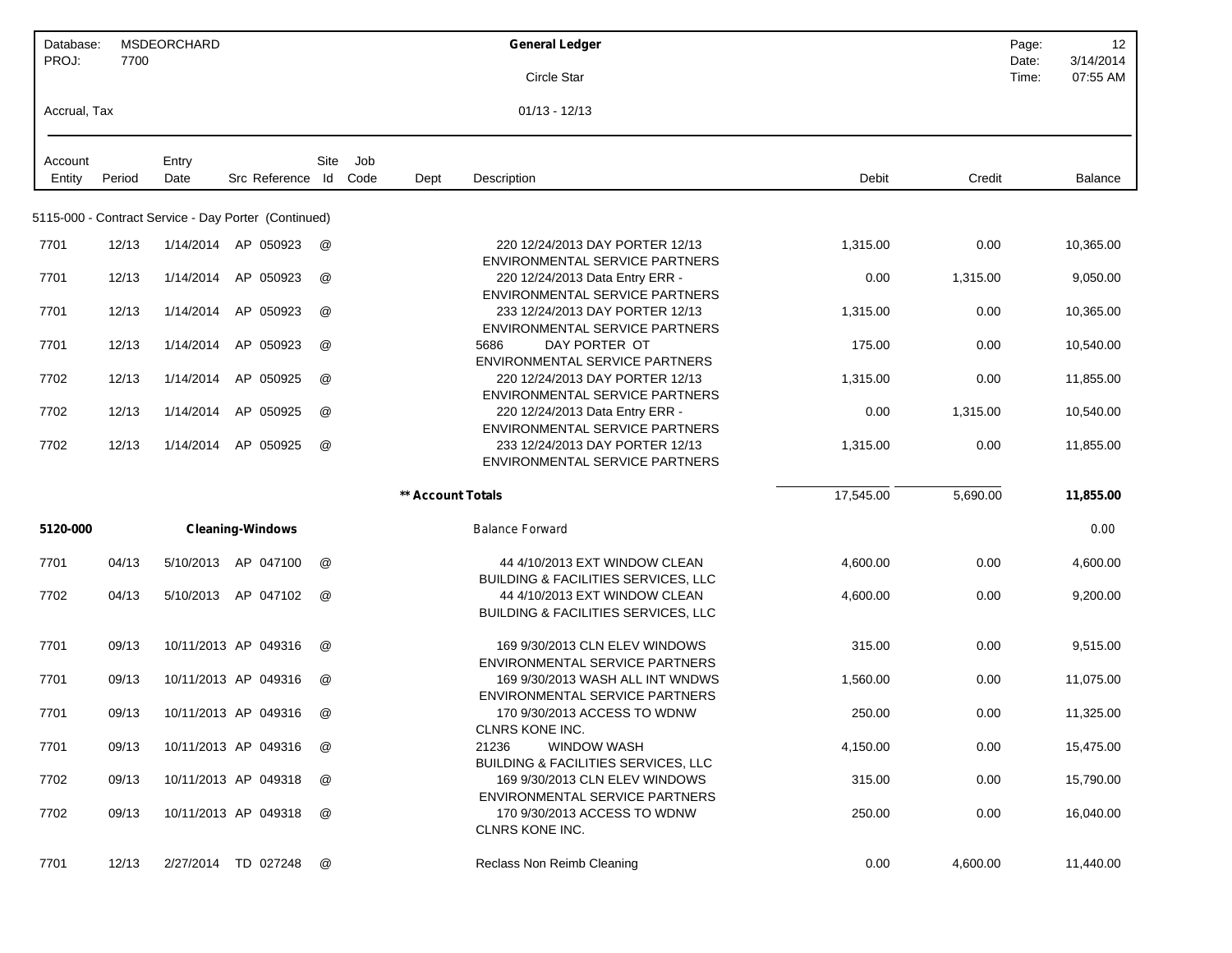| Database:<br>PROJ: | 7700   | MSDEORCHARD                             |                          |      |     |                   |                        | <b>General Ledger</b><br>Circle Star                                                                               |           |          | Page:<br>Date:<br>Time: | 13<br>3/14/2014<br>07:55 AM |
|--------------------|--------|-----------------------------------------|--------------------------|------|-----|-------------------|------------------------|--------------------------------------------------------------------------------------------------------------------|-----------|----------|-------------------------|-----------------------------|
| Accrual, Tax       |        |                                         |                          |      |     |                   |                        | $01/13 - 12/13$                                                                                                    |           |          |                         |                             |
| Account<br>Entity  | Period | Entry<br>Date                           | Src Reference Id Code    | Site | Job | Dept              | Description            |                                                                                                                    | Debit     | Credit   |                         | Balance                     |
|                    |        | 5120-000 - Cleaning-Windows (Continued) |                          |      |     |                   |                        |                                                                                                                    |           |          |                         |                             |
|                    |        |                                         |                          |      |     | ** Account Totals |                        |                                                                                                                    | 16,040.00 | 4,600.00 |                         | 11,440.00                   |
| 5130-000           |        |                                         | <b>Cleaning-Supplies</b> |      |     |                   | <b>Balance Forward</b> |                                                                                                                    |           |          |                         | 0.00                        |
| 7701               | 07/13  | 8/8/2013                                | AP 048198                | @    |     |                   | 4251                   | SUPPLIES 7/16<br><b>ENVIRONMENTAL SERVICE PARTNERS</b>                                                             | 64.89     | 0.00     |                         | 64.89                       |
| 7701               | 09/13  |                                         | 10/11/2013 AP 049316     | @    |     |                   |                        | 169 9/30/2013 SUPPLIES 9/5<br>ENVIRONMENTAL SERVICE PARTNERS                                                       | 79.67     | 0.00     |                         | 144.56                      |
| 7701               | 09/13  |                                         | 10/11/2013 AP 049316     | @    |     |                   |                        | 169 9/30/2013 SUPPLIES 9/11                                                                                        | 180.65    | 0.00     |                         | 325.21                      |
| 7701               | 09/13  |                                         | 10/11/2013 AP 049316     | @    |     |                   |                        | ENVIRONMENTAL SERVICE PARTNERS<br>169 9/30/2013 SUPPLIES 9/12<br>ENVIRONMENTAL SERVICE PARTNERS                    | 171.46    | 0.00     |                         | 496.67                      |
| 7701               | 10/13  |                                         | 11/12/2013 AP 049826     | @    |     |                   |                        | 194 10/31/2013 SUPPLIES 10/16-17<br><b>ENVIRONMENTAL SERVICE PARTNERS</b>                                          | 383.12    | 0.00     |                         | 879.79                      |
| 7701               | 11/13  |                                         | 12/16/2013 AP 050381     | @    |     |                   | 5277                   | SUPPLIES 10/29<br>ENVIRONMENTAL SERVICE PARTNERS                                                                   | 375.11    | 0.00     |                         | 1,254.90                    |
| 7701               | 11/13  |                                         | 12/16/2013 AP 050381     | @    |     |                   | 5391                   | SUPPLIES 11/15<br>ENVIRONMENTAL SERVICE PARTNERS                                                                   | 604.49    | 0.00     |                         | 1,859.39                    |
| 7701               | 12/13  | 1/14/2014                               | AP 050923                | @    |     |                   |                        | 220 12/24/2013 SUPPLIES 12/13/13<br>ENVIRONMENTAL SERVICE PARTNERS                                                 | 356.22    | 0.00     |                         | 2,215.61                    |
| 7701               | 12/13  | 1/14/2014                               | AP 050923                | @    |     |                   |                        | 220 12/24/2013 Data Entry ERR -                                                                                    | 0.00      | 356.22   |                         | 1,859.39                    |
| 7701               | 12/13  |                                         | 1/14/2014 AP 050923      | @    |     |                   |                        | <b>ENVIRONMENTAL SERVICE PARTNERS</b><br>233 12/24/2013 SUPPLIES 12/13/13<br><b>ENVIRONMENTAL SERVICE PARTNERS</b> | 356.22    | 0.00     |                         | 2,215.61                    |
|                    |        |                                         |                          |      |     | ** Account Totals |                        |                                                                                                                    | 2,571.83  | 356.22   |                         | 2,215.61                    |
| 5140-000           |        |                                         | <b>Cleaning-Other</b>    |      |     |                   | <b>Balance Forward</b> |                                                                                                                    |           |          |                         | 0.00                        |
| 7701               | 01/13  |                                         | 1/31/2013 AP 046073      | @    |     |                   |                        | 18 1/31/2013 CLEAN BLDG'S<br><b>ENVIRONMENTAL SERVICE PARTNERS</b>                                                 | 1,620.00  | 0.00     |                         | 1,620.00                    |
| 7702               | 01/13  |                                         | 1/31/2013 AP 046075      | @    |     |                   |                        | 18 1/31/2013 CLEAN BLDG'S<br>ENVIRONMENTAL SERVICE PARTNERS                                                        | 320.00    | 0.00     |                         | 1,940.00                    |
| 7701               | 11/13  |                                         | 12/12/2013 TD 026627     | @    |     |                   |                        | Add'l Clean to 4th FI Secure Area                                                                                  | 910.00    | 0.00     |                         | 2,850.00                    |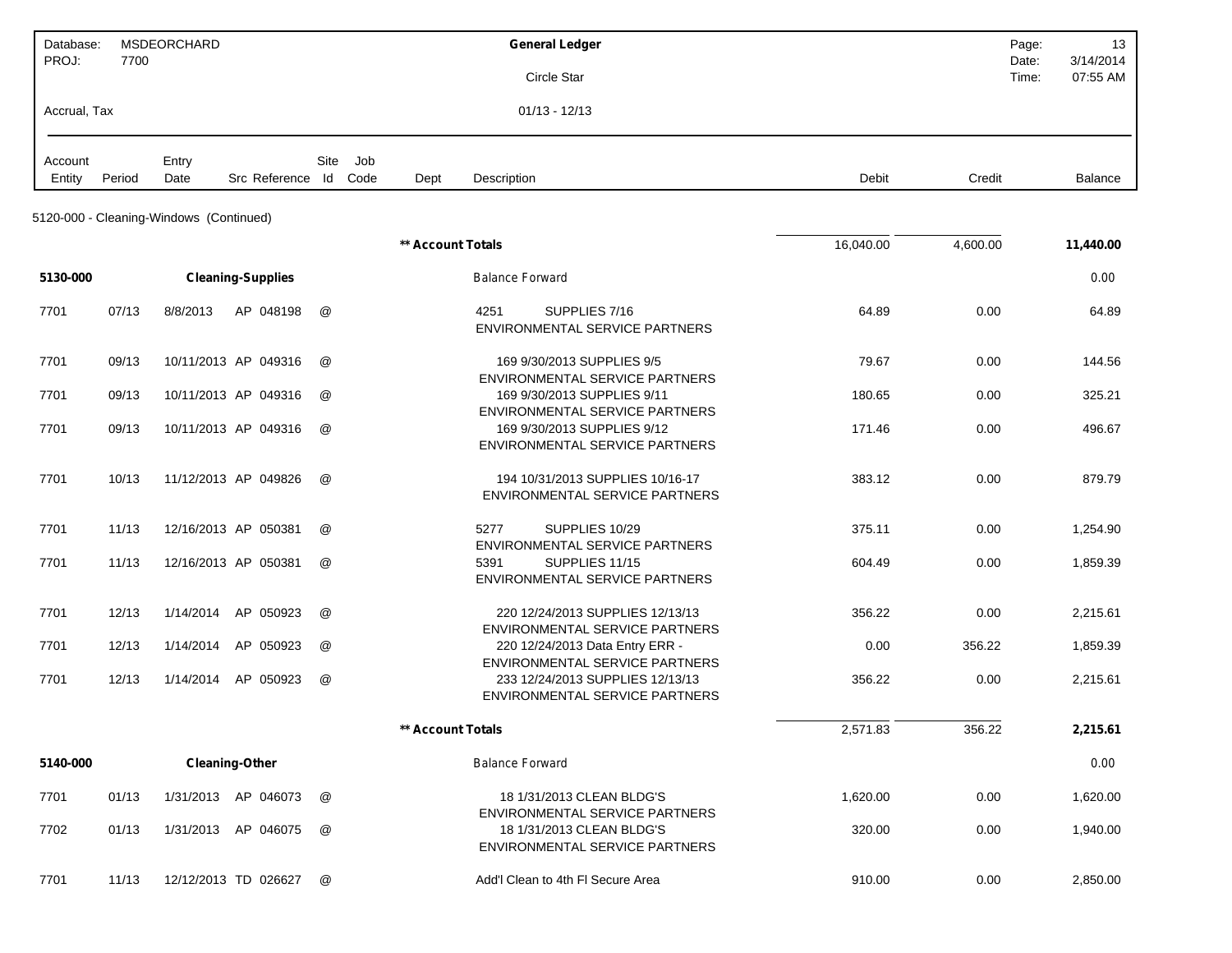| Database:    |        | MSDEORCHARD                           |                               |      |      |                          | <b>General Ledger</b>                                                    |          |          | Page:          | 14                    |
|--------------|--------|---------------------------------------|-------------------------------|------|------|--------------------------|--------------------------------------------------------------------------|----------|----------|----------------|-----------------------|
| PROJ:        | 7700   |                                       |                               |      |      |                          | Circle Star                                                              |          |          | Date:<br>Time: | 3/14/2014<br>07:55 AM |
| Accrual, Tax |        |                                       |                               |      |      |                          | $01/13 - 12/13$                                                          |          |          |                |                       |
| Account      |        | Entry                                 |                               | Site | Job  |                          |                                                                          |          |          |                |                       |
| Entity       | Period | Date                                  | Src Reference Id              |      | Code | Dept                     | Description                                                              | Debit    | Credit   |                | Balance               |
|              |        | 5140-000 - Cleaning-Other (Continued) |                               |      |      |                          |                                                                          |          |          |                |                       |
| 7702         | 12/13  | 1/14/2014                             | AP 050925                     | @    |      |                          | 220 12/24/2013 VACANCY CLEANING<br><b>ENVIRONMENTAL SERVICE PARTNERS</b> | 530.00   | 0.00     |                | 3,380.00              |
| 7702         | 12/13  | 1/14/2014                             | AP 050925                     | @    |      |                          | 220 12/24/2013 Data Entry ERR -<br><b>ENVIRONMENTAL SERVICE PARTNERS</b> | 0.00     | 530.00   |                | 2,850.00              |
| 7702         | 12/13  | 1/14/2014                             | AP 050925                     | @    |      |                          | 233 12/24/2013 VACANCY CLEANING<br><b>ENVIRONMENTAL SERVICE PARTNERS</b> | 430.00   | 0.00     |                | 3,280.00              |
| 7701         | 12/13  | 2/27/2014                             | TD 027248                     | @    |      |                          | Reclass Non Reimb Cleaning                                               | 0.00     | 2,530.00 |                | 750.00                |
|              |        |                                       |                               |      |      | <b>** Account Totals</b> |                                                                          | 3,810.00 | 3,060.00 |                | 750.00                |
| 5150-000     |        |                                       | <b>Cleaning-Trash Removal</b> |      |      |                          | <b>Balance Forward</b>                                                   |          |          |                | 0.00                  |
| 7701         | 10/13  |                                       | 11/12/2013 AP 049826          | @    |      |                          | 188 10/23/2013 TRASH 9/13 PARTIAL<br>RECOLOGY SAN MATEO COUNTY           | 192.24   | 0.00     |                | 192.24                |
| 7702         | 10/13  |                                       | 11/12/2013 AP 049828          | @    |      |                          | 188 10/23/2013 TRASH 9/13 PARTIAL<br>RECOLOGY SAN MATEO COUNTY           | 192.23   | 0.00     |                | 384.47                |
| 7701         | 10/13  |                                       | 11/12/2013 TD 026412          | @    |      |                          | Accrue Trash 10/13                                                       | 309.76   | 0.00     |                | 694.23                |
| 7702         | 10/13  |                                       | 11/12/2013 TD 026412          | @    |      |                          | Accrue Trash 10/13                                                       | 309.75   | 0.00     |                | 1,003.98              |
| 7701         | 11/13  |                                       | 12/16/2013 AP 050381          | @    |      |                          | 213 11/27/2013 TRASH 10/13<br>RECOLOGY SAN MATEO COUNTY                  | 364.42   | 0.00     |                | 1,368.40              |
| 7702         | 11/13  |                                       | 12/16/2013 AP 050383          | @    |      |                          | 213 11/27/2013 TRASH 10/13<br>RECOLOGY SAN MATEO COUNTY                  | 364.42   | 0.00     |                | 1,732.82              |
| 7701         | 11/13  |                                       | 11/12/2013 TD 026412          | @    |      |                          | Accrue Trash 10/13                                                       | 0.00     | 309.76   |                | 1,423.06              |
| 7702         | 11/13  |                                       | 11/12/2013 TD 026412          | @    |      |                          | Accrue Trash 10/13                                                       | 0.00     | 309.75   |                | 1,113.31              |
| 7701         | 11/13  |                                       | 12/17/2013 TD 026675          | @    |      |                          | Accrue Trash 11/13                                                       | 430.00   | 0.00     |                | 1,543.31              |
| 7702         | 11/13  |                                       | 12/17/2013 TD 026675          | @    |      |                          | Accrue Trash 11/13                                                       | 430.00   | 0.00     |                | 1,973.31              |
| 7701         | 12/13  | 1/14/2014                             | AP 050923                     | @    |      |                          | 228 12/24/2013 TRASH 11/13<br>RECOLOGY SAN MATEO COUNTY                  | 433.65   | 0.00     |                | 2,406.96              |
| 7702         | 12/13  |                                       | 1/14/2014 AP 050925           | @    |      |                          | 228 12/24/2013 TRASH 11/13<br>RECOLOGY SAN MATEO COUNTY                  | 433.65   | 0.00     |                | 2,840.61              |
| 7701         | 12/13  |                                       | 12/17/2013 TD 026675          | @    |      |                          | Accrue Trash 11/13                                                       | 0.00     | 430.00   |                | 2,410.61              |
| 7702         | 12/13  |                                       | 12/17/2013 TD 026675          | @    |      |                          | Accrue Trash 11/13                                                       | 0.00     | 430.00   |                | 1,980.61              |
| 7701         | 12/13  | 1/14/2014                             | TD 026896                     | @    |      |                          | Accrue Trash 12/13                                                       | 433.65   | 0.00     |                | 2,414.26              |
| 7702         | 12/13  | 1/14/2014                             | TD 026896                     | @    |      |                          | Accrue Trash 12/13                                                       | 433.65   | 0.00     |                | 2,847.91              |
|              |        |                                       |                               |      |      | ** Account Totals        |                                                                          | 4,327.42 | 1,479.51 |                | 2,847.91              |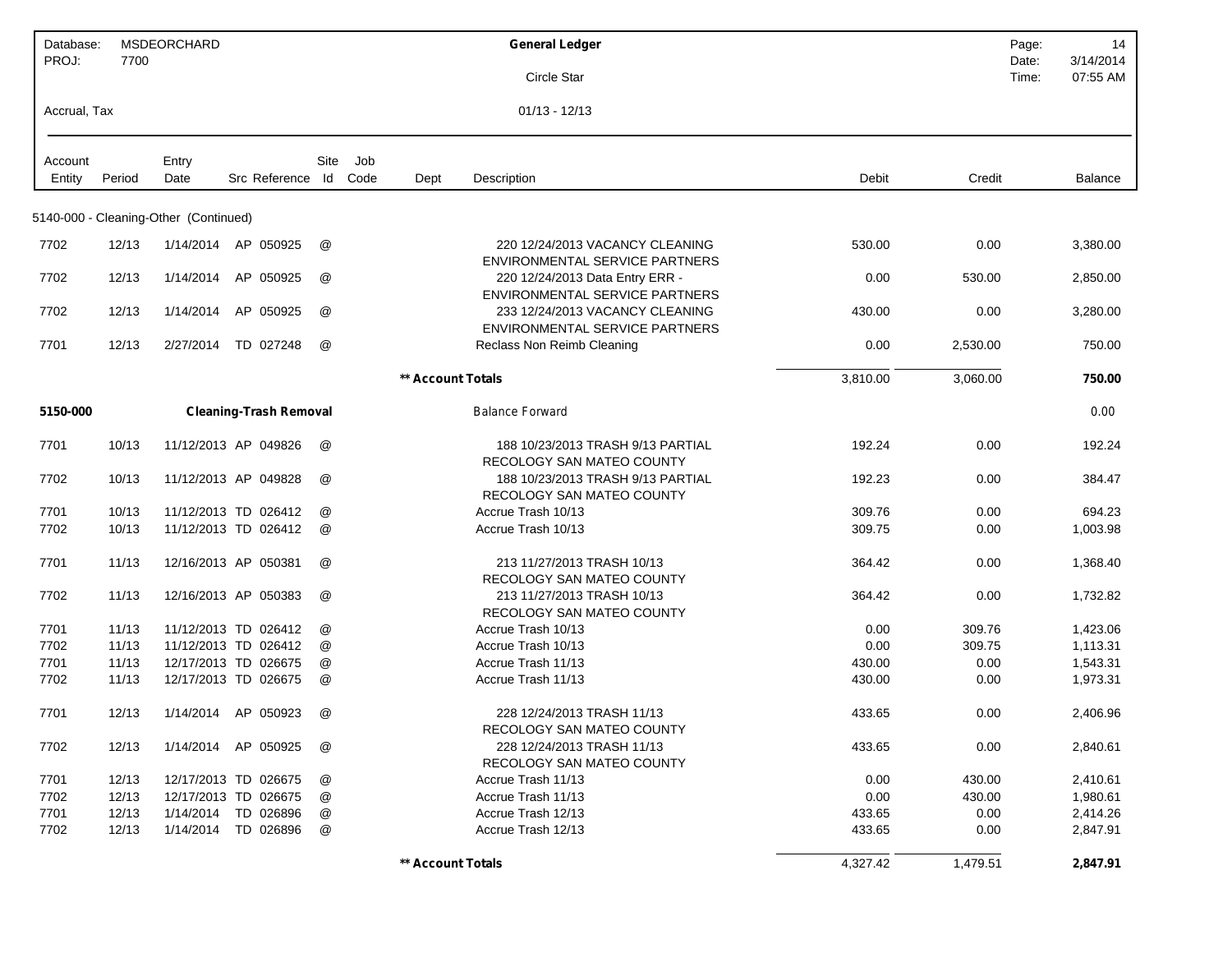| Database:<br>PROJ: | 7700   | MSDEORCHARD   |                                 |                 |             |                   | <b>General Ledger</b>                                                         |          |          | Page:<br>Date: | 15<br>3/14/2014 |
|--------------------|--------|---------------|---------------------------------|-----------------|-------------|-------------------|-------------------------------------------------------------------------------|----------|----------|----------------|-----------------|
|                    |        |               |                                 |                 |             |                   | Circle Star                                                                   |          |          | Time:          | 07:55 AM        |
| Accrual, Tax       |        |               |                                 |                 |             |                   | $01/13 - 12/13$                                                               |          |          |                |                 |
| Account<br>Entity  | Period | Entry<br>Date | Src Reference Id                | Site            | Job<br>Code | Dept              | Description                                                                   | Debit    | Credit   |                | <b>Balance</b>  |
|                    |        |               |                                 |                 |             |                   |                                                                               |          |          |                |                 |
| 5162-000           |        |               | <b>Cleaning-Power Wash</b>      |                 |             |                   | <b>Balance Forward</b>                                                        |          |          |                | 0.00            |
| 7701               | 04/13  | 5/10/2013     | AP 047100                       | @               |             |                   | 44 4/10/2013 PRESSURE WASH<br><b>BUILDING &amp; FACILITIES SERVICES, LLC</b>  | 1,475.00 | 0.00     |                | 1,475.00        |
| 7702               | 04/13  | 5/10/2013     | AP 047102                       | @               |             |                   | 44 4/10/2013 PRESSURE WASH<br><b>BUILDING &amp; FACILITIES SERVICES, LLC</b>  | 1,475.00 | 0.00     |                | 2,950.00        |
| 7701               | 05/13  | 6/7/2013      | AP 047339                       | @               |             |                   | 77 5/23/2013 PWR WASH GARAGE<br>ENVIRONMENTAL SERVICE PARTNERS                | 300.00   | 0.00     |                | 3,250.00        |
| 7701               | 05/13  | 6/7/2013      | AP 047339                       | $^{\copyright}$ |             |                   | 77 5/23/2013 PWR WASH STRWELLS<br>ENVIRONMENTAL SERVICE PARTNERS              | 175.00   | 0.00     |                | 3,425.00        |
| 7702               | 05/13  | 6/7/2013      | AP 047341                       | @               |             |                   | 77 5/23/2013 PWR WASH GARAGE<br>ENVIRONMENTAL SERVICE PARTNERS                | 300.00   | 0.00     |                | 3,725.00        |
| 7702               | 05/13  | 6/7/2013      | AP 047341                       | @               |             |                   | 77 5/23/2013 PWR WASH STRWELLS<br><b>ENVIRONMENTAL SERVICE PARTNERS</b>       | 175.00   | 0.00     |                | 3,900.00        |
| 7701               | 09/13  |               | 10/11/2013 AP 049316            | @               |             |                   | 169 9/30/2013 PWR WASH STAIRWELL<br>ENVIRONMENTAL SERVICE PARTNERS            | 312.50   | 0.00     |                | 4,212.50        |
| 7701               | 09/13  |               | 10/11/2013 AP 049316            | $^{\copyright}$ |             |                   | 169 9/30/2013 PRESSURE WASH<br>ENVIRONMENTAL SERVICE PARTNERS                 | 612.50   | 0.00     |                | 4,825.00        |
| 7701               | 09/13  |               | 10/11/2013 AP 049316            | @               |             |                   | 21236<br>PRESSURE WASH BLDG<br><b>BUILDING &amp; FACILITIES SERVICES, LLC</b> | 1,475.00 | 0.00     |                | 6,300.00        |
| 7702               | 09/13  |               | 10/11/2013 AP 049318            | @               |             |                   | 169 9/30/2013 PWR WASH STAIRWELL<br><b>ENVIRONMENTAL SERVICE PARTNERS</b>     | 312.50   | 0.00     |                | 6,612.50        |
| 7702               | 09/13  |               | 10/11/2013 AP 049318            | @               |             |                   | 169 9/30/2013 PRESSURE WASH<br>ENVIRONMENTAL SERVICE PARTNERS                 | 612.50   | 0.00     |                | 7,225.00        |
| 7701               | 12/13  | 2/27/2014     | TD 027248                       | @               |             |                   | Reclass Non Reimb Cleaning                                                    | 0.00     | 1,475.00 |                | 5,750.00        |
|                    |        |               |                                 |                 |             | ** Account Totals |                                                                               | 7,225.00 | 1,475.00 |                | 5,750.00        |
| 5210-000           |        |               | <b>R&amp;M-Elevator Service</b> |                 |             |                   | <b>Balance Forward</b>                                                        |          |          |                | 0.00            |
| 7701               | 05/13  | 6/7/2013      | AP 047339                       | @               |             |                   | 78 5/23/2013 MAINT 5/13<br>KONE INC.                                          | 540.00   | 0.00     |                | 540.00          |
| 7701               | 05/13  | 6/7/2013      | AP 047339                       | @               |             |                   | 78 5/23/2013 MAINT 5/13<br>KONE INC.                                          | 90.00    | 0.00     |                | 630.00          |
| 7702               | 05/13  | 6/7/2013      | AP 047341                       | @               |             |                   | 78 5/23/2013 MAINT 5/13<br>KONE INC.                                          | 540.00   | 0.00     |                | 1,170.00        |
| 7702               | 05/13  | 6/7/2013      | AP 047341                       | @               |             |                   | 78 5/23/2013 MAINT 5/13<br>KONE INC.                                          | 90.00    | 0.00     |                | 1,260.00        |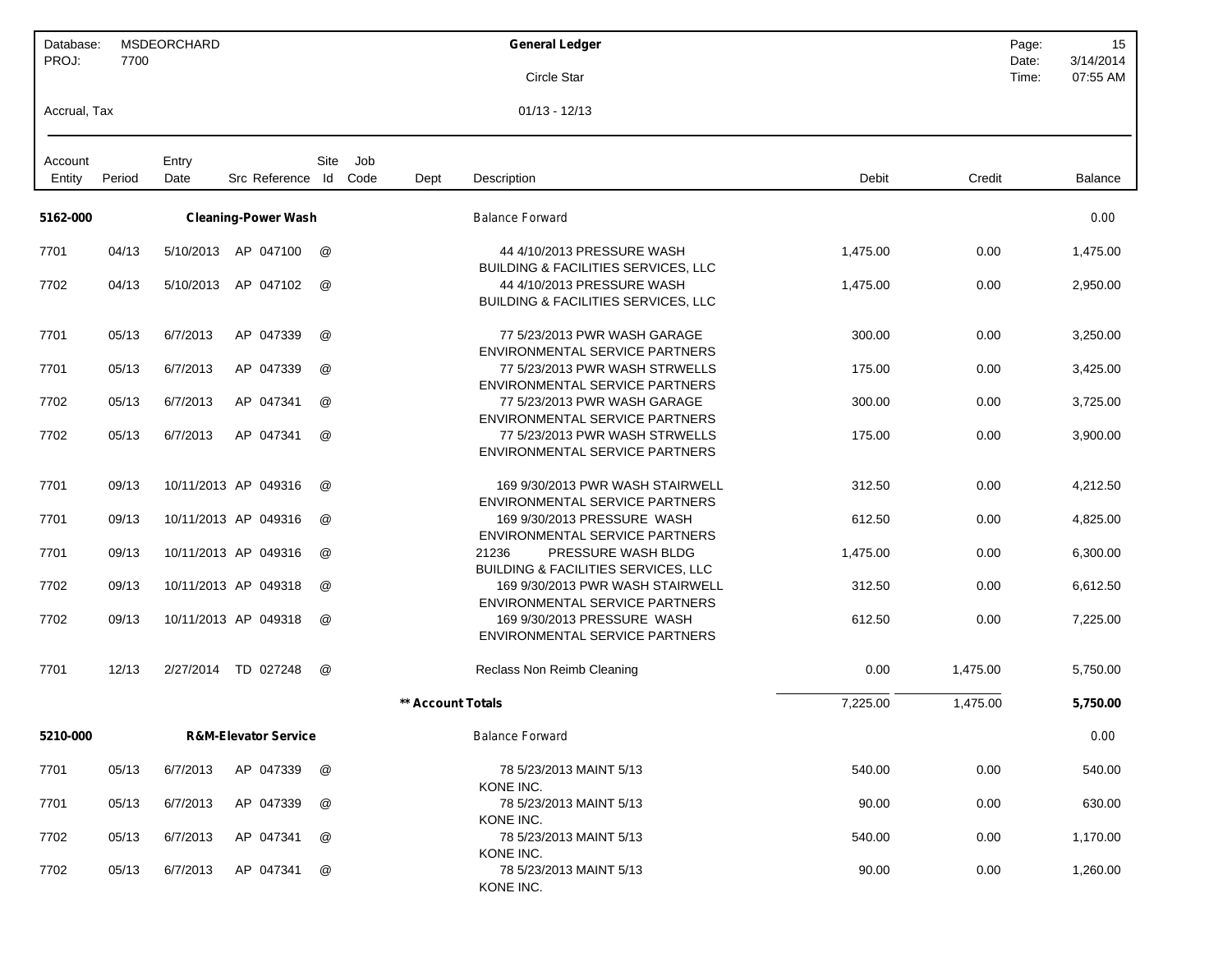| Database:<br>PROJ: | 7700   | MSDEORCHARD                                 |                       |             |      | <b>General Ledger</b><br>Circle Star                    |        | Page:<br>Date:<br>Time: | 16<br>3/14/2014<br>07:55 AM |
|--------------------|--------|---------------------------------------------|-----------------------|-------------|------|---------------------------------------------------------|--------|-------------------------|-----------------------------|
| Accrual, Tax       |        |                                             |                       |             |      | $01/13 - 12/13$                                         |        |                         |                             |
|                    |        |                                             |                       |             |      |                                                         |        |                         |                             |
| Account<br>Entity  | Period | Entry<br>Date                               | Src Reference Id Code | Site<br>Job | Dept | Description                                             | Debit  | Credit                  | <b>Balance</b>              |
|                    |        | 5210-000 - R&M-Elevator Service (Continued) |                       |             |      |                                                         |        |                         |                             |
| 7701               | 06/13  | 7/5/2013                                    | AP 047687             | @           |      | 101 6/28/2013 MAINT 6/13<br>KONE INC.                   | 540.00 | 0.00                    | 1,800.00                    |
| 7701               | 06/13  | 7/5/2013                                    | AP 047687             | @           |      | 101 6/28/2013 GARAGE 6/13<br>KONE INC.                  | 90.00  | 0.00                    | 1,890.00                    |
| 7702               | 06/13  | 7/5/2013                                    | AP 047689             | @           |      | 101 6/28/2013 MAINT 6/13<br>KONE INC.                   | 540.00 | 0.00                    | 2,430.00                    |
| 7702               | 06/13  | 7/5/2013                                    | AP 047689             | @           |      | 101 6/28/2013 GARAGE 6/13<br>KONE INC.                  | 90.00  | 0.00                    | 2,520.00                    |
| 7701               | 07/13  | 8/8/2013                                    | AP 048198             | @           |      | 221218922<br><b>MAINT 7/13</b><br>KONE INC.             | 540.00 | 0.00                    | 3,060.00                    |
| 7701               | 07/13  | 8/8/2013                                    | AP 048198             | @           |      | 221218922<br>GARAGE 7/13<br>KONE INC.                   | 90.00  | 0.00                    | 3,150.00                    |
| 7702               | 07/13  | 8/8/2013                                    | AP 048200             | @           |      | 221218922<br><b>MAINT 7/13</b><br>KONE INC.             | 540.00 | 0.00                    | 3,690.00                    |
| 7702               | 07/13  | 8/8/2013                                    | AP 048200             | @           |      | 221218922<br>GARAGE 7/13<br>KONE INC.                   | 90.00  | 0.00                    | 3,780.00                    |
| 7701               | 08/13  | 9/6/2013                                    | AP 048720             | @           |      | 130 8/16/2013 ELEV MAINT 8/2013<br>KONE INC.            | 540.00 | 0.00                    | 4,320.00                    |
| 7701               | 08/13  | 9/6/2013                                    | AP 048720             | @           |      | 130 8/16/2013 ELEV MAINT 8/2013<br>KONE INC.            | 90.00  | 0.00                    | 4,410.00                    |
| 7702               | 08/13  | 9/6/2013                                    | AP 048722             | @           |      | 130 8/16/2013 ELEV MAINT 8/2013<br>KONE INC.            | 540.00 | 0.00                    | 4,950.00                    |
| 7702               | 08/13  | 9/6/2013                                    | AP 048722             | @           |      | 130 8/16/2013 ELEV MAINT 8/2013<br>KONE INC.            | 90.00  | 0.00                    | 5,040.00                    |
| 7701               | 09/13  |                                             | 10/11/2013 AP 049316  | @           |      | 170 9/30/2013 ELEV MAINT 9/13                           | 90.00  | 0.00                    | 5,130.00                    |
| 7701               | 09/13  |                                             | 10/11/2013 AP 049316  | @           |      | KONE INC.<br>170 9/30/2013 ELEV MAINT 9/13              | 540.00 | 0.00                    | 5,670.00                    |
| 7702               | 09/13  |                                             | 10/11/2013 AP 049318  | @           |      | KONE INC.<br>170 9/30/2013 ELEV MAINT 9/13              | 90.00  | 0.00                    | 5,760.00                    |
| 7702               | 09/13  |                                             | 10/11/2013 AP 049318  | @           |      | KONE INC.<br>170 9/30/2013 ELEV MAINT 9/13<br>KONE INC. | 540.00 | 0.00                    | 6,300.00                    |
| 7701               | 10/13  |                                             | 11/12/2013 AP 049826  | @           |      | 184 10/23/2013 ELEV MAINT 10/13<br>KONE INC.            | 540.00 | 0.00                    | 6,840.00                    |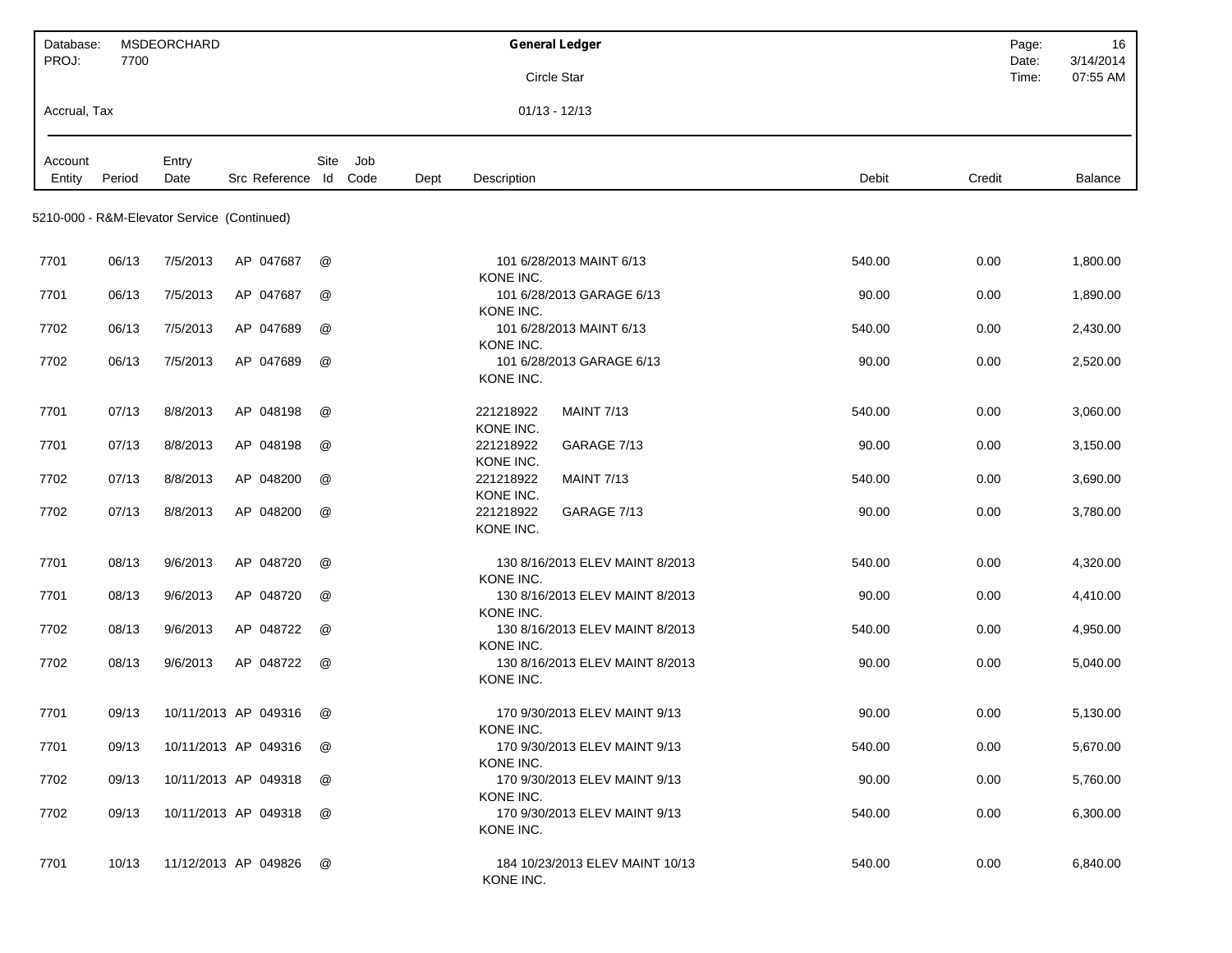| Database:<br>PROJ: | 7700   | MSDEORCHARD                                 |                           |             |                   | <b>General Ledger</b>                      |                                 |           | Page:<br>Date: | 17<br>3/14/2014 |
|--------------------|--------|---------------------------------------------|---------------------------|-------------|-------------------|--------------------------------------------|---------------------------------|-----------|----------------|-----------------|
|                    |        |                                             |                           |             |                   | Circle Star                                |                                 |           | Time:          | 07:55 AM        |
| Accrual, Tax       |        |                                             |                           |             |                   | $01/13 - 12/13$                            |                                 |           |                |                 |
| Account            |        | Entry                                       |                           | Site<br>Job |                   |                                            |                                 |           |                |                 |
| Entity             | Period | Date                                        | Src Reference Id Code     |             | Dept              | Description                                |                                 | Debit     | Credit         | <b>Balance</b>  |
|                    |        | 5210-000 - R&M-Elevator Service (Continued) |                           |             |                   |                                            |                                 |           |                |                 |
| 7701               | 10/13  |                                             | 11/12/2013 AP 049826      | @           |                   | KONE INC.                                  | 184 10/23/2013 ELEV MAINT 10/13 | 90.00     | 0.00           | 6,930.00        |
| 7702               | 10/13  |                                             | 11/12/2013 AP 049828      | @           |                   | KONE INC.                                  | 184 10/23/2013 ELEV MAINT 10/13 | 540.00    | 0.00           | 7,470.00        |
| 7702               | 10/13  |                                             | 11/12/2013 AP 049828      | @           |                   | KONE INC.                                  | 184 10/23/2013 ELEV MAINT 10/13 | 90.00     | 0.00           | 7,560.00        |
| 7701               | 11/13  |                                             | 12/16/2013 AP 050381      | @           |                   | 221315219<br>KONE INC.                     | ELEV MAINT 11/13                | 540.00    | 0.00           | 8,100.00        |
| 7701               | 11/13  |                                             | 12/16/2013 AP 050381      | @           |                   | 221315219<br>KONE INC.                     | ELEV MAINT 11/13                | 90.00     | 0.00           | 8,190.00        |
| 7702               | 11/13  |                                             | 12/16/2013 AP 050383      | @           |                   | 221315219<br>KONE INC.                     | ELEV MAINT 11/13                | 540.00    | 0.00           | 8,730.00        |
| 7702               | 11/13  |                                             | 12/16/2013 AP 050383      | @           |                   | 221315219<br>KONE INC.                     | ELEV MAINT 11/13                | 90.00     | 0.00           | 8,820.00        |
| 7701               | 12/13  | 1/14/2014                                   | AP 050923                 | @           |                   | KONE INC.                                  | 223 12/24/2013 ELEV MAINT 12/13 | 540.00    | 0.00           | 9,360.00        |
| 7701               | 12/13  | 1/14/2014                                   | AP 050923                 | @           |                   | KONE INC.                                  | 223 12/24/2013 ELEV MAINT 12/13 | 90.00     | 0.00           | 9,450.00        |
| 7702               | 12/13  | 1/14/2014                                   | AP 050925                 | @           |                   | KONE INC.                                  | 223 12/24/2013 ELEV MAINT 12/13 | 540.00    | 0.00           | 9,990.00        |
| 7702               | 12/13  | 1/14/2014                                   | AP 050925                 | @           |                   | KONE INC.                                  | 223 12/24/2013 ELEV MAINT 12/13 | 90.00     | 0.00           | 10,080.00       |
|                    |        |                                             |                           |             | ** Account Totals |                                            |                                 | 10,080.00 | 0.00           | 10,080.00       |
| 5211-000           |        |                                             | R & M - Glass Replacement |             |                   | <b>Balance Forward</b>                     |                                 |           |                | 0.00            |
| 7701               | 03/13  |                                             | 4/11/2013 TD 024808 @     |             |                   | Accrue Rplc Window 03/13                   |                                 | 1,380.00  | 0.00           | 1,380.00        |
| 7701               | 04/13  |                                             | 5/10/2013 AP 047100       | @           |                   |                                            | 65 4/29/2013 RESET WNDW GASKET  | 1,380.00  | 0.00           | 2,760.00        |
| 7701               | 04/13  |                                             | 4/11/2013 TD 024808       | @           |                   | PACE GLASS CO.<br>Accrue Rplc Window 03/13 |                                 | 0.00      | 1,380.00       | 1,380.00        |
| 7701               | 12/13  |                                             | 2/27/2014 TD 027248       | @           |                   | Reclass Non Reimb Glass RPR                |                                 | 0.00      | 1,380.00       | 0.00            |
|                    |        |                                             |                           |             | ** Account Totals |                                            |                                 | 2,760.00  | 2,760.00       | 0.00            |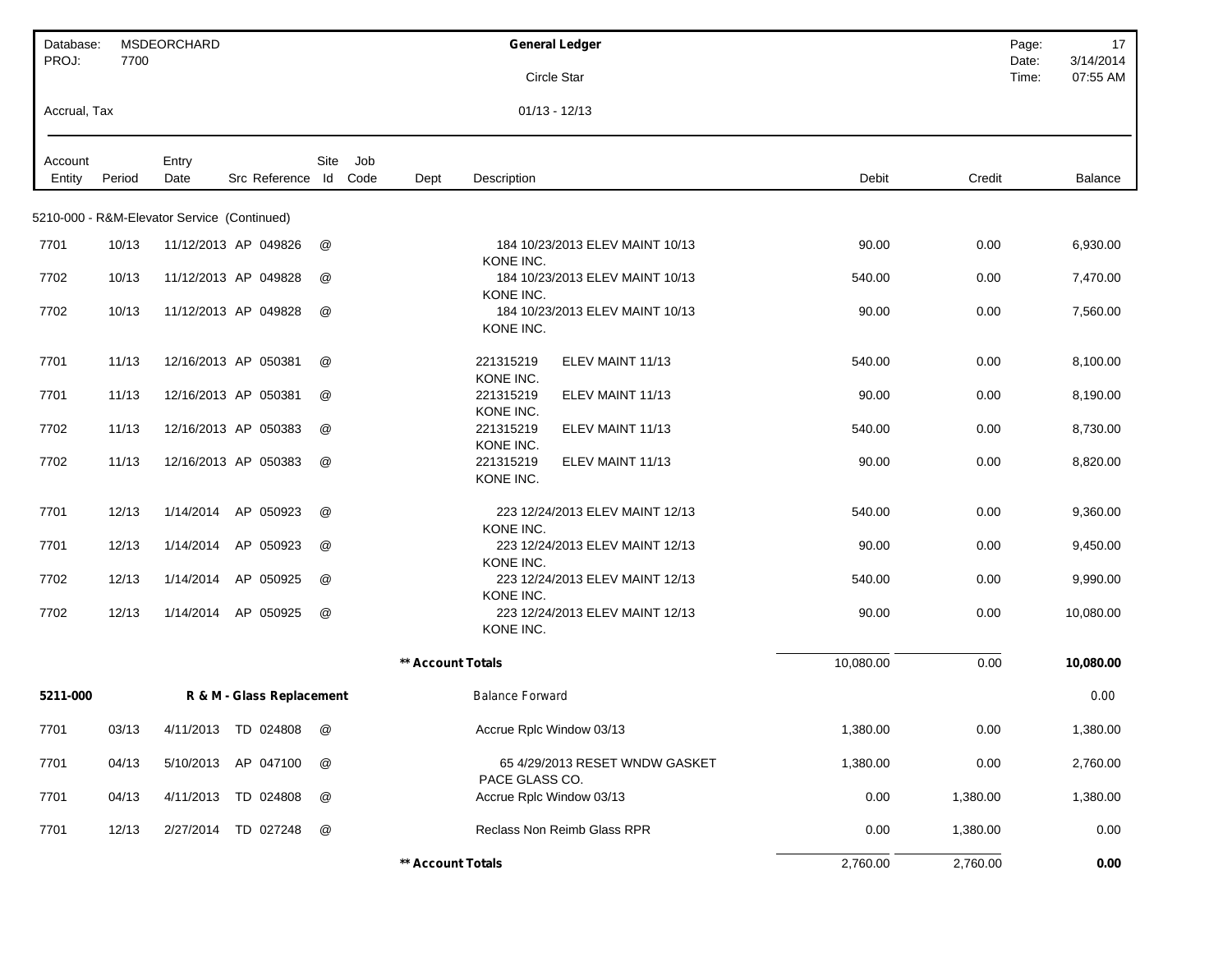| Database:<br>PROJ: | 7700           | MSDEORCHARD            |                                 |        |             |                   | <b>General Ledger</b>                                                                   | Page:<br>Date: | 18<br>3/14/2014        |
|--------------------|----------------|------------------------|---------------------------------|--------|-------------|-------------------|-----------------------------------------------------------------------------------------|----------------|------------------------|
|                    |                |                        |                                 |        |             |                   | Circle Star                                                                             | Time:          | 07:55 AM               |
| Accrual, Tax       |                |                        |                                 |        |             |                   | $01/13 - 12/13$                                                                         |                |                        |
| Account<br>Entity  | Period         | Entry<br>Date          | Src Reference Id                | Site   | Job<br>Code | Dept              | Debit<br>Description                                                                    | Credit         | Balance                |
| 5212-000           |                |                        |                                 |        |             |                   |                                                                                         |                |                        |
|                    |                |                        | <b>R&amp;M-Elevator Permit</b>  |        |             |                   | <b>Balance Forward</b>                                                                  |                | 0.00                   |
| 7701               | 11/13          |                        | 12/16/2013 AP 050381            | @      |             |                   | E1140323SJ<br>118517 ELEV INSPECT<br>225.00<br>DEPT. OF INDUSTRIAL RELATIONS            | 0.00           | 225.00                 |
| 7701               | 11/13          |                        | 12/16/2013 AP 050381            | @      |             |                   | E1140328SJ<br>118518 ELEV INSPECT<br>225.00<br>DEPT. OF INDUSTRIAL RELATIONS            | 0.00           | 450.00                 |
| 7701               | 11/13          |                        | 12/16/2013 AP 050381            | @      |             |                   | 118519 ELEV INSPECT<br>E1140331SJ<br>225.00<br>DEPT. OF INDUSTRIAL RELATIONS            | 0.00           | 675.00                 |
| 7701               | 11/13          |                        | 12/16/2013 AP 050381            | @      |             |                   | E1140339SJ<br>116379 ELEV INSPECT<br>112.50<br>DEPT. OF INDUSTRIAL RELATIONS            | 0.00           | 787.50                 |
| 7702               | 11/13          |                        | 12/16/2013 AP 050383            | @      |             |                   | E1138601SJ<br>116051 ELEV INSPECT<br>225.00<br>DEPT. OF INDUSTRIAL RELATIONS            | 0.00           | 1,012.50               |
| 7702               | 11/13          |                        | 12/16/2013 AP 050383            | @      |             |                   | 116052 ELEV INSPECT<br>E1138602SJ<br>225.00<br>DEPT. OF INDUSTRIAL RELATIONS            | 0.00           | 1,237.50               |
| 7702               | 11/13          |                        | 12/16/2013 AP 050383            | @      |             |                   | E1138607SJ<br>116053 ELEV INSPECT<br>225.00<br>DEPT. OF INDUSTRIAL RELATIONS            | 0.00           | 1,462.50               |
| 7702               | 11/13          |                        | 12/16/2013 AP 050383            | @      |             |                   | E1140339SJ<br>116379 ELEV INSPECT<br>112.50<br>DEPT. OF INDUSTRIAL RELATIONS            | 0.00           | 1,575.00               |
|                    |                |                        |                                 |        |             | ** Account Totals | 1,575.00                                                                                | 0.00           | 1,575.00               |
| 5215-000           |                |                        | <b>R&amp;M-Elevator Repairs</b> |        |             |                   | <b>Balance Forward</b>                                                                  |                | 0.00                   |
| 7701               | 03/13          | 4/11/2013              | TD 024808                       | @      |             |                   | Accrue Elev RPR -1CS 03/13<br>16,250.00                                                 | 0.00           | 16,250.00              |
| 7702<br>7701       | 03/13<br>03/13 | 4/11/2013<br>4/11/2013 | TD 024808<br>TD 024808          | @      |             |                   | Accrue Elev RPR -2CS 03/13<br>20,750.00<br>Accrue Elev Cab Protection 03/13<br>2,650.00 | 0.00<br>0.00   | 37,000.00<br>39,650.00 |
| 7702               | 03/13          | 4/11/2013              | TD 024808                       | @<br>@ |             |                   | Accrue Elev Cab Protection 03/13<br>2,650.00                                            | 0.00           | 42,300.00              |
| 7701               | 03/13          | 4/11/2013              | TD 024808                       | @      |             |                   | 2,375.00<br>Accrue Garage Elev RPR 03/13                                                | 0.00           | 44,675.00              |
| 7702               | 03/13          | 4/11/2013              | TD 024808                       | @      |             |                   | Accrue Garage Elev RPR 03/13<br>2,375.00                                                | 0.00           | 47,050.00              |
| 7701               | 04/13          | 5/10/2013              | AP 047100                       | @      |             |                   | 54 4/22/2013 TSHOOT ELEVATORS<br>698.25<br>KONE INC.                                    | 0.00           | 47,748.25              |
| 7701               | 04/13          |                        | 5/10/2013 AP 047100             | @      |             |                   | 63 4/29/2013 GARAGE REPAIRS<br>2,375.00<br>KONE INC.                                    | 0.00           | 50,123.25              |
| 7701               | 04/13          | 5/10/2013              | AP 047100                       | @      |             |                   | 63 4/29/2013 CS 1 REPAIRS<br>16,250.00<br>KONE INC.                                     | 0.00           | 66,373.25              |
| 7701               | 04/13          | 5/10/2013              | AP 047100                       | @      |             |                   | 63 4/29/2013 CAB PROTECTION<br>2,650.00<br>KONE INC.                                    | 0.00           | 69,023.25              |
| 7702               | 04/13          |                        | 5/10/2013 AP 047102             | @      |             |                   | 54 4/22/2013 TSHOOT ELEVATORS<br>698.25<br>KONE INC.                                    | 0.00           | 69,721.50              |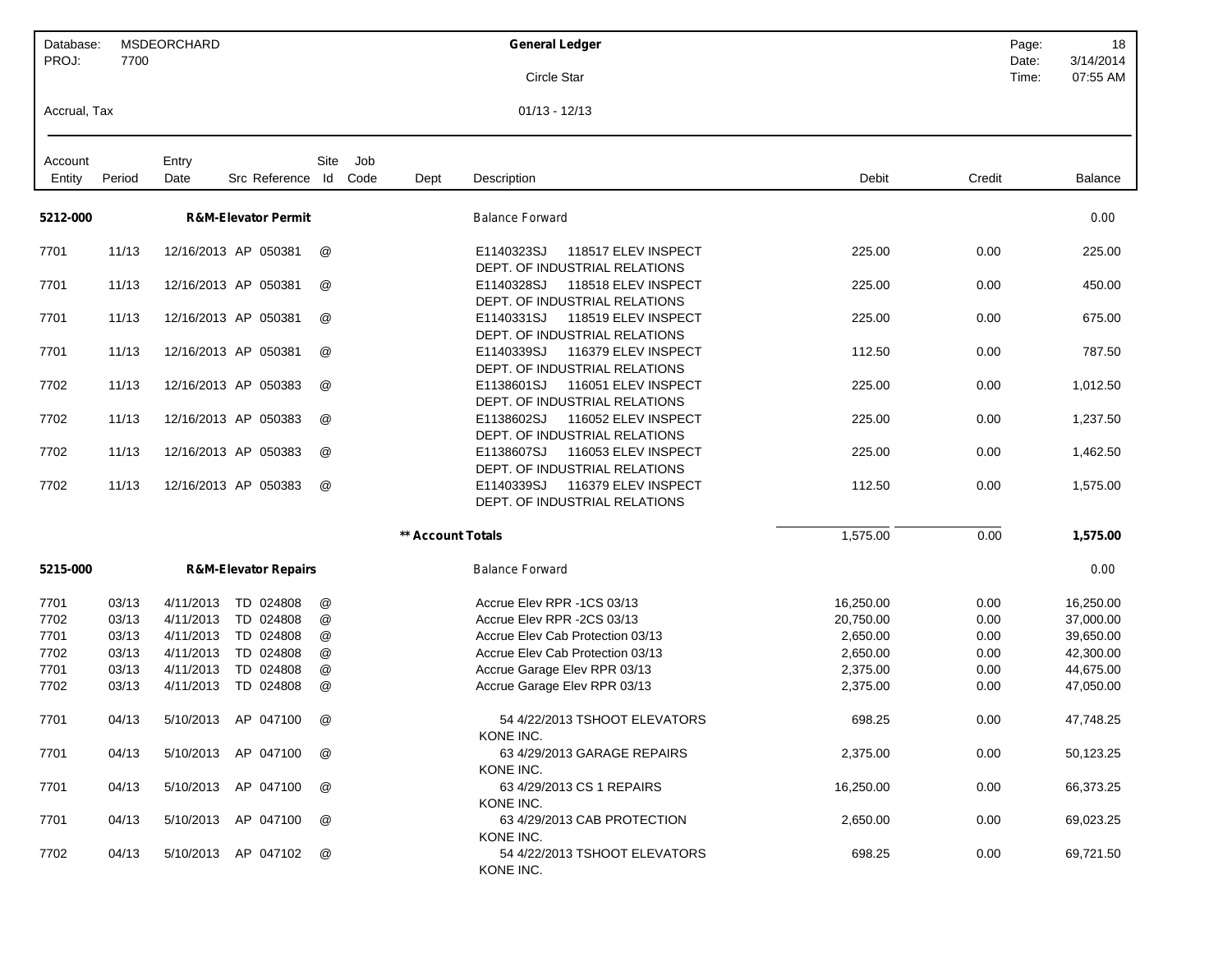| Database:<br>PROJ: | 7700   | MSDEORCHARD                                 |                      |      |      |      | <b>General Ledger</b>                          |           |           | Page:<br>Date: | 19<br>3/14/2014 |
|--------------------|--------|---------------------------------------------|----------------------|------|------|------|------------------------------------------------|-----------|-----------|----------------|-----------------|
|                    |        |                                             |                      |      |      |      | Circle Star                                    |           |           | Time:          | 07:55 AM        |
| Accrual, Tax       |        |                                             |                      |      |      |      | $01/13 - 12/13$                                |           |           |                |                 |
| Account            |        | Entry                                       |                      | Site | Job  |      |                                                |           |           |                |                 |
| Entity             | Period | Date                                        | Src Reference Id     |      | Code | Dept | Description                                    | Debit     | Credit    |                | Balance         |
|                    |        |                                             |                      |      |      |      |                                                |           |           |                |                 |
|                    |        | 5215-000 - R&M-Elevator Repairs (Continued) |                      |      |      |      |                                                |           |           |                |                 |
| 7702               | 04/13  |                                             | 5/10/2013 AP 047102  | @    |      |      | 63 4/29/2013 GARAGE REPAIRS<br>KONE INC.       | 2,375.00  | 0.00      |                | 72,096.50       |
| 7702               | 04/13  | 5/10/2013                                   | AP 047102            | @    |      |      | 63 4/29/2013 CAB PROTECTION<br>KONE INC.       | 2,650.00  | 0.00      |                | 74,746.50       |
| 7702               | 04/13  | 5/10/2013                                   | AP 047102            | @    |      |      | 63 4/29/2013 CS2 REPAIRS<br>KONE INC.          | 20,750.00 | 0.00      |                | 95,496.50       |
| 7701               | 04/13  | 4/11/2013                                   | TD 024808            | @    |      |      | Accrue Elev RPR -1CS 03/13                     | 0.00      | 16,250.00 |                | 79,246.50       |
| 7702               | 04/13  | 4/11/2013                                   | TD 024808            | @    |      |      | Accrue Elev RPR -2CS 03/13                     | 0.00      | 20,750.00 |                | 58,496.50       |
| 7701               | 04/13  | 4/11/2013                                   | TD 024808            | @    |      |      | Accrue Elev Cab Protection 03/13               | 0.00      | 2,650.00  |                | 55,846.50       |
| 7702               | 04/13  | 4/11/2013                                   | TD 024808            | @    |      |      | Accrue Elev Cab Protection 03/13               | 0.00      | 2,650.00  |                | 53,196.50       |
| 7701               | 04/13  | 4/11/2013                                   | TD 024808            | @    |      |      | Accrue Garage Elev RPR 03/13                   | 0.00      | 2,375.00  |                | 50,821.50       |
| 7702               | 04/13  | 4/11/2013                                   | TD 024808            | @    |      |      | Accrue Garage Elev RPR 03/13                   | 0.00      | 2,375.00  |                | 48,446.50       |
| 7701               | 06/13  | 7/5/2013                                    | AP 047687            | @    |      |      | 101 6/28/2013 SHUTDOWN ELEV 2 CNT<br>KONE INC. | 500.75    | 0.00      |                | 48,947.25       |
| 7701               | 07/13  | 8/8/2013                                    | AP 048198            | @    |      |      | 150862336<br>2 CTR PASS ELEV TSHO<br>KONE INC. | 1,457.14  | 0.00      |                | 50,404.39       |
| 7701               | 08/13  | 9/6/2013                                    | AP 048720            | @    |      |      | 130 8/16/2013 ELEV TSHOOT/RPR<br>KONE INC.     | 534.85    | 0.00      |                | 50,939.24       |
| 7701               | 08/13  | 9/6/2013                                    | AP 048720            | @    |      |      | 145 8/30/2013 ELEV REPAIRS<br>KONE INC.        | 995.23    | 0.00      |                | 51,934.47       |
| 7701               | 09/13  |                                             | 10/11/2013 AP 049316 | @    |      |      | 170 9/30/2013 TSHOOT ELEV RPRS<br>KONE INC.    | 429.32    | 0.00      |                | 52,363.79       |
| 7701               | 09/13  |                                             | 10/11/2013 AP 049316 | @    |      |      | 170 9/30/2013 TSHOOT ELEV TESTED<br>KONE INC.  | 1,304.93  | 0.00      |                | 53,668.72       |
| 7701               | 09/13  |                                             | 10/11/2013 AP 049316 | @    |      |      | 170 9/30/2013 ELEV RPRS<br>KONE INC.           | 1,538.34  | 0.00      |                | 55,207.06       |
| 7701               | 09/13  |                                             | 10/11/2013 AP 049316 | @    |      |      | 170 9/30/2013 ELEV REPAIR<br>KONE INC.         | 1,184.33  | 0.00      |                | 56,391.39       |
| 7701               | 09/13  |                                             | 10/11/2013 TD 026163 | @    |      |      | Accrue Garage Rpr 09/13                        | 238.22    | 0.00      |                | 56,629.61       |
| 7702               | 09/13  |                                             | 10/11/2013 TD 026163 | @    |      |      | Accrue Garage Rpr 09/13                        | 238.21    | 0.00      |                | 56,867.82       |
| 7701               | 10/13  |                                             | 11/12/2013 AP 049826 | @    |      |      | 184 10/23/2013 GARAGE ELEV RPR<br>KONE INC.    | 238.22    | 0.00      |                | 57,106.04       |
| 7701               | 10/13  |                                             | 11/12/2013 AP 049826 | @    |      |      | 196 10/31/2013 ELEV RPRS<br>KONE INC.          | 1,636.67  | 0.00      |                | 58,742.71       |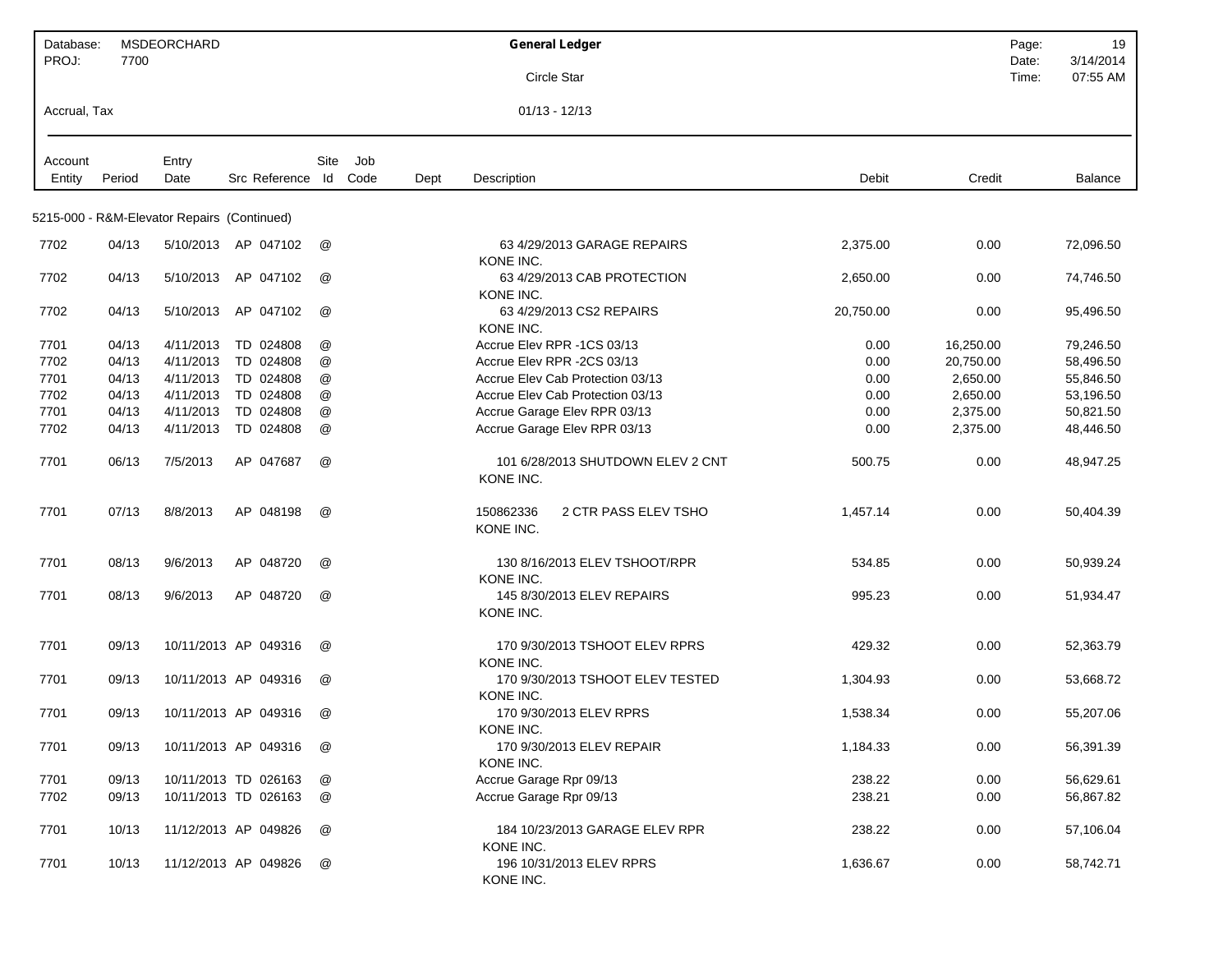| Database:<br>PROJ: | 7700   | <b>MSDEORCHARD</b>                          |                               |            |             |                          | <b>General Ledger</b>                       |            |           | Page:<br>Date: | 20<br>3/14/2014 |
|--------------------|--------|---------------------------------------------|-------------------------------|------------|-------------|--------------------------|---------------------------------------------|------------|-----------|----------------|-----------------|
|                    |        |                                             |                               |            |             |                          | Circle Star                                 |            |           | Time:          | 07:55 AM        |
| Accrual, Tax       |        |                                             |                               |            |             |                          | $01/13 - 12/13$                             |            |           |                |                 |
| Account<br>Entity  | Period | Entry<br>Date                               | Src Reference                 | Site<br>ld | Job<br>Code | Dept                     | Description                                 | Debit      | Credit    |                | Balance         |
|                    |        |                                             |                               |            |             |                          |                                             |            |           |                |                 |
|                    |        | 5215-000 - R&M-Elevator Repairs (Continued) |                               |            |             |                          |                                             |            |           |                |                 |
| 7702               | 10/13  |                                             | 11/12/2013 AP 049828          | @          |             |                          | 184 10/23/2013 GARAGE ELEV RPR<br>KONE INC. | 238.21     | 0.00      |                | 58,980.92       |
| 7701               | 10/13  |                                             | 10/11/2013 TD 026163          | @          |             |                          | Accrue Garage Rpr 09/13                     | 0.00       | 238.22    |                | 58,742.70       |
| 7702               | 10/13  |                                             | 10/11/2013 TD 026163          | @          |             |                          | Accrue Garage Rpr 09/13                     | 0.00       | 238.21    |                | 58,504.49       |
| 7701               | 12/13  | 2/27/2014                                   | TD 027248                     | @          |             |                          | Reclass Non Reimb Elev RPR                  | 0.00       | 31,793.03 |                | 26,711.46       |
|                    |        |                                             |                               |            |             | <b>** Account Totals</b> |                                             | 106,030.92 | 79,319.46 |                | 26,711.46       |
| 5220-000           |        |                                             | <b>R&amp;M-Elevator Phone</b> |            |             |                          | <b>Balance Forward</b>                      |            |           |                | 0.00            |
| 7701               | 01/13  | 2/14/2013                                   | MB 024504                     | @          |             |                          | <b>ELE PHONE</b>                            | 46.00      | 0.00      |                | 46.00           |
| 7702               | 01/13  | 2/14/2013                                   | MB 024504                     | @          |             |                          | <b>ELE PHONE</b>                            | 46.00      | 0.00      |                | 92.00           |
| 7701               | 02/13  | 2/28/2013                                   | AP 046422                     | @          |             |                          | 24 2/27/2013 ELEV 2/4-3/3<br>AT&T           | 49.62      | 0.00      |                | 141.62          |
| 7702               | 02/13  | 2/28/2013                                   | AP 046424                     | @          |             |                          | 24 2/27/2013 ELEV 2/4-3/3<br>AT&T           | 49.62      | 0.00      |                | 191.24          |
| 7701               | 02/13  | 2/14/2013                                   | MB 024504                     | @          |             |                          | <b>ELE PHONE</b>                            | 0.00       | 46.00     |                | 145.24          |
| 7702               | 02/13  | 2/14/2013                                   | MB 024504                     | @          |             |                          | ELE PHONE                                   | 0.00       | 46.00     |                | 99.24           |
|                    |        |                                             |                               |            |             |                          |                                             |            |           |                |                 |
| 7701               | 03/13  | 4/11/2013                                   | TD 024808                     | @          |             |                          | Accrue Elev Phone 03/13                     | 49.00      | 0.00      |                | 148.24          |
| 7702               | 03/13  | 4/11/2013                                   | TD 024808                     | @          |             |                          | Accrue Elev Phone 03/13                     | 49.00      | 0.00      |                | 197.24          |
| 7701               | 04/13  | 5/10/2013                                   | AP 047100                     | @          |             |                          | 58 4/29/2013 ELEV 4/13-5/12<br>AT&T         | 64.39      | 0.00      |                | 261.63          |
| 7701               | 04/13  | 5/10/2013                                   | AP 047100                     | @          |             |                          | 58 4/29/2013 ELEV 4/13-5/12<br>AT&T         | 62.15      | 0.00      |                | 323.78          |
| 7701               | 04/13  | 5/10/2013                                   | AP 047100                     | @          |             |                          | 59 4/29/2013 ELEV 4/13-5/12<br>AT&T         | 65.90      | 0.00      |                | 389.68          |
| 7702               | 04/13  |                                             | 5/10/2013 AP 047102           | @          |             |                          | 62 4/29/2013 GRAGE ELE 4/13-5/13<br>AT&T    | 65.90      | 0.00      |                | 455.58          |
| 7702               | 04/13  |                                             | 5/10/2013 AP 047102           | @          |             |                          | 58 4/29/2013 ELEV 4/13-5/12<br>AT&T         | 64.39      | 0.00      |                | 519.97          |
| 7701               | 04/13  | 4/11/2013                                   | TD 024808                     | @          |             |                          | Accrue Elev Phone 03/13                     | 0.00       | 49.00     |                | 470.97          |
| 7702               | 04/13  |                                             | 4/11/2013 TD 024808           | @          |             |                          | Accrue Elev Phone 03/13                     | 0.00       | 49.00     |                | 421.97          |
| 7701               | 05/13  | 6/7/2013                                    | AP 047339                     | @          |             |                          | 85 5/31/2013 ELEV 5/13-6/12<br>AT&T         | 53.77      | 0.00      |                | 475.74          |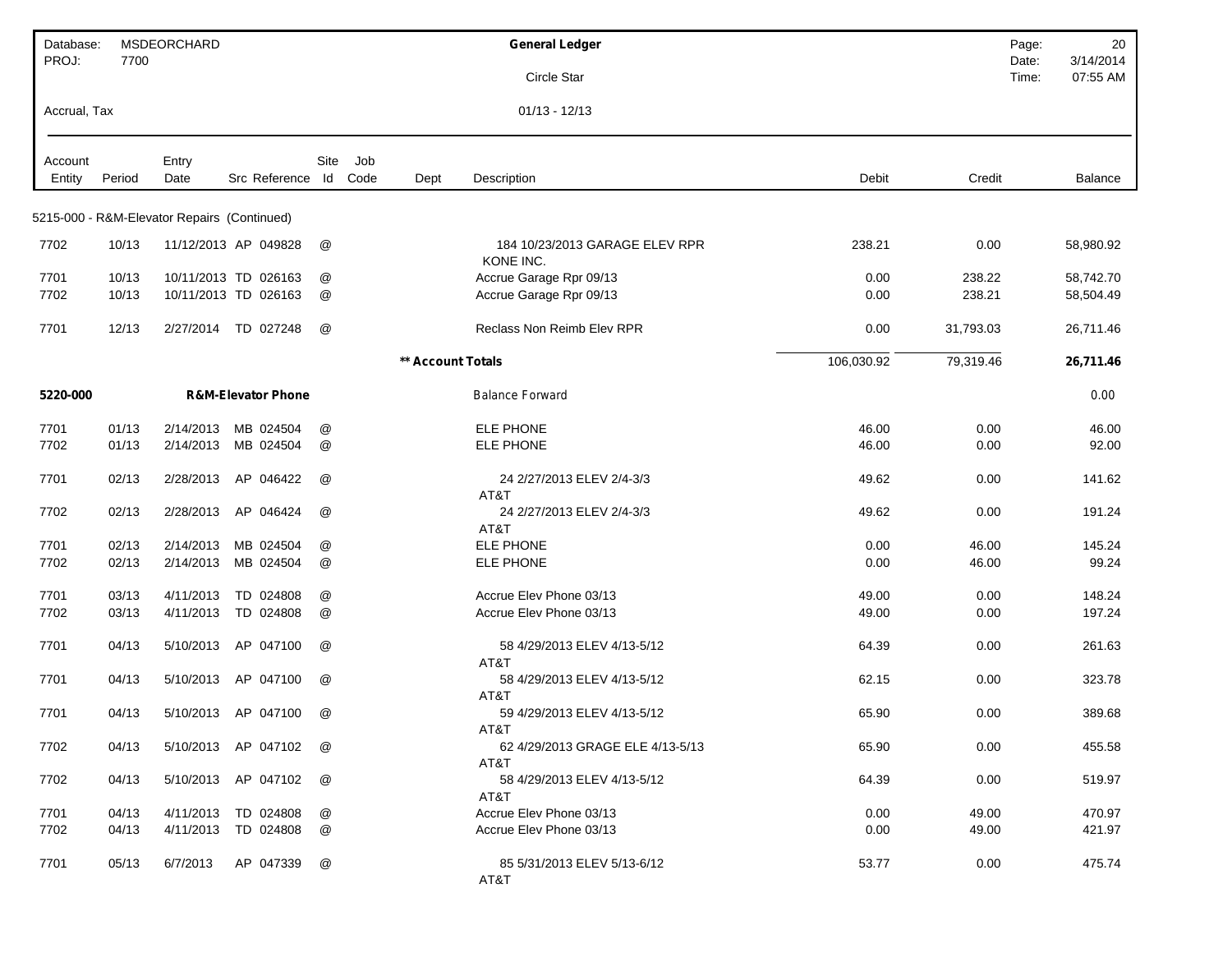| Database:<br>PROJ: | 7700   | <b>MSDEORCHARD</b>                        |                       |      |             | <b>General Ledger</b>                     |                 | Page:<br>Date: | 21<br>3/14/2014 |
|--------------------|--------|-------------------------------------------|-----------------------|------|-------------|-------------------------------------------|-----------------|----------------|-----------------|
|                    |        |                                           |                       |      |             | Circle Star                               |                 | Time:          | 07:55 AM        |
| Accrual, Tax       |        |                                           |                       |      |             | $01/13 - 12/13$                           |                 |                |                 |
| Account<br>Entity  | Period | Entry<br>Date                             | Src Reference Id Code | Site | Job<br>Dept | Description                               | Debit<br>Credit |                | Balance         |
|                    |        | 5220-000 - R&M-Elevator Phone (Continued) |                       |      |             |                                           |                 |                |                 |
| 7701               | 05/13  | 6/7/2013                                  | AP 047339             | @    |             | 84 5/31/2013 ELEV 5/13-6/12<br>AT&T       | 63.26<br>0.00   |                | 539.00          |
| 7701               | 05/13  | 6/7/2013                                  | AP 047339             | @    |             | 84 5/31/2013 ELEV 5/13-6/12<br>AT&T       | 56.52<br>0.00   |                | 595.52          |
| 7702               | 05/13  | 6/7/2013                                  | AP 047341             | @    |             | 88 5/31/2013 ELEV 5/13-6/12<br>AT&T       | 53.77<br>0.00   |                | 649.29          |
| 7702               | 05/13  | 6/7/2013                                  | AP 047341             | @    |             | 84 5/31/2013 ELEV 5/13-6/12<br>AT&T       | 63.26<br>0.00   |                | 712.55          |
| 7701               | 06/13  | 7/5/2013                                  | AP 047687             | @    |             | 90 6/28/2013 650 298-9265 ELEV<br>AT&T    | 0.00<br>63.25   |                | 775.80          |
| 7701               | 06/13  | 7/5/2013                                  | AP 047687             | @    |             | 90 6/28/2013 650 298-9254 ELEV<br>AT&T    | 56.50<br>0.00   |                | 832.30          |
| 7701               | 06/13  | 7/5/2013                                  | AP 047687             | @    |             | 91 6/28/2013 ELEV 6/13-7/12<br>AT&T       | 53.77<br>0.00   |                | 886.07          |
| 7702               | 06/13  | 7/5/2013                                  | AP 047689             | @    |             | 94 6/28/2013 ELEV 6/13-7/12<br>AT&T       | 53.77<br>0.00   |                | 939.84          |
| 7702               | 06/13  | 7/5/2013                                  | AP 047689             | @    |             | 90 6/28/2013 650 298-9265 ELEV<br>AT&T    | 63.25<br>0.00   |                | 1,003.09        |
| 7701               | 07/13  | 8/8/2013                                  | AP 048198             | @    |             | ELEV 7/13-8/12<br>650 298-9275<br>AT&T    | 53.78<br>0.00   |                | 1,056.87        |
| 7701               | 07/13  | 8/8/2013                                  | AP 048198             | @    |             | 650 298-9265<br>650 298-9265 ELEV<br>AT&T | 63.29<br>0.00   |                | 1,120.16        |
| 7701               | 07/13  | 8/8/2013                                  | AP 048198             | @    |             | 650 298-9265<br>650 298-9254 ELEV<br>AT&T | 56.59<br>0.00   |                | 1,176.75        |
| 7702               | 07/13  | 8/8/2013                                  | AP 048200             | @    |             | 650 556-0954 ELEV 7/13-8/12<br>AT&T       | 53.78<br>0.00   |                | 1,230.53        |
| 7702               | 07/13  | 8/8/2013                                  | AP 048200             | @    |             | 650 298-9265 650 298-9265 ELEV<br>AT&T    | 63.29<br>0.00   |                | 1,293.82        |
| 7701               | 08/13  | 9/6/2013                                  | AP 048720             | @    |             | 138 8/30/2013 650 298-9265 ELEV<br>AT&T   | 0.00<br>65.18   |                | 1,359.00        |
| 7701               | 08/13  | 9/6/2013                                  | AP 048720             | @    |             | 138 8/30/2013 650 298-9254 ELEV<br>AT&T   | 60.37<br>0.00   |                | 1,419.37        |
| 7701               | 08/13  | 9/6/2013                                  | AP 048720             | @    |             | 139 8/30/2013 ELEV 8/13-9/12<br>AT&T      | 58.67<br>0.00   |                | 1,478.04        |
| 7702               | 08/13  | 9/6/2013                                  | AP 048722             | @    |             | 138 8/30/2013 650 298-9265 ELEV<br>AT&T   | 0.00<br>65.18   |                | 1,543.22        |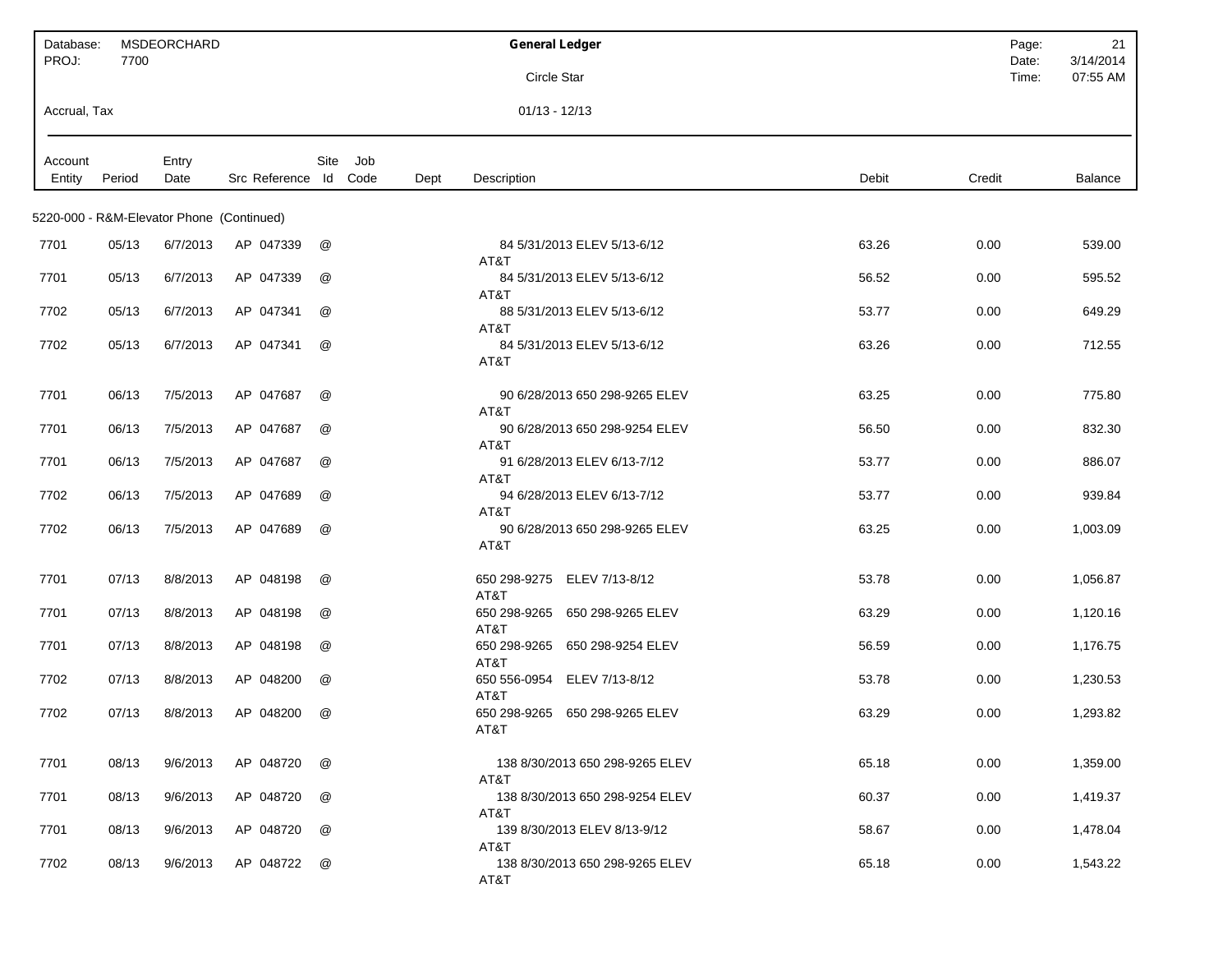| Database:<br>PROJ: | 7700   | <b>MSDEORCHARD</b>                        |                                      |      | <b>General Ledger</b>                    |        | Page:<br>Date: | 22<br>3/14/2014 |
|--------------------|--------|-------------------------------------------|--------------------------------------|------|------------------------------------------|--------|----------------|-----------------|
|                    |        |                                           |                                      |      | Circle Star                              |        | Time:          | 07:55 AM        |
| Accrual, Tax       |        |                                           |                                      |      | $01/13 - 12/13$                          |        |                |                 |
| Account<br>Entity  | Period | Entry<br>Date                             | Site<br>Job<br>Src Reference Id Code | Dept | Description                              | Debit  | Credit         | Balance         |
|                    |        | 5220-000 - R&M-Elevator Phone (Continued) |                                      |      |                                          |        |                |                 |
| 7702               | 08/13  | 9/6/2013<br>AP 048722                     | @                                    |      | 142 8/30/2013 ELEV 8/13-9/12<br>AT&T     | 58.67  | 0.00           | 1,601.89        |
| 7701               | 09/13  | 10/11/2013 AP 049316                      | $^{\textregistered}$                 |      | 162 9/30/2013 650 298-9265 ELEV<br>AT&T  | 43.77  | 0.00           | 1,645.66        |
| 7701               | 09/13  | 10/11/2013 AP 049316                      | @                                    |      | 162 9/30/2013 650 298-9254 ELEV<br>AT&T  | 17.55  | 0.00           | 1,663.21        |
| 7701               | 09/13  | 10/11/2013 AP 049316                      | @                                    |      | 163 9/30/2013 ELEV 9/13-10/12<br>AT&T    | 57.14  | 0.00           | 1,720.35        |
| 7701               | 09/13  | 10/11/2013 AP 049316                      | @                                    |      | 166 9/30/2013 ELEV 9/13-10/12<br>AT&T    | 138.94 | 0.00           | 1,859.29        |
| 7702               | 09/13  | 10/11/2013 AP 049318                      | @                                    |      | 167 9/30/2013 ELEV 9/13-10/12<br>AT&T    | 57.14  | 0.00           | 1,916.43        |
| 7702               | 09/13  | 10/11/2013 AP 049318                      | @                                    |      | 162 9/30/2013 650 298-9265 ELEV<br>AT&T  | 43.77  | 0.00           | 1,960.20        |
| 7702               | 09/13  | 10/11/2013 AP 049318                      | @                                    |      | 165 9/30/2013 ELEV 9/13-10/13<br>AT&T    | 415.47 | 0.00           | 2,375.67        |
| 7701               | 10/13  | 11/12/2013 AP 049826                      | @                                    |      | 191 10/31/2013 ELEV 10/13-11/12<br>AT&T  | 57.07  | 0.00           | 2,432.74        |
| 7701               | 10/13  | 11/12/2013 AP 049826                      | @                                    |      | 190 10/31/2013 650 298-9265 ELEV<br>AT&T | 0.00   | 13.60          | 2,419.14        |
| 7701               | 10/13  | 11/12/2013 AP 049826                      | @                                    |      | 190 10/31/2013 650 298-9254 ELEV<br>AT&T | 18.28  | 0.00           | 2,437.42        |
| 7702               | 10/13  | 11/12/2013 AP 049828                      | @                                    |      | 192 10/31/2013 ELEV 10/13-11/12<br>AT&T  | 57.07  | 0.00           | 2,494.49        |
| 7702               | 10/13  | 11/12/2013 AP 049828                      | @                                    |      | 190 10/31/2013 650 298-9265 ELEV<br>AT&T | 0.00   | 13.60          | 2,480.89        |
| 7701               | 11/13  | 12/16/2013 AP 050381                      | @                                    |      | 203 11/13/2013 ELEV 10/13-11/12<br>AT&T  | 57.07  | 0.00           | 2,537.96        |
| 7701               | 11/13  | 12/16/2013 AP 050381                      | @                                    |      | 205 11/27/2013 ELEV 11/13-12/12<br>AT&T  | 30.36  | 0.00           | 2,568.32        |
| 7701               | 11/13  | 12/16/2013 AP 050381                      | @                                    |      | 205 11/27/2013 ELEV 11/13-12/12<br>AT&T  | 60.71  | 0.00           | 2,629.03        |
| 7701               | 11/13  | 12/16/2013 AP 050381                      | @                                    |      | 206 11/27/2013 ELEV 11/13-12/12<br>AT&T  | 56.91  | 0.00           | 2,685.94        |
| 7701               | 11/13  | 12/16/2013 AP 050381                      | @                                    |      | 211 11/27/2013 ELEV 11/13-12/12<br>AT&T  | 66.91  | 0.00           | 2,752.85        |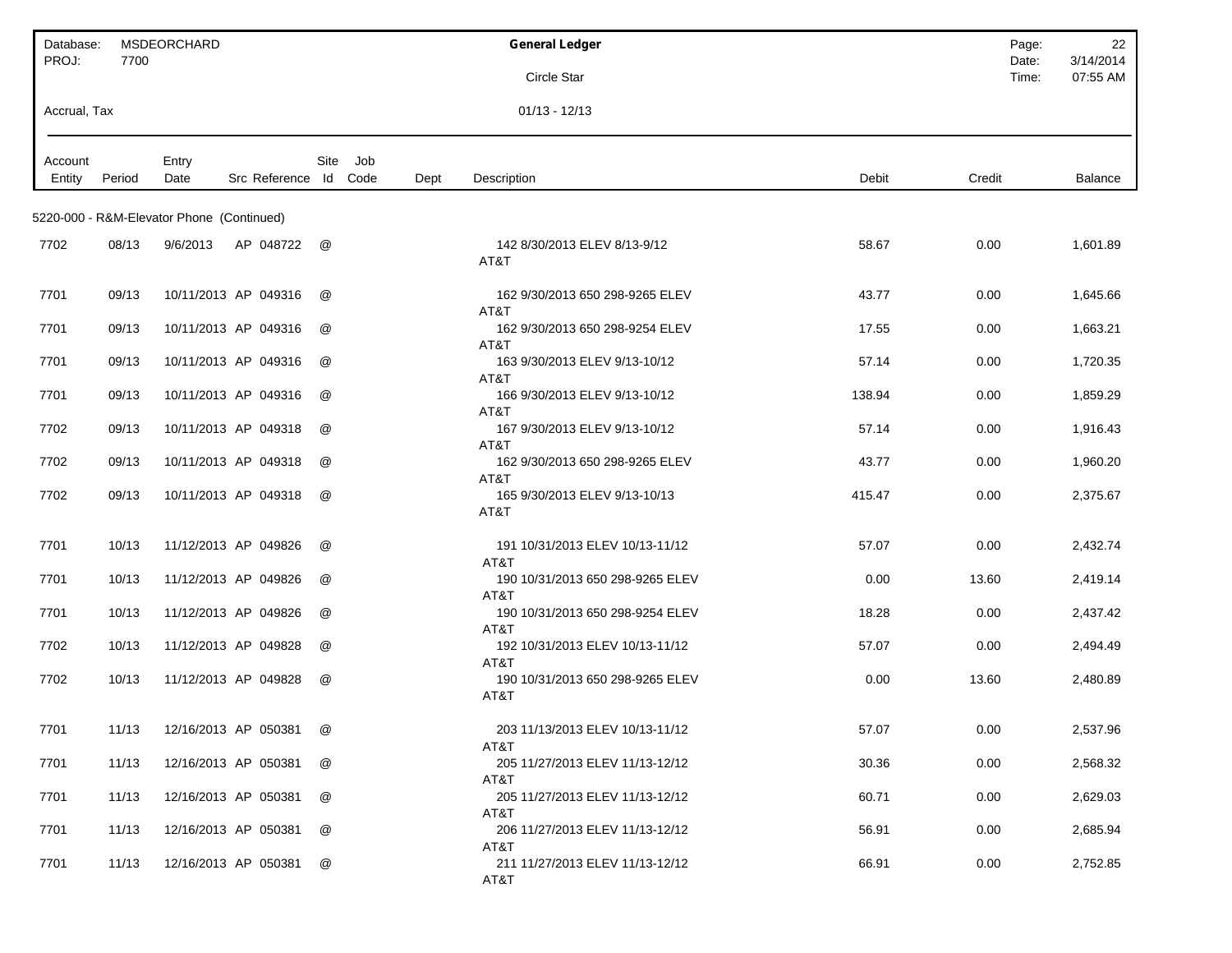| Database:         |        | MSDEORCHARD                               |                              |      |     |                          | <b>General Ledger</b>                               |          |          | Page:          | 23                    |
|-------------------|--------|-------------------------------------------|------------------------------|------|-----|--------------------------|-----------------------------------------------------|----------|----------|----------------|-----------------------|
| PROJ:             | 7700   |                                           |                              |      |     |                          | Circle Star                                         |          |          | Date:<br>Time: | 3/14/2014<br>07:55 AM |
| Accrual, Tax      |        |                                           |                              |      |     |                          | $01/13 - 12/13$                                     |          |          |                |                       |
|                   |        |                                           |                              | Site | Job |                          |                                                     |          |          |                |                       |
| Account<br>Entity | Period | Entry<br>Date                             | Src Reference Id Code        |      |     | Dept                     | Description                                         | Debit    | Credit   |                | Balance               |
|                   |        | 5220-000 - R&M-Elevator Phone (Continued) |                              |      |     |                          |                                                     |          |          |                |                       |
| 7702              | 11/13  |                                           | 12/16/2013 AP 050383         | @    |     |                          | 202 11/13/2013 ELEV 10/13-11/12<br>AT&T             | 112.81   | 0.00     |                | 2,865.66              |
| 7702              | 11/13  |                                           | 12/16/2013 AP 050383         | @    |     |                          | 208 11/27/2013 ELEV 11/13-12/12<br>AT&T             | 56.91    | 0.00     |                | 2,922.57              |
| 7702              | 11/13  |                                           | 12/16/2013 AP 050383         | @    |     |                          | 210 11/27/2013 ELEV 11/13-12/12<br>AT&T             | 122.49   | 0.00     |                | 3,045.06              |
| 7702              | 11/13  |                                           | 12/16/2013 AP 050383         | @    |     |                          | 205 11/27/2013 ELEV 11/13-12/12<br>AT&T             | 30.36    | 0.00     |                | 3,075.42              |
| 7701              | 11/13  |                                           | 12/17/2013 TD 026675         | @    |     |                          | Accrue Elev Phone Lines 11/13                       | 2,336.25 | 0.00     |                | 5,411.67              |
| 7702              | 11/13  |                                           | 12/17/2013 TD 026675         | @    |     |                          | Accrue Elev Phone Lines 11/13                       | 1,616.25 | 0.00     |                | 7,027.92              |
| 7701              | 12/13  | 1/14/2014                                 | AP 050923                    | @    |     |                          | 650 298-9265 ELEV 650 298-9265<br>AT&T              | 30.40    | 0.00     |                | 7,058.32              |
| 7701              | 12/13  | 1/14/2014                                 | AP 050923                    | @    |     |                          | 650 298-9265<br>ELEV 650 298-9254<br>AT&T           | 60.80    | 0.00     |                | 7,119.12              |
| 7701              | 12/13  | 1/14/2014                                 | AP 050923                    | @    |     |                          | 650 298-9275 ELEV 12/13-1/12<br>AT&T                | 56.99    | 0.00     |                | 7,176.11              |
| 7701              | 12/13  | 1/14/2014                                 | AP 050923                    | @    |     |                          | 650 556-0004 ELEV 12/13-1/12<br>AT&T                | 56.99    | 0.00     |                | 7,233.10              |
| 7702              | 12/13  | 1/14/2014                                 | AP 050925                    | @    |     |                          | 650 298-9265 ELEV 650 298-9265<br>AT&T              | 30.40    | 0.00     |                | 7,263.50              |
| 7702              | 12/13  | 1/14/2014                                 | AP 050925                    | @    |     |                          | 650 556-0954 ELEV 12/13-1/12<br>AT&T                | 56.99    | 0.00     |                | 7,320.49              |
| 7702              | 12/13  |                                           | 12/30/2013 CM 091489         | @    |     |                          | Cash Recpt NON-TENANT                               | 0.00     | 60.07    |                | 7,260.42              |
| 7701              | 12/13  |                                           | 12/17/2013 TD 026675         | @    |     |                          | Accrue Elev Phone Lines 11/13                       | 0.00     | 2,336.25 |                | 4,924.17              |
| 7702              | 12/13  |                                           | 12/17/2013 TD 026675         | @    |     |                          | Accrue Elev Phone Lines 11/13                       | 0.00     | 1,616.25 |                | 3,307.92              |
|                   |        |                                           |                              |      |     | <b>** Account Totals</b> |                                                     | 7,537.69 | 4,229.77 |                | 3,307.92              |
| 5225-000          |        |                                           | <b>R&amp;M-HVAC Contract</b> |      |     |                          | <b>Balance Forward</b>                              |          |          |                | 0.00                  |
| 7701              | 01/13  |                                           | 1/31/2013 AP 046073          | @    |     |                          | 20 1/31/2013 DUE DILIGENCE 1/13<br>OCS SERVICE, INC | 1,500.00 | 0.00     |                | 1,500.00              |
| 7702              | 01/13  |                                           | 1/31/2013 AP 046075          | @    |     |                          | 20 1/31/2013 DUE DILIGENCE 1/13<br>OCS SERVICE, INC | 1,500.00 | 0.00     |                | 3,000.00              |
| 7701              | 01/13  | 2/14/2013                                 | MB 024503                    | @    |     |                          | RECLASS DUE DILIGENCE HVAC                          | 0.00     | 1,500.00 |                | 1,500.00              |
| 7702              | 01/13  | 2/14/2013                                 | MB 024503                    | @    |     |                          | RECLASS DUE DILIGENCE HVAC                          | 0.00     | 1,500.00 |                | 0.00                  |
| 7701              | 04/13  | 5/10/2013                                 | AP 047100                    | @    |     |                          | 48 4/10/2013 HVAC PM 4/13<br>OCS SERVICE, INC       | 1,500.00 | 0.00     |                | 1,500.00              |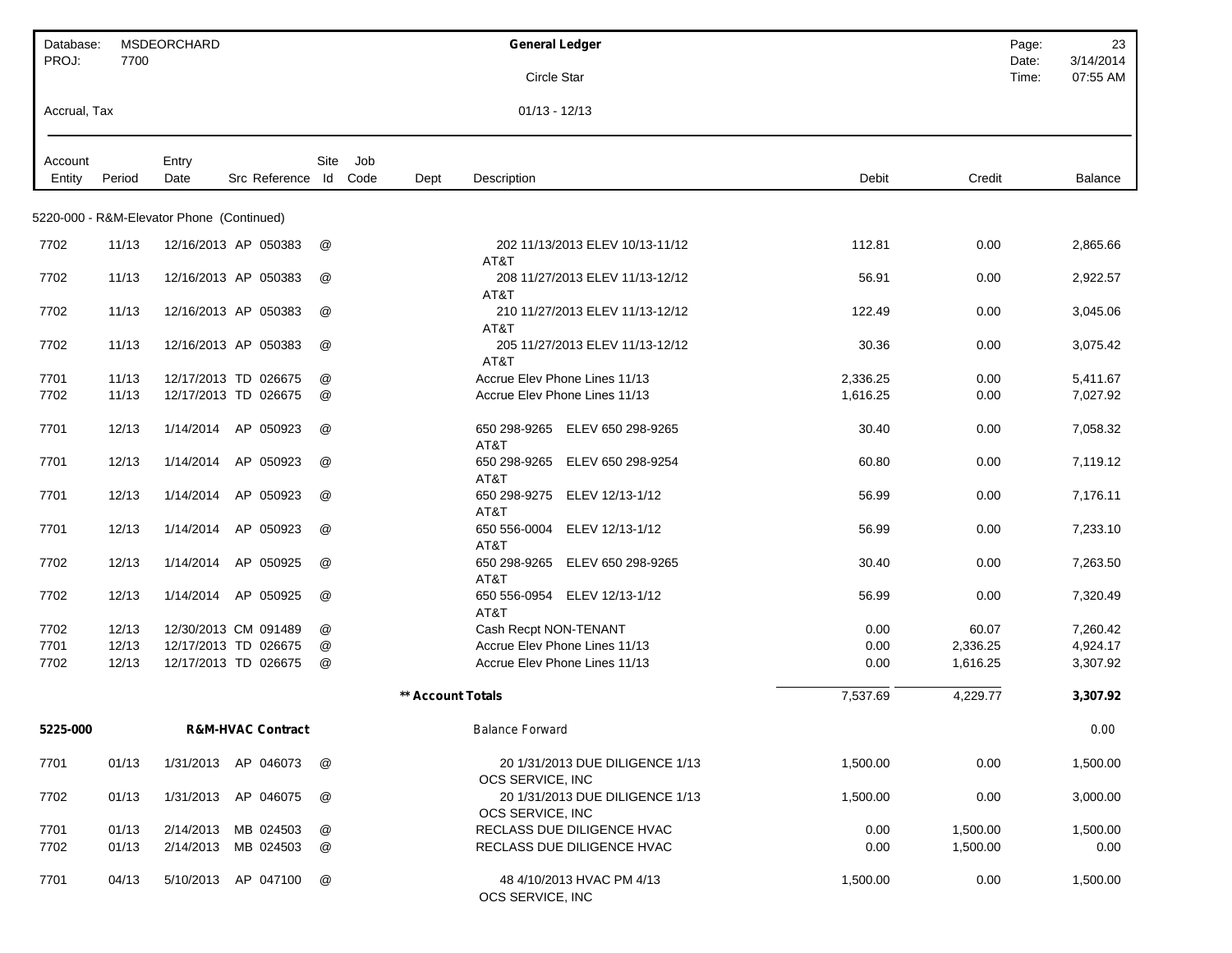| Database:<br>PROJ: | 7700   | <b>MSDEORCHARD</b>                       |                      |      |      |                   | <b>General Ledger</b>                                       |           |          | Page:<br>Date: | 24<br>3/14/2014 |
|--------------------|--------|------------------------------------------|----------------------|------|------|-------------------|-------------------------------------------------------------|-----------|----------|----------------|-----------------|
|                    |        |                                          |                      |      |      |                   | Circle Star                                                 |           |          | Time:          | 07:55 AM        |
| Accrual, Tax       |        |                                          |                      |      |      |                   | $01/13 - 12/13$                                             |           |          |                |                 |
| Account            |        | Entry                                    |                      | Site | Job  |                   |                                                             |           |          |                |                 |
| Entity             | Period | Date                                     | Src Reference Id     |      | Code | Dept              | Description                                                 | Debit     | Credit   |                | <b>Balance</b>  |
|                    |        | 5225-000 - R&M-HVAC Contract (Continued) |                      |      |      |                   |                                                             |           |          |                |                 |
| 7702               | 04/13  |                                          | 5/10/2013 AP 047102  | @    |      |                   | 48 4/10/2013 HVAC PM 4/13<br>OCS SERVICE, INC               | 1,500.00  | 0.00     |                | 3,000.00        |
| 7702               | 08/13  | 9/6/2013                                 | AP 048722            | @    |      |                   | 131 8/16/2013 HVAC PM 7/13<br>OCS SERVICE, INC              | 1,500.00  | 0.00     |                | 4,500.00        |
| 7701               | 10/13  |                                          | 11/12/2013 AP 049826 | @    |      |                   | 197 10/31/2013 HVAC PM 10/13<br>OCS SERVICE, INC            | 1,500.00  | 0.00     |                | 6,000.00        |
| 7702               | 12/13  | 1/14/2014                                | TD 026896            | @    |      |                   | Accrue HVAC PM 10/13                                        | 1,500.00  | 0.00     |                | 7,500.00        |
|                    |        |                                          |                      |      |      | ** Account Totals |                                                             | 10,500.00 | 3,000.00 |                | 7,500.00        |
| 5227-000           |        |                                          | R&M-HVAC - Other     |      |      |                   | <b>Balance Forward</b>                                      |           |          |                | 0.00            |
| 7701               | 01/13  | 2/14/2013                                | MB 024503            | @    |      |                   | RECLASS DUE DILIGENCE HVAC                                  | 1,500.00  | 0.00     |                | 1,500.00        |
| 7702               | 01/13  | 2/14/2013                                | MB 024503            | @    |      |                   | RECLASS DUE DILIGENCE HVAC                                  | 1,500.00  | 0.00     |                | 3,000.00        |
| 7701               | 01/13  | 2/14/2013                                | MB 024504            | @    |      |                   | <b>HVAC PHONE JAN</b>                                       | 134.00    | 0.00     |                | 3,134.00        |
| 7701               | 02/13  | 2/28/2013                                | AP 046422            | @    |      |                   | 24 2/27/2013 HVAC 2/4-3/3<br>AT&T                           | 153.34    | 0.00     |                | 3,287.34        |
| 7701               | 02/13  | 2/14/2013                                | MB 024504            | @    |      |                   | <b>HVAC PHONE JAN</b>                                       | 0.00      | 134.00   |                | 3,153.34        |
| 7701               | 03/13  | 4/11/2013                                | TD 024808            | @    |      |                   | Accrue HVAC Phone 03/13                                     | 150.00    | 0.00     |                | 3,303.34        |
| 7702               | 04/13  | 5/10/2013                                | AP 047102            | @    |      |                   | 61 4/29/2013 TRANE HVAC<br>4/13-5/12 AT&T                   | 49.97     | 0.00     |                | 3,353.31        |
| 7701               | 04/13  | 4/11/2013                                | TD 024808            | @    |      |                   | Accrue HVAC Phone 03/13                                     | 0.00      | 150.00   |                | 3,203.31        |
| 7701               | 05/13  | 6/7/2013                                 | AP 047339            | @    |      |                   | 86 5/31/2013 TRANE HVAC                                     | 115.74    | 0.00     |                | 3,319.05        |
| 7702               | 05/13  | 6/7/2013                                 | AP 047341            | @    |      |                   | 5/14-6/13 AT&T<br>87 5/31/2013 TRANE HVAC<br>5/13-6/12 AT&T | 45.42     | 0.00     |                | 3,364.47        |
| 7701               | 06/13  | 7/5/2013                                 | AP 047687            | @    |      |                   | 92 6/28/2013 650 369-1978 HVAC<br>TR AT&T                   | 115.74    | 0.00     |                | 3,480.21        |
| 7702               | 06/13  | 7/5/2013                                 | AP 047689            | @    |      |                   | 93 6/28/2013 650 369-3854 HVAC<br>AT&T                      | 45.64     | 0.00     |                | 3,525.85        |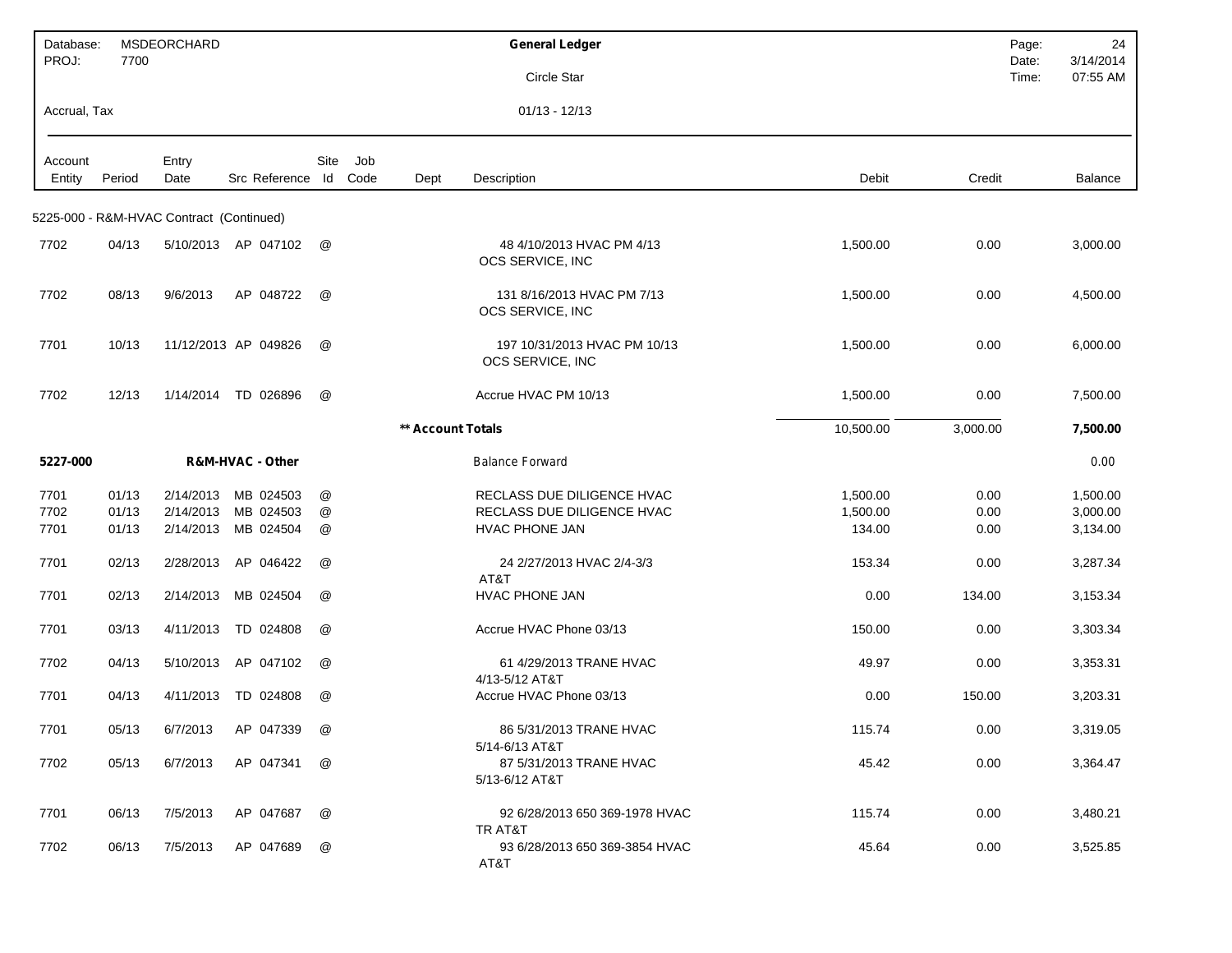| Database:<br>PROJ: | 7700   | MSDEORCHARD                             |                       |      |     |      | <b>General Ledger</b>                                     | Page:<br>Date: | 25<br>3/14/2014 |
|--------------------|--------|-----------------------------------------|-----------------------|------|-----|------|-----------------------------------------------------------|----------------|-----------------|
|                    |        |                                         |                       |      |     |      | Circle Star                                               | Time:          | 07:55 AM        |
| Accrual, Tax       |        |                                         |                       |      |     |      | $01/13 - 12/13$                                           |                |                 |
| Account<br>Entity  | Period | Entry<br>Date                           | Src Reference Id Code | Site | Job | Dept | Description<br>Debit                                      | Credit         | <b>Balance</b>  |
|                    |        | 5227-000 - R&M-HVAC - Other (Continued) |                       |      |     |      |                                                           |                |                 |
| 7701               | 07/13  | 8/8/2013                                | AP 048198             | @    |     |      | 650 369-1978 TRANE HVAC 7/14-8/13<br>115.75<br>AT&T       | 0.00           | 3,641.60        |
| 7702               | 07/13  | 8/8/2013                                | AP 048200             | @    |     |      | 650 556-0860 650 369-3854 TRANE<br>45.38<br>AT&T          | 0.00           | 3,686.98        |
| 7701               | 08/13  | 9/6/2013                                | AP 048720             | @    |     |      | 140 8/30/2013 650 369-1978 TRANE<br>119.27<br>AT&T        | 0.00           | 3,806.25        |
| 7702               | 08/13  | 9/6/2013                                | AP 048722             | @    |     |      | 141 8/30/2013 650 369-3854 TRANE<br>48.79<br>AT&T         | 0.00           | 3,855.04        |
| 7701               | 09/13  |                                         | 10/11/2013 AP 049316  | @    |     |      | 164 9/30/2013 650 369-1978 TRANE<br>118.05<br>AT&T        | 0.00           | 3,973.09        |
| 7702               | 09/13  |                                         | 10/11/2013 AP 049318  | @    |     |      | 161 9/30/2013 650 369-3854 TRANE<br>47.66<br>AT&T         | 0.00           | 4,020.75        |
| 7701               | 11/13  |                                         | 12/16/2013 AP 050381  | @    |     |      | WT112613 11/26/2013 650 369-1978 TRANE<br>122.99<br>AT&T  | 0.00           | 4,143.74        |
| 7701               | 11/13  |                                         | 12/16/2013 AP 050381  | @    |     |      | 122.93<br>W112613 11/26/2013 650 369-1978 TRANE<br>AT&T   | 0.00           | 4,266.67        |
| 7701               | 11/13  |                                         | 12/16/2013 AP 050381  | @    |     |      | WT112713 11/27/2013 TRANE 10/14-11/13<br>81.46<br>AT&T    | 0.00           | 4,348.13        |
| 7701               | 11/13  |                                         | 12/16/2013 AP 050381  | @    |     |      | W112713 11/27/2013 TRANE 10/14-11/13<br>81.46<br>AT&T     | 0.00           | 4,429.59        |
| 7701               | 11/13  |                                         | 12/16/2013 AP 050381  | @    |     |      | 120.61<br>209 11/27/2013 650 369-1978 TRANE<br>AT&T       | 0.00           | 4,550.20        |
| 7701               | 11/13  |                                         | 12/16/2013 AP 050381  | @    |     |      | WT112713 11/27/2013 TRN HVAC<br>51.24<br>11/14-12/13 AT&T | 0.00           | 4,601.44        |
| 7701               | 11/13  |                                         | 12/16/2013 AP 050381  | @    |     |      | W112713 11/27/2013 TRN HVAC<br>51.21<br>11/14-12/13 AT&T  | 0.00           | 4,652.65        |
| 7701               | 11/13  |                                         | 12/16/2013 AP 050381  | @    |     |      | 0.00<br>WT112713 11/30/2013 Wrong Amt<br>AT&T             | 51.24          | 4,601.41        |
| 7701               | 11/13  |                                         | 12/16/2013 AP 050381  | @    |     |      | 0.00<br>WT112713 11/30/2013 Wrong Amt<br>AT&T             | 81.46          | 4,519.95        |
| 7701               | 11/13  |                                         | 12/16/2013 AP 050381  | @    |     |      | 0.00<br>WT112613 11/30/2013 Wrong Amt<br>AT&T             | 122.99         | 4,396.96        |
| 7701               | 12/13  |                                         | 1/14/2014 AP 050923   | @    |     |      | 117.78<br>650 369-1978 650 369-1978 TRANE<br>AT&T         | 0.00           | 4,514.74        |
| 7702               | 12/13  |                                         | 1/14/2014 AP 050925   | @    |     |      | 650 369-3854 TRANE HV 12/14-1/13<br>82.06<br>AT&T         | 0.00           | 4,596.80        |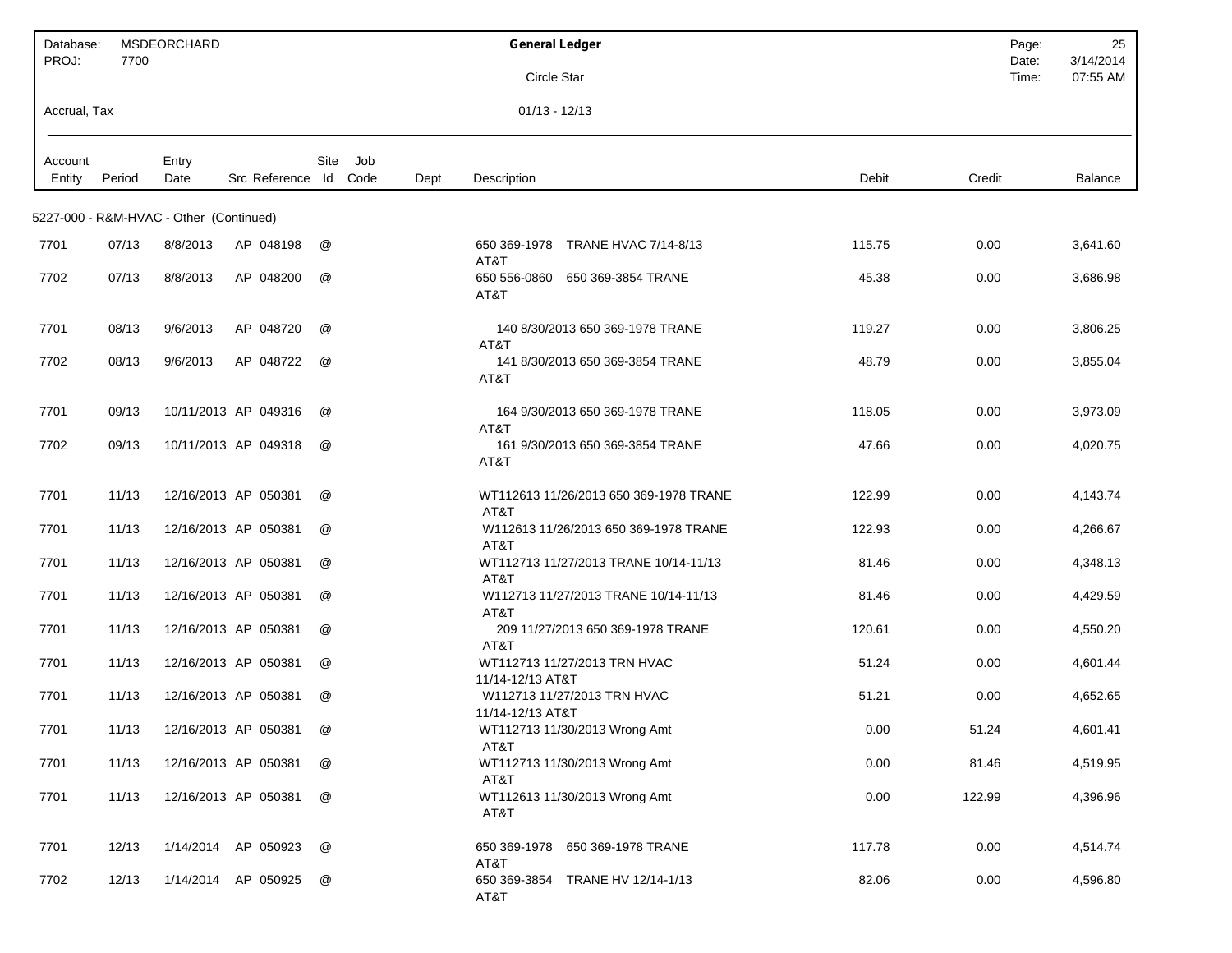| Database:<br>PROJ: | 7700   | <b>MSDEORCHARD</b>                      |                                       |                      |             |                   | <b>General Ledger</b>                                                   |           |          | Page:<br>Date: | 26<br>3/14/2014 |
|--------------------|--------|-----------------------------------------|---------------------------------------|----------------------|-------------|-------------------|-------------------------------------------------------------------------|-----------|----------|----------------|-----------------|
|                    |        |                                         |                                       |                      |             |                   | Circle Star                                                             |           |          | Time:          | 07:55 AM        |
| Accrual, Tax       |        |                                         |                                       |                      |             |                   | $01/13 - 12/13$                                                         |           |          |                |                 |
| Account<br>Entity  | Period | Entry<br>Date                           | Src Reference Id                      | Site                 | Job<br>Code | Dept              | Description                                                             | Debit     | Credit   |                | Balance         |
|                    |        | 5227-000 - R&M-HVAC - Other (Continued) |                                       |                      |             |                   |                                                                         |           |          |                |                 |
| 7701               | 12/13  | 1/14/2014                               | TD 026892                             | @                    |             |                   | Trane HVAC 4/14-5/13                                                    | 65.34     | 0.00     |                | 4,662.14        |
| 7701               | 12/13  |                                         | 2/27/2014 TD 027248                   | $^{\textregistered}$ |             |                   | Reclass Non Reimb HVAC Other                                            | 0.00      | 1,653.34 |                | 3,008.80        |
|                    |        |                                         |                                       |                      |             | ** Account Totals |                                                                         | 5,201.83  | 2,193.03 |                | 3,008.80        |
| 5230-000           |        |                                         | <b>R&amp;M-HVAC Supp &amp; Repair</b> |                      |             |                   | <b>Balance Forward</b>                                                  |           |          |                | 0.00            |
| 7701               | 01/13  | 1/31/2013                               | AP 046073                             | @                    |             |                   | 20 1/31/2013 TURN AIR ON FOR<br>TOUR OCS SERVICE, INC                   | 136.25    | 0.00     |                | 136.25          |
| 7702               | 01/13  | 1/31/2013                               | AP 046075                             | @                    |             |                   | 20 1/31/2013 TURN AIR ON FOR<br>TOUR OCS SERVICE. INC                   | 136.25    | 0.00     |                | 272.50          |
| 7701               | 02/13  | 2/28/2013                               | AP 046422                             | @                    |             |                   | 28 2/27/2013 TURN AIR ON FOR<br>TOUR OCS SERVICE, INC                   | 88.75     | 0.00     |                | 361.25          |
| 7702               | 02/13  | 2/28/2013                               | AP 046424                             | @                    |             |                   | 28 2/27/2013 TURN AIR ON FOR<br>TOUR OCS SERVICE, INC                   | 88.75     | 0.00     |                | 450.00          |
| 7701               | 04/13  | 5/10/2013                               | AP 047100                             | @                    |             |                   | 48 4/10/2013 DUE DILIGENCE RPRS<br>OCS SERVICE, INC                     | 18,400.00 | 0.00     |                | 18,850.00       |
| 7701               | 04/13  | 5/10/2013                               | AP 047100                             | @                    |             |                   | 64 4/29/2013 TRANE TECH VERIFY<br>OP OCS SERVICE, INC                   | 1,662.50  | 0.00     |                | 20,512.50       |
| 7701               | 04/13  | 5/10/2013                               | AP 047100                             | @                    |             |                   | 64 4/29/2013 RPLC VFD AC #4                                             | 605.00    | 0.00     |                | 21,117.50       |
| 7702               | 04/13  | 5/10/2013                               | AP 047102                             | @                    |             |                   | OCS SERVICE, INC<br>48 4/10/2013 DUE DILIGENCE RPRS<br>OCS SERVICE, INC | 8,890.00  | 0.00     |                | 30,007.50       |
| 7702               | 04/13  | 5/10/2013                               | AP 047102                             | @                    |             |                   | 64 4/29/2013 TRANE TECH VERIFY<br>OP OCS SERVICE, INC                   | 1,147.50  | 0.00     |                | 31,155.00       |
| 7702               | 04/13  | 5/10/2013                               | AP 047102                             | @                    |             |                   | 64 4/29/2013 INST VFD SYS AC 6<br>OCS SERVICE, INC                      | 6,650.04  | 0.00     |                | 37,805.04       |
| 7702               | 06/13  | 7/5/2013                                | AP 047689                             | @                    |             |                   | 102 6/28/2013 SMK DTCTR ALRM AC3<br>OCS SERVICE, INC                    | 272.50    | 0.00     |                | 38,077.54       |
| 7701               | 07/13  | 8/8/2013                                | AP 048198                             | @                    |             |                   | 111 7/11/2013 ADD BLD CMPTR TO<br>EMS OCS SERVICE, INC                  | 502.50    | 0.00     |                | 38,580.04       |
| 7702               | 07/13  | 8/8/2013                                | AP 048200                             | @                    |             |                   | 111 7/11/2013 ADD BLD CMPTR TO<br>EMS OCS SERVICE, INC                  | 502.50    | 0.00     |                | 39,082.54       |
| 7702               | 08/13  | 9/6/2013                                | AP 048722                             | @                    |             |                   | 146 8/30/2013 RPLC HUMAN<br>INTERFACE OCS SERVICE, INC                  | 843.00    | 0.00     |                | 39,925.54       |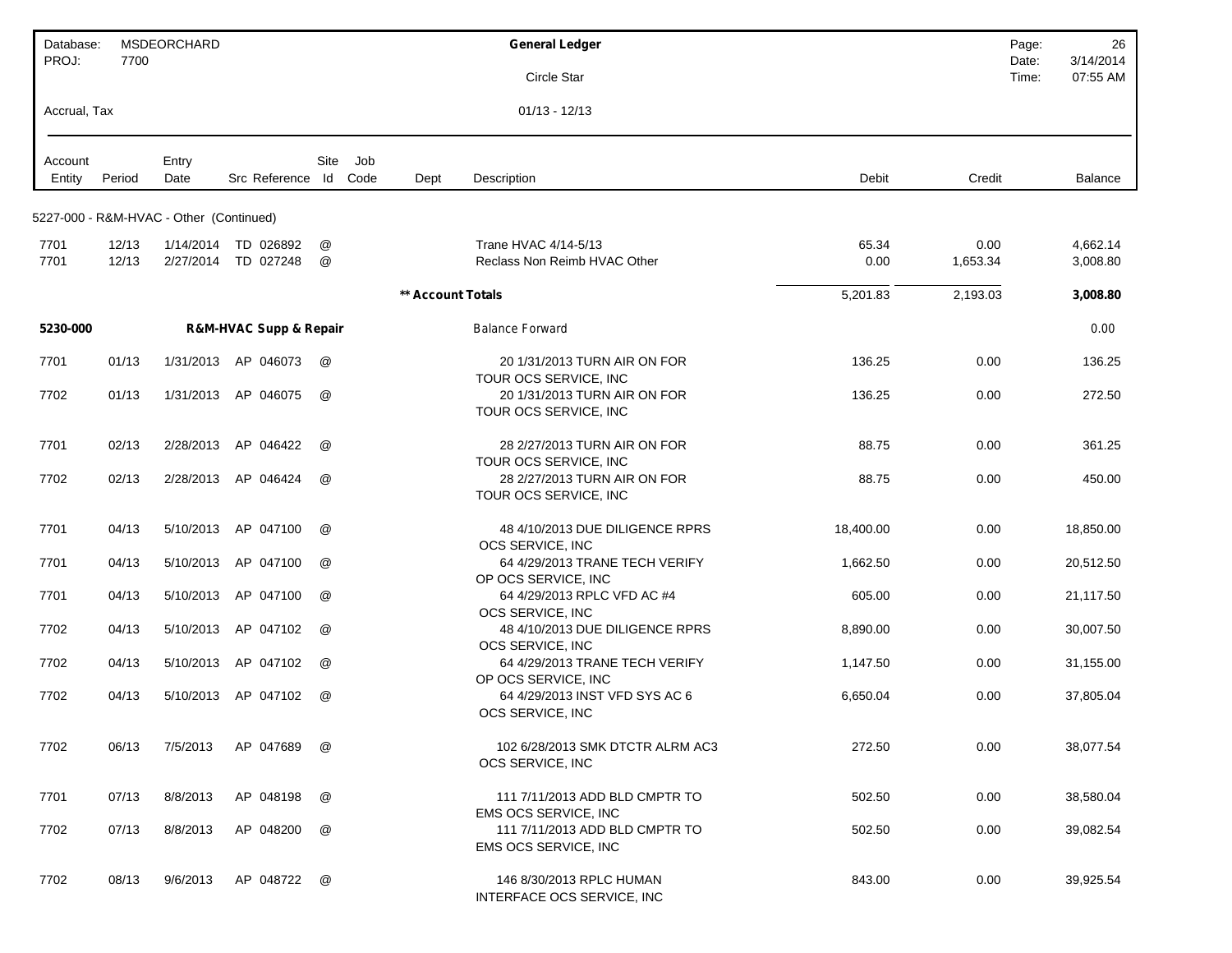| Database:<br>PROJ: | 7700           | <b>MSDEORCHARD</b> |                                               |                      |      |                   | <b>General Ledger</b>                                   |                      |              | Page:<br>Date: | 27<br>3/14/2014      |
|--------------------|----------------|--------------------|-----------------------------------------------|----------------------|------|-------------------|---------------------------------------------------------|----------------------|--------------|----------------|----------------------|
|                    |                |                    |                                               |                      |      |                   | Circle Star                                             |                      |              | Time:          | 07:55 AM             |
| Accrual, Tax       |                |                    |                                               |                      |      |                   | $01/13 - 12/13$                                         |                      |              |                |                      |
| Account            |                | Entry              |                                               | Site                 | Job  |                   |                                                         |                      |              |                |                      |
| Entity             | Period         | Date               | Src Reference Id                              |                      | Code | Dept              | Description                                             | Debit                | Credit       |                | Balance              |
|                    |                |                    | 5230-000 - R&M-HVAC Supp & Repair (Continued) |                      |      |                   |                                                         |                      |              |                |                      |
| 7702               | 08/13          | 9/6/2013           | AP 048722                                     | @                    |      |                   | 146 8/30/2013 RPLC AIR DRYER<br>OCS SERVICE, INC        | 1,848.00             | 0.00         |                | 41,773.54            |
| 7702               | 08/13          | 9/6/2013           | AP 048722                                     | @                    |      |                   | 146 8/30/2013 RPLC AIR HMDITY<br>SNSR OCS SERVICE, INC  | 451.00               | 0.00         |                | 42,224.54            |
| 7701               | 09/13          |                    | 10/11/2013 AP 049316                          | $^{\textregistered}$ |      |                   | 440<br><b>AC7 HVAC RPRS</b><br>OCS SERVICE, INC         | 15,561.50            | 0.00         |                | 57,786.04            |
| 7701               | 09/13          |                    | 10/11/2013 AP 049316                          | @                    |      |                   | <b>AC6 BREAKER TRIPPING</b><br>444<br>OCS SERVICE, INC  | 1,344.50             | 0.00         |                | 59,130.54            |
| 7701               | 09/13          |                    | 10/11/2013 TD 026163                          | @                    |      |                   | <b>Accrue Compressor Rplc</b>                           | 10,176.00            | 0.00         |                | 69,306.54            |
| 7701               | 10/13          |                    | 11/12/2013 AP 049826                          | @                    |      |                   | 197 10/31/2013 RPLC HVAC PARTS<br>OCS SERVICE, INC      | 10,176.00            | 0.00         |                | 79,482.54            |
| 7701               | 10/13          |                    | 11/12/2013 AP 049826                          | $^{\textregistered}$ |      |                   | 197 10/31/2013 RPLC CMPRSR RTU #8<br>OCS SERVICE, INC   | 12,103.00            | 0.00         |                | 91,585.54            |
| 7701               | 10/13          |                    | 10/11/2013 TD 026163                          | @                    |      |                   | <b>Accrue Compressor Rplc</b>                           | 0.00                 | 10,176.00    |                | 81,409.54            |
| 7701               | 11/13          |                    | 12/17/2013 TD 026675                          | @                    |      |                   | Accrue OSA Sensor 11/13                                 | 406.00               | 0.00         |                | 81,815.54            |
| 7701               | 11/13          |                    | 12/17/2013 TD 026675                          | @                    |      |                   | Accrue EF Motor 11/13                                   | 592.00               | 0.00         |                | 82,407.54            |
| 7701               | 12/13          | 1/14/2014          | AP 050923                                     | @                    |      |                   | 224 12/24/2013 AC5 RPR OSA HUM<br>SNSR OCS SERVICE, INC | 406.00               | 0.00         |                | 82,813.54            |
| 7701               | 12/13          | 1/14/2014          | AP 050923                                     | @                    |      |                   | 224 12/24/2013 RPLC MTR ON EF1-4<br>OCS SERVICE, INC    | 592.00               | 0.00         |                | 83,405.54            |
| 7701               | 12/13          | 1/14/2014          | AP 050923                                     | @                    |      |                   | 224 12/24/2013 REPROGRAM BOARDS<br>OCS SERVICE, INC     | 932.51               | 0.00         |                | 84,338.05            |
| 7701               | 12/13          | 1/14/2014          | AP 050923                                     | @                    |      |                   | 224 12/24/2013 CK VAV BOXES ADJ<br>AIR OCS SERVICE, INC | 397.50               | 0.00         |                | 84,735.55            |
| 7701               | 12/13          |                    | 12/17/2013 TD 026675                          | @                    |      |                   | Accrue OSA Sensor 11/13                                 | 0.00                 | 406.00       |                | 84,329.55            |
| 7701               | 12/13          |                    | 12/17/2013 TD 026675                          | @                    |      |                   | Accrue EF Motor 11/13                                   | 0.00                 | 592.00       |                | 83,737.55            |
| 7701               | 12/13          |                    | 2/27/2014 TD 027248                           | @                    |      |                   | Reclass Non Reimb HVAC Supp & RPR                       | 0.00                 | 60,580.00    |                | 23, 157.55           |
|                    |                |                    |                                               |                      |      | ** Account Totals |                                                         | 94,911.55            | 71,754.00    |                | 23, 157.55           |
| 5235-000           |                |                    | R&M-Elect. Supp & Repair                      |                      |      |                   | <b>Balance Forward</b>                                  |                      |              |                | 0.00                 |
| 7701<br>7702       | 03/13<br>03/13 |                    | 4/11/2013 TD 024808<br>4/11/2013 TD 024808    | $^\copyright$<br>@   |      |                   | Accrue Ballast Rplc 03/13<br>Accrue Ballast Rplc 03/13  | 1,260.00<br>1,260.00 | 0.00<br>0.00 |                | 1,260.00<br>2,520.00 |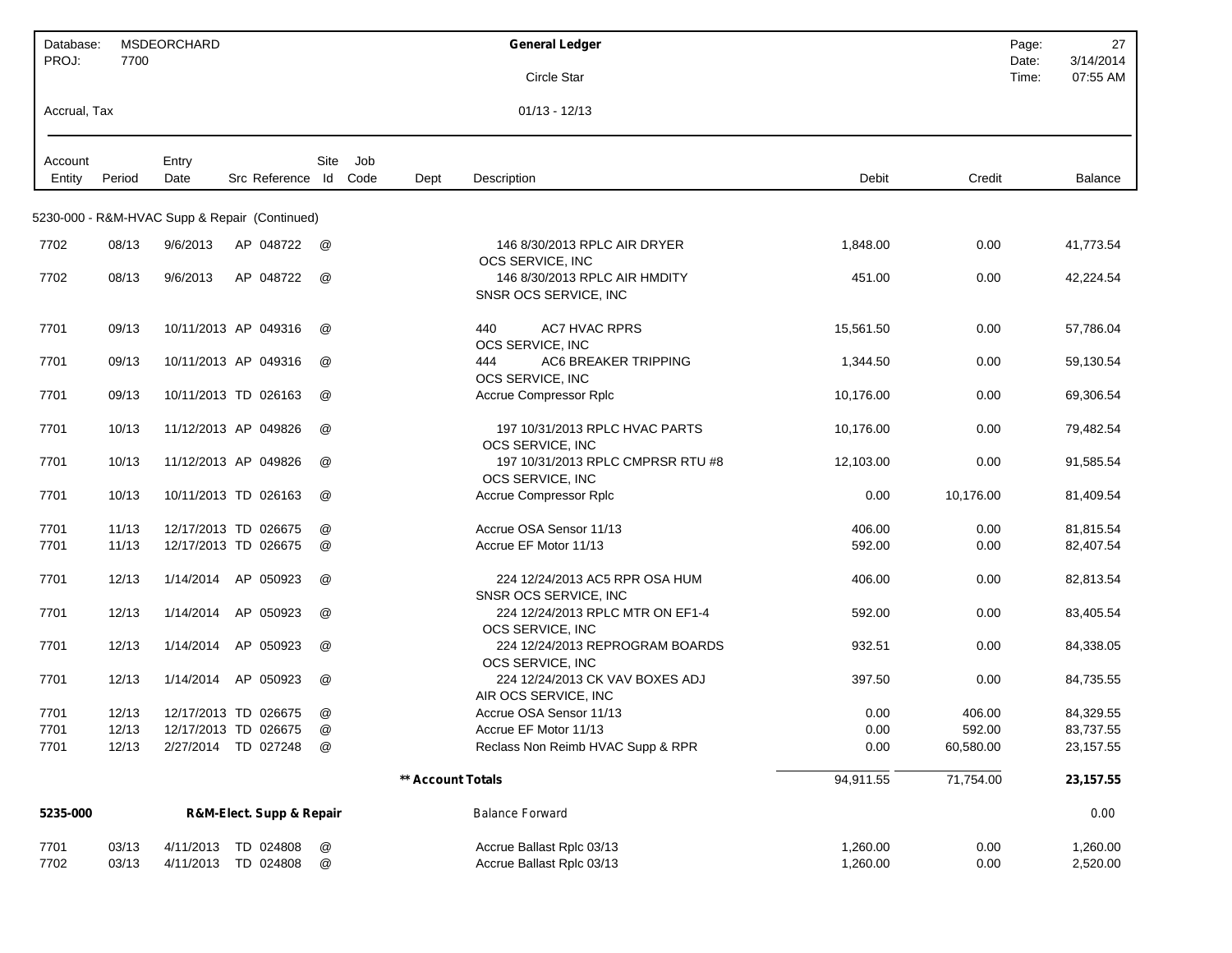| Database:<br>PROJ: | 7700   | MSDEORCHARD |                                                 |                      |      |                   | <b>General Ledger</b>                                             |          |          | Page:<br>Date: | 28<br>3/14/2014 |
|--------------------|--------|-------------|-------------------------------------------------|----------------------|------|-------------------|-------------------------------------------------------------------|----------|----------|----------------|-----------------|
|                    |        |             |                                                 |                      |      |                   | Circle Star                                                       |          |          | Time:          | 07:55 AM        |
| Accrual, Tax       |        |             |                                                 |                      |      |                   | $01/13 - 12/13$                                                   |          |          |                |                 |
| Account            |        | Entry       |                                                 | Site                 | Job  |                   |                                                                   |          |          |                |                 |
| Entity             | Period | Date        | Src Reference Id                                |                      | Code | Dept              | Description                                                       | Debit    | Credit   |                | Balance         |
|                    |        |             | 5235-000 - R&M-Elect. Supp & Repair (Continued) |                      |      |                   |                                                                   |          |          |                |                 |
| 7701               | 04/13  |             | 5/10/2013 AP 047100                             | @                    |      |                   | 50 4/22/2013 RPLC EMG BALLASTS<br>ALL BAY FACILITIES SERVICES     | 1,260.00 | 0.00     |                | 3,780.00        |
| 7701               | 04/13  | 5/10/2013   | AP 047100                                       | @                    |      |                   | 66 4/30/2013 TSHOOT PRK GRGE<br><b>LGHT CAGLE ELECTRIC</b>        | 705.00   | 0.00     |                | 4,485.00        |
| 7702               | 04/13  | 5/10/2013   | AP 047102                                       | @                    |      |                   | 50 4/22/2013 RPLC EMG BALLASTS<br>ALL BAY FACILITIES SERVICES     | 1,260.00 | 0.00     |                | 5,745.00        |
| 7702               | 04/13  | 5/10/2013   | AP 047102                                       | @                    |      |                   | 66 4/30/2013 TSHOOT PRK GRGE<br><b>LGHT CAGLE ELECTRIC</b>        | 705.00   | 0.00     |                | 6,450.00        |
| 7701               | 04/13  | 4/11/2013   | TD 024808                                       | @                    |      |                   | Accrue Ballast Rplc 03/13                                         | 0.00     | 1,260.00 |                | 5,190.00        |
| 7702               | 04/13  | 4/11/2013   | TD 024808                                       | @                    |      |                   | Accrue Ballast Rplc 03/13                                         | 0.00     | 1,260.00 |                | 3,930.00        |
| 7701               | 08/13  | 9/6/2013    | AP 048720                                       | @                    |      |                   | 137 8/30/2013 EXT LIGHT RPRS<br>ALL BAY FACILITIES SERVICES       | 417.00   | 0.00     |                | 4,347.00        |
| 7702               | 08/13  | 9/6/2013    | AP 048722                                       | @                    |      |                   | 137 8/30/2013 EXT LIGHT RPRS<br>ALL BAY FACILITIES SERVICES       | 417.00   | 0.00     |                | 4,764.00        |
| 7701               | 09/13  |             | 10/11/2013 AP 049316                            | @                    |      |                   | 151 9/19/2013 RPLC LGHTS & EXT<br>SGN ALL BAY FACILITIES SERVICES | 349.50   | 0.00     |                | 5,113.50        |
| 7702               | 09/13  |             | 10/11/2013 AP 049318                            | $^{\textregistered}$ |      |                   | 151 9/19/2013 RPLC LGHTS & EXT<br>SGN ALL BAY FACILITIES SERVICES | 349.50   | 0.00     |                | 5,463.00        |
| 7701               | 12/13  | 2/27/2014   | TD 027248                                       | @                    |      |                   | Reclass Non Reimb Elect Supp & RPR                                | 0.00     | 2,731.50 |                | 2,731.50        |
|                    |        |             |                                                 |                      |      | ** Account Totals |                                                                   | 7,983.00 | 5,251.50 |                | 2,731.50        |
| 5236-000           |        |             | <b>R&amp;M-Elect.-Interior Light</b>            |                      |      |                   | <b>Balance Forward</b>                                            |          |          |                | 0.00            |
| 7701               | 01/13  |             | 1/31/2013 AP 046073                             | @                    |      |                   | 18 1/31/2013 LIGHTS<br><b>ENVIRONMENTAL SERVICE PARTNERS</b>      | 14.60    | 0.00     |                | 14.60           |
| 7702               | 01/13  |             | 1/31/2013 AP 046075                             | @                    |      |                   | 18 1/31/2013 LIGHTS<br>ENVIRONMENTAL SERVICE PARTNERS             | 14.59    | 0.00     |                | 29.19           |
| 7701               | 03/13  |             | 4/11/2013 TD 024808                             | @                    |      |                   | Accrue Int Lighting RPR 03/13                                     | 1,742.50 | 0.00     |                | 1,771.69        |
| 7702               | 03/13  |             | 4/11/2013 TD 024808                             | @                    |      |                   | Accrue Int Lighting RPR 03/13                                     | 1,742.50 | 0.00     |                | 3,514.19        |
| 7701               | 04/13  |             | 5/10/2013 AP 047100                             | @                    |      |                   | 50 4/22/2013 RPLC INT LIGHTS<br>ALL BAY FACILITIES SERVICES       | 1,742.50 | 0.00     |                | 5,256.69        |
| 7702               | 04/13  |             | 5/10/2013 AP 047102                             | @                    |      |                   | 50 4/22/2013 RPLC INT LIGHTS<br>ALL BAY FACILITIES SERVICES       | 1,742.50 | 0.00     |                | 6,999.19        |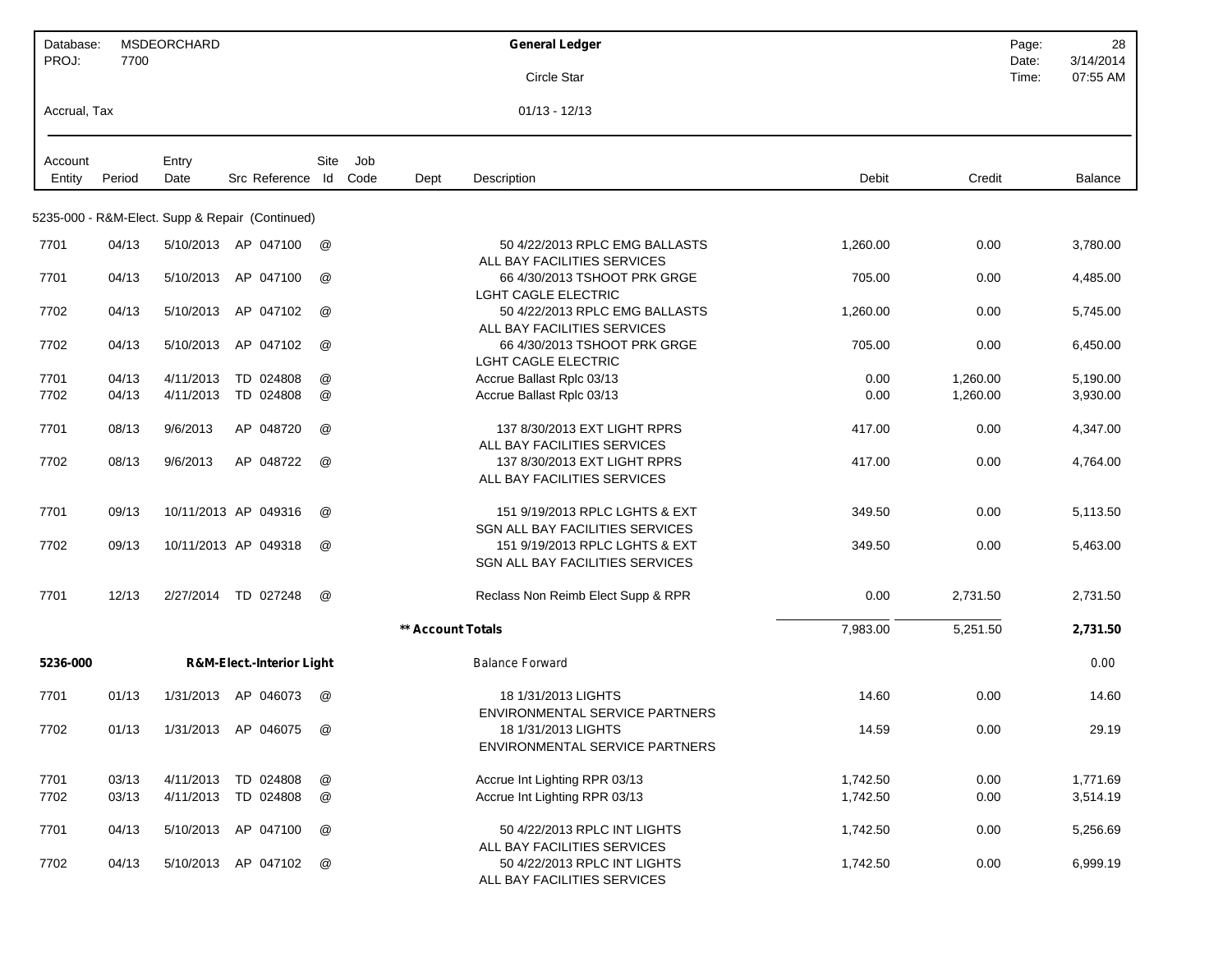| Database:<br>PROJ: | 7700   | <b>MSDEORCHARD</b> |                                                  |                           |      |                   | <b>General Ledger</b>                                            |          |          | Page:<br>Date: | 29<br>3/14/2014 |
|--------------------|--------|--------------------|--------------------------------------------------|---------------------------|------|-------------------|------------------------------------------------------------------|----------|----------|----------------|-----------------|
|                    |        |                    |                                                  |                           |      |                   | Circle Star                                                      |          |          | Time:          | 07:55 AM        |
| Accrual, Tax       |        |                    |                                                  |                           |      |                   | $01/13 - 12/13$                                                  |          |          |                |                 |
| Account            |        | Entry              |                                                  | Site                      | Job  |                   |                                                                  |          |          |                |                 |
| Entity             | Period | Date               | Src Reference                                    | ld                        | Code | Dept              | Description                                                      | Debit    | Credit   |                | Balance         |
|                    |        |                    | 5236-000 - R&M-Elect.-Interior Light (Continued) |                           |      |                   |                                                                  |          |          |                |                 |
| 7701               | 04/13  |                    | 4/11/2013 TD 024808                              | @                         |      |                   | Accrue Int Lighting RPR 03/13                                    | 0.00     | 1,742.50 |                | 5,256.69        |
| 7702               | 04/13  | 4/11/2013          | TD 024808                                        | @                         |      |                   | Accrue Int Lighting RPR 03/13                                    | 0.00     | 1,742.50 |                | 3,514.19        |
| 7701               | 12/13  | 2/27/2014          | TD 027248                                        | @                         |      |                   | Reclass Non Reimb Elect Int Light                                | 0.00     | 1,757.10 |                | 1,757.09        |
|                    |        |                    |                                                  |                           |      | ** Account Totals |                                                                  | 6,999.19 | 5,242.10 |                | 1,757.09        |
| 5237-000           |        |                    | <b>R&amp;M-Elect.-Exterior Light</b>             |                           |      |                   | <b>Balance Forward</b>                                           |          |          |                | 0.00            |
| 7701               | 03/13  | 4/11/2013          | TD 024808                                        | @                         |      |                   | Accrue Ext Lighting RPR 03/13                                    | 6,661.00 | 0.00     |                | 6,661.00        |
| 7702               | 03/13  | 4/11/2013          | TD 024808                                        | @                         |      |                   | Accrue Ext Lighting RPR 03/13                                    | 6,661.00 | 0.00     |                | 13,322.00       |
| 7701               | 03/13  | 4/11/2013          | TD 024808                                        | @                         |      |                   | Accrue Garage Light RPR 03/13                                    | 798.00   | 0.00     |                | 14,120.00       |
| 7702               | 03/13  | 4/11/2013          | TD 024808                                        | @                         |      |                   | Accrue Garage Light RPR 03/13                                    | 798.00   | 0.00     |                | 14,918.00       |
| 7701               | 04/13  | 5/10/2013          | AP 047100                                        | @                         |      |                   | 50 4/22/2013 RPLC GARAGE<br>LIGHTING ALL BAY FACILITIES SERVICES | 798.00   | 0.00     |                | 15,716.00       |
| 7701               | 04/13  | 5/10/2013          | AP 047100                                        | @                         |      |                   | 50 4/22/2013 RPLC EXT LIGHTING<br>ALL BAY FACILITIES SERVICES    | 6,661.35 | 0.00     |                | 22,377.35       |
| 7702               | 04/13  | 5/10/2013          | AP 047102                                        | @                         |      |                   | 50 4/22/2013 RPLC GARAGE<br>LIGHTING ALL BAY FACILITIES SERVICES | 798.00   | 0.00     |                | 23,175.35       |
| 7702               | 04/13  | 5/10/2013          | AP 047102                                        | @                         |      |                   | 50 4/22/2013 RPLC EXT LIGHTING<br>ALL BAY FACILITIES SERVICES    | 6,661.35 | 0.00     |                | 29,836.70       |
| 7701               | 04/13  | 4/11/2013          | TD 024808                                        | @                         |      |                   | Accrue Ext Lighting RPR 03/13                                    | 0.00     | 6,661.00 |                | 23,175.70       |
| 7702               | 04/13  | 4/11/2013          | TD 024808                                        | @                         |      |                   | Accrue Ext Lighting RPR 03/13                                    | 0.00     | 6,661.00 |                | 16,514.70       |
| 7701               | 04/13  | 4/11/2013          | TD 024808                                        | @                         |      |                   | Accrue Garage Light RPR 03/13                                    | 0.00     | 798.00   |                | 15,716.70       |
| 7702               | 04/13  | 4/11/2013          | TD 024808                                        | @                         |      |                   | Accrue Garage Light RPR 03/13                                    | 0.00     | 798.00   |                | 14,918.70       |
| 7701               | 09/13  |                    | 10/11/2013 TD 026163                             | @                         |      |                   | Accrue Lighting RPR 08/13                                        | 417.00   | 0.00     |                | 15,335.70       |
| 7702               | 09/13  |                    | 10/11/2013 TD 026163                             | @                         |      |                   | Accrue Lighting RPR 08/13                                        | 417.00   | 0.00     |                | 15,752.70       |
| 7701               | 10/13  |                    | 10/11/2013 TD 026163                             | @                         |      |                   | Accrue Lighting RPR 08/13                                        | 0.00     | 417.00   |                | 15,335.70       |
| 7702               | 10/13  |                    | 10/11/2013 TD 026163                             | $^\text{\textregistered}$ |      |                   | Accrue Lighting RPR 08/13                                        | 0.00     | 417.00   |                | 14,918.70       |
| 7701               | 11/13  |                    | 12/17/2013 TD 026675                             | @                         |      |                   | Accrue Garage Lighting Rplc 11/13                                | 841.52   | 0.00     |                | 15,760.22       |
| 7702               | 11/13  |                    | 12/17/2013 TD 026675                             | $^\copyright$             |      |                   | Accrue Garage Lighting Rplc 11/13                                | 841.52   | 0.00     |                | 16,601.74       |
| 7701               | 12/13  |                    | 1/14/2014 AP 050923                              | $^\text{\textregistered}$ |      |                   | 214 12/24/2013 RPLC LIGHTS<br>ALL BAY FACILITIES SERVICES        | 841.52   | 0.00     |                | 17,443.26       |
| 7702               | 12/13  |                    | 1/14/2014 AP 050925                              | @                         |      |                   | 214 12/24/2013 RPLC LIGHTS<br>ALL BAY FACILITIES SERVICES        | 841.52   | 0.00     |                | 18,284.78       |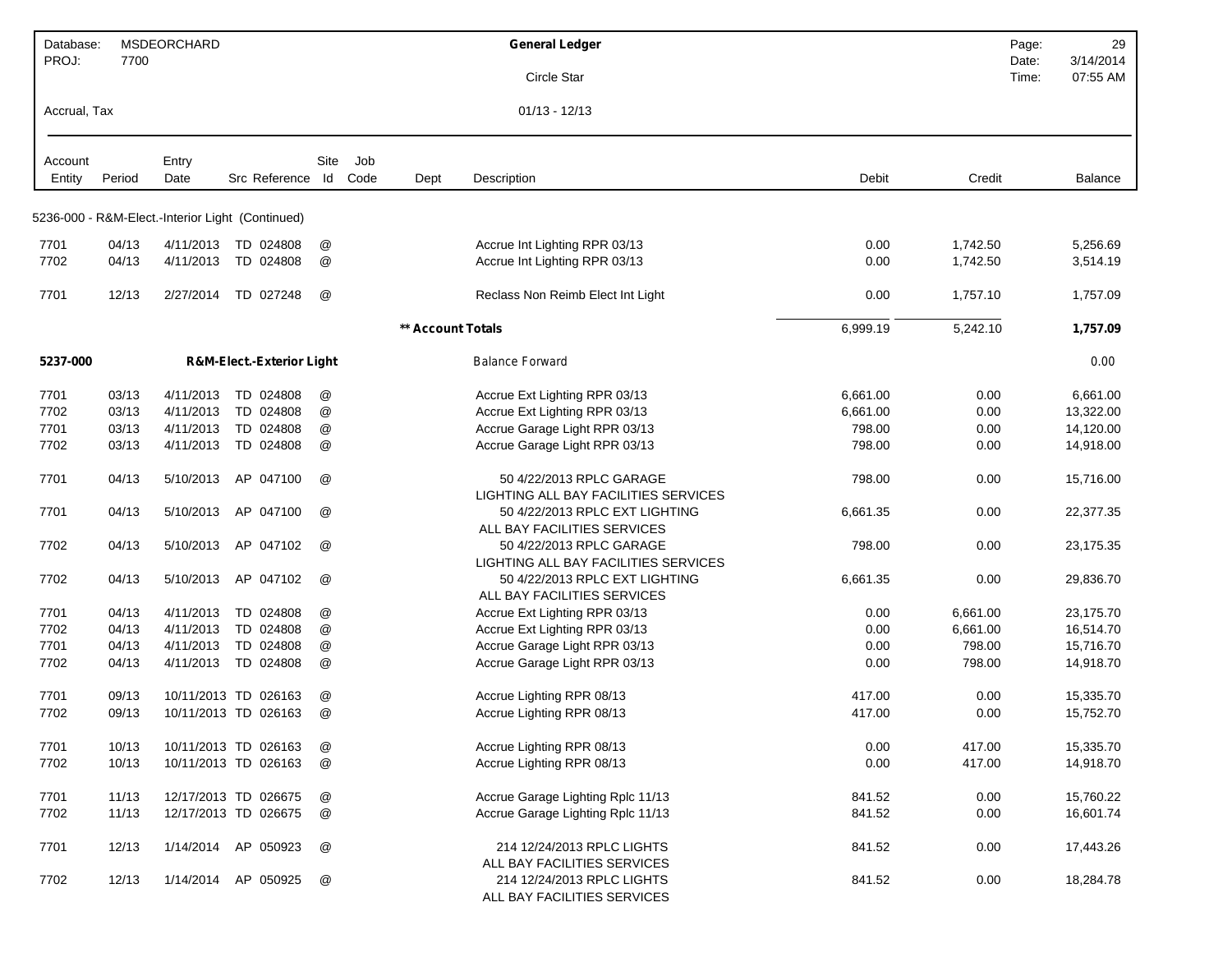| Database:<br>PROJ: | 7700   | <b>MSDEORCHARD</b> |                                                  |                      |      |                   | <b>General Ledger</b>                                                                   |           |           | Page:<br>Date: | 30<br>3/14/2014 |
|--------------------|--------|--------------------|--------------------------------------------------|----------------------|------|-------------------|-----------------------------------------------------------------------------------------|-----------|-----------|----------------|-----------------|
|                    |        |                    |                                                  |                      |      |                   | Circle Star                                                                             |           |           | Time:          | 07:55 AM        |
| Accrual, Tax       |        |                    |                                                  |                      |      |                   | $01/13 - 12/13$                                                                         |           |           |                |                 |
| Account            |        | Entry              |                                                  | Site                 | Job  |                   |                                                                                         |           |           |                |                 |
| Entity             | Period | Date               | Src Reference Id                                 |                      | Code | Dept              | Description                                                                             | Debit     | Credit    |                | Balance         |
|                    |        |                    | 5237-000 - R&M-Elect.-Exterior Light (Continued) |                      |      |                   |                                                                                         |           |           |                |                 |
| 7701               | 12/13  |                    | 12/17/2013 TD 026675                             | @                    |      |                   | Accrue Garage Lighting Rplc 11/13                                                       | 0.00      | 841.52    |                | 17,443.26       |
| 7702               | 12/13  |                    | 12/17/2013 TD 026675                             | @                    |      |                   | Accrue Garage Lighting Rplc 11/13                                                       | 0.00      | 841.52    |                | 16,601.74       |
| 7701               | 12/13  |                    | 2/27/2014 TD 027248                              | @                    |      |                   | Reclass Non Reimb Elect Ext Light                                                       | 0.00      | 7,459.35  |                | 9,142.39        |
|                    |        |                    |                                                  |                      |      | ** Account Totals |                                                                                         | 34,036.78 | 24,894.39 |                | 9,142.39        |
| 5238-000           |        |                    | <b>R&amp;M-Electrical- Emerg Gen</b>             |                      |      |                   | <b>Balance Forward</b>                                                                  |           |           |                | 0.00            |
| 7701               | 06/13  | 7/5/2013           | AP 047687                                        | $^{\textregistered}$ |      |                   | 96 6/28/2013 INVESTIGATE GEN<br><b>FEED CAGLE ELECTRIC</b>                              | 2,605.00  | 0.00      |                | 2,605.00        |
| 7701               | 06/13  | 7/5/2013           | AP 047687                                        | @                    |      |                   | 98 6/28/2013 GENERATOR FULL SVC<br><b>CUMMINS WEST, INC</b>                             | 1,077.31  | 0.00      |                | 3,682.31        |
| 7701               | 06/13  | 7/5/2013           | AP 047687                                        | @                    |      |                   | 98 6/28/2013 GEN ATS SERVICE                                                            | 1,085.00  | 0.00      |                | 4,767.31        |
| 7702               | 06/13  | 7/5/2013           | AP 047689                                        | @                    |      |                   | <b>CUMMINS WEST, INC</b><br>98 6/28/2013 GENERATOR FULL SVC<br><b>CUMMINS WEST, INC</b> | 1,077.30  | 0.00      |                | 5,844.61        |
| 7702               | 06/13  | 7/5/2013           | AP 047689                                        | @                    |      |                   | 96 6/28/2013 INVESTIGATE GEN<br>FEED CAGLE ELECTRIC                                     | 2,605.00  | 0.00      |                | 8,449.61        |
| 7701               | 12/13  | 2/27/2014          | TD 027248                                        | @                    |      |                   | Reclass Non Reimb Elect ER Gen                                                          | 0.00      | 4,767.31  |                | 3,682.30        |
|                    |        |                    |                                                  |                      |      | ** Account Totals |                                                                                         | 8,449.61  | 4,767.31  |                | 3,682.30        |
| 5240-000           |        |                    | R&M-Roof Supp. & Repair                          |                      |      |                   | <b>Balance Forward</b>                                                                  |           |           |                | 0.00            |
| 7701               | 03/13  | 4/11/2013          | TD 024813                                        | @                    |      |                   | Accrue Roof Inspection 03/13                                                            | 750.00    | 0.00      |                | 750.00          |
| 7702               | 03/13  | 4/11/2013          | TD 024813                                        | @                    |      |                   | Accrue Roof Inspection 03/13                                                            | 750.00    | 0.00      |                | 1,500.00        |
| 7701               | 04/13  | 5/10/2013          | AP 047100                                        | @                    |      |                   | 45 4/10/2013 ROOF INSPECT/SURVEY<br>CRS ROOF CONSULTANTS LLC                            | 750.00    | 0.00      |                | 2,250.00        |
| 7702               | 04/13  |                    | 5/10/2013 AP 047102                              | @                    |      |                   | 45 4/10/2013 ROOF INSPECT/SURVEY<br>CRS ROOF CONSULTANTS LLC                            | 750.00    | 0.00      |                | 3,000.00        |
| 7701               | 04/13  |                    | 4/11/2013 TD 024813                              | @                    |      |                   | Accrue Roof Inspection 03/13                                                            | 0.00      | 750.00    |                | 2,250.00        |
| 7702               | 04/13  | 4/11/2013          | TD 024813                                        | @                    |      |                   | Accrue Roof Inspection 03/13                                                            | 0.00      | 750.00    |                | 1,500.00        |
| 7701               | 05/13  | 6/7/2013           | AP 047339                                        | @                    |      |                   | 83 5/31/2013 YELLOW SAFETY<br>STRIPE ALL BAY PAINT, LLC                                 | 374.71    | 0.00      |                | 1,874.71        |
| 7702               | 05/13  | 6/7/2013           | AP 047341                                        | @                    |      |                   | 83 5/31/2013 YELLOW SAFETY<br>STRIPE ALL BAY PAINT, LLC                                 | 374.71    | 0.00      |                | 2,249.42        |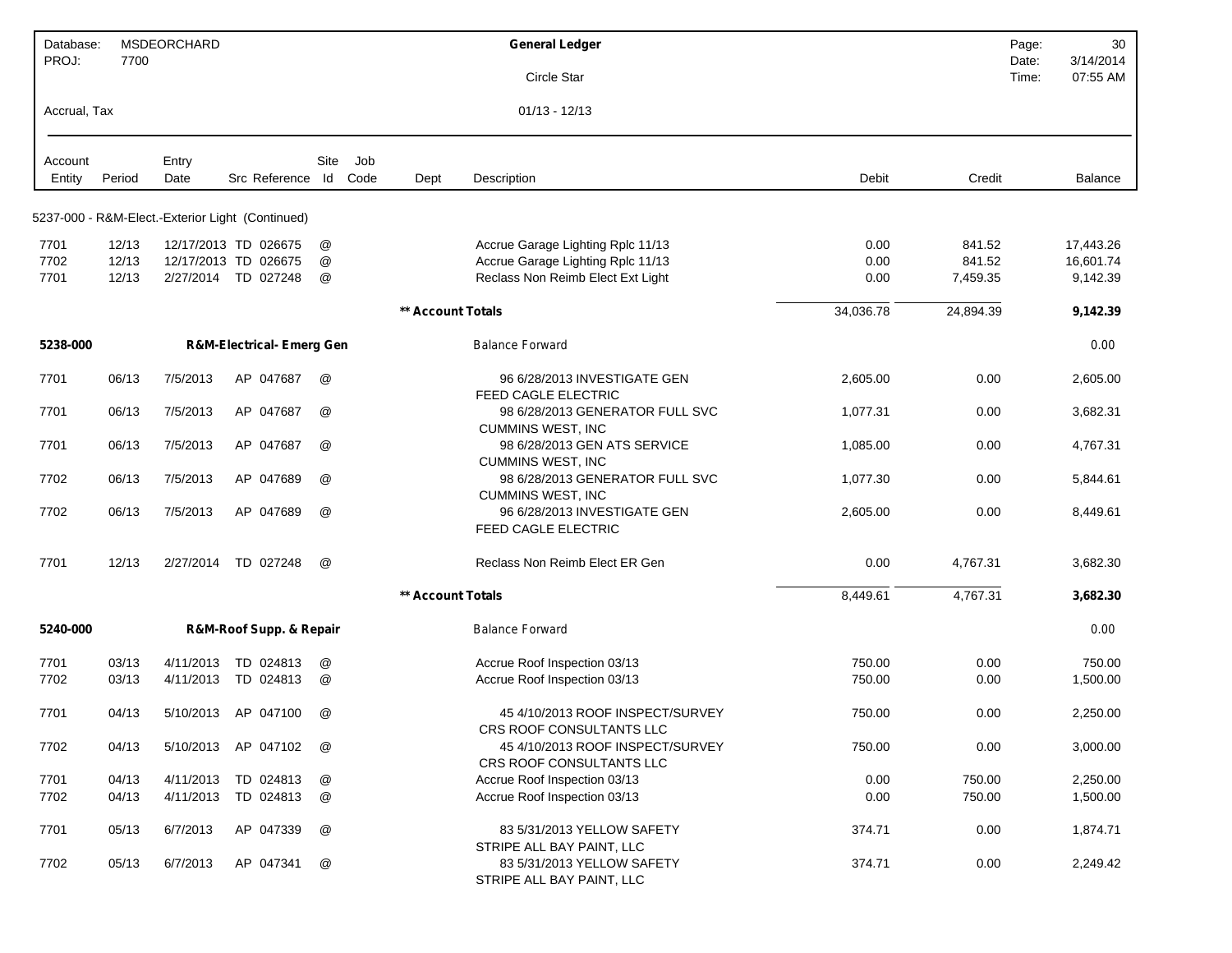| Database:<br>PROJ: | 7700   | MSDEORCHARD |                                                |      |      |                   | <b>General Ledger</b>                                 |           |          | Page:<br>Date: | 31<br>3/14/2014 |
|--------------------|--------|-------------|------------------------------------------------|------|------|-------------------|-------------------------------------------------------|-----------|----------|----------------|-----------------|
|                    |        |             |                                                |      |      |                   | <b>Circle Star</b>                                    |           |          | Time:          | 07:55 AM        |
| Accrual, Tax       |        |             |                                                |      |      |                   | $01/13 - 12/13$                                       |           |          |                |                 |
| Account            |        | Entry       |                                                | Site | Job  |                   |                                                       |           |          |                |                 |
| Entity             | Period | Date        | Src Reference Id                               |      | Code | Dept              | Description                                           | Debit     | Credit   |                | Balance         |
|                    |        |             | 5240-000 - R&M-Roof Supp. & Repair (Continued) |      |      |                   |                                                       |           |          |                |                 |
| 7702               | 08/13  | 9/6/2013    | AP 048722                                      | @    |      |                   | 134 8/16/2013 ROOF REPAIRS<br>PLATINUM ROOFING INC    | 4,920.00  | 0.00     |                | 7,169.42        |
| 7701               | 08/13  | 9/6/2013    | TD 025875                                      | @    |      |                   | Accrue Lighting RPR 08/13                             | 417.00    | 0.00     |                | 7,586.42        |
| 7702               | 08/13  | 9/6/2013    | TD 025875                                      | @    |      |                   | Accrue Lighting RPR 08/13                             | 417.00    | 0.00     |                | 8,003.42        |
| 7701               | 09/13  | 9/6/2013    | TD 025875                                      | @    |      |                   | Accrue Lighting RPR 08/13                             | 0.00      | 417.00   |                | 7,586.42        |
| 7702               | 09/13  | 9/6/2013    | TD 025875                                      | @    |      |                   | Accrue Lighting RPR 08/13                             | 0.00      | 417.00   |                | 7,169.42        |
| 7701               | 12/13  | 2/27/2014   | TD 027248                                      | @    |      |                   | Reclass Non Reimb Roof Supp & RPR                     | 0.00      | 1,124.71 |                | 6,044.71        |
|                    |        |             |                                                |      |      | ** Account Totals |                                                       | 9,503.42  | 3,458.71 |                | 6,044.71        |
| 5243-000           |        |             | <b>Supplies - Doors/Locks/Keys</b>             |      |      |                   | <b>Balance Forward</b>                                |           |          |                | 0.00            |
| 7701               | 05/13  | 6/7/2013    | AP 047339                                      | @    |      |                   | 89 5/31/2013 DUPLICATE KEYS 1FD<br>Steve's Lock & Key | 9.81      | 0.00     |                | 9.81            |
| 7701               | 08/13  | 9/6/2013    | AP 048720                                      | @    |      |                   | 135 8/16/2013 DUPLICATE KEYS<br>Steve's Lock & Key    | 27.80     | 0.00     |                | 37.61           |
| 7701               | 08/13  | 9/6/2013    | AP 048720                                      | @    |      |                   | 147 8/30/2013 DUPLICATE KEYS<br>Steve's Lock & Key    | 29.43     | 0.00     |                | 67.04           |
| 7702               | 08/13  | 9/6/2013    | AP 048722                                      | @    |      |                   | 135 8/16/2013 DUPLICATE KEYS<br>Steve's Lock & Key    | 27.79     | 0.00     |                | 94.83           |
| 7701               | 11/13  |             | 12/16/2013 AP 050381                           | @    |      |                   | 8150<br>DUP KEYS ELEV RM<br>STEVE PHIRIPPID           | 13.08     | 0.00     |                | 107.91          |
| 7701               | 12/13  | 1/14/2014   | TD 026896                                      | @    |      |                   | Accrue Rekey Bike Locker Supplies 12/13               | 149.81    | 0.00     |                | 257.72          |
| 7702               | 12/13  | 1/14/2014   | TD 026896                                      | @    |      |                   | Accrue Rekey Bike Locker Supplies 12/13               | 149.81    | 0.00     |                | 407.53          |
|                    |        |             |                                                |      |      | ** Account Totals |                                                       | 407.53    | 0.00     |                | 407.53          |
| 5245-000           |        |             | R&M- Plumbing Supp. & Rep                      |      |      |                   | <b>Balance Forward</b>                                |           |          |                | 0.00            |
| 7701               | 03/13  | 4/11/2013   | TD 024808                                      | @    |      |                   | Accrue Immediate Plumbing RPR 03/13                   | 10,163.00 | 0.00     |                | 10,163.00       |
| 7702               | 03/13  | 4/11/2013   | TD 024808                                      | @    |      |                   | Accrue Immediate Plumbing RPR 03/13                   | 5,485.00  | 0.00     |                | 15,648.00       |
| 7701               | 04/13  | 5/10/2013   | AP 047100                                      | @    |      |                   | 57 4/22/2013 HYDRO FLUSH STRM<br>LNE THERMA CORP.     | 2,314.00  | 0.00     |                | 17,962.00       |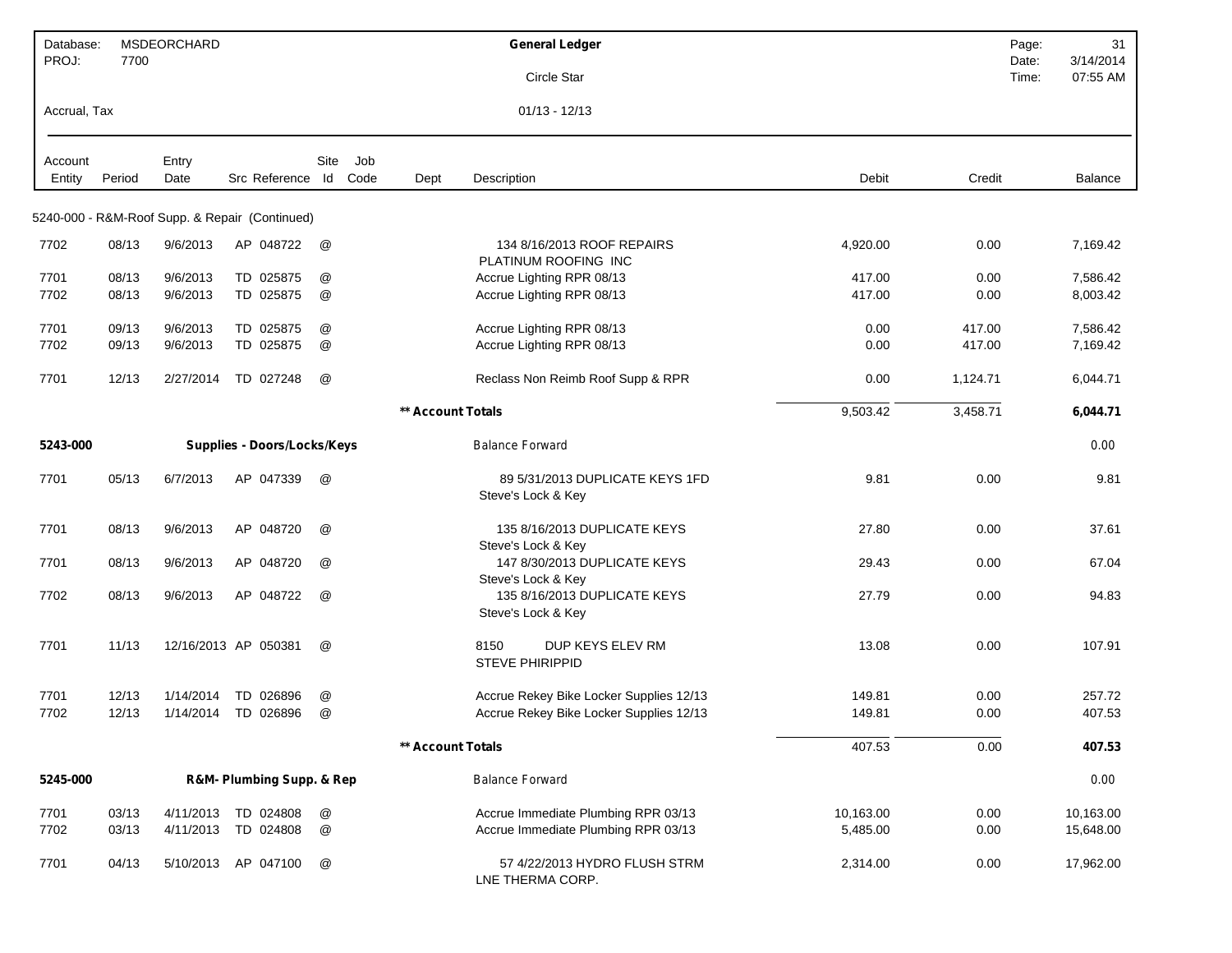| Database:         |        | <b>MSDEORCHARD</b> |                                                  |      |     |      | <b>General Ledger</b>                                           |          |           | Page:          | 32                    |
|-------------------|--------|--------------------|--------------------------------------------------|------|-----|------|-----------------------------------------------------------------|----------|-----------|----------------|-----------------------|
| PROJ:             | 7700   |                    |                                                  |      |     |      | Circle Star                                                     |          |           | Date:<br>Time: | 3/14/2014<br>07:55 AM |
| Accrual, Tax      |        |                    |                                                  |      |     |      | $01/13 - 12/13$                                                 |          |           |                |                       |
|                   |        |                    |                                                  |      |     |      |                                                                 |          |           |                |                       |
| Account<br>Entity | Period | Entry<br>Date      | Src Reference Id Code                            | Site | Job | Dept | Description                                                     | Debit    | Credit    |                | Balance               |
|                   |        |                    | 5245-000 - R&M- Plumbing Supp. & Rep (Continued) |      |     |      |                                                                 |          |           |                |                       |
| 7701              | 04/13  |                    | 5/10/2013 AP 047100                              | @    |     |      | 57 4/22/2013 HYDRO FLUSH KITCHEN<br>THERMA CORP.                | 4,909.00 | 0.00      |                | 22,871.00             |
| 7702              | 04/13  | 5/10/2013          | AP 047102                                        | @    |     |      | 57 4/22/2013 HYDRO FLUSH STRM<br>LNE THERMA CORP.               | 2,314.00 | 0.00      |                | 25,185.00             |
| 7702              | 04/13  | 5/10/2013          | AP 047102                                        | @    |     |      | 57 4/22/2013 VIDEO/HYDRO JET SWR<br>THERMA CORP.                | 3,171.00 | 0.00      |                | 28,356.00             |
| 7701              | 04/13  | 4/11/2013          | TD 024808                                        | @    |     |      | Accrue Immediate Plumbing RPR 03/13                             | 0.00     | 10,163.00 |                | 18,193.00             |
| 7702              | 04/13  | 4/11/2013          | TD 024808                                        | @    |     |      | Accrue Immediate Plumbing RPR 03/13                             | 0.00     | 5,485.00  |                | 12,708.00             |
| 7701              | 06/13  | 7/5/2013           | TD 025383                                        | @    |     |      | Accrue Sewage Station Lift RPRs 06/13                           | 9,854.00 | 0.00      |                | 22,562.00             |
| 7702              | 06/13  | 7/5/2013           | TD 025383                                        | @    |     |      | Accrue Sewage Station Lift RPRs 06/13                           | 9,854.00 | 0.00      |                | 32,416.00             |
| 7701              | 07/13  | 8/8/2013           | AP 048198                                        | @    |     |      | <b>RPR SWR LINES</b><br>409087-0001<br>THERMA CORP.             | 4,336.50 | 0.00      |                | 36,752.50             |
| 7701              | 07/13  | 8/8/2013           | AP 048198                                        | @    |     |      | 409107-0001 CLN SWR EJECTOR PIT<br>THERMA CORP.                 | 3,102.18 | 0.00      |                | 39,854.68             |
| 7701              | 07/13  | 8/8/2013           | AP 048198                                        | @    |     |      | <b>RPLC EJECTOR PUMPS</b><br>409446-0001<br>THERMA CORP.        | 9,854.00 | 0.00      |                | 49,708.68             |
| 7702              | 07/13  | 8/8/2013           | AP 048200                                        | @    |     |      | 409087-0001<br><b>RPR SWR LINES</b><br>THERMA CORP.             | 4,336.50 | 0.00      |                | 54,045.18             |
| 7702              | 07/13  | 8/8/2013           | AP 048200                                        | @    |     |      | <b>CLN SWR EJECTOR PIT</b><br>409107-0001<br>THERMA CORP.       | 3,102.18 | 0.00      |                | 57,147.36             |
| 7702              | 07/13  | 8/8/2013           | AP 048200                                        | @    |     |      | <b>RPLC EJECTOR PUMPS</b><br>409446-0001<br>THERMA CORP.        | 9,854.00 | 0.00      |                | 67,001.36             |
| 7701              | 07/13  | 7/5/2013           | TD 025383                                        | @    |     |      | Accrue Sewage Station Lift RPRs 06/13                           | 0.00     | 9,854.00  |                | 57,147.36             |
| 7702              | 07/13  | 7/5/2013           | TD 025383                                        | @    |     |      | Accrue Sewage Station Lift RPRs 06/13                           | 0.00     | 9,854.00  |                | 47,293.36             |
| 7701              | 08/13  | 9/6/2013           | AP 048720                                        | @    |     |      | 150 8/30/2013 PUMP SWR LINE<br>THERMA CORP.                     | 2,025.00 | 0.00      |                | 49,318.36             |
| 7701              | 08/13  | 9/6/2013           | TD 025875                                        | @    |     |      | Accrue RPLC Backflow 08/13                                      | 2,443.50 | 0.00      |                | 51,761.86             |
| 7702              | 08/13  | 9/6/2013           | TD 025875                                        | @    |     |      | Accrue RPLC Backflow 08/13                                      | 2,443.50 | 0.00      |                | 54,205.36             |
| 7701              | 09/13  |                    | 10/11/2013 AP 049316                             | @    |     |      | 159 9/19/2013 RPLC 3' BKFL DOM<br>WTR THERMA CORP.              | 4,887.00 | 0.00      |                | 59,092.36             |
| 7701              | 09/13  |                    | 10/11/2013 AP 049316                             | @    |     |      | 409874-0001 RPLC BACKFLOW DEVICE<br>THERMA CORP.                | 1,593.00 | 0.00      |                | 60,685.36             |
| 7702              | 09/13  |                    | 10/11/2013 AP 049318                             | @    |     |      | 159 9/19/2013 RPLC RECIRC PUMP<br>THERMA CORP.                  | 838.00   | 0.00      |                | 61,523.36             |
| 7702              | 09/13  |                    | 10/11/2013 AP 049318                             | @    |     |      | 160 9/30/2013 RPR RUNNING TOILET<br>ALL BAY FACILITIES SERVICES | 153.00   | 0.00      |                | 61,676.36             |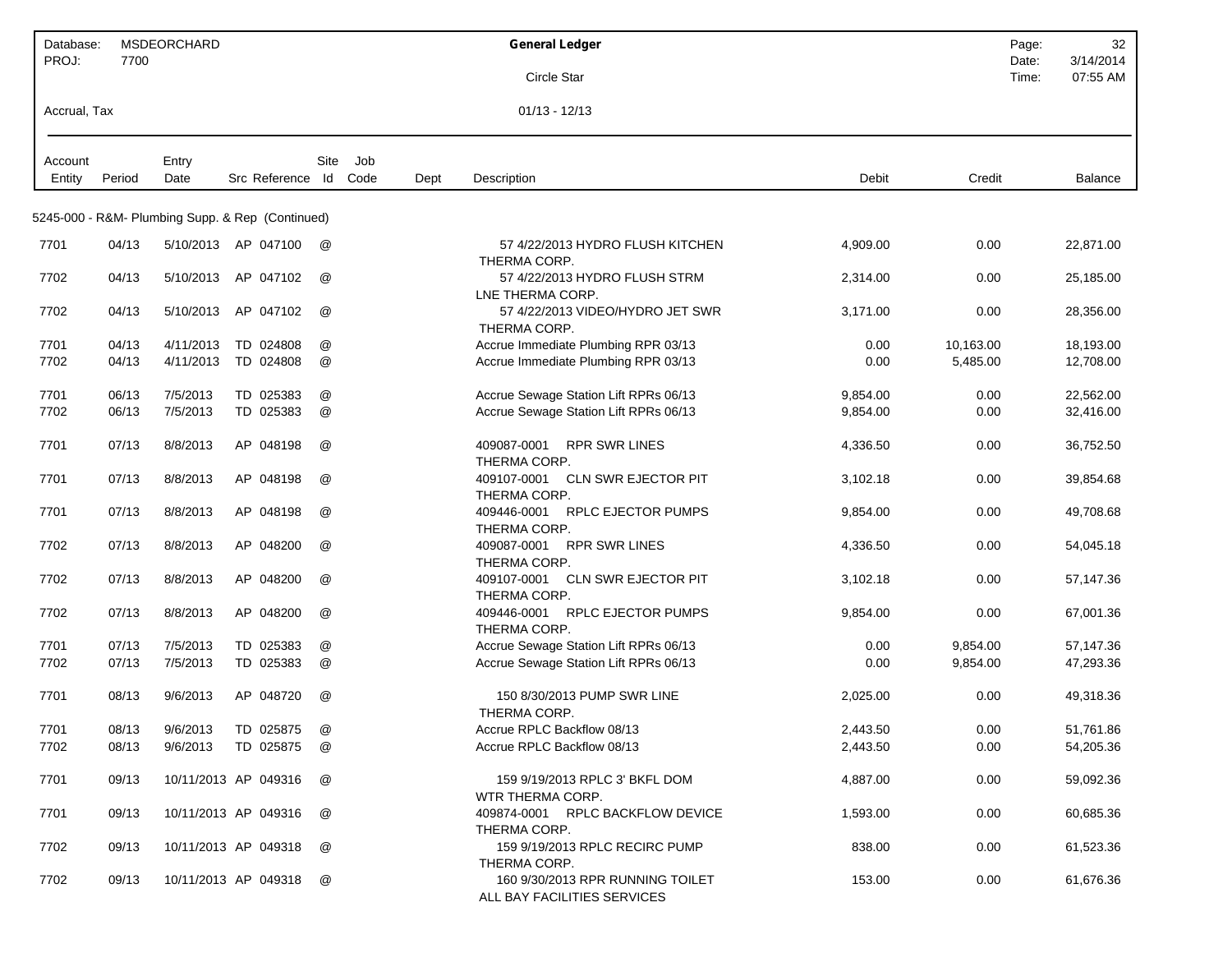| Database:<br>PROJ: | 7700   | MSDEORCHARD |                                                  |      |      |                   | <b>General Ledger</b>                                               |            |           | Page:<br>Date: | 33<br>3/14/2014 |
|--------------------|--------|-------------|--------------------------------------------------|------|------|-------------------|---------------------------------------------------------------------|------------|-----------|----------------|-----------------|
|                    |        |             |                                                  |      |      |                   | Circle Star                                                         |            |           | Time:          | 07:55 AM        |
| Accrual, Tax       |        |             |                                                  |      |      |                   | $01/13 - 12/13$                                                     |            |           |                |                 |
| Account            |        | Entry       |                                                  | Site | Job  |                   |                                                                     |            |           |                |                 |
| Entity             | Period | Date        | Src Reference Id                                 |      | Code | Dept              | Description                                                         | Debit      | Credit    |                | Balance         |
|                    |        |             | 5245-000 - R&M- Plumbing Supp. & Rep (Continued) |      |      |                   |                                                                     |            |           |                |                 |
| 7702               | 09/13  |             | 10/11/2013 AP 049318                             | @    |      |                   | 160 9/30/2013 PRINTED IN ERROR<br>ALL BAY FACILITIES SERVICES       | 0.00       | 153.00    |                | 61,523.36       |
| 7702               | 09/13  |             | 10/11/2013 AP 049318                             | @    |      |                   | <b>RPR RUNNING TOILET</b><br>869<br>ALL BAY FACILITIES SERVICES     | 153.00     | 0.00      |                | 61,676.36       |
| 7701               | 09/13  | 9/6/2013    | TD 025875                                        | @    |      |                   | Accrue RPLC Backflow 08/13                                          | 0.00       | 2,443.50  |                | 59,232.86       |
| 7702               | 09/13  | 9/6/2013    | TD 025875                                        | @    |      |                   | Accrue RPLC Backflow 08/13                                          | 0.00       | 2,443.50  |                | 56,789.36       |
| 7702               | 09/13  |             | 10/11/2013 TD 026164                             | @    |      |                   | RPLC 3' BKFL DOM                                                    | 2,443.50   | 0.00      |                | 59,232.86       |
| 7701               | 09/13  |             | 10/11/2013 TD 026164                             | @    |      |                   | Corr RPLC 3' BKFL DOM                                               | 0.00       | 2,443.50  |                | 56,789.36       |
| 7702               | 10/13  |             | 11/12/2013 AP 049828                             | @    |      |                   | 201 10/31/2013 TEST IRRIG SYSTEM<br>THERMA CORP.                    | 1,369.57   | 0.00      |                | 58,158.93       |
| 7701               | 11/13  |             | 12/17/2013 TD 026675                             | @    |      |                   | <b>Accrue Backflow Test 11/13</b>                                   | 69.50      | 0.00      |                | 58,228.43       |
| 7702               | 11/13  |             | 12/17/2013 TD 026675                             | @    |      |                   | Accrue Backflow Test 11/13                                          | 69.50      | 0.00      |                | 58,297.93       |
| 7701               | 12/13  | 1/14/2014   | AP 050923                                        | @    |      |                   | 231 12/24/2013 BACKFLOW TEST<br>THERMA CORP.                        | 69.50      | 0.00      |                | 58,367.43       |
| 7701               | 12/13  | 1/14/2014   | AP 050923                                        | @    |      |                   | 214 12/24/2013 RPR WTR LEAK<br>ALL BAY FACILITIES SERVICES          | 167.65     | 0.00      |                | 58,535.08       |
| 7701               | 12/13  | 1/14/2014   | AP 050923                                        | @    |      |                   | 1469<br><b>RPR WTR LEAK</b><br><b>ALL ELECTRIC</b>                  | 167.65     | 0.00      |                | 58,702.73       |
| 7701               | 12/13  | 1/14/2014   | AP 050923                                        | @    |      |                   | <b>RPR WTR LEAK</b><br>1469<br><b>ALL ELECTRIC</b>                  | 0.00       | 167.65    |                | 58,535.08       |
| 7702               | 12/13  | 1/14/2014   | AP 050925                                        | @    |      |                   | 231 12/24/2013 BACKFLOW TEST<br>THERMA CORP.                        | 69.50      | 0.00      |                | 58,604.58       |
| 7701               | 12/13  |             | 12/17/2013 TD 026675                             | @    |      |                   | Accrue Backflow Test 11/13                                          | 0.00       | 69.50     |                | 58,535.08       |
| 7702               | 12/13  |             | 12/17/2013 TD 026675                             | @    |      |                   | Accrue Backflow Test 11/13                                          | 0.00       | 69.50     |                | 58,465.58       |
| 7701               | 12/13  |             | 2/27/2014 TD 027248                              | @    |      |                   | Reclass Non Reimb Plumbing Supp & RPR                               | 0.00       | 30,814.33 |                | 27,651.25       |
|                    |        |             |                                                  |      |      | ** Account Totals |                                                                     | 101,611.73 | 73,960.48 |                | 27,651.25       |
| 5255-000           |        |             | <b>R&amp;M-Alarm System Rep</b>                  |      |      |                   | <b>Balance Forward</b>                                              |            |           |                | 0.00            |
| 7702               | 06/13  | 7/5/2013    | AP 047689                                        | @    |      |                   | 106 6/28/2013 FIRE ALRM SYS RPRS<br>PREMIER SECURITY SOLUTIONS CORP | 190.00     | 0.00      |                | 190.00          |
| 7701               | 08/13  | 9/6/2013    | AP 048720                                        | @    |      |                   | 125 8/16/2013 ESCORT FIRE EXT<br>TECH ALL BAY FACILITIES SERVICES   | 192.50     | 0.00      |                | 382.50          |
| 7701               | 08/13  | 9/6/2013    | AP 048720                                        | @    |      |                   | 143 8/30/2013 FIRE EXT SVC<br><b>BAYCO FIRE LLC</b>                 | 465.16     | 0.00      |                | 847.66          |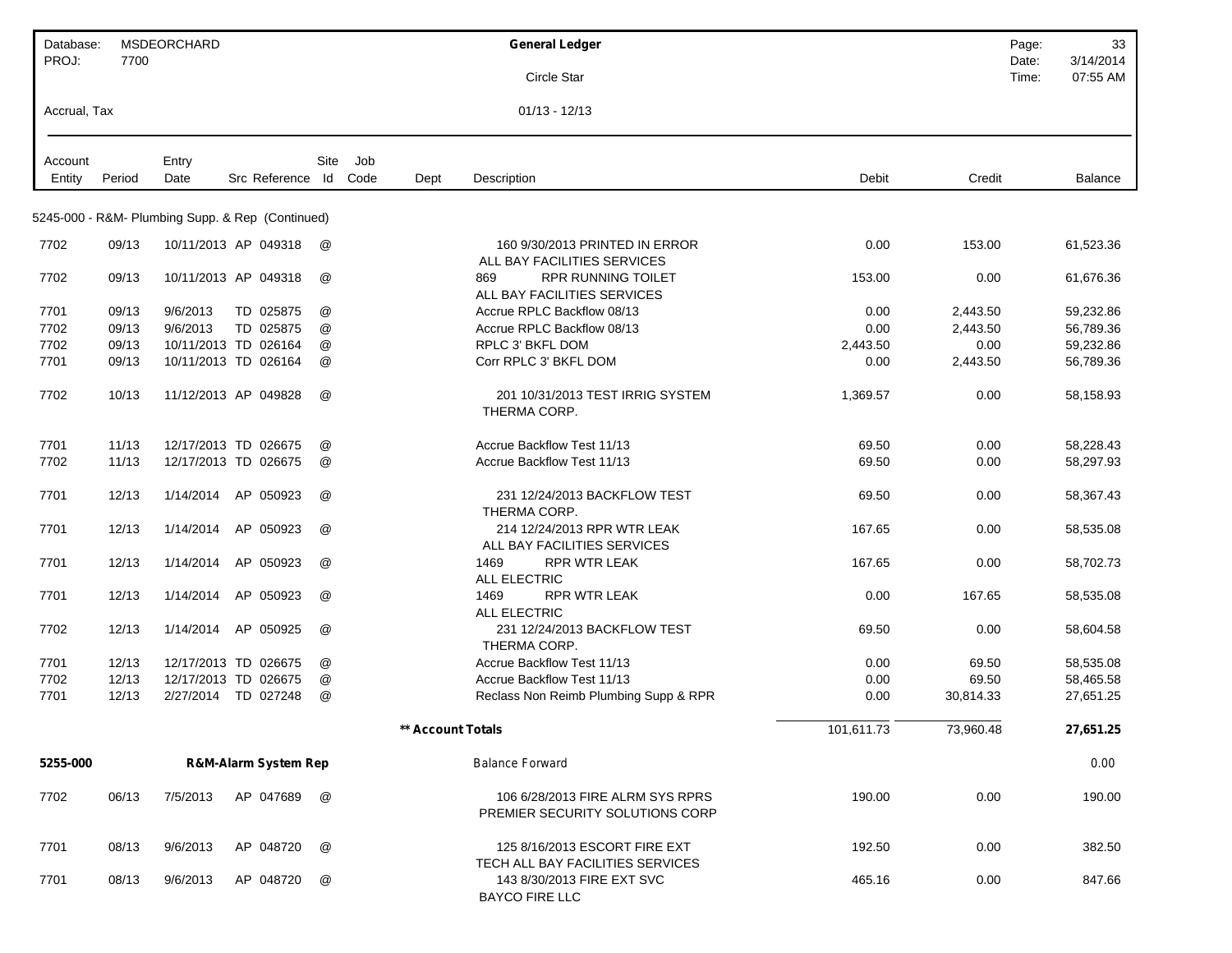| Database:<br>PROJ: | 7700   | MSDEORCHARD |                                             |                      |     |                   | <b>General Ledger</b>                                                        | Page:<br>Date: | 34<br>3/14/2014 |
|--------------------|--------|-------------|---------------------------------------------|----------------------|-----|-------------------|------------------------------------------------------------------------------|----------------|-----------------|
|                    |        |             |                                             |                      |     |                   | Circle Star                                                                  | Time:          | 07:55 AM        |
| Accrual, Tax       |        |             |                                             |                      |     |                   | $01/13 - 12/13$                                                              |                |                 |
| Account            |        | Entry       |                                             | Site                 | Job |                   |                                                                              |                |                 |
| Entity             | Period | Date        | Src Reference Id Code                       |                      |     | Dept              | Description<br>Debit                                                         | Credit         | <b>Balance</b>  |
|                    |        |             | 5255-000 - R&M-Alarm System Rep (Continued) |                      |     |                   |                                                                              |                |                 |
| 7701               | 08/13  | 9/6/2013    | AP 048720                                   | @                    |     |                   | 143 8/30/2013 FIRE EXT SVC GARAGE<br>337.58<br><b>BAYCO FIRE LLC</b>         | 0.00           | 1,185.24        |
| 7702               | 08/13  | 9/6/2013    | AP 048722                                   | @                    |     |                   | 125 8/16/2013 ESCORT FIRE EXT<br>192.50<br>TECH ALL BAY FACILITIES SERVICES  | 0.00           | 1,377.74        |
| 7702               | 08/13  | 9/6/2013    | AP 048722                                   | @                    |     |                   | 143 8/30/2013 FIRE EXT SVC<br>380.62<br><b>BAYCO FIRE LLC</b>                | 0.00           | 1,758.36        |
| 7702               | 08/13  | 9/6/2013    | AP 048722                                   | @                    |     |                   | 143 8/30/2013 FIRE EXT SVC GARAGE<br>337.57<br><b>BAYCO FIRE LLC</b>         | 0.00           | 2,095.93        |
| 7701               | 09/13  |             | 10/11/2013 AP 049316                        | @                    |     |                   | 155 9/19/2013 FIRE EXT SVC CALL<br>100.26<br><b>BAYCO FIRE LLC</b>           | 0.00           | 2,196.19        |
| 7701               | 09/13  |             | 10/11/2013 AP 049316                        | @                    |     |                   | 160 9/30/2013 INSTALL FIRE EXT<br>250.00<br>SGN ALL BAY FACILITIES SERVICES  | 0.00           | 2,446.19        |
| 7701               | 09/13  |             | 10/11/2013 AP 049316                        | $^{\textregistered}$ |     |                   | 160 9/30/2013 PRINTED IN ERROR<br>0.00<br>ALL BAY FACILITIES SERVICES        | 250.00         | 2,196.19        |
| 7701               | 09/13  |             | 10/11/2013 AP 049316                        | @                    |     |                   | <b>INSTALL FIRE EXT SGN</b><br>951<br>250.00<br>ALL BAY FACILITIES SERVICES  | 0.00           | 2,446.19        |
| 7702               | 09/13  |             | 10/11/2013 AP 049318                        | @                    |     |                   | 155 9/19/2013 FIRE EXT SVC CALL<br>100.25<br><b>BAYCO FIRE LLC</b>           | 0.00           | 2,546.44        |
| 7701               | 10/13  |             | 11/12/2013 AP 049826                        | @                    |     |                   | 187 10/23/2013 CALL BOX REPAIRS<br>897.50<br>PREMIER SECURITY SOLUTIONS CORP | 0.00           | 3,443.94        |
| 7702               | 10/13  |             | 11/12/2013 AP 049828                        | @                    |     |                   | 187 10/23/2013 CALL BOX REPAIRS<br>897.50<br>PREMIER SECURITY SOLUTIONS CORP | 0.00           | 4,341.44        |
| 7701               | 11/13  |             | 12/16/2013 AP 050381                        | @                    |     |                   | MNTHLY FIRE EXT INSP<br>1127<br>67.50<br>ALL BAY FACILITIES SERVICES         | 0.00           | 4,408.94        |
| 7702               | 11/13  |             | 12/16/2013 AP 050383                        | @                    |     |                   | MNTHLY FIRE EXT INSP<br>67.50<br>1127<br>ALL BAY FACILITIES SERVICES         | 0.00           | 4,476.44        |
| 7701               | 12/13  | 1/14/2014   | TD 026892                                   | @                    |     |                   | 67.50<br>Monthly Fire Ext Insp 12/13                                         | 0.00           | 4,543.94        |
| 7702               | 12/13  | 1/14/2014   | TD 026892                                   | @                    |     |                   | Monthly Fire Ext Insp 12/13<br>67.50                                         | 0.00           | 4,611.44        |
|                    |        |             |                                             |                      |     | ** Account Totals | 4,861.44                                                                     | 250.00         | 4,611.44        |
| 5256-000           |        |             | <b>R&amp;M-Fire Monitoring Sys</b>          |                      |     |                   | <b>Balance Forward</b>                                                       |                | 0.00            |
| 7701               | 07/13  | 8/8/2013    | AP 048198                                   | @                    |     |                   | ALRM MON 6/26-9/30<br>1,132.50<br>136-197<br>PREMIER SECURITY SOLUTIONS CORP | 0.00           | 1,132.50        |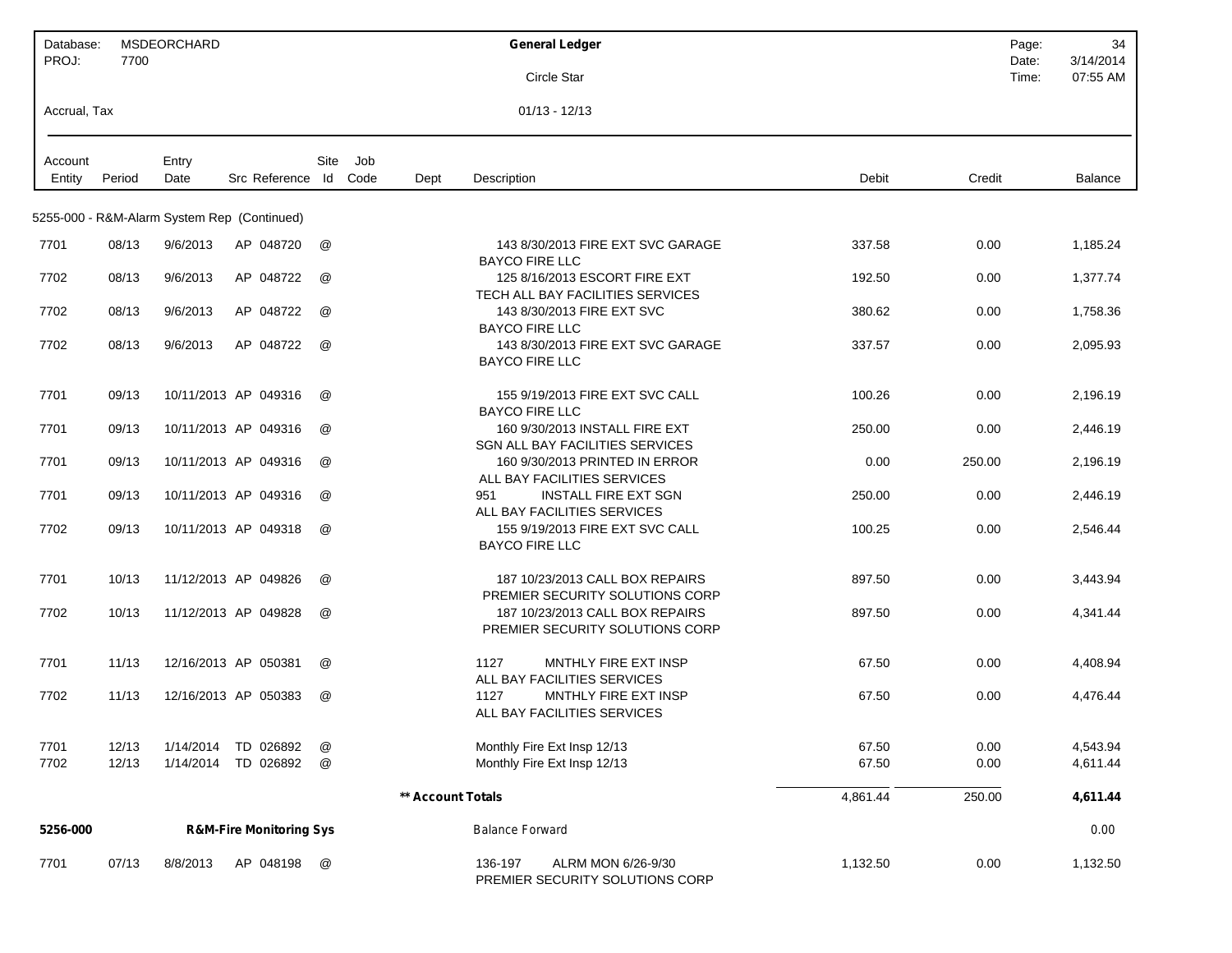| Database:<br>PROJ: | 7700   | MSDEORCHARD |                                                |      |                   | <b>General Ledger</b>                                                 |          |          | Page:<br>Date: | 35<br>3/14/2014 |
|--------------------|--------|-------------|------------------------------------------------|------|-------------------|-----------------------------------------------------------------------|----------|----------|----------------|-----------------|
|                    |        |             |                                                |      |                   | Circle Star                                                           |          |          | Time:          | 07:55 AM        |
| Accrual, Tax       |        |             |                                                |      |                   | $01/13 - 12/13$                                                       |          |          |                |                 |
| Account            |        | Entry       |                                                | Site | Job               |                                                                       |          |          |                |                 |
| Entity             | Period | Date        | Src Reference Id                               |      | Code<br>Dept      | Description                                                           | Debit    | Credit   |                | Balance         |
|                    |        |             | 5256-000 - R&M-Fire Monitoring Sys (Continued) |      |                   |                                                                       |          |          |                |                 |
|                    |        |             |                                                |      |                   |                                                                       |          |          |                |                 |
| 7702               | 07/13  | 8/8/2013    | AP 048200                                      | @    |                   | ALRM MON 6/26-9/30<br>136-197<br>PREMIER SECURITY SOLUTIONS CORP      | 1,132.50 | 0.00     |                | 2,265.00        |
| 7701               | 10/13  |             | 11/12/2013 AP 049826                           | @    |                   | 187 10/23/2013 FLS MON<br>10/13-12/13 PREMIER SECURITY SOLUTIONS CORP | 1,162.50 | 0.00     |                | 3,427.50        |
| 7701               | 10/13  |             | 11/12/2013 AP 049826                           | @    |                   | 187 10/23/2013 CALL BOX MON 9/13<br>PREMIER SECURITY SOLUTIONS CORP   | 10.00    | 0.00     |                | 3,437.50        |
| 7702               | 10/13  |             | 11/12/2013 AP 049828                           | @    |                   | 187 10/23/2013 FLS MON<br>10/13-12/13 PREMIER SECURITY SOLUTIONS CORP | 1,162.50 | 0.00     |                | 4,600.00        |
| 7702               | 10/13  |             | 11/12/2013 AP 049828                           | @    |                   | 187 10/23/2013 CALL BOX MON 9/13<br>PREMIER SECURITY SOLUTIONS CORP   | 10.00    | 0.00     |                | 4,610.00        |
| 7701               | 10/13  |             | 11/12/2013 TD 026412                           | @    |                   | Accrue FLS Mon 10/13                                                  | 1,162.50 | 0.00     |                | 5,772.50        |
| 7702               | 10/13  |             | 11/12/2013 TD 026412                           | @    |                   | Accrue FLS Mon 10/13                                                  | 1,162.50 | 0.00     |                | 6,935.00        |
| 7701               | 10/13  |             | 11/12/2013 TD 026412                           | @    |                   | Accrue Call Box Mon 10/13                                             | 10.00    | 0.00     |                | 6,945.00        |
| 7702               | 10/13  |             | 11/12/2013 TD 026412                           | @    |                   | Accrue Call Box Mon 10/13                                             | 10.00    | 0.00     |                | 6,955.00        |
| 7701               | 11/13  |             | 11/12/2013 TD 026412                           | @    |                   | Accrue FLS Mon 10/13                                                  | 0.00     | 1,162.50 |                | 5,792.50        |
| 7702               | 11/13  |             | 11/12/2013 TD 026412                           | @    |                   | Accrue FLS Mon 10/13                                                  | 0.00     | 1,162.50 |                | 4,630.00        |
| 7701               | 11/13  |             | 11/12/2013 TD 026412                           | @    |                   | Accrue Call Box Mon 10/13                                             | 0.00     | 10.00    |                | 4,620.00        |
| 7702               | 11/13  |             | 11/12/2013 TD 026412                           | @    |                   | Accrue Call Box Mon 10/13                                             | 0.00     | 10.00    |                | 4,610.00        |
|                    |        |             |                                                |      | ** Account Totals |                                                                       | 6,955.00 | 2,345.00 |                | 4,610.00        |
| 5257-000           |        |             | <b>R&amp;M-Fire Monitor Telephn</b>            |      |                   | <b>Balance Forward</b>                                                |          |          |                | 0.00            |
| 7701               | 01/13  | 2/14/2013   | MB 024504                                      | @    |                   | <b>ALARM PHONE JAN</b>                                                | 590.00   | 0.00     |                | 590.00          |
| 7702               | 01/13  | 2/14/2013   | MB 024504                                      | @    |                   | ALARM PHONE JAN                                                       | 197.00   | 0.00     |                | 787.00          |
| 7701               | 02/13  | 2/28/2013   | AP 046422                                      | @    |                   | 24 2/27/2013 FIRE MON 2/4-3/3<br>AT&T                                 | 595.50   | 0.00     |                | 1,382.50        |
| 7702               | 02/13  |             | 2/28/2013 AP 046424                            | @    |                   | 24 2/27/2013 FIRE MON 2/4-3/3<br>AT&T                                 | 208.33   | 0.00     |                | 1,590.83        |
| 7701               | 02/13  | 2/14/2013   | MB 024504                                      | @    |                   | ALARM PHONE JAN                                                       | 0.00     | 590.00   |                | 1,000.83        |
| 7702               | 02/13  | 2/14/2013   | MB 024504                                      | @    |                   | ALARM PHONE JAN                                                       | 0.00     | 197.00   |                | 803.83          |
| 7701               | 03/13  | 4/11/2013   | TD 024808                                      | @    |                   | Accrue Fire Mon 03/13                                                 | 595.00   | 0.00     |                | 1,398.83        |
| 7702               | 03/13  | 4/11/2013   | TD 024808                                      | @    |                   | Accrue Fire Mon 03/13                                                 | 208.00   | 0.00     |                | 1,606.83        |
| 7701               | 04/13  |             | 5/10/2013 AP 047100                            | @    |                   | 58 4/29/2013 FIRE ALARM<br>4/13-5/12 AT&T                             | 62.14    | 0.00     |                | 1,668.97        |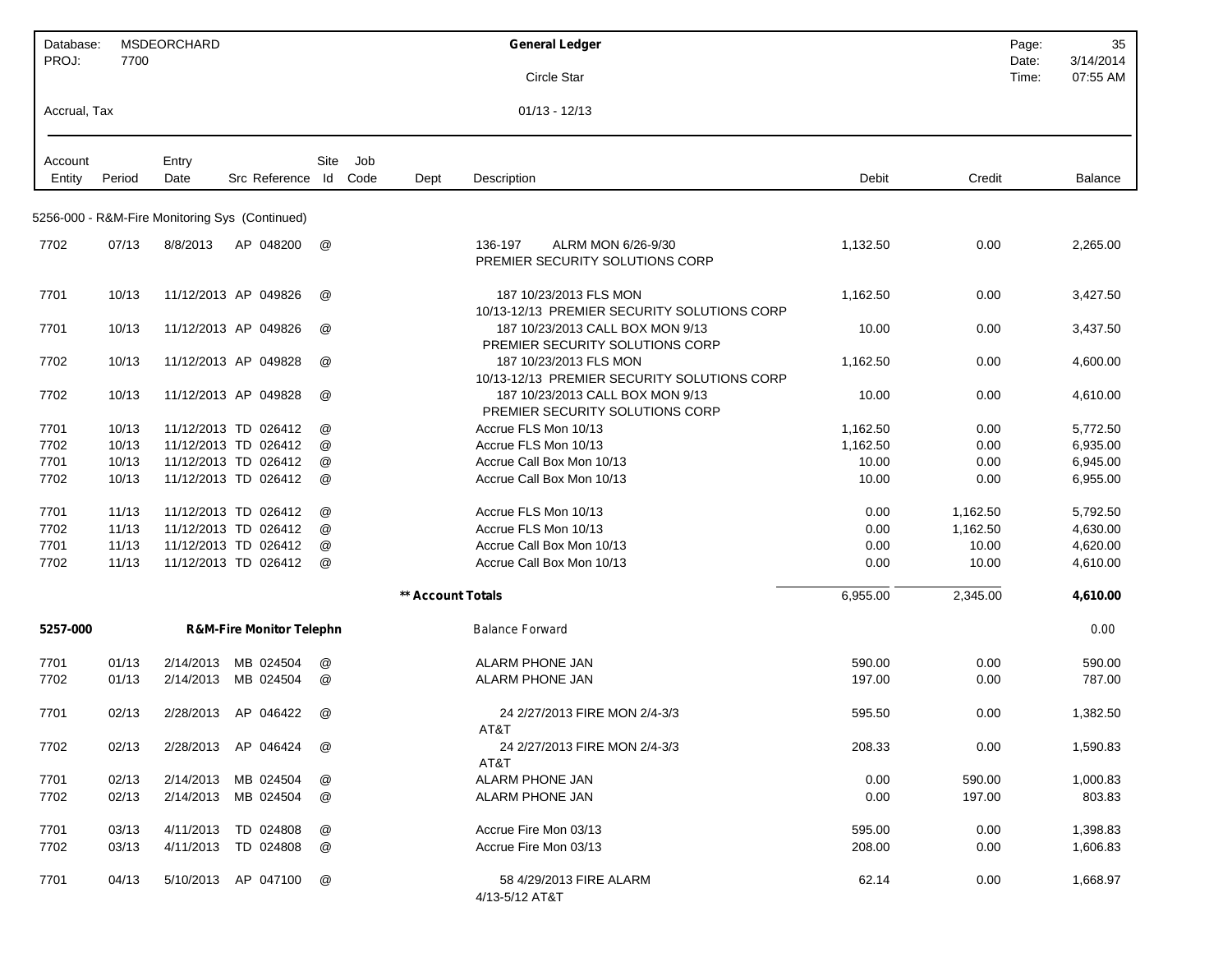| Database:         |        | <b>MSDEORCHARD</b> |                                                 |             |      | <b>General Ledger</b>                         |       | Page:          | 36                    |
|-------------------|--------|--------------------|-------------------------------------------------|-------------|------|-----------------------------------------------|-------|----------------|-----------------------|
| PROJ:             | 7700   |                    |                                                 |             |      | Circle Star                                   |       | Date:<br>Time: | 3/14/2014<br>07:55 AM |
| Accrual, Tax      |        |                    |                                                 |             |      | $01/13 - 12/13$                               |       |                |                       |
|                   |        |                    |                                                 |             |      |                                               |       |                |                       |
| Account<br>Entity | Period | Entry<br>Date      | Src Reference Id Code                           | Site<br>Job | Dept | Description                                   | Debit | Credit         | Balance               |
|                   |        |                    |                                                 |             |      |                                               |       |                |                       |
|                   |        |                    | 5257-000 - R&M-Fire Monitor Telephn (Continued) |             |      |                                               |       |                |                       |
| 7701              | 04/13  |                    | 5/10/2013 AP 047100                             | @           |      | 58 4/29/2013 FIRE ALARM                       | 62.51 | 0.00           | 1,731.48              |
| 7701              | 04/13  | 5/10/2013          | AP 047100                                       | @           |      | 4/13-5/12 AT&T<br>58 4/29/2013 FIRE ALARM     | 62.13 | 0.00           | 1,793.61              |
|                   |        |                    |                                                 |             |      | 4/13-5/12 AT&T                                |       |                |                       |
| 7701              | 04/13  | 5/10/2013          | AP 047100                                       | @           |      | 58 4/29/2013 FIRE ALARM                       | 31.07 | 0.00           | 1,824.68              |
|                   |        |                    | AP 047100                                       |             |      | 4/13-5/12 AT&T<br>58 4/29/2013 FIRE ALARM     |       |                |                       |
| 7701              | 04/13  | 5/10/2013          |                                                 | @           |      | 4/13-5/12 AT&T                                | 31.07 | 0.00           | 1,855.75              |
| 7701              | 04/13  | 5/10/2013          | AP 047100                                       | @           |      | 58 4/29/2013 FIRE ALARM                       | 62.30 | 0.00           | 1,918.05              |
|                   |        |                    |                                                 |             |      | 4/13-5/12 AT&T                                |       |                |                       |
| 7701              | 04/13  | 5/10/2013          | AP 047100                                       | @           |      | 58 4/29/2013 FIRE ALARM                       | 62.13 | 0.00           | 1,980.18              |
| 7701              | 04/13  | 5/10/2013          | AP 047100                                       | @           |      | 4/13-5/12 AT&T<br>58 4/29/2013 EMG CALL BOXES | 31.07 | 0.00           | 2,011.25              |
|                   |        |                    |                                                 |             |      | AT&T                                          |       |                |                       |
| 7702              | 04/13  | 5/10/2013          | AP 047102                                       | @           |      | 58 4/29/2013 FIRE ALARM                       | 31.06 | 0.00           | 2,042.31              |
|                   |        |                    |                                                 |             |      | 4/13-5/12 AT&T                                |       |                |                       |
| 7702              | 04/13  | 5/10/2013          | AP 047102                                       | @           |      | 58 4/29/2013 FIRE ALARM<br>4/13-5/12 AT&T     | 31.06 | 0.00           | 2,073.37              |
| 7702              | 04/13  | 5/10/2013          | AP 047102                                       | @           |      | 58 4/29/2013 EMG CALL BOXES                   | 31.06 | 0.00           | 2,104.43              |
|                   |        |                    |                                                 |             |      | AT&T                                          |       |                |                       |
| 7702              | 04/13  | 5/10/2013          | AP 047102                                       | @           |      | 61 4/29/2013 FIRE ALARM                       | 50.12 | 0.00           | 2,154.55              |
| 7702              | 04/13  | 5/10/2013          | AP 047102                                       | @           |      | 4/13-5/12 AT&T<br>61 4/29/2013 FIRE ALARM     | 49.97 | 0.00           | 2,204.52              |
|                   |        |                    |                                                 |             |      | 4/13-5/12 AT&T                                |       |                |                       |
| 7702              | 04/13  | 5/10/2013          | AP 047102                                       | @           |      | 61 4/29/2013 FIRE ALARM                       | 83.37 | 0.00           | 2,287.89              |
|                   |        |                    |                                                 |             |      | 4/13-5/12 AT&T                                |       |                |                       |
| 7702              | 04/13  |                    | 5/10/2013 AP 047102                             | @           |      | 61 4/29/2013 FIRE ALARM<br>4/13-5/12 AT&T     | 49.97 | 0.00           | 2,337.86              |
| 7701              | 04/13  |                    | 4/11/2013 TD 024808                             | @           |      | Accrue Fire Mon 03/13                         | 0.00  | 595.00         | 1,742.86              |
| 7702              | 04/13  |                    | 4/11/2013 TD 024808                             | @           |      | Accrue Fire Mon 03/13                         | 0.00  | 208.00         | 1,534.86              |
|                   |        |                    |                                                 |             |      |                                               |       |                |                       |
| 7701              | 05/13  | 6/7/2013           | AP 047339                                       | @           |      | 84 5/31/2013 FIRE ALRM 5/13-6/12<br>AT&T      | 56.52 | 0.00           | 1,591.38              |
| 7701              | 05/13  | 6/7/2013           | AP 047339                                       | @           |      | 84 5/31/2013 FIRE ALRM 5/13-6/12              | 70.41 | 0.00           | 1,661.79              |
|                   |        |                    |                                                 |             |      | AT&T                                          |       |                |                       |
| 7701              | 05/13  | 6/7/2013           | AP 047339                                       | @           |      | 84 5/31/2013 FIRE ALRM 5/13-6/12<br>AT&T      | 56.51 | 0.00           | 1,718.30              |
| 7701              | 05/13  | 6/7/2013           | AP 047339                                       | @           |      | 84 5/31/2013 FIRE ALRM 5/13-6/12              | 28.26 | 0.00           | 1,746.56              |
|                   |        |                    |                                                 |             |      | AT&T                                          |       |                |                       |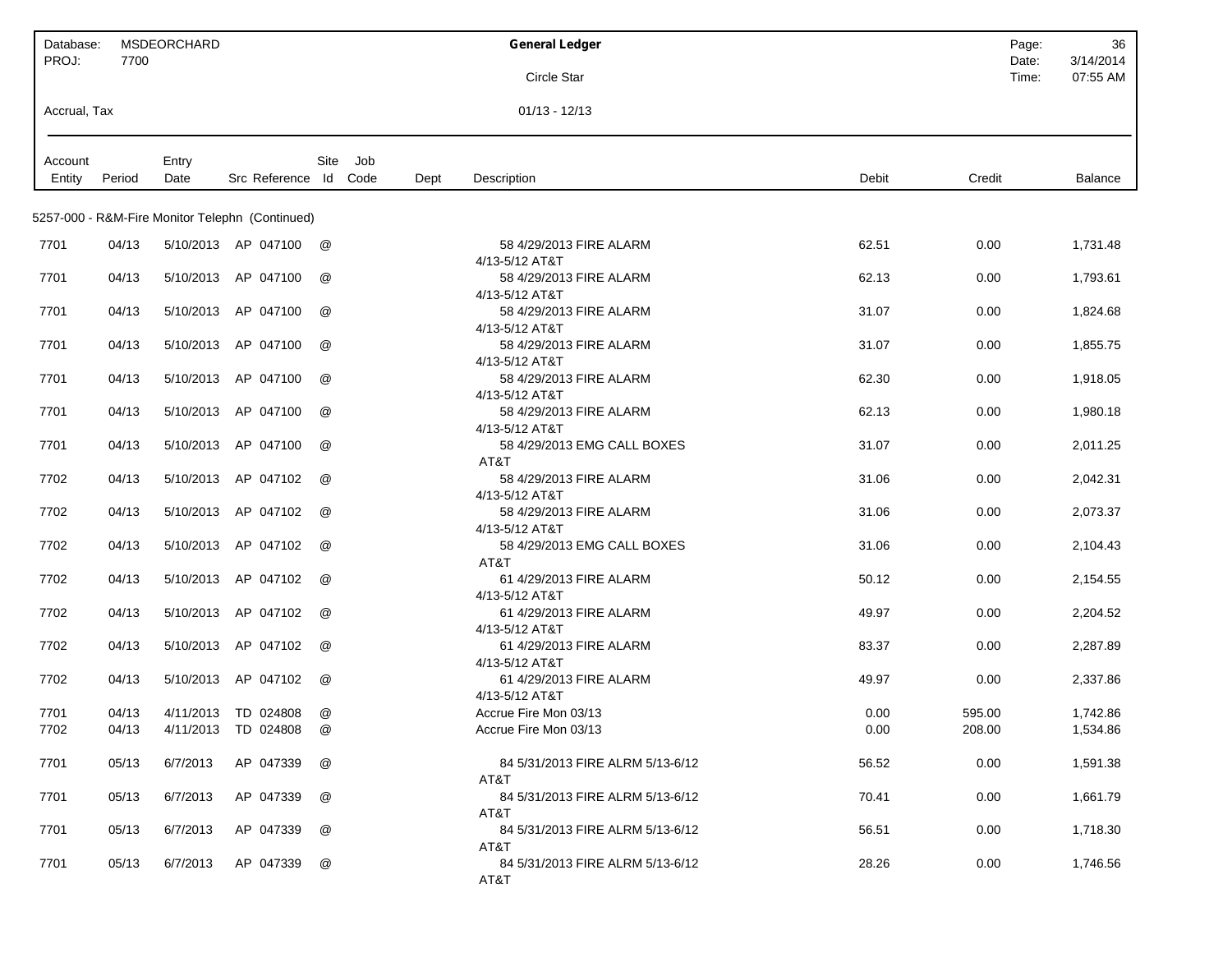| Database:<br>PROJ: | 7700   | <b>MSDEORCHARD</b> |                                                 |                      |      | <b>General Ledger</b>                                         |        | Page:<br>Date: | 37<br>3/14/2014 |
|--------------------|--------|--------------------|-------------------------------------------------|----------------------|------|---------------------------------------------------------------|--------|----------------|-----------------|
|                    |        |                    |                                                 |                      |      | Circle Star                                                   |        | Time:          | 07:55 AM        |
| Accrual, Tax       |        |                    |                                                 |                      |      | $01/13 - 12/13$                                               |        |                |                 |
| Account<br>Entity  | Period | Entry<br>Date      | Src Reference Id Code                           | Site<br>Job          | Dept | Debit<br>Description                                          | Credit |                | Balance         |
|                    |        |                    | 5257-000 - R&M-Fire Monitor Telephn (Continued) |                      |      |                                                               |        |                |                 |
| 7701               | 05/13  | 6/7/2013           | AP 047339                                       | @                    |      | 84 5/31/2013 FIRE ALRM 5/13-6/12<br>28.26                     | 0.00   |                | 1,774.82        |
| 7701               | 05/13  | 6/7/2013           | AP 047339                                       | @                    |      | AT&T<br>84 5/31/2013 FIRE ALRM 5/13-6/12<br>66.55             | 0.00   |                | 1,841.37        |
|                    |        |                    |                                                 |                      |      | AT&T                                                          |        |                |                 |
| 7701               | 05/13  | 6/7/2013           | AP 047339                                       | @                    |      | 84 5/31/2013 FIRE ALRM 5/13-6/12<br>56.51<br>AT&T             | 0.00   |                | 1,897.88        |
| 7701               | 05/13  | 6/7/2013           | AP 047339                                       | @                    |      | 84 5/31/2013 EMG CALL BOXES<br>28.26<br>AT&T                  | 0.00   |                | 1,926.14        |
| 7702               | 05/13  | 6/7/2013           | AP 047341                                       | @                    |      | 84 5/31/2013 FIRE ALRM 5/13-6/12<br>28.25                     | 0.00   |                | 1,954.39        |
| 7702               | 05/13  | 6/7/2013           | AP 047341                                       | @                    |      | AT&T<br>84 5/31/2013 FIRE ALRM 5/13-6/12<br>28.25             | 0.00   |                | 1,982.64        |
| 7702               | 05/13  | 6/7/2013           | AP 047341                                       | @                    |      | AT&T<br>84 5/31/2013 EMG CALL BOXES<br>28.25                  | 0.00   |                | 2,010.89        |
| 7702               | 05/13  | 6/7/2013           | AP 047341                                       | @                    |      | AT&T<br>87 5/31/2013 FIRE ALRM 5/13-6/12<br>45.41             | 0.00   |                | 2,056.30        |
|                    |        |                    |                                                 |                      |      | AT&T                                                          |        |                |                 |
| 7702               | 05/13  | 6/7/2013           | AP 047341                                       | @                    |      | 87 5/31/2013 FIRE ALRM 5/13-6/12<br>45.41<br>AT&T             | 0.00   |                | 2,101.71        |
| 7702               | 05/13  | 6/7/2013           | AP 047341                                       | @                    |      | 87 5/31/2013 FIRE ALRM 5/13-6/12<br>51.19<br>AT&T             | 0.00   |                | 2,152.90        |
| 7702               | 05/13  | 6/7/2013           | AP 047341                                       | @                    |      | 87 5/31/2013 FIRE ALRM 5/13-6/12<br>45.41<br>AT&T             | 0.00   |                | 2,198.31        |
| 7701               | 06/13  | 7/5/2013           | AP 047687                                       | @                    |      | 90 6/28/2013 650 298-9263 FRE<br>56.51                        | 0.00   |                | 2,254.82        |
| 7701               | 06/13  | 7/5/2013           | AP 047687                                       | @                    |      | <b>ALR AT&amp;T</b><br>90 6/28/2013 650 298-9269 FRE<br>71.18 | 0.00   |                | 2,326.00        |
| 7701               | 06/13  | 7/5/2013           | AP 047687                                       | $^{\textregistered}$ |      | <b>ALR AT&amp;T</b><br>90 6/28/2013 650 298-9297 FRE<br>56.49 | 0.00   |                | 2,382.49        |
| 7701               | 06/13  | 7/5/2013           | AP 047687                                       | @                    |      | <b>ALR AT&amp;T</b><br>28.25<br>90 6/28/2013 650 298-9305 FRE | 0.00   |                | 2,410.74        |
| 7701               | 06/13  | 7/5/2013           | AP 047687                                       | @                    |      | <b>ALR AT&amp;T</b><br>29.00<br>90 6/28/2013 650 298-9306 FRE | 0.00   |                | 2,439.74        |
|                    |        |                    |                                                 |                      |      | <b>ALR AT&amp;T</b>                                           |        |                |                 |
| 7701               | 06/13  | 7/5/2013           | AP 047687                                       | @                    |      | 61.11<br>90 6/28/2013 650 298-9307 FRE<br><b>ALR AT&amp;T</b> | 0.00   |                | 2,500.85        |
| 7701               | 06/13  | 7/5/2013           | AP 047687                                       | @                    |      | 90 6/28/2013 650 298-9308 FRE<br>56.49<br><b>ALR AT&amp;T</b> | 0.00   |                | 2,557.34        |
| 7701               | 06/13  | 7/5/2013           | AP 047687                                       | @                    |      | 90 6/28/2013 650 298-9437 EMG<br>28.25<br><b>CAL AT&amp;T</b> | 0.00   |                | 2,585.59        |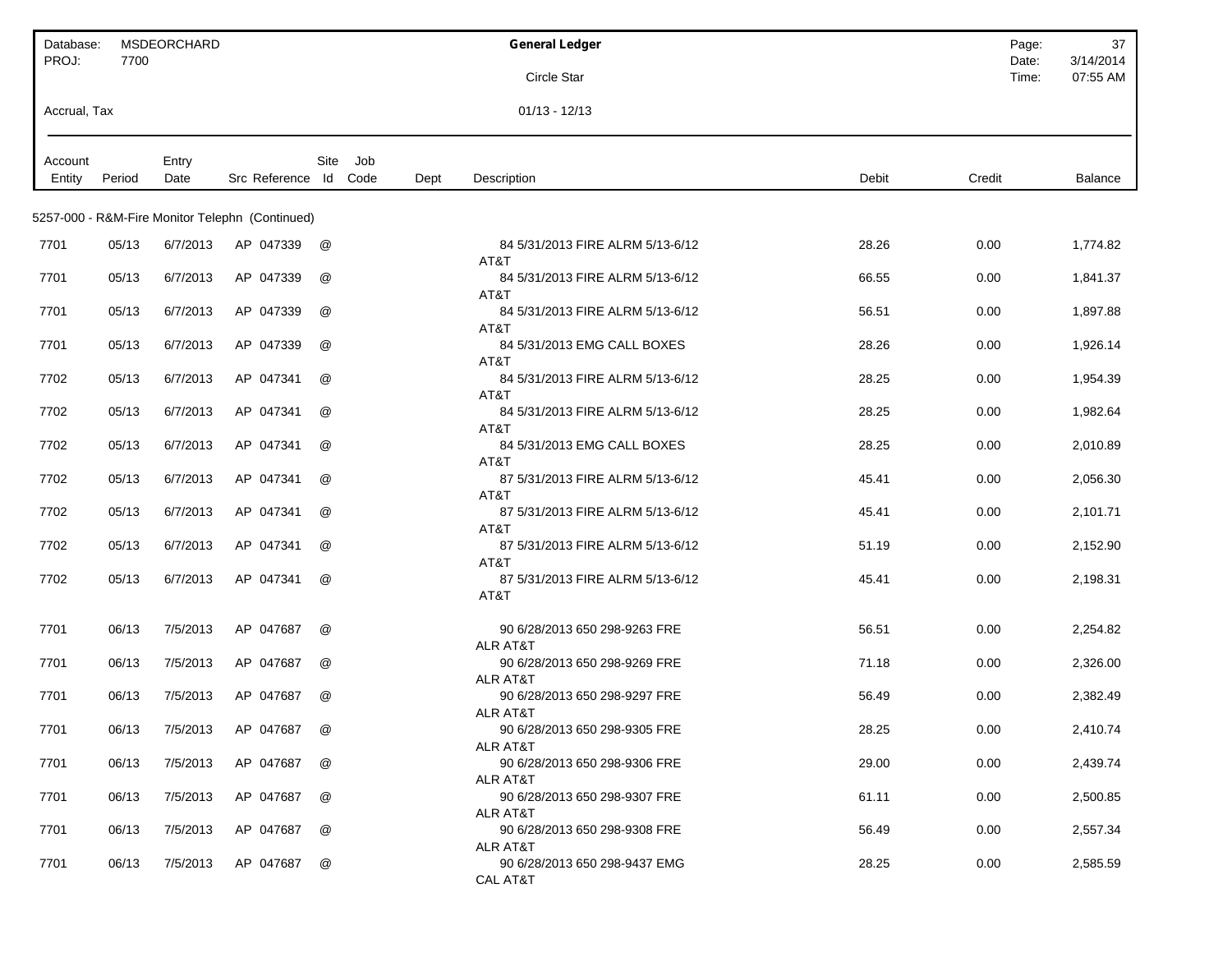| Database:<br>PROJ: | 7700   | MSDEORCHARD |                                                 |                      |      | <b>General Ledger</b>                                |                      |       | Page:<br>Date: | 38<br>3/14/2014 |
|--------------------|--------|-------------|-------------------------------------------------|----------------------|------|------------------------------------------------------|----------------------|-------|----------------|-----------------|
|                    |        |             |                                                 |                      |      | Circle Star                                          |                      |       | Time:          | 07:55 AM        |
| Accrual, Tax       |        |             |                                                 |                      |      | $01/13 - 12/13$                                      |                      |       |                |                 |
| Account            |        | Entry       |                                                 | Site<br>Job          |      |                                                      |                      |       |                |                 |
| Entity             | Period | Date        | Src Reference Id                                | Code                 | Dept | Description                                          |                      | Debit | Credit         | Balance         |
|                    |        |             | 5257-000 - R&M-Fire Monitor Telephn (Continued) |                      |      |                                                      |                      |       |                |                 |
| 7702               | 06/13  | 7/5/2013    | AP 047689                                       | @                    |      | 93 6/28/2013 650 556-0849 FIRE                       |                      | 72.65 | 0.00           | 2,658.24        |
| 7702               | 06/13  | 7/5/2013    | AP 047689                                       | @                    |      | AL AT&T<br>93 6/28/2013 650 556-1043 FIRE            |                      | 45.62 | 0.00           | 2,703.86        |
| 7702               | 06/13  | 7/5/2013    | AP 047689                                       | @                    |      | AL AT&T<br>93 6/28/2013 650 556-0860 FIRE            |                      | 45.63 | 0.00           | 2,749.49        |
| 7702               | 06/13  | 7/5/2013    | AP 047689                                       | @                    |      | AL AT&T<br>93 6/28/2013 650 363-8639 FIRE            |                      | 45.64 | 0.00           | 2,795.13        |
| 7702               | 06/13  | 7/5/2013    | AP 047689                                       | @                    |      | AL AT&T<br>90 6/28/2013 650 298-9305 FRE             |                      | 28.24 | 0.00           | 2,823.37        |
|                    |        |             |                                                 |                      |      | <b>ALR AT&amp;T</b>                                  |                      |       |                |                 |
| 7702               | 06/13  | 7/5/2013    | AP 047689                                       | @                    |      | 90 6/28/2013 650 298-9306 FRE<br><b>ALR AT&amp;T</b> |                      | 29.00 | 0.00           | 2,852.37        |
| 7702               | 06/13  | 7/5/2013    | AP 047689                                       | @                    |      | 90 6/28/2013 650 298-9437 EMG<br><b>CAL AT&amp;T</b> |                      | 28.25 | 0.00           | 2,880.62        |
| 7701               | 07/13  | 8/8/2013    | AP 048198                                       | @                    |      | 650 298-9265                                         | 650 298-9263 FIRE AL | 56.58 | 0.00           | 2,937.20        |
| 7701               | 07/13  | 8/8/2013    | AP 048198                                       | @                    |      | AT&T<br>650 298-9265 650 298-9269 FIRE AL            |                      | 61.44 | 0.00           | 2,998.64        |
| 7701               | 07/13  | 8/8/2013    | AP 048198                                       | @                    |      | AT&T<br>650 298-9265                                 | 650 298-9297 FIRE AL | 56.58 | 0.00           | 3,055.22        |
| 7701               | 07/13  | 8/8/2013    | AP 048198                                       | @                    |      | AT&T<br>650 298-9265                                 | 650 298-9305 FIRE AL | 28.29 | 0.00           | 3,083.51        |
| 7701               | 07/13  | 8/8/2013    | AP 048198                                       | @                    |      | AT&T<br>650 298-9265                                 | 650 298-9306 FIRE AL | 28.29 | 0.00           | 3,111.80        |
| 7701               | 07/13  | 8/8/2013    | AP 048198                                       | @                    |      | AT&T<br>650 298-9265                                 | 650 298-9307 FIRE AL | 85.50 | 0.00           | 3,197.30        |
| 7701               | 07/13  | 8/8/2013    | AP 048198                                       | $^{\textregistered}$ |      | AT&T<br>650 298-9265    650 298-9308 FIRE AL         |                      | 56.58 | 0.00           | 3,253.88        |
| 7701               | 07/13  | 8/8/2013    | AP 048198                                       | @                    |      | AT&T<br>650 298-9265 650 298-9437 EMG CL             |                      | 28.29 | 0.00           | 3,282.17        |
|                    |        |             |                                                 |                      |      | AT&T                                                 |                      |       |                |                 |
| 7702               | 07/13  | 8/8/2013    | AP 048200                                       | @                    |      | 650 556-0860 650 556-0849 FIRE AL<br>AT&T            |                      | 47.68 | 0.00           | 3,329.85        |
| 7702               | 07/13  | 8/8/2013    | AP 048200                                       | @                    |      | 650 556-0860 650 556-1043 FIRE AL<br>AT&T            |                      | 45.39 | 0.00           | 3,375.24        |
| 7702               | 07/13  | 8/8/2013    | AP 048200                                       | @                    |      | 650 556-0860<br>AT&T                                 | 650 556-0860 FIRE AL | 45.39 | 0.00           | 3,420.63        |
| 7702               | 07/13  | 8/8/2013    | AP 048200                                       | @                    |      | 650 556-0860<br>AT&T                                 | 650 363-8639 FIRE AL | 45.38 | 0.00           | 3,466.01        |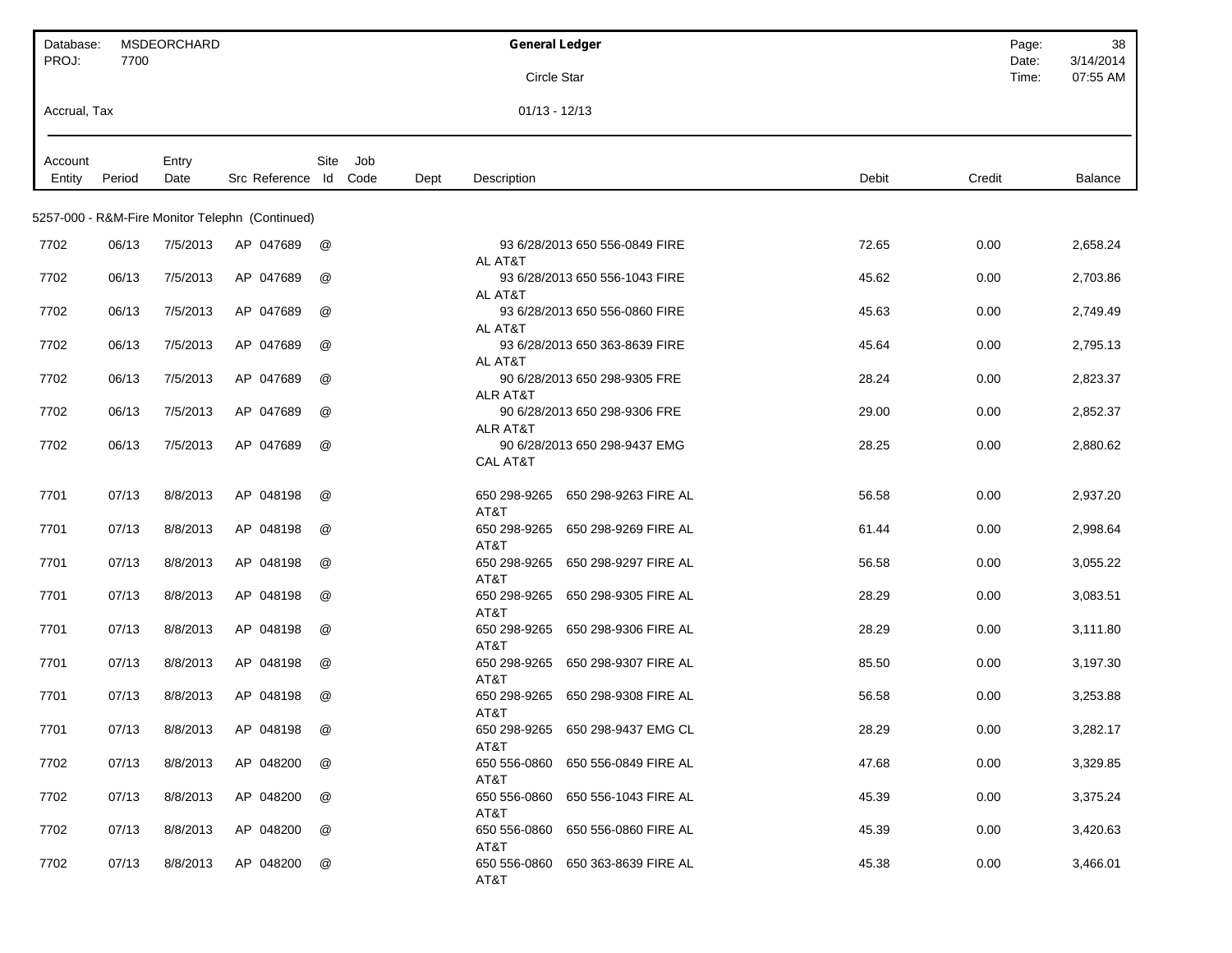| Database:<br>PROJ: | 7700   | MSDEORCHARD   |                                                 |          |     |      | <b>General Ledger</b>                                          | Page:<br>Date: | 39<br>3/14/2014 |
|--------------------|--------|---------------|-------------------------------------------------|----------|-----|------|----------------------------------------------------------------|----------------|-----------------|
|                    |        |               |                                                 |          |     |      | Circle Star                                                    | Time:          | 07:55 AM        |
| Accrual, Tax       |        |               |                                                 |          |     |      | $01/13 - 12/13$                                                |                |                 |
| Account<br>Entity  | Period | Entry<br>Date | Src Reference Id Code                           | Site     | Job | Dept | Description<br>Debit                                           | Credit         | Balance         |
|                    |        |               | 5257-000 - R&M-Fire Monitor Telephn (Continued) |          |     |      |                                                                |                |                 |
| 7702               | 07/13  | 8/8/2013      | AP 048200                                       | @        |     |      | 650 298-9265<br>650 298-9305 FIRE AL<br>28.28<br>AT&T          | 0.00           | 3,494.29        |
| 7702               | 07/13  | 8/8/2013      | AP 048200                                       | @        |     |      | 650 298-9265<br>650 298-9306 FIRE AL<br>28.28<br>AT&T          | 0.00           | 3,522.57        |
| 7702               | 07/13  | 8/8/2013      | AP 048200                                       | @        |     |      | 650 298-9265<br>650 298-9437 EMG CL<br>28.28<br>AT&T           | 0.00           | 3,550.85        |
| 7701               | 08/13  | 9/6/2013      | AP 048720                                       | @        |     |      | 138 8/30/2013 650 298-9263 FIRE<br>60.37<br>AL AT&T            | 0.00           | 3,611.22        |
| 7701               | 08/13  | 9/6/2013      | AP 048720                                       | @        |     |      | 138 8/30/2013 650 298-9297 FIRE<br>60.37<br>AL AT&T            | 0.00           | 3,671.59        |
| 7701               | 08/13  | 9/6/2013      | AP 048720                                       | @        |     |      | 138 8/30/2013 650 298-9305 FIRE<br>30.17<br>AL AT&T            | 0.00           | 3,701.76        |
| 7701               | 08/13  | 9/6/2013      | AP 048720                                       | @        |     |      | 138 8/30/2013 650 298-9306 FIRE<br>30.17<br>AL AT&T            | 0.00           | 3,731.93        |
| 7701               | 08/13  | 9/6/2013      | AP 048720                                       | @        |     |      | 138 8/30/2013 650 298-9307 FIRE<br>60.34<br>AL AT&T            | 0.00           | 3,792.27        |
| 7701               | 08/13  | 9/6/2013      | AP 048720                                       | @        |     |      | 138 8/30/2013 650 298-9308 FIRE<br>60.34<br>AL AT&T            | 0.00           | 3,852.61        |
| 7701               | 08/13  | 9/6/2013      | AP 048720                                       | @        |     |      | 138 8/30/2013 650 298-9437 EMG<br>33.50<br><b>CAL AT&amp;T</b> | 0.00           | 3,886.11        |
| 7701               | 08/13  | 9/6/2013      | AP 048720                                       | @        |     |      | 138 8/30/2013 650 298-9269 FIRE<br>60.37<br>AL AT&T            | 0.00           | 3,946.48        |
| 7702               | 08/13  | 9/6/2013      | AP 048722                                       | @        |     |      | 141 8/30/2013 650 556-0849 FIRE<br>48.79<br>AL AT&T            | 0.00           | 3,995.27        |
| 7702               | 08/13  | 9/6/2013      | AP 048722                                       | @        |     |      | 141 8/30/2013 650 556-1043 FIRE<br>48.80<br>AL AT&T            | 0.00           | 4,044.07        |
| 7702               | 08/13  | 9/6/2013      | AP 048722                                       | @        |     |      | 138 8/30/2013 650 298-9305 FIRE<br>30.17<br>AL AT&T            | 0.00           | 4,074.24        |
| 7702               | 08/13  | 9/6/2013      | AP 048722                                       | $\omega$ |     |      | 138 8/30/2013 650 298-9306 FIRE<br>30.17<br>AL AT&T            | 0.00           | 4,104.41        |
| 7702               | 08/13  | 9/6/2013      | AP 048722                                       | @        |     |      | 138 8/30/2013 650 298-9437 EMG<br>33.50<br>CAL AT&T            | 0.00           | 4,137.91        |
| 7702               | 08/13  | 9/6/2013      | AP 048722                                       | @        |     |      | 48.78<br>141 8/30/2013 650 556-0860 FIRE<br>AL AT&T            | 0.00           | 4,186.69        |
| 7702               | 08/13  | 9/6/2013      | AP 048722                                       | @        |     |      | 48.80<br>141 8/30/2013 650 363-8639 FIRE<br>AL AT&T            | 0.00           | 4,235.49        |
| 7701               | 09/13  |               | 10/11/2013 AP 049316                            | @        |     |      | 162 9/30/2013 650 298-9263 FIRE<br>0.00<br>AL AT&T             | 6.75           | 4,228.74        |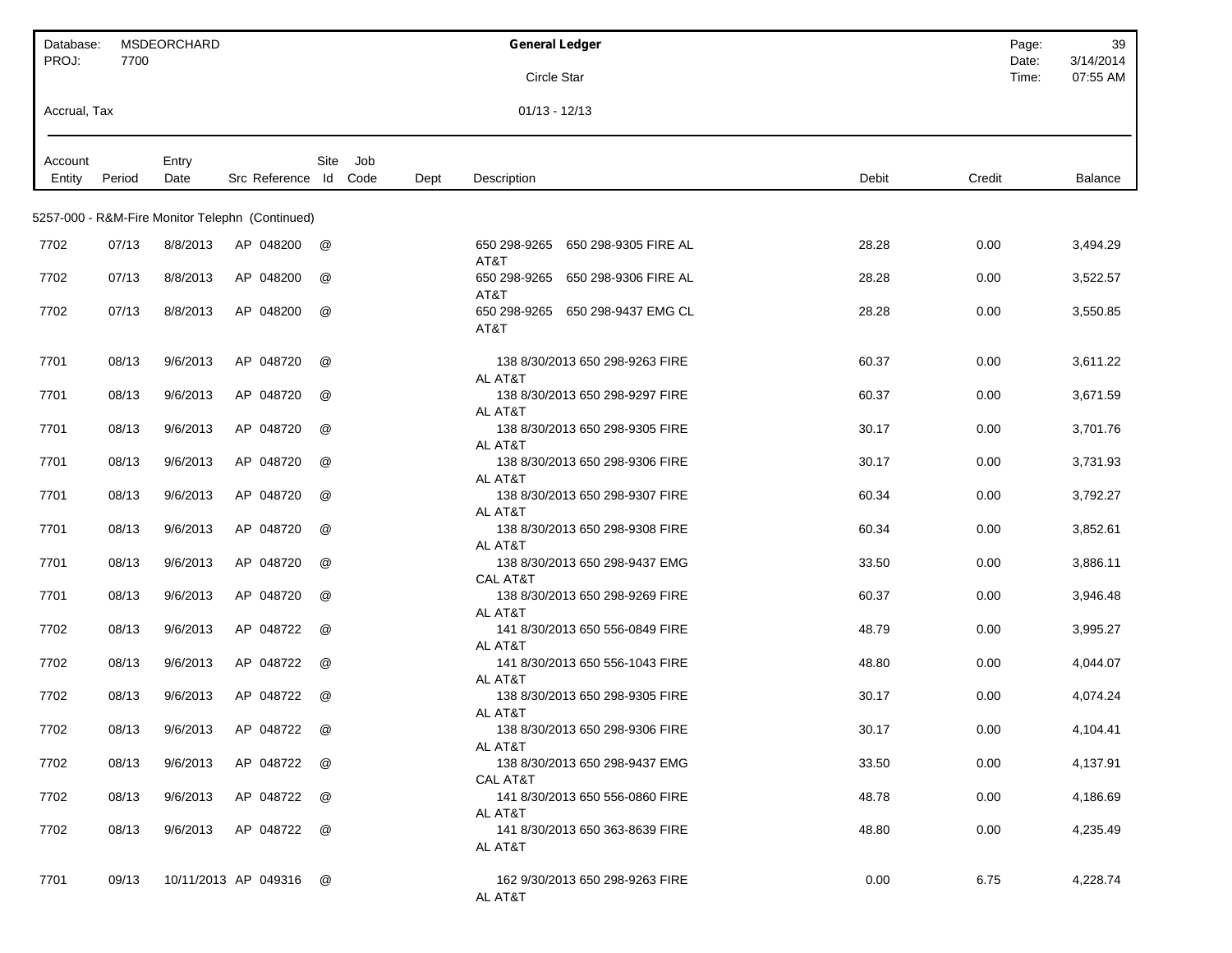| Database:<br>PROJ: | 7700   | <b>MSDEORCHARD</b>                              |                      |      | <b>General Ledger</b>                                  |       | Page:<br>Date: | 40<br>3/14/2014 |
|--------------------|--------|-------------------------------------------------|----------------------|------|--------------------------------------------------------|-------|----------------|-----------------|
|                    |        |                                                 |                      |      | <b>Circle Star</b>                                     |       | Time:          | 07:55 AM        |
| Accrual, Tax       |        |                                                 |                      |      | $01/13 - 12/13$                                        |       |                |                 |
| Account<br>Entity  | Period | Entry<br>Src Reference Id Code<br>Date          | Site<br>Job          | Dept | Description                                            | Debit | Credit         | <b>Balance</b>  |
|                    |        |                                                 |                      |      |                                                        |       |                |                 |
|                    |        | 5257-000 - R&M-Fire Monitor Telephn (Continued) |                      |      |                                                        |       |                |                 |
| 7701               | 09/13  | 10/11/2013 AP 049316                            | @                    |      | 162 9/30/2013 650 298-9269 FIRE<br>AL AT&T             | 0.00  | 6.75           | 4,221.99        |
| 7701               | 09/13  | 10/11/2013 AP 049316                            | @                    |      | 162 9/30/2013 650 298-9297 FIRE                        | 0.00  | 6.75           | 4,215.24        |
| 7701               | 09/13  | 10/11/2013 AP 049316                            | $^{\textregistered}$ |      | AL AT&T<br>162 9/30/2013 650 298-9305 FIRE             | 0.00  | 3.39           | 4,211.85        |
| 7701               | 09/13  | 10/11/2013 AP 049316                            | @                    |      | AL AT&T<br>162 9/30/2013 650 298-9306 FIRE             | 0.00  | 0.41           | 4,211.44        |
| 7701               | 09/13  | 10/11/2013 AP 049316                            | $^{\textregistered}$ |      | AL AT&T<br>162 9/30/2013 650 298-9307 FIRE             | 0.00  | 6.77           | 4,204.67        |
| 7701               | 09/13  | 10/11/2013 AP 049316                            | @                    |      | AL AT&T<br>162 9/30/2013 650 298-9308 FIRE             | 0.00  | 6.77           | 4,197.90        |
| 7701               | 09/13  | 10/11/2013 AP 049316                            | @                    |      | AL AT&T<br>162 9/30/2013 650 298-9437 EMG              | 8.91  | 0.00           | 4,206.81        |
| 7702               | 09/13  | 10/11/2013 AP 049318                            | @                    |      | <b>CLL AT&amp;T</b><br>162 9/30/2013 650 298-9305 FIRE | 0.00  | 3.38           | 4,203.43        |
|                    |        |                                                 |                      |      | AL AT&T                                                |       |                |                 |
| 7702               | 09/13  | 10/11/2013 AP 049318                            | $^{\textregistered}$ |      | 162 9/30/2013 650 298-9306 FIRE<br>AL AT&T             | 0.00  | 0.41           | 4,203.02        |
| 7702               | 09/13  | 10/11/2013 AP 049318                            | $^{\textregistered}$ |      | 162 9/30/2013 650 298-9437 EMG<br><b>CLL AT&amp;T</b>  | 8.91  | 0.00           | 4,211.93        |
| 7702               | 09/13  | 10/11/2013 AP 049318                            | @                    |      | 161 9/30/2013 650 556-0849 FIRE<br>AL AT&T             | 47.67 | 0.00           | 4,259.60        |
| 7702               | 09/13  | 10/11/2013 AP 049318                            | $^{\textregistered}$ |      | 161 9/30/2013 650 556-1043 FIRE<br>AL AT&T             | 47.66 | 0.00           | 4,307.26        |
| 7702               | 09/13  | 10/11/2013 AP 049318                            | @                    |      | 161 9/30/2013 650 556-0860 FIRE                        | 47.68 | 0.00           | 4,354.94        |
| 7702               | 09/13  | 10/11/2013 AP 049318                            | @                    |      | AL AT&T<br>161 9/30/2013 650 363-8639 FIRE             | 47.68 | 0.00           | 4,402.62        |
|                    |        |                                                 |                      |      | AL AT&T                                                |       |                |                 |
| 7701               | 10/13  | 11/12/2013 AP 049826                            | @                    |      | 190 10/31/2013 650 298-9263 FIRE<br>AL AT&T            | 18.27 | 0.00           | 4,420.89        |
| 7701               | 10/13  | 11/12/2013 AP 049826                            | @                    |      | 190 10/31/2013 650 298-9269 FIRE<br>AL AT&T            | 18.27 | 0.00           | 4,439.16        |
| 7701               | 10/13  | 11/12/2013 AP 049826                            | @                    |      | 190 10/31/2013 650 298-9297 FIRE                       | 18.26 | 0.00           | 4,457.42        |
| 7701               | 10/13  | 11/12/2013 AP 049826                            | @                    |      | AL AT&T<br>190 10/31/2013 650 298-9305 FIRE            | 9.13  | 0.00           | 4,466.55        |
| 7701               | 10/13  | 11/12/2013 AP 049826                            | @                    |      | AL AT&T<br>190 10/31/2013 650 298-9306 FIRE<br>AL AT&T | 9.13  | 0.00           | 4,475.68        |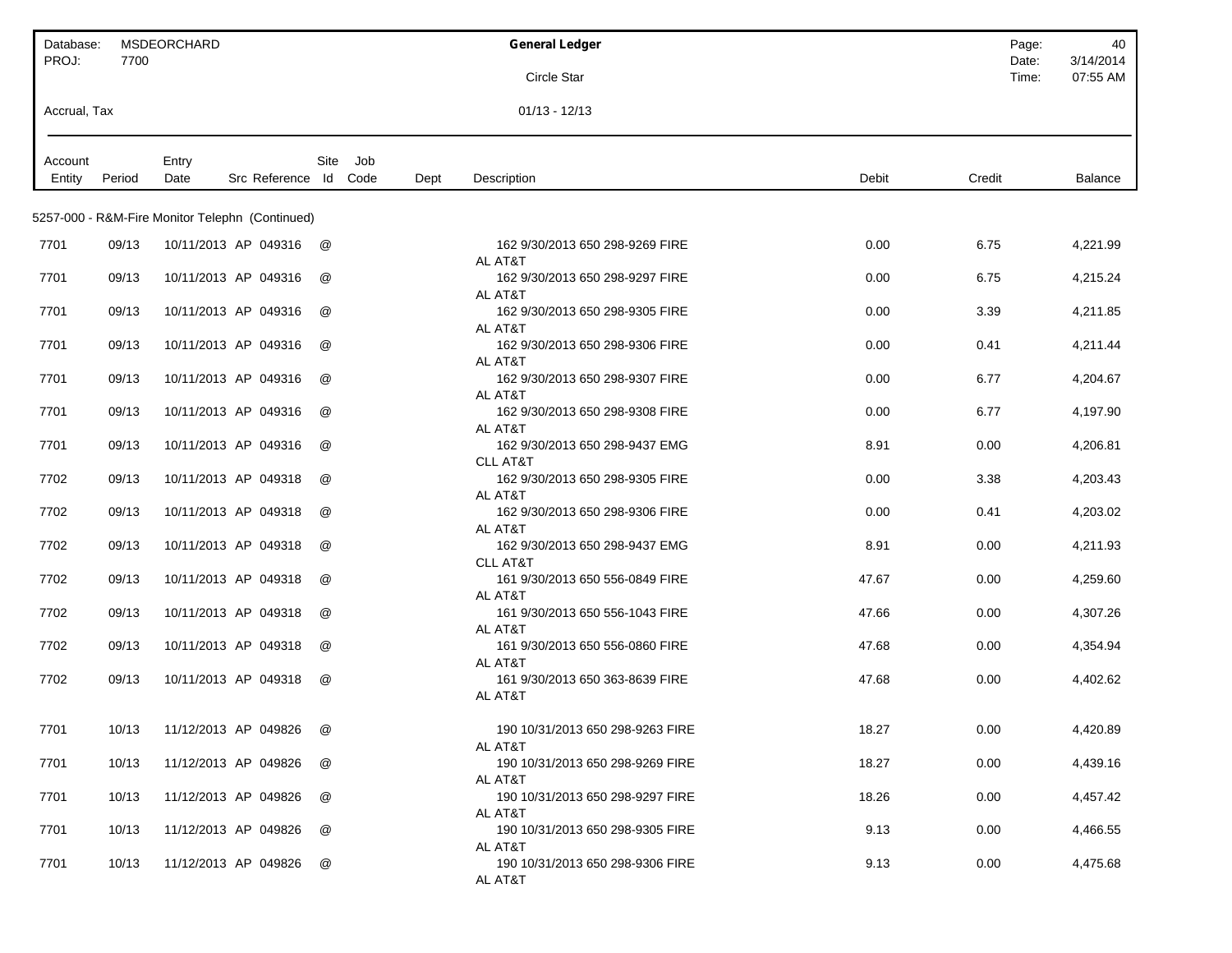| Database:    |        | MSDEORCHARD                                     |                                   |      |      |                   | <b>General Ledger</b>                                           |          |          | Page:          | 41                    |
|--------------|--------|-------------------------------------------------|-----------------------------------|------|------|-------------------|-----------------------------------------------------------------|----------|----------|----------------|-----------------------|
| PROJ:        | 7700   |                                                 |                                   |      |      |                   | Circle Star                                                     |          |          | Date:<br>Time: | 3/14/2014<br>07:55 AM |
|              |        |                                                 |                                   |      |      |                   |                                                                 |          |          |                |                       |
| Accrual, Tax |        |                                                 |                                   |      |      |                   | $01/13 - 12/13$                                                 |          |          |                |                       |
| Account      |        | Entry                                           |                                   | Site | Job  |                   |                                                                 |          |          |                |                       |
| Entity       | Period | Date                                            | Src Reference Id                  |      | Code | Dept              | Description                                                     | Debit    | Credit   |                | Balance               |
|              |        | 5257-000 - R&M-Fire Monitor Telephn (Continued) |                                   |      |      |                   |                                                                 |          |          |                |                       |
| 7701         | 10/13  |                                                 | 11/12/2013 AP 049826              | @    |      |                   | 190 10/31/2013 650 298-9307 FIRE                                | 18.25    | 0.00     |                | 4,493.93              |
|              |        |                                                 |                                   |      |      |                   | AL AT&T                                                         |          |          |                |                       |
| 7701         | 10/13  | 11/12/2013 AP 049826                            |                                   | @    |      |                   | 190 10/31/2013 650 298-9308 FIRE                                | 18.25    | 0.00     |                | 4,512.18              |
| 7701         | 10/13  | 11/12/2013 AP 049826                            |                                   | @    |      |                   | AL AT&T<br>190 10/31/2013 650 298-9437 EMG                      | 9.13     | 0.00     |                | 4,521.31              |
|              |        |                                                 |                                   |      |      |                   | <b>CAL AT&amp;T</b>                                             |          |          |                |                       |
| 7702         | 10/13  | 11/12/2013 AP 049828                            |                                   | @    |      |                   | 190 10/31/2013 650 298-9305 FIRE                                | 9.12     | 0.00     |                | 4,530.43              |
| 7702         | 10/13  |                                                 | 11/12/2013 AP 049828              | @    |      |                   | AL AT&T<br>190 10/31/2013 650 298-9306 FIRE                     | 9.12     | 0.00     |                | 4,539.55              |
|              |        |                                                 |                                   |      |      |                   | AL AT&T                                                         |          |          |                |                       |
| 7702         | 10/13  |                                                 | 11/12/2013 AP 049828              | @    |      |                   | 190 10/31/2013 650 298-9437 EMG                                 | 9.13     | 0.00     |                | 4,548.68              |
| 7702         | 10/13  |                                                 | 10/17/2013 TD 026218              | @    |      |                   | CAL AT&T<br>AT&T Refund 650-556-0860                            | 0.00     | 66.59    |                | 4,482.09              |
| 7702         | 10/13  |                                                 | 10/31/2013 TD 026284              | @    |      |                   | AT&T Refund 650-556-0860                                        | 0.00     | 238.35   |                | 4,243.74              |
|              |        |                                                 |                                   |      |      |                   |                                                                 |          |          |                |                       |
| 7701         | 11/13  |                                                 | 12/16/2013 AP 050381              | @    |      |                   | 205 11/27/2013 EMG CALL BOXES                                   | 30.36    | 0.00     |                | 4,274.10              |
| 7702         | 11/13  |                                                 | 12/16/2013 AP 050383              | @    |      |                   | AT&T<br>205 11/27/2013 EMG CALL BOXES                           | 30.35    | 0.00     |                | 4,304.45              |
|              |        |                                                 |                                   |      |      |                   | AT&T                                                            |          |          |                |                       |
| 7701         | 12/13  | 1/14/2014                                       | AP 050923                         | @    |      |                   | EMG CLL 650 298-9437<br>650 298-9265                            | 30.40    | 0.00     |                | 4,334.85              |
|              |        |                                                 |                                   |      |      |                   | AT&T                                                            |          |          |                |                       |
| 7702         | 12/13  | 1/14/2014                                       | AP 050925                         | @    |      |                   | 650 298-9265 EMG CLL 650 298-9437<br>AT&T                       | 30.39    | 0.00     |                | 4,365.24              |
| 7701         | 12/13  | 2/27/2014                                       | TD 027248                         | @    |      |                   | Reclass Non Reimb Fire Mon Phone                                | 0.00     | 595.50   |                | 3,769.74              |
|              |        |                                                 |                                   |      |      | ** Account Totals |                                                                 | 6,301.56 | 2,531.82 |                | 3,769.74              |
| 5260-000     |        |                                                 | <b>R&amp;M-Fire Sprinkler Rep</b> |      |      |                   | <b>Balance Forward</b>                                          |          |          |                | 0.00                  |
|              |        |                                                 |                                   |      |      |                   |                                                                 |          |          |                |                       |
| 7701         | 09/13  |                                                 | 10/11/2013 AP 049316              | @    |      |                   | 160 9/30/2013 ACCESS TO TNT FIRE<br>ALL BAY FACILITIES SERVICES | 105.00   | 0.00     |                | 105.00                |
| 7701         | 09/13  |                                                 | 10/11/2013 AP 049316              | @    |      |                   | 160 9/30/2013 PRINTED IN ERROR                                  | 0.00     | 105.00   |                | 0.00                  |
|              |        |                                                 |                                   |      |      |                   | ALL BAY FACILITIES SERVICES                                     |          |          |                |                       |
| 7701         | 09/13  |                                                 | 10/11/2013 AP 049316              | @    |      |                   | 952<br><b>ACCESS TO TNT FIRE</b><br>ALL BAY FACILITIES SERVICES | 105.00   | 0.00     |                | 105.00                |
| 7701         | 09/13  |                                                 | 10/11/2013 AP 049316              | @    |      |                   | <b>FIRE SPRNKLR INSPECT</b><br>2013-1249                        | 275.00   | 0.00     |                | 380.00                |
|              |        |                                                 |                                   |      |      |                   | TNT FIRE PROTECTION, INC.                                       |          |          |                |                       |
| 7702         | 09/13  |                                                 | 10/11/2013 AP 049318              | @    |      |                   | 160 9/30/2013 ACCESS TO TNT FIRE<br>ALL BAY FACILITIES SERVICES | 105.00   | 0.00     |                | 485.00                |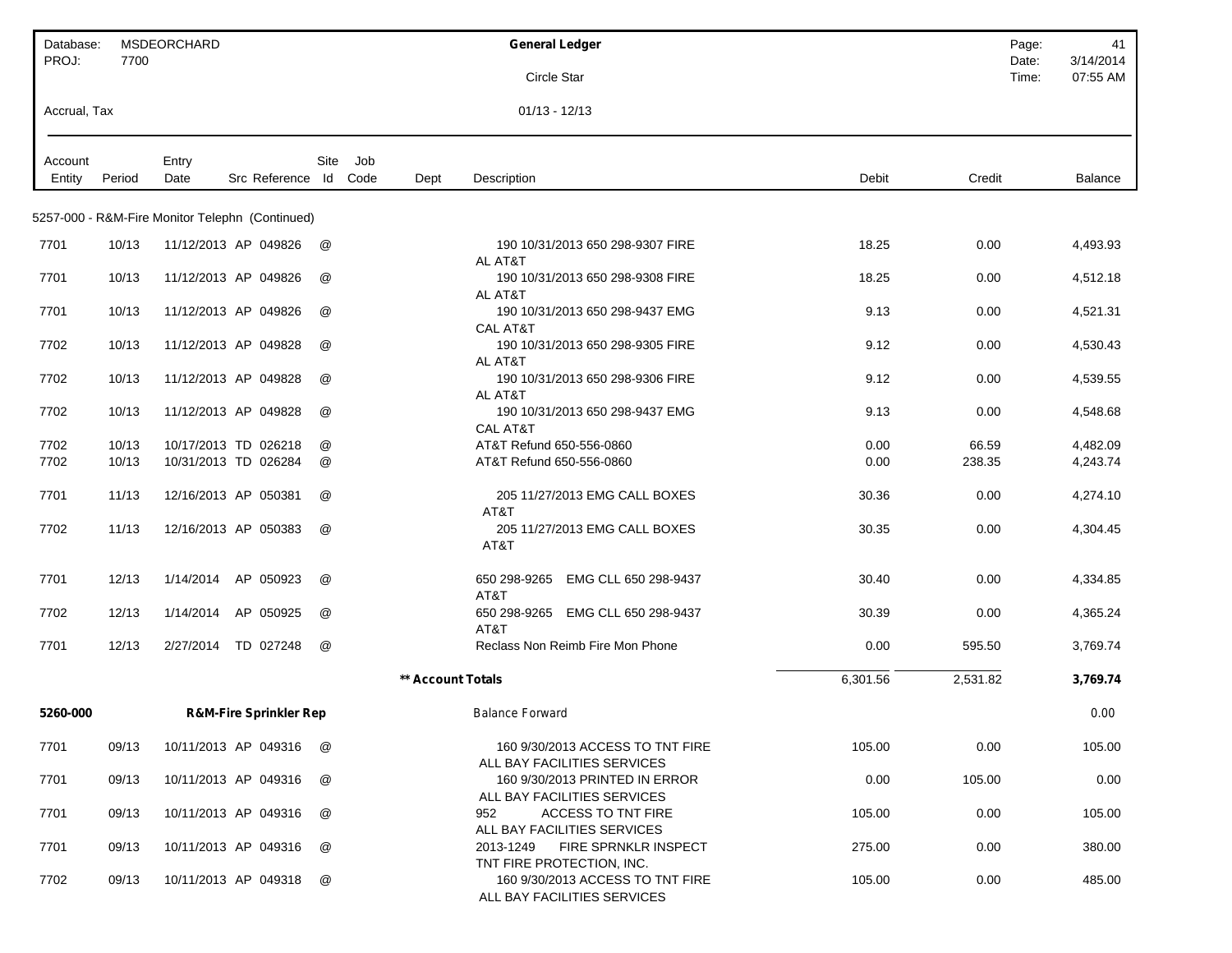| Database:<br>PROJ: | 7700           | <b>MSDEORCHARD</b>                            |                                  |                      |             |                   | <b>General Ledger</b>                                                                                                 | Page:          | 42                    |
|--------------------|----------------|-----------------------------------------------|----------------------------------|----------------------|-------------|-------------------|-----------------------------------------------------------------------------------------------------------------------|----------------|-----------------------|
|                    |                |                                               |                                  |                      |             |                   | Circle Star                                                                                                           | Date:<br>Time: | 3/14/2014<br>07:55 AM |
| Accrual, Tax       |                |                                               |                                  |                      |             |                   | $01/13 - 12/13$                                                                                                       |                |                       |
|                    |                |                                               |                                  |                      |             |                   |                                                                                                                       |                |                       |
| Account<br>Entity  | Period         | Entry<br>Date                                 | Src Reference Id                 | Site                 | Job<br>Code | Dept              | Debit<br>Description                                                                                                  | Credit         | <b>Balance</b>        |
|                    |                | 5260-000 - R&M-Fire Sprinkler Rep (Continued) |                                  |                      |             |                   |                                                                                                                       |                |                       |
| 7702               | 09/13          |                                               | 10/11/2013 AP 049318             | @                    |             |                   | 160 9/30/2013 PRINTED IN ERROR<br>0.00<br>ALL BAY FACILITIES SERVICES                                                 | 105.00         | 380.00                |
| 7702               | 09/13          |                                               | 10/11/2013 AP 049318             | @                    |             |                   | <b>ACCESS TO TNT FIRE</b><br>952<br>105.00<br>ALL BAY FACILITIES SERVICES                                             | 0.00           | 485.00                |
| 7702               | 09/13          |                                               | 10/11/2013 AP 049318             | @                    |             |                   | 2013-1249<br><b>FIRE SPRNKLR INSPECT</b><br>275.00<br>TNT FIRE PROTECTION, INC.                                       | 0.00           | 760.00                |
| 7701<br>7702       | 12/13<br>12/13 | 1/14/2014                                     | TD 026896<br>1/14/2014 TD 026896 | @<br>@               |             |                   | Accrue 2013 Fire Sprinkler Annual<br>275.00<br>Accrue 2013 Fire Sprinkler Annual<br>275.00                            | 0.00<br>0.00   | 1,035.00<br>1,310.00  |
|                    |                |                                               |                                  |                      |             | ** Account Totals | 1,520.00                                                                                                              | 210.00         | 1,310.00              |
| 5275-000           |                |                                               | <b>R&amp;M-Pest Control</b>      |                      |             |                   | <b>Balance Forward</b>                                                                                                |                | 0.00                  |
|                    |                |                                               | 10/11/2013 AP 049316             |                      |             |                   |                                                                                                                       |                |                       |
| 7701               | 09/13          |                                               |                                  | @                    |             |                   | 169 9/30/2013 INSTALL BIRD<br>300.00<br>NETTING ENVIRONMENTAL SERVICE PARTNERS                                        | 0.00           | 300.00                |
| 7701               | 09/13          |                                               | 10/11/2013 AP 049316             | @                    |             |                   | 169 9/30/2013 INSTALL CYCLONE<br>110.00<br>FENC ENVIRONMENTAL SERVICE PARTNERS                                        | 0.00           | 410.00                |
| 7702               | 09/13          |                                               | 10/11/2013 AP 049318             | @                    |             |                   | 169 9/30/2013 INSTALL BIRD<br>300.00<br>NETTING ENVIRONMENTAL SERVICE PARTNERS                                        | 0.00           | 710.00                |
| 7702               | 09/13          |                                               | 10/11/2013 AP 049318             | @                    |             |                   | 169 9/30/2013 INSTALL CYCLONE<br>110.00<br>FENC ENVIRONMENTAL SERVICE PARTNERS                                        | 0.00           | 820.00                |
| 7701               | 10/13          |                                               | 11/12/2013 AP 049826             | @                    |             |                   | 182 10/23/2013 INST AD'L BIRD NET<br>575.00<br>ENVIRONMENTAL SERVICE PARTNERS                                         | 0.00           | 1,395.00              |
| 7701               | 10/13          |                                               | 11/12/2013 AP 049826             | @                    |             |                   | 194 10/31/2013 INST AD'L BIRD NET<br>385.00<br><b>ENVIRONMENTAL SERVICE PARTNERS</b>                                  | 0.00           | 1,780.00              |
| 7701               | 10/13          |                                               | 11/12/2013 AP 049826             | $^{\textregistered}$ |             |                   | 195 10/31/2013 PEST SVC 10/13<br>100.00                                                                               | 0.00           | 1,880.00              |
| 7702               | 10/13          |                                               | 11/12/2013 AP 049828             | @                    |             |                   | INSTAR PEST CONSULTANTS, INC.<br>575.00<br>182 10/23/2013 INST AD'L BIRD NET<br><b>ENVIRONMENTAL SERVICE PARTNERS</b> | 0.00           | 2,455.00              |
| 7702               | 10/13          |                                               | 11/12/2013 AP 049828             | @                    |             |                   | 194 10/31/2013 INST AD'L BIRD NET<br>385.00                                                                           | 0.00           | 2,840.00              |
| 7702               | 10/13          |                                               | 11/12/2013 AP 049828             | @                    |             |                   | <b>ENVIRONMENTAL SERVICE PARTNERS</b><br>195 10/31/2013 PEST SVC 10/13<br>100.00<br>INSTAR PEST CONSULTANTS, INC.     | 0.00           | 2,940.00              |
| 7701               | 11/13          |                                               | 12/16/2013 AP 050381             | @                    |             |                   | 5143<br>INST AD'L BIRD NET<br>577.50                                                                                  | 0.00           | 3,517.50              |
| 7701               | 11/13          |                                               | 12/16/2013 AP 050381             | @                    |             |                   | ENVIRONMENTAL SERVICE PARTNERS<br>0077532<br><b>PEST SVC 11/13</b><br>110.00<br>INSTAR PEST CONSULTANTS, INC.         | 0.00           | 3,627.50              |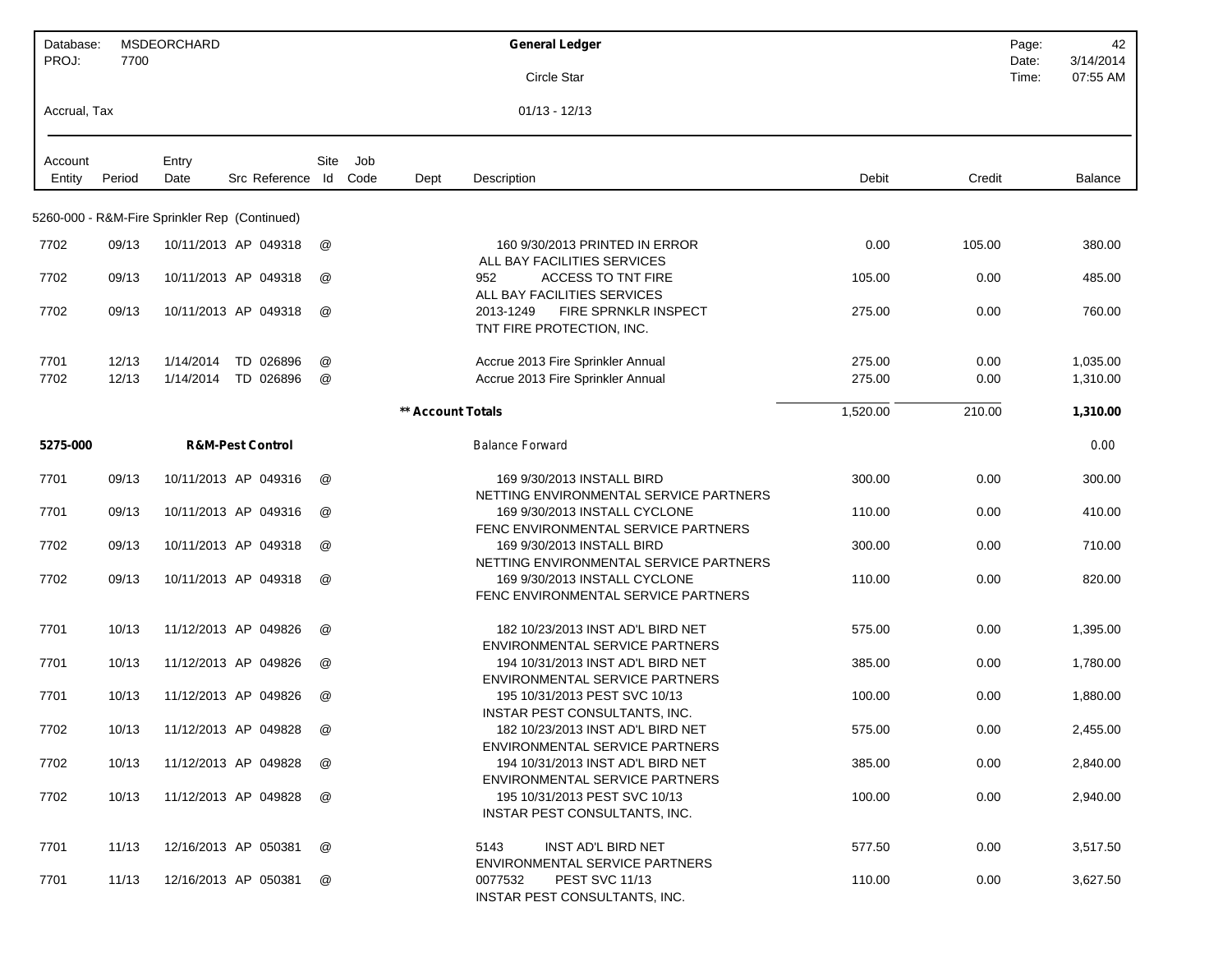| Database:<br>PROJ: | 7700   | <b>MSDEORCHARD</b>                      |                                |                      |      |                   | <b>General Ledger</b><br>Circle Star                                          | Page:<br>Date:<br>Time: | 43<br>3/14/2014<br>07:55 AM |
|--------------------|--------|-----------------------------------------|--------------------------------|----------------------|------|-------------------|-------------------------------------------------------------------------------|-------------------------|-----------------------------|
| Accrual, Tax       |        |                                         |                                |                      |      |                   | $01/13 - 12/13$                                                               |                         |                             |
| Account            |        | Entry                                   |                                | Site                 | Job  |                   |                                                                               |                         |                             |
| Entity             | Period | Date                                    | Src Reference Id               |                      | Code | Dept              | Description<br>Debit                                                          | Credit                  | <b>Balance</b>              |
|                    |        | 5275-000 - R&M-Pest Control (Continued) |                                |                      |      |                   |                                                                               |                         |                             |
| 7702               | 11/13  |                                         | 12/16/2013 AP 050383           | @                    |      |                   | 5143<br>INST AD'L BIRD NET<br>577.50<br><b>ENVIRONMENTAL SERVICE PARTNERS</b> | 0.00                    | 4,205.00                    |
| 7702               | 11/13  |                                         | 12/16/2013 AP 050383           | @                    |      |                   | <b>PEST SVC 11/13</b><br>0077532<br>110.00<br>INSTAR PEST CONSULTANTS, INC.   | 0.00                    | 4,315.00                    |
| 7701               | 12/13  | 1/14/2014                               | AP 050923                      | @                    |      |                   | 0077874<br><b>PEST SVC 12/13</b><br>110.00<br>INSTAR PEST CONSULTANTS, INC.   | 0.00                    | 4,425.00                    |
| 7702               | 12/13  | 1/14/2014                               | AP 050925                      | @                    |      |                   | <b>PEST SVC 12/13</b><br>0077874<br>110.00<br>INSTAR PEST CONSULTANTS, INC.   | 0.00                    | 4,535.00                    |
|                    |        |                                         |                                |                      |      | ** Account Totals | 4,535.00                                                                      | 0.00                    | 4,535.00                    |
| 5280-000           |        |                                         | <b>R&amp;m-Payroll Expense</b> |                      |      |                   | <b>Balance Forward</b>                                                        |                         | 0.00                        |
| 7701               | 01/13  | 1/31/2013                               | AP 046073                      | @                    |      |                   | 20 1/31/2013 SECURE ROOF HATCHES<br>65.00<br>OCS SERVICE, INC                 | 0.00                    | 65.00                       |
| 7702               | 01/13  | 1/31/2013                               | AP 046075                      | @                    |      |                   | 20 1/31/2013 SECURE ROOF HATCHES<br>65.00<br>OCS SERVICE, INC                 | 0.00                    | 130.00                      |
| 7701               | 01/13  | 2/14/2013                               | MB 024503                      | @                    |      |                   | RECLASS ROOF HATCH CLOSURE<br>0.00                                            | 65.00                   | 65.00                       |
| 7702               | 01/13  | 2/14/2013                               | MB 024503                      | @                    |      |                   | RECLASS ROOF HATCH CLOSURE<br>0.00                                            | 65.00                   | 0.00                        |
| 7701               | 11/13  |                                         | 12/17/2013 TD 026675           | @                    |      |                   | <b>Accrue MEP Training</b><br>535.00                                          | 0.00                    | 535.00                      |
| 7701               | 12/13  | 1/14/2014                               | AP 050923                      | @                    |      |                   | 214 12/24/2013 MEP TRAINING<br>535.00<br>ALL BAY FACILITIES SERVICES          | 0.00                    | 1,070.00                    |
| 7701               | 12/13  | 1/14/2014                               | AP 050923                      | @                    |      |                   | 214 12/24/2013 MNTHLY FIRE EXT<br>67.50<br>INSP ALL BAY FACILITIES SERVICES   | 0.00                    | 1,137.50                    |
| 7702               | 12/13  | 1/14/2014                               | AP 050925                      | $^{\textregistered}$ |      |                   | 214 12/24/2013 MNTHLY FIRE EXT<br>67.50<br>INSP ALL BAY FACILITIES SERVICES   | 0.00                    | 1,205.00                    |
| 7701               | 12/13  |                                         | 12/17/2013 TD 026675           | @                    |      |                   | Accrue MEP Training<br>0.00                                                   | 535.00                  | 670.00                      |
| 7701               | 12/13  | 1/14/2014                               | TD 026892                      | @                    |      |                   | Reclass Monthly Fire Ext to 5255<br>0.00                                      | 67.50                   | 602.50                      |
| 7702               | 12/13  | 1/14/2014                               | TD 026892                      | @                    |      |                   | Reclass Monthly Fire Ext to 5255<br>0.00                                      | 67.50                   | 535.00                      |
| 7701               | 12/13  | 1/14/2014                               | TD 026896                      | @                    |      |                   | Accrue Provide Access for TNT 12/13<br>117.50                                 | 0.00                    | 652.50                      |
| 7702               | 12/13  | 1/14/2014                               | TD 026896                      | @                    |      |                   | Accrue Provide Access for TNT 12/13<br>117.50                                 | 0.00                    | 770.00                      |
|                    |        |                                         |                                |                      |      | ** Account Totals | 1,570.00                                                                      | 800.00                  | 770.00                      |

**5285-000 R&M-Other** *Balance Forward 0.00*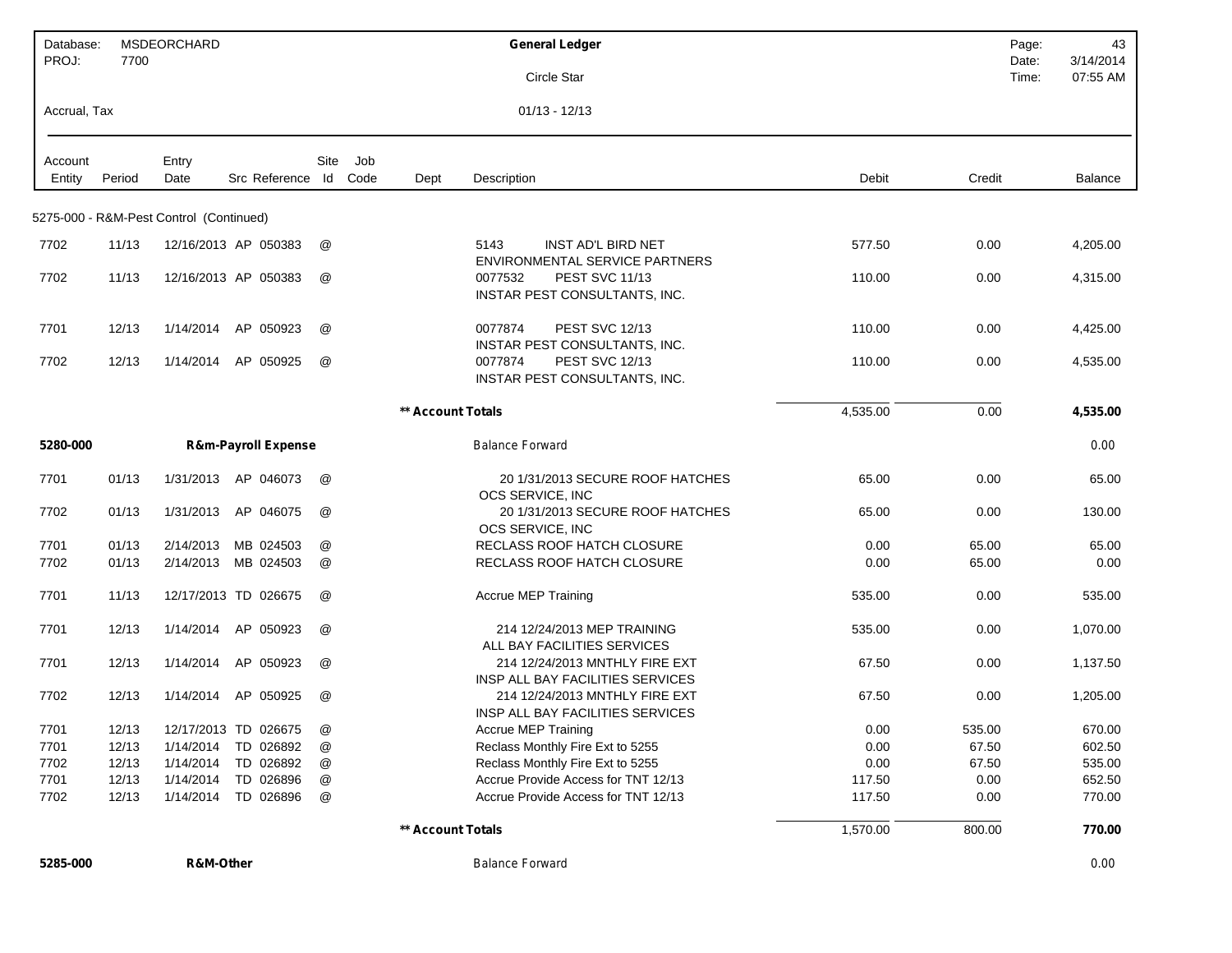| Database:<br>PROJ: | 7700   | MSDEORCHARD                      |                      |      |      |      | <b>General Ledger</b>                                                      |          | Page:<br>Date: | 44<br>3/14/2014 |
|--------------------|--------|----------------------------------|----------------------|------|------|------|----------------------------------------------------------------------------|----------|----------------|-----------------|
|                    |        |                                  |                      |      |      |      | Circle Star                                                                |          | Time:          | 07:55 AM        |
| Accrual, Tax       |        |                                  |                      |      |      |      | $01/13 - 12/13$                                                            |          |                |                 |
| Account            |        | Entry                            |                      | Site | Job  |      |                                                                            |          |                |                 |
| Entity             | Period | Date                             | Src Reference Id     |      | Code | Dept | Description                                                                | Debit    | Credit         | <b>Balance</b>  |
|                    |        | 5285-000 - R&M-Other (Continued) |                      |      |      |      |                                                                            |          |                |                 |
| 7701               | 01/13  |                                  | 1/31/2013 AP 046073  | @    |      |      | 19 1/31/2013 ANNUAL EXT BLDG<br>INSP LYNN SAFETY, INC                      | 400.00   | 0.00           | 400.00          |
| 7702               | 01/13  | 1/31/2013                        | AP 046075            | @    |      |      | 19 1/31/2013 ANNUAL EXT BLDG<br>INSP LYNN SAFETY, INC                      | 400.00   | 0.00           | 800.00          |
| 7701               | 01/13  | 2/14/2013                        | MB 024503            | @    |      |      | RECLASS ROOF HATCH CLOSURE                                                 | 65.00    | 0.00           | 865.00          |
| 7702               | 01/13  | 2/14/2013                        | MB 024503            | @    |      |      | RECLASS ROOF HATCH CLOSURE                                                 | 65.00    | 0.00           | 930.00          |
| 7701               | 04/13  | 5/10/2013                        | AP 047100            | @    |      |      | 42 4/10/2013 PAST/CURRENT AMT<br>DUE AT&T                                  | 1,760.79 | 0.00           | 2,690.79        |
| 7701               | 04/13  | 5/10/2013                        | AP 047100            | @    |      |      | 67 4/30/2013 RPR GARAGE GRILLE<br>R & S ERECTION NORTH PENINSULA, INC.     | 1,244.50 | 0.00           | 3,935.29        |
| 7702               | 04/13  | 5/10/2013                        | AP 047102            | @    |      |      | 42 4/10/2013 PAST/CURRENT AMT<br><b>DUE AT&amp;T</b>                       | 1,760.79 | 0.00           | 5,696.08        |
| 7702               | 04/13  | 5/10/2013                        | AP 047102            | @    |      |      | 67 4/30/2013 RPR GARAGE GRILLE<br>R & S ERECTION NORTH PENINSULA, INC      | 1,244.50 | 0.00           | 6,940.58        |
| 7701               | 05/13  | 6/7/2013                         | AP 047339            | @    |      |      | 75 5/9/2013 INST MILLER EDGE<br>R & S ERECTION NORTH PENINSULA, INC        | 575.00   | 0.00           | 7,515.58        |
| 7702               | 05/13  | 6/7/2013                         | AP 047341            | @    |      |      | 75 5/9/2013 INST MILLER EDGE<br>R & S ERECTION NORTH PENINSULA, INC        | 575.00   | 0.00           | 8,090.58        |
| 7701               | 06/13  | 7/5/2013                         | AP 047687            | @    |      |      | 95 6/28/2013 REVISED FINAL BILL<br>AT&T                                    | 225.11   | 0.00           | 8,315.69        |
| 7702               | 06/13  | 7/5/2013                         | AP 047689            | @    |      |      | 95 6/28/2013 REVISED FINAL BILL<br>AT&T                                    | 225.11   | 0.00           | 8,540.80        |
| 7701               | 09/13  |                                  | 10/11/2013 AP 049316 | @    |      |      | 169 9/30/2013 INSTALL WALK TREADS<br>ENVIRONMENTAL SERVICE PARTNERS        | 340.00   | 0.00           | 8,880.80        |
| 7701               | 09/13  |                                  | 10/11/2013 AP 049316 | @    |      |      | RPLC GRILLE ROLLING R<br>33454<br>& S ERECTION NORTH PENINSULA, INC        | 1,254.50 | 0.00           | 10,135.30       |
| 7701               | 09/13  |                                  | 10/11/2013 AP 049316 | @    |      |      | 33455<br>INSTALL DAY TIMER R<br>& S ERECTION NORTH PENINSULA, INC          | 196.00   | 0.00           | 10,331.30       |
| 7702               | 09/13  |                                  | 10/11/2013 AP 049318 | @    |      |      | 169 9/30/2013 INSTALL WALK TREADS<br>ENVIRONMENTAL SERVICE PARTNERS        | 340.00   | 0.00           | 10,671.30       |
| 7702               | 09/13  |                                  | 10/11/2013 AP 049318 | @    |      |      | 33454<br><b>RPLC GRILLE ROLLING R</b><br>& S ERECTION NORTH PENINSULA, INC | 1,254.50 | 0.00           | 11,925.80       |
| 7702               | 09/13  |                                  | 10/11/2013 AP 049318 | @    |      |      | 33455<br>INSTALL DAY TIMER R<br>& S ERECTION NORTH PENINSULA, INC          | 196.00   | 0.00           | 12,121.80       |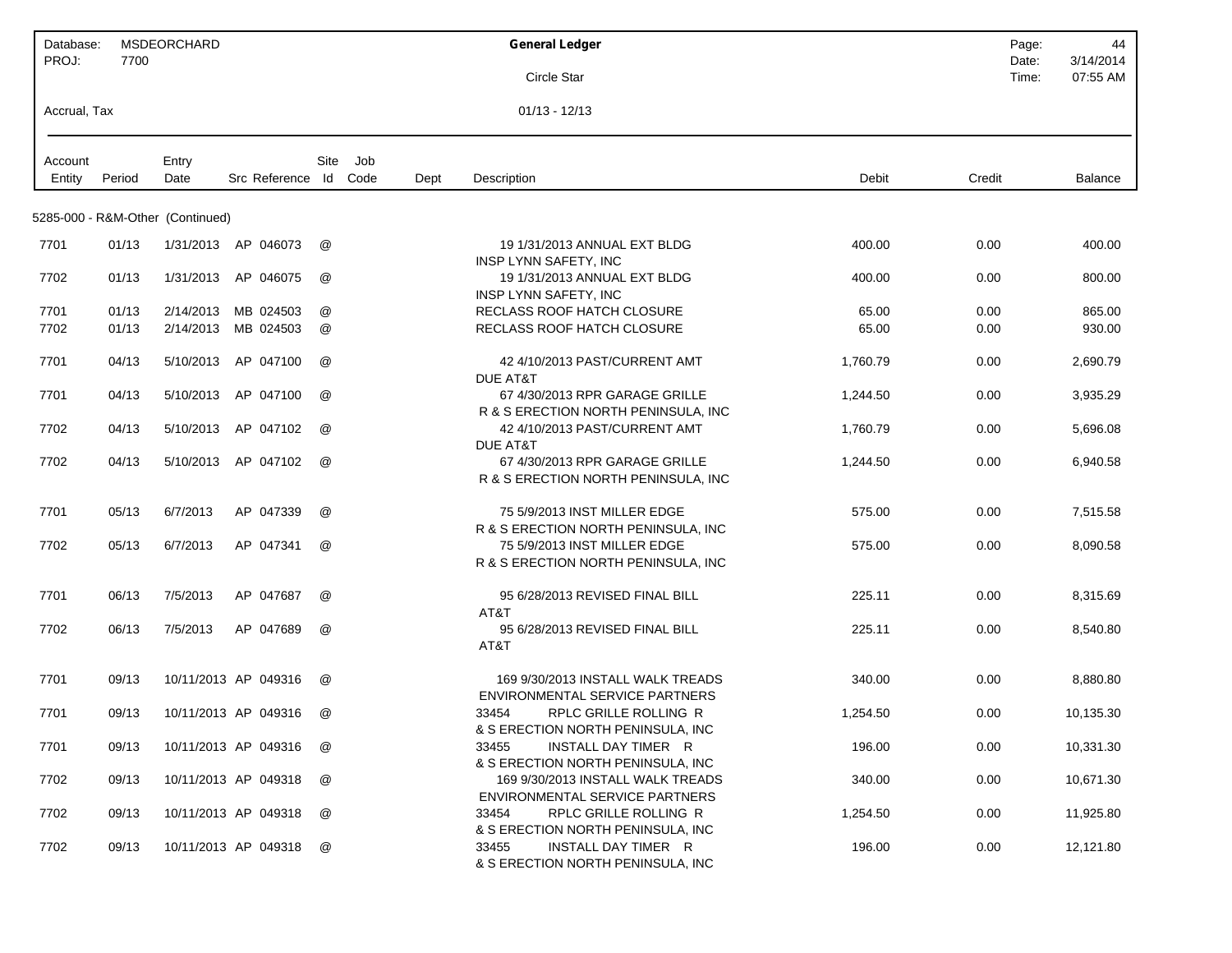| Database:<br>PROJ: | 7700   | MSDEORCHARD                      |                        |      |     |                   | <b>General Ledger</b>                                                                           |           |          | Page:<br>Date: | 45<br>3/14/2014 |
|--------------------|--------|----------------------------------|------------------------|------|-----|-------------------|-------------------------------------------------------------------------------------------------|-----------|----------|----------------|-----------------|
|                    |        |                                  |                        |      |     |                   | Circle Star                                                                                     |           |          | Time:          | 07:55 AM        |
| Accrual, Tax       |        |                                  |                        |      |     |                   | $01/13 - 12/13$                                                                                 |           |          |                |                 |
| Account<br>Entity  | Period | Entry<br>Date                    | Src Reference Id Code  | Site | Job | Dept              | Description                                                                                     | Debit     | Credit   |                | Balance         |
|                    |        | 5285-000 - R&M-Other (Continued) |                        |      |     |                   |                                                                                                 |           |          |                |                 |
| 7701               | 12/13  | 2/27/2014                        | TD 027248              | @    |     |                   | Reclass Non Reimb R&M Other                                                                     | 0.00      | 6,060.90 |                | 6,060.90        |
|                    |        |                                  |                        |      |     | ** Account Totals |                                                                                                 | 12,121.80 | 6,060.90 |                | 6,060.90        |
| 5293-000           |        |                                  | R&M - Doors/Locks/Keys |      |     |                   | <b>Balance Forward</b>                                                                          |           |          |                | 0.00            |
| 7701               | 02/13  | 2/28/2013                        | AP 046422              | @    |     |                   | 26 2/27/2013 KEY SAFE BLDG 1                                                                    | 16.00     | 0.00     |                | 16.00           |
| 7702               | 02/13  | 2/28/2013                        | AP 046424              | @    |     |                   | <b>DEBBIE KAISER</b><br>26 2/27/2013 KEY SAFE BLDG 1<br><b>DEBBIE KAISER</b>                    | 16.00     | 0.00     |                | 32.00           |
| 7701               | 03/13  | 4/11/2033                        | AP 046677              | @    |     |                   | 36 3/13/2013 INST KITS IN ENTRY                                                                 | 99.27     | 0.00     |                | 131.27          |
| 7701               | 03/13  | 4/11/2033                        | AP 046677              | @    |     |                   | Steve's Lock & Key<br>38 3/29/2013 DUPLICATE KEYS                                               | 29.30     | 0.00     |                | 160.57          |
| 7702               | 03/13  | 4/11/2033                        | AP 046679              | @    |     |                   | Steve's Lock & Key<br>36 3/13/2013 INST KITS IN ENTRY                                           | 99.27     | 0.00     |                | 259.84          |
| 7702               | 03/13  | 4/11/2033                        | AP 046679              | @    |     |                   | Steve's Lock & Key<br>38 3/29/2013 DUPLICATE KEYS<br>Steve's Lock & Key                         | 29.29     | 0.00     |                | 289.13          |
| 7701               | 04/13  | 5/10/2013                        | AP 047100              | @    |     |                   | 68 4/30/2013 DRILL OUT CYLINDERS                                                                | 265.67    | 0.00     |                | 554.80          |
| 7702               | 04/13  | 5/10/2013                        | AP 047102              | @    |     |                   | Steve's Lock & Key<br>68 4/30/2013 DRILL OUT CYLINDERS<br>Steve's Lock & Key                    | 265.67    | 0.00     |                | 820.47          |
| 7701               | 05/13  | 6/7/2013                         | AP 047339              | @    |     |                   | 81 5/23/2013 REKEY TRASH CANS                                                                   | 77.01     | 0.00     |                | 897.48          |
| 7702               | 05/13  | 6/7/2013                         | AP 047341              | @    |     |                   | Steve's Lock & Key<br>81 5/23/2013 REKEY TRASH CANS<br>Steve's Lock & Key                       | 77.01     | 0.00     |                | 974.49          |
| 7701               | 09/13  |                                  | 10/11/2013 AP 049316   | @    |     |                   | 169 9/30/2013 DOOR SECURITY                                                                     | 120.00    | 0.00     |                | 1,094.49        |
| 7702               | 09/13  |                                  | 10/11/2013 AP 049318   | @    |     |                   | ENVIRONMENTAL SERVICE PARTNERS<br>169 9/30/2013 DOOR SECURITY<br>ENVIRONMENTAL SERVICE PARTNERS | 120.00    | 0.00     |                | 1,214.49        |
| 7701               | 10/13  |                                  | 11/12/2013 AP 049826   | @    |     |                   | 199 10/31/2013 DUP PRIMUS KEYS<br><b>STEVE PHIRIPPID</b>                                        | 2,419.85  | 0.00     |                | 3,634.34        |
| 7701               | 12/13  |                                  | 1/14/2014 TD 026896    | @    |     |                   | Accrue Rekey Bike Locker Labor 12/13                                                            | 255.00    | 0.00     |                | 3,889.34        |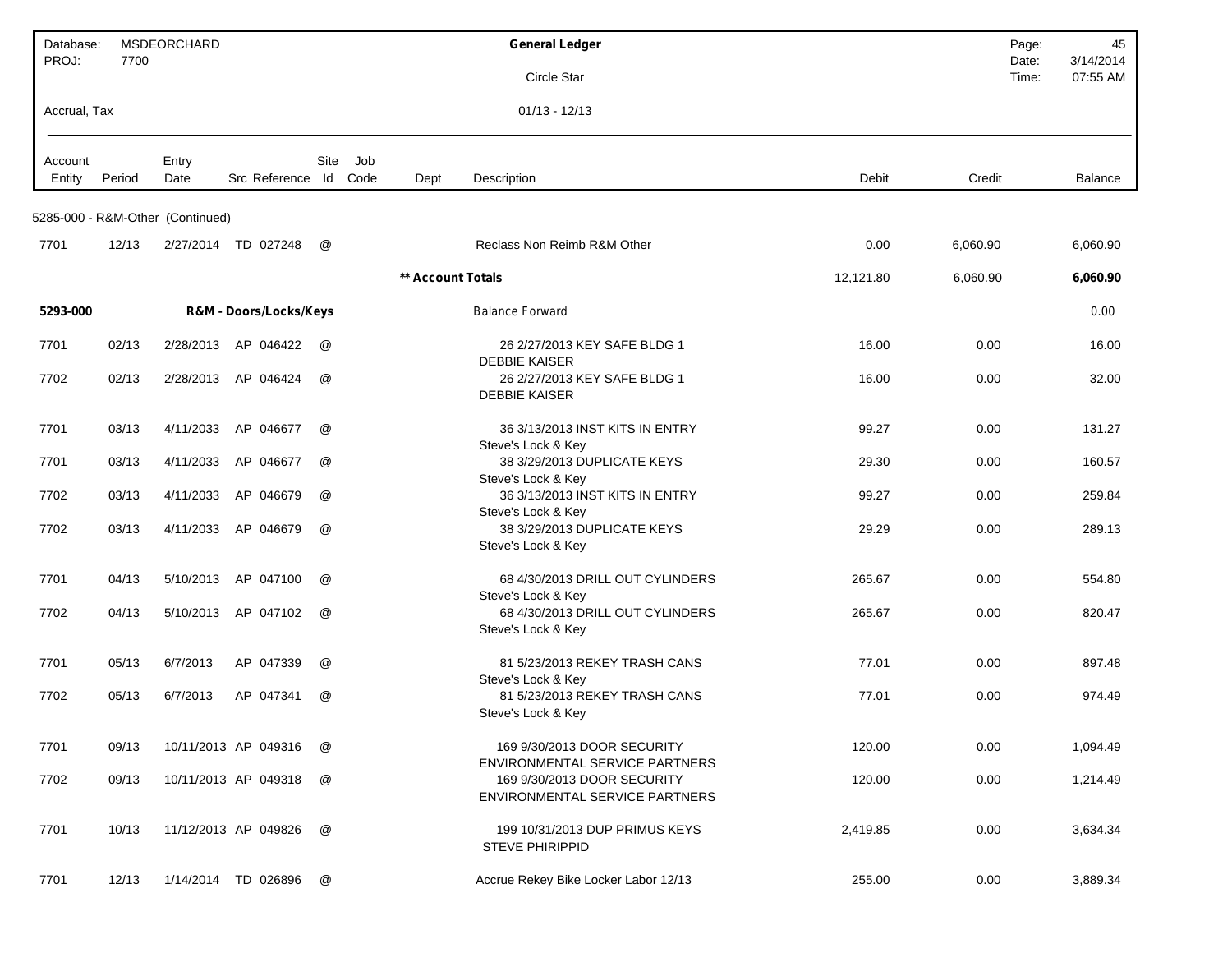| Database:<br>PROJ: | 7700   | MSDEORCHARD   |                                               |                      |     |                   | <b>General Ledger</b>                                       |                    | Page:<br>Date: | 46<br>3/14/2014 |
|--------------------|--------|---------------|-----------------------------------------------|----------------------|-----|-------------------|-------------------------------------------------------------|--------------------|----------------|-----------------|
|                    |        |               |                                               |                      |     |                   | Circle Star                                                 |                    | Time:          | 07:55 AM        |
| Accrual, Tax       |        |               |                                               |                      |     |                   | $01/13 - 12/13$                                             |                    |                |                 |
| Account<br>Entity  | Period | Entry<br>Date | Src Reference Id Code                         | Site                 | Job | Dept              | Description                                                 | Debit<br>Credit    |                | Balance         |
|                    |        |               | 5293-000 - R&M - Doors/Locks/Keys (Continued) |                      |     |                   |                                                             |                    |                |                 |
| 7702               | 12/13  | 1/14/2014     | TD 026896                                     | @                    |     |                   | Accrue Rekey Bike Locker Labor 12/13                        | 255.00             | 0.00           | 4,144.34        |
| 7701               | 12/13  | 2/27/2014     | TD 027248                                     | @                    |     |                   | Reclass Non Reimb Door/Locks/Keys                           | 0.00<br>607.25     |                | 3,537.09        |
|                    |        |               |                                               |                      |     | ** Account Totals |                                                             | 4,144.34<br>607.25 |                | 3,537.09        |
| 5310-000           |        |               | <b>UTIL-House Electric</b>                    |                      |     |                   | <b>Balance Forward</b>                                      |                    |                | 0.00            |
| 7701               | 01/13  | 1/31/2013     | AP 046073                                     | @                    |     |                   | 17 1/25/2013 ELECT 11/28-12/27<br>PG&E                      | 3,479.57           | 0.00           | 3,479.57        |
| 7702               | 01/13  | 1/31/2013     | AP 046075                                     | @                    |     |                   | 17 1/25/2013 ELECT 11/28-12/27<br>PG&E                      | 3,479.56           | 0.00           | 6,959.13        |
| 7701               | 01/13  | 1/15/2013     | MB 024327                                     | @                    |     |                   | PG&E 11/27-12/31                                            | 6,959.23<br>0.00   |                | $-0.10$         |
| 7701               | 01/13  | 2/14/2013     | MB 024504                                     | @                    |     |                   | ELC 12/28-1/28                                              | 3,653.71           | 0.00           | 3,653.61        |
| 7702               | 01/13  | 2/14/2013     | MB 024504                                     | @                    |     |                   | ELC 12/28-1/28                                              | 3,653.71           | 0.00           | 7,307.32        |
| 7701               | 02/13  | 2/28/2013     | AP 046422                                     | @                    |     |                   | 23 2/21/2013 ELECT 12/27-1/28<br>PG&E                       | 3,653.72           | 0.00           | 10,961.04       |
| 7702               | 02/13  | 2/28/2013     | AP 046424                                     | @                    |     |                   | 23 2/21/2013 ELECT 12/27-1/28<br>PG&E                       | 3,653.71           | 0.00           | 14,614.75       |
| 7701               | 02/13  | 2/14/2013     | MB 024504                                     | @                    |     |                   | ELC 12/28-1/28                                              | 0.00<br>3,653.71   |                | 10,961.04       |
| 7702               | 02/13  | 2/14/2013     | MB 024504                                     | @                    |     |                   | ELC 12/28-1/28                                              | 3,653.71<br>0.00   |                | 7,307.33        |
| 7701               | 02/13  | 2/28/2013     | MB 024668                                     | @                    |     |                   | FEB ELECT                                                   | 5,460.69           | 0.00           | 12,768.02       |
| 7702               | 02/13  | 2/28/2013     | MB 024668                                     | @                    |     |                   | FEB ELECT                                                   | 5,460.69           | 0.00           | 18,228.71       |
| 7701               | 03/13  | 4/11/2033     | AP 046677                                     | @                    |     |                   | 35 3/13/2013 ELECT 1/28-2/27<br>PG&E                        | 5,460.49           | 0.00           | 23,689.20       |
| 7702               | 03/13  | 4/11/2033     | AP 046679                                     | @                    |     |                   | 35 3/13/2013 ELECT 1/28-2/27<br>PG&E                        | 5,460.48           | 0.00           | 29,149.68       |
| 7701               | 03/13  |               | 2/28/2013 MB 024668                           | @                    |     |                   | <b>FEB ELECT</b>                                            | 0.00<br>5,460.69   |                | 23,688.99       |
| 7702               | 03/13  |               | 2/28/2013 MB 024668                           | $^{\textregistered}$ |     |                   | FEB ELECT                                                   | 0.00<br>5,460.69   |                | 18,228.30       |
| 7701               | 03/13  |               | 4/11/2013 TD 024808                           | @                    |     |                   | Accrue Elec 03/13                                           | 5,500.00           | 0.00           | 23,728.30       |
| 7702               | 03/13  |               | 4/11/2013 TD 024808                           | @                    |     |                   | Accrue Elec 03/13                                           | 5,500.00           | 0.00           | 29,228.30       |
| 7701               | 04/13  |               | 5/10/2013 AP 047100                           | @                    |     |                   | 56 4/22/2013 ELECT 2/27-3/28<br>PG&E                        | 6,583.90           | 0.00           | 35,812.20       |
| 7701               | 04/13  |               | 5/10/2013 AP 047100                           | @                    |     |                   | 51 4/22/2013 TRAF SIGN OCT-DEC<br>CITY OF SAN CARLOS        | 82.92              | 0.00           | 35,895.12       |
| 7701               | 04/13  |               | 5/10/2013 AP 047100                           | @                    |     |                   | 51 4/22/2013 TRAF SIGN JAN-MAR<br><b>CITY OF SAN CARLOS</b> | 83.96              | 0.00           | 35,979.08       |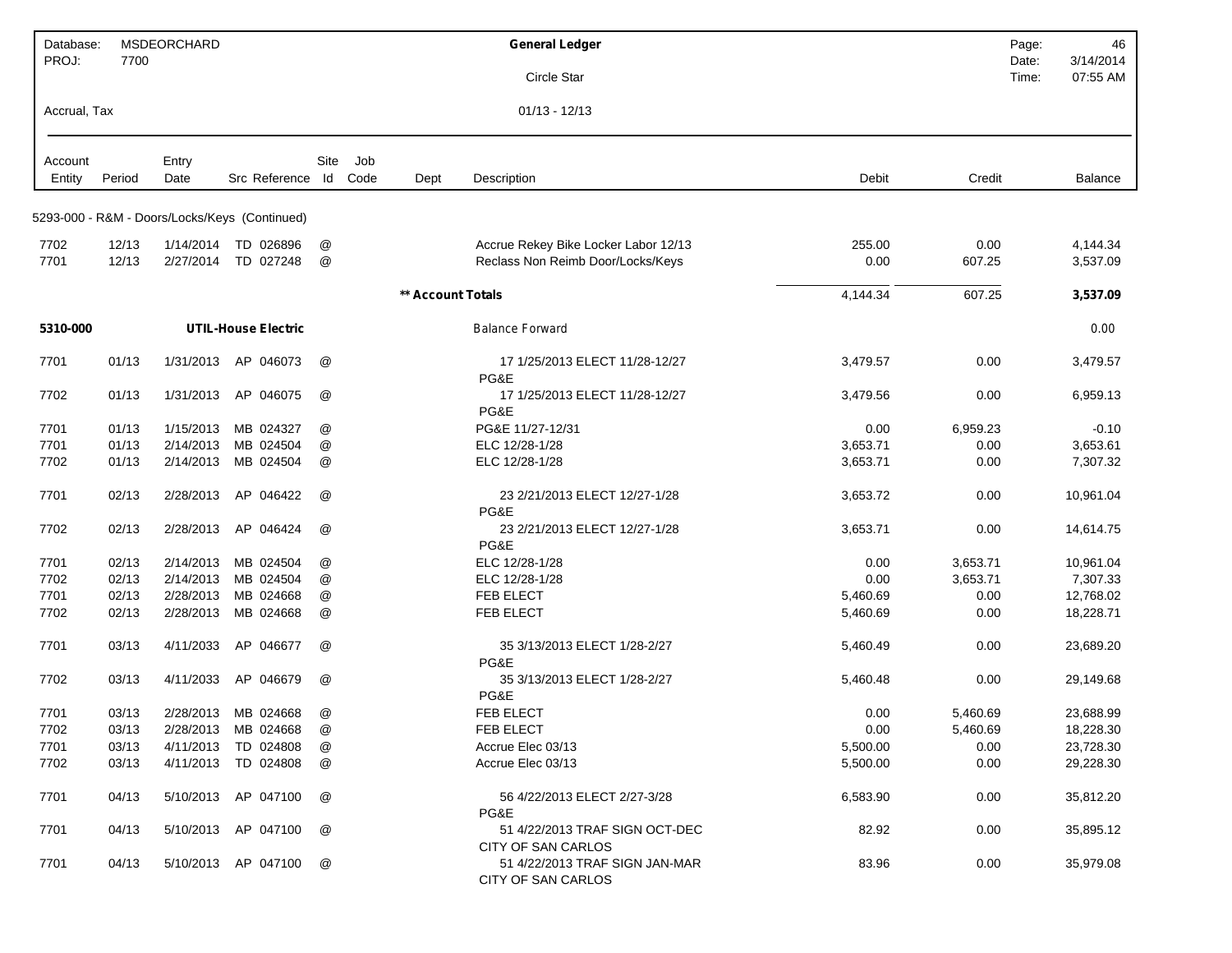| Database:         |        | <b>MSDEORCHARD</b>                         |                     |                           |             |      | <b>General Ledger</b>                                |          |          | Page: | 47        |
|-------------------|--------|--------------------------------------------|---------------------|---------------------------|-------------|------|------------------------------------------------------|----------|----------|-------|-----------|
| PROJ:             | 7700   |                                            |                     |                           |             |      |                                                      |          |          | Date: | 3/14/2014 |
|                   |        |                                            |                     |                           |             |      | Circle Star                                          |          |          | Time: | 07:55 AM  |
| Accrual, Tax      |        |                                            |                     |                           |             |      | $01/13 - 12/13$                                      |          |          |       |           |
|                   |        |                                            |                     |                           |             |      |                                                      |          |          |       |           |
| Account<br>Entity | Period | Entry<br>Date                              | Src Reference Id    | Site                      | Job<br>Code | Dept | Description                                          | Debit    | Credit   |       |           |
|                   |        |                                            |                     |                           |             |      |                                                      |          |          |       | Balance   |
|                   |        | 5310-000 - UTIL-House Electric (Continued) |                     |                           |             |      |                                                      |          |          |       |           |
| 7701              | 04/13  |                                            | 5/10/2013 AP 047100 | @                         |             |      | 51 4/22/2013 ADD'L N/E CRNER                         | 2.63     | 0.00     |       | 35,981.71 |
|                   |        |                                            |                     |                           |             |      | 8/12 CITY OF SAN CARLOS                              |          |          |       |           |
| 7702              | 04/13  | 5/10/2013                                  | AP 047102           | @                         |             |      | 56 4/22/2013 ELECT 2/27-3/28                         | 6,583.90 | 0.00     |       | 42,565.61 |
|                   |        |                                            |                     |                           |             |      | PG&E                                                 |          |          |       |           |
| 7702              | 04/13  | 5/10/2013                                  | AP 047102           | @                         |             |      | 51 4/22/2013 TRAF SIGN OCT-DEC                       | 82.91    | 0.00     |       | 42,648.52 |
| 7702              | 04/13  | 5/10/2013                                  | AP 047102           | @                         |             |      | CITY OF SAN CARLOS<br>51 4/22/2013 TRAF SIGN JAN-MAR | 83.95    | 0.00     |       | 42,732.47 |
|                   |        |                                            |                     |                           |             |      | <b>CITY OF SAN CARLOS</b>                            |          |          |       |           |
| 7702              | 04/13  | 5/10/2013                                  | AP 047102           | @                         |             |      | 51 4/22/2013 ADD'L N/E CRNER                         | 2.63     | 0.00     |       | 42,735.10 |
|                   |        |                                            |                     |                           |             |      | 8/12 CITY OF SAN CARLOS                              |          |          |       |           |
| 7701              | 04/13  | 4/11/2013                                  | TD 024808           | @                         |             |      | Accrue Elec 03/13                                    | 0.00     | 5,500.00 |       | 37,235.10 |
| 7702              | 04/13  | 4/11/2013                                  | TD 024808           | @                         |             |      | Accrue Elec 03/13                                    | 0.00     | 5,500.00 |       | 31,735.10 |
| 7701              | 04/13  | 5/10/2013                                  | TD 025055           | @                         |             |      | Accrue Traffic Sign 04/13                            | 28.00    | 0.00     |       | 31,763.10 |
| 7702              | 04/13  | 5/10/2013                                  | TD 025055           | @                         |             |      | Accrue Traffic Sign 04/13                            | 28.00    | 0.00     |       | 31,791.10 |
| 7701              | 04/13  | 5/10/2013                                  | TD 025055           | $^\text{\textregistered}$ |             |      | Accrue Elect 04/13                                   | 6,500.00 | 0.00     |       | 38,291.10 |
| 7702              | 04/13  | 5/10/2013                                  | TD 025055           | $^\copyright$             |             |      | Accrue Elect 04/13                                   | 6,500.00 | 0.00     |       | 44,791.10 |
| 7701              | 05/13  | 6/7/2013                                   | AP 047339           | @                         |             |      | 80 5/23/2013 ELECT 3/28-4/28                         | 6,356.71 | 0.00     |       | 51,147.81 |
|                   |        |                                            |                     |                           |             |      | PG&E                                                 |          |          |       |           |
| 7702              | 05/13  | 6/7/2013                                   | AP 047341           | @                         |             |      | 80 5/23/2013 ELECT 3/28-4/28<br>PG&E                 | 6,356.71 | 0.00     |       | 57,504.52 |
| 7701              | 05/13  | 5/10/2013                                  | TD 025055           | @                         |             |      | Accrue Traffic Sign 04/13                            | 0.00     | 28.00    |       | 57,476.52 |
| 7702              | 05/13  | 5/10/2013                                  | TD 025055           | @                         |             |      | Accrue Traffic Sign 04/13                            | 0.00     | 28.00    |       | 57,448.52 |
| 7701              | 05/13  | 5/10/2013                                  | TD 025055           | $^\text{\textregistered}$ |             |      | Accrue Elect 04/13                                   | 0.00     | 6,500.00 |       | 50,948.52 |
| 7702              | 05/13  | 5/10/2013                                  | TD 025055           | $^\text{\textregistered}$ |             |      | Accrue Elect 04/13                                   | 0.00     | 6,500.00 |       | 44,448.52 |
| 7701              | 05/13  | 6/7/2013                                   | TD 025200           | @                         |             |      | Accrue Traffic Sign 04/13-05/13                      | 56.00    | 0.00     |       | 44,504.52 |
| 7702              | 05/13  | 6/7/2013                                   | TD 025200           | @                         |             |      | Accrue Traffic Sign 04/13-05/13                      | 56.00    | 0.00     |       | 44,560.52 |
| 7701              | 05/13  | 6/7/2013                                   | TD 025200           | @                         |             |      | Accrue Elect 05/13                                   | 6,500.00 | 0.00     |       | 51,060.52 |
| 7702              | 05/13  | 6/7/2013                                   | TD 025200           | $^\circledR$              |             |      | Accrue Elect 05/13                                   | 6,500.00 | 0.00     |       | 57,560.52 |
| 7701              | 06/13  | 7/5/2013                                   | AP 047687           | @                         |             |      | 105 6/28/2013 ELECT 4/27-5/29<br>PG&E                | 6,302.54 | 0.00     |       | 63,863.06 |
| 7702              | 06/13  | 7/5/2013                                   | AP 047689           | @                         |             |      | 105 6/28/2013 ELECT 4/27-5/29<br>PG&E                | 6,302.54 | 0.00     |       | 70,165.60 |
| 7701              | 06/13  | 6/7/2013                                   | TD 025200           | @                         |             |      | Accrue Traffic Sign 04/13-05/13                      | 0.00     | 56.00    |       | 70,109.60 |
| 7702              | 06/13  | 6/7/2013                                   | TD 025200           | @                         |             |      | Accrue Traffic Sign 04/13-05/13                      | 0.00     | 56.00    |       | 70,053.60 |
| 7701              | 06/13  | 6/7/2013                                   | TD 025200           | @                         |             |      | Accrue Elect 05/13                                   | 0.00     | 6,500.00 |       | 63,553.60 |
| 7702              | 06/13  | 6/7/2013                                   | TD 025200           | $^\copyright$             |             |      | Accrue Elect 05/13                                   | 0.00     | 6,500.00 |       | 57,053.60 |
| 7701              | 06/13  | 7/5/2013                                   | TD 025383           | $^\copyright$             |             |      | Accrue Elect 06/13                                   | 6,500.00 | 0.00     |       | 63,553.60 |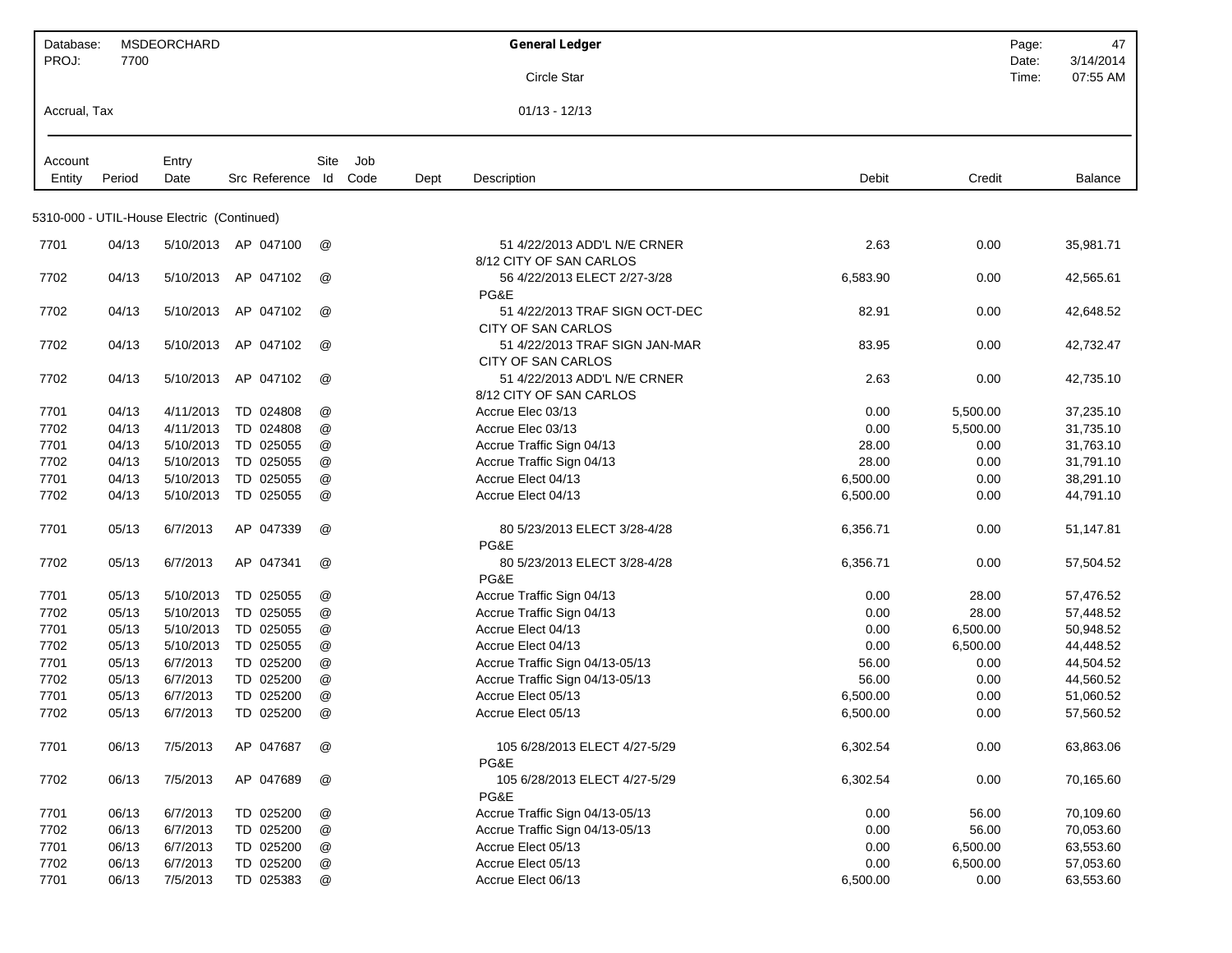| Database:         |        | MSDEORCHARD                                |                      |              |             |      | <b>General Ledger</b>                                 |           |          | Page:<br>48        |
|-------------------|--------|--------------------------------------------|----------------------|--------------|-------------|------|-------------------------------------------------------|-----------|----------|--------------------|
| PROJ:             | 7700   |                                            |                      |              |             |      |                                                       |           |          | 3/14/2014<br>Date: |
|                   |        |                                            |                      |              |             |      | Circle Star                                           |           |          | 07:55 AM<br>Time:  |
| Accrual, Tax      |        |                                            |                      |              |             |      | $01/13 - 12/13$                                       |           |          |                    |
|                   |        |                                            |                      |              |             |      |                                                       |           |          |                    |
| Account<br>Entity | Period | Entry<br>Date                              | Src Reference        | Site<br>ld   | Job<br>Code | Dept | Description                                           | Debit     | Credit   | Balance            |
|                   |        |                                            |                      |              |             |      |                                                       |           |          |                    |
|                   |        | 5310-000 - UTIL-House Electric (Continued) |                      |              |             |      |                                                       |           |          |                    |
| 7702              | 06/13  | 7/5/2013                                   | TD 025383            | @            |             |      | Accrue Elect 06/13                                    | 6,500.00  | 0.00     | 70,053.60          |
| 7701              | 06/13  | 7/5/2013                                   | TD 025383            | @            |             |      | Accrue Traffic Sign 04/13-06/13                       | 84.00     | 0.00     | 70.137.60          |
| 7702              | 06/13  | 7/5/2013                                   | TD 025383            | @            |             |      | Accrue Traffic Sign 04/13-06/13                       | 84.00     | 0.00     | 70,221.60          |
| 7701              | 07/13  | 8/8/2013                                   | AP 048198            | @            |             |      | 113 7/25/2013 ELECT 5/29-6/27<br>PG&E                 | 9,627.20  | 0.00     | 79,848.80          |
| 7702              | 07/13  | 8/8/2013                                   | AP 048200            | @            |             |      | 113 7/25/2013 ELECT 5/29-6/27<br>PG&E                 | 9,627.20  | 0.00     | 89,476.00          |
| 7701              | 07/13  | 7/5/2013                                   | TD 025383            | @            |             |      | Accrue Elect 06/13                                    | 0.00      | 6,500.00 | 82,976.00          |
| 7702              | 07/13  | 7/5/2013                                   | TD 025383            | @            |             |      | Accrue Elect 06/13                                    | 0.00      | 6,500.00 | 76,476.00          |
| 7701              | 07/13  | 7/5/2013                                   | TD 025383            | @            |             |      | Accrue Traffic Sign 04/13-06/13                       | 0.00      | 84.00    | 76,392.00          |
| 7702              | 07/13  | 7/5/2013                                   | TD 025383            | @            |             |      | Accrue Traffic Sign 04/13-06/13                       | 0.00      | 84.00    | 76,308.00          |
| 7701              | 07/13  | 8/12/2013                                  | TD 025641            | @            |             |      | Accrue Elect 07/13                                    | 9,600.00  | 0.00     | 85,908.00          |
| 7702              | 07/13  | 8/12/2013                                  | TD 025641            | $^\circledR$ |             |      | Accrue Elect 07/13                                    | 9,600.00  | 0.00     | 95,508.00          |
| 7701              | 07/13  | 8/12/2013                                  | TD 025641            | @            |             |      | Accrue Traffic Sign 07/13                             | 112.00    | 0.00     | 95,620.00          |
| 7702              | 07/13  | 8/12/2013                                  | TD 025641            | @            |             |      | Accrue Traffic Sign 07/13                             | 112.00    | 0.00     | 95,732.00          |
| 7701              | 08/13  | 9/6/2013                                   | AP 048720            | @            |             |      | 133 8/16/2013 ELECT 6/27-7/29<br>PG&E                 | 749.89    | 0.00     | 96,481.89          |
| 7701              | 08/13  | 9/6/2013                                   | AP 048720            | @            |             |      | 133 8/16/2013 ELECT 6/27-7/29<br>PG&E                 | 8,960.29  | 0.00     | 105,442.18         |
| 7702              | 08/13  | 9/6/2013                                   | AP 048722            | @            |             |      | 133 8/16/2013 ELECT 6/27-7/29<br>PG&E                 | 11,253.41 | 0.00     | 116,695.59         |
| 7702              | 08/13  | 9/6/2013                                   | AP 048722            | @            |             |      | 133 8/16/2013 ELECT 6/27-7/29<br>PG&E                 | 749.88    | 0.00     | 117,445.47         |
| 7701              | 08/13  | 8/12/2013                                  | TD 025641            | @            |             |      | Accrue Elect 07/13                                    | 0.00      | 9,600.00 | 107,845.47         |
| 7702              | 08/13  | 8/12/2013                                  | TD 025641            | @            |             |      | Accrue Elect 07/13                                    | 0.00      | 9,600.00 | 98,245.47          |
| 7701              | 08/13  | 8/12/2013                                  | TD 025641            | @            |             |      | Accrue Traffic Sign 07/13                             | 0.00      | 112.00   | 98,133.47          |
| 7702              | 08/13  | 8/12/2013                                  | TD 025641            | @            |             |      | Accrue Traffic Sign 07/13                             | 0.00      | 112.00   | 98,021.47          |
| 7701              | 08/13  | 9/6/2013                                   | TD 025875            | @            |             |      | Accrue Elect 08/13                                    | 9,700.00  | 0.00     | 107,721.47         |
| 7702              | 08/13  | 9/6/2013                                   | TD 025875            | @            |             |      | Accrue Elect 08/13                                    | 12,000.00 | 0.00     | 119,721.47         |
| 7701              | 08/13  | 9/6/2013                                   | TD 025875            | @            |             |      | Accrue Traffic Sign 04/13-08/13                       | 140.00    | 0.00     | 119,861.47         |
| 7702              | 08/13  | 9/6/2013                                   | TD 025875            | @            |             |      | Accrue Traffic Sign 04/13-08/13                       | 140.00    | 0.00     | 120,001.47         |
| 7701              | 09/13  |                                            | 10/11/2013 AP 049316 | @            |             |      | 152 9/19/2013 TRAF SIGN APR-JUN<br>CITY OF SAN CARLOS | 81.00     | 0.00     | 120,082.47         |
| 7701              | 09/13  |                                            | 10/11/2013 AP 049316 | @            |             |      | 158 9/19/2013 ELECT LIFT/GARAGE<br>PG&E               | 778.44    | 0.00     | 120,860.91         |
| 7701              | 09/13  |                                            | 10/11/2013 AP 049316 | @            |             |      | 158 9/19/2013 ELECT 7/30-8/26<br>PG&E                 | 16,733.48 | 0.00     | 137,594.39         |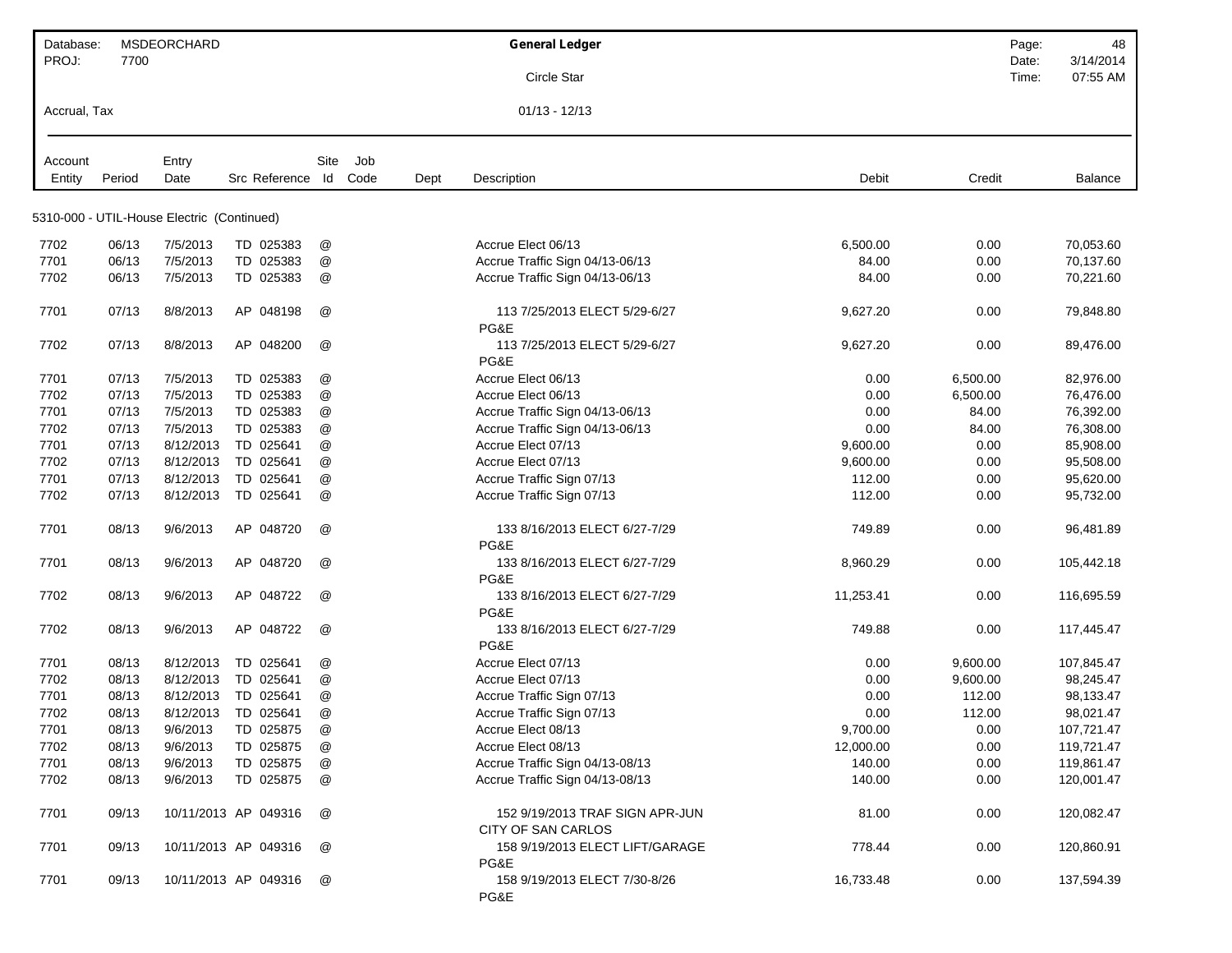| Database:         |        | <b>MSDEORCHARD</b>                         |                       |                 |     |      | <b>General Ledger</b>                      |           |           | Page:          | 49                    |
|-------------------|--------|--------------------------------------------|-----------------------|-----------------|-----|------|--------------------------------------------|-----------|-----------|----------------|-----------------------|
| PROJ:             | 7700   |                                            |                       |                 |     |      | Circle Star                                |           |           | Date:<br>Time: | 3/14/2014<br>07:55 AM |
|                   |        |                                            |                       |                 |     |      |                                            |           |           |                |                       |
| Accrual, Tax      |        |                                            |                       |                 |     |      | $01/13 - 12/13$                            |           |           |                |                       |
|                   |        |                                            |                       |                 |     |      |                                            |           |           |                |                       |
| Account<br>Entity | Period | Entry<br>Date                              | Src Reference Id Code | Site            | Job | Dept | Description                                | Debit     | Credit    |                | Balance               |
|                   |        |                                            |                       |                 |     |      |                                            |           |           |                |                       |
|                   |        | 5310-000 - UTIL-House Electric (Continued) |                       |                 |     |      |                                            |           |           |                |                       |
| 7702              | 09/13  |                                            | 10/11/2013 AP 049318  | @               |     |      | 152 9/19/2013 TRAF SIGN APR-JUN            | 80.99     | 0.00      |                | 137,675.38            |
|                   |        |                                            |                       |                 |     |      | <b>CITY OF SAN CARLOS</b>                  |           |           |                |                       |
| 7702              | 09/13  |                                            | 10/11/2013 AP 049318  | @               |     |      | 158 9/19/2013 ELECT LIFT/GARAGE<br>PG&E    | 778.44    | 0.00      |                | 138,453.82            |
| 7702              | 09/13  |                                            | 10/11/2013 AP 049318  | @               |     |      | 158 9/19/2013 ELECT 7/30-8/26              | 10,608.92 | 0.00      |                | 149,062.74            |
|                   |        |                                            |                       |                 |     |      | PG&E                                       |           |           |                |                       |
| 7701              | 09/13  | 9/6/2013                                   | TD 025875             | @               |     |      | Accrue Elect 08/13                         | 0.00      | 9,700.00  |                | 139,362.74            |
| 7702              | 09/13  | 9/6/2013                                   | TD 025875             | @               |     |      | Accrue Elect 08/13                         | 0.00      | 12,000.00 |                | 127,362.74            |
| 7701              | 09/13  | 9/6/2013                                   | TD 025875             | @               |     |      | Accrue Traffic Sign 04/13-08/13            | 0.00      | 140.00    |                | 127,222.74            |
| 7702              | 09/13  | 9/6/2013                                   | TD 025875             | @               |     |      | Accrue Traffic Sign 04/13-08/13            | 0.00      | 140.00    |                | 127,082.74            |
| 7701              | 09/13  | 10/11/2013 TD 026163                       |                       | @               |     |      | Accrue Elect 09/13                         | 16,000.00 | 0.00      |                | 143,082.74            |
| 7702              | 09/13  | 10/11/2013 TD 026163                       |                       | @               |     |      | Accrue Elect 09/13                         | 10,000.00 | 0.00      |                | 153,082.74            |
| 7701              | 09/13  |                                            | 10/11/2013 TD 026163  | @               |     |      | Accrue Traffice Sign 07/13-09/13           | 84.00     | 0.00      |                | 153,166.74            |
| 7702              | 09/13  |                                            | 10/11/2013 TD 026163  | @               |     |      | Accrue Traffice Sign 07/13-09/13           | 84.00     | 0.00      |                | 153,250.74            |
| 7701              | 10/13  | 11/12/2013 AP 049826                       |                       | @               |     |      | 186 10/23/2013 ELECT 8/26-9/25<br>PG&E     | 29,733.30 | 0.00      |                | 182,984.04            |
| 7701              | 10/13  |                                            | 11/12/2013 AP 049826  | @               |     |      | 186 10/23/2013 GRGE/LIFT<br>STAT/ELEV PG&E | 1,492.08  | 0.00      |                | 184,476.12            |
| 7702              | 10/13  |                                            | 11/12/2013 AP 049828  | @               |     |      | 186 10/23/2013 ELECT 8/27-9/26<br>PG&E     | 12,087.15 | 0.00      |                | 196,563.27            |
| 7702              | 10/13  | 11/12/2013 AP 049828                       |                       | @               |     |      | 186 10/23/2013 GRGE/LIFT                   | 1,492.08  | 0.00      |                | 198,055.35            |
|                   |        |                                            |                       |                 |     |      | STAT/ELEV PG&E                             |           |           |                |                       |
| 7701              | 10/13  |                                            | 10/11/2013 TD 026163  | @               |     |      | Accrue Elect 09/13                         | 0.00      | 16,000.00 |                | 182,055.35            |
| 7702              | 10/13  | 10/11/2013 TD 026163                       |                       | @               |     |      | Accrue Elect 09/13                         | 0.00      | 10,000.00 |                | 172,055.35            |
| 7701              | 10/13  |                                            | 10/11/2013 TD 026163  | @               |     |      | Accrue Traffice Sign 07/13-09/13           | 0.00      | 84.00     |                | 171,971.35            |
| 7702              | 10/13  |                                            | 10/11/2013 TD 026163  | @               |     |      | Accrue Traffice Sign 07/13-09/13           | 0.00      | 84.00     |                | 171,887.35            |
| 7701              | 10/13  |                                            | 11/12/2013 TD 026412  | $^{\copyright}$ |     |      | Accrue Elect 10/13                         | 31,200.00 | 0.00      |                | 203,087.35            |
| 7702              | 10/13  |                                            | 11/12/2013 TD 026412  | @               |     |      | Accrue Elect 10/13                         | 13,500.00 | 0.00      |                | 216,587.35            |
| 7701              | 10/13  |                                            | 11/12/2013 TD 026412  | @               |     |      | Accrue Traffic Signs 07/13-10/13           | 112.00    | 0.00      |                | 216,699.35            |
| 7702              | 10/13  |                                            | 11/12/2013 TD 026412  | @               |     |      | Accrue Traffic Signs 07/13-10/13           | 112.00    | 0.00      |                | 216,811.35            |
| 7701              | 11/13  | 12/16/2013 AP 050381                       |                       | @               |     |      | 204 11/13/2013 ELECT 9/26-10/24<br>PG&E    | 26,439.31 | 0.00      |                | 243,250.66            |
| 7701              | 11/13  | 12/16/2013 AP 050381                       |                       | @               |     |      | 204 11/13/2013 ELECT 9/26-10/24<br>PG&E    | 1,279.30  | 0.00      |                | 244,529.96            |
| 7702              | 11/13  |                                            | 12/16/2013 AP 050383  | @               |     |      | 204 11/13/2013 ELECT 9/26-10/24<br>PG&E    | 1,279.30  | 0.00      |                | 245,809.26            |
| 7702              | 11/13  |                                            | 12/16/2013 AP 050383  | @               |     |      | 204 11/13/2013 ELECT 9/26-10/24<br>PG&E    | 9,291.50  | 0.00      |                | 255,100.76            |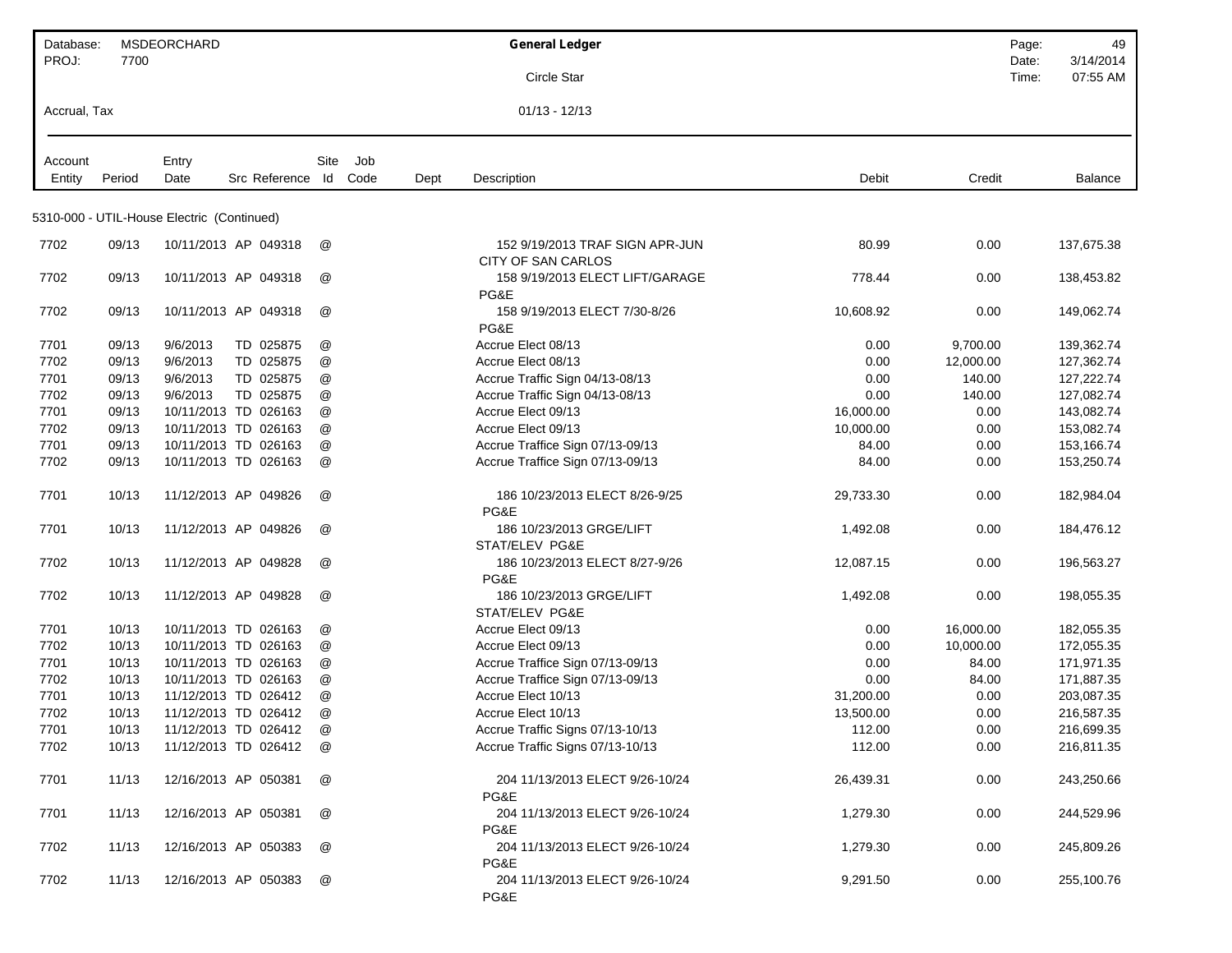| Database:    |        | <b>MSDEORCHARD</b>                         |                       |                 |     |                   | <b>General Ledger</b>                    |            |            | Page:          | 50                    |
|--------------|--------|--------------------------------------------|-----------------------|-----------------|-----|-------------------|------------------------------------------|------------|------------|----------------|-----------------------|
| PROJ:        | 7700   |                                            |                       |                 |     |                   | Circle Star                              |            |            | Date:<br>Time: | 3/14/2014<br>07:55 AM |
| Accrual, Tax |        |                                            |                       |                 |     |                   | $01/13 - 12/13$                          |            |            |                |                       |
| Account      |        | Entry                                      |                       | Site            | Job |                   |                                          |            |            |                |                       |
| Entity       | Period | Date                                       | Src Reference Id Code |                 |     | Dept              | Description                              | Debit      | Credit     |                | <b>Balance</b>        |
|              |        | 5310-000 - UTIL-House Electric (Continued) |                       |                 |     |                   |                                          |            |            |                |                       |
| 7701         | 11/13  |                                            | 11/12/2013 TD 026412  | @               |     |                   | Accrue Elect 10/13                       | 0.00       | 31,200.00  |                | 223,900.76            |
| 7702         | 11/13  |                                            | 11/12/2013 TD 026412  | @               |     |                   | Accrue Elect 10/13                       | 0.00       | 13,500.00  |                | 210,400.76            |
| 7701         | 11/13  |                                            | 11/12/2013 TD 026412  | @               |     |                   | Accrue Traffic Signs 07/13-10/13         | 0.00       | 112.00     |                | 210,288.76            |
| 7702         | 11/13  |                                            | 11/12/2013 TD 026412  | @               |     |                   | Accrue Traffic Signs 07/13-10/13         | 0.00       | 112.00     |                | 210,176.76            |
| 7701         | 11/13  |                                            | 12/17/2013 TD 026675  | @               |     |                   | Accrue Elect 11/13                       | 22,000.00  | 0.00       |                | 232,176.76            |
| 7702         | 11/13  |                                            | 12/17/2013 TD 026675  | @               |     |                   | Accrue Elect 11/13                       | 6,600.00   | 0.00       |                | 238,776.76            |
| 7701         | 11/13  |                                            | 12/17/2013 TD 026675  | @               |     |                   | Accrue Trafic Signs 07/13-11/13          | 140.00     | 0.00       |                | 238,916.76            |
| 7702         | 11/13  |                                            | 12/17/2013 TD 026675  | @               |     |                   | Accrue Trafic Signs 07/13-11/13          | 140.00     | 0.00       |                | 239,056.76            |
| 7701         | 12/13  | 1/14/2014                                  | AP 050923             | @               |     |                   | 227 12/24/2013 ELECT 10/26-11/25<br>PG&E | 20,203.53  | 0.00       |                | 259,260.29            |
| 7701         | 12/13  | 1/14/2014                                  | AP 050923             | @               |     |                   | 227 12/24/2013 ELECT 10/26-11/25<br>PG&E | 1,021.16   | 0.00       |                | 260,281.45            |
| 7701         | 12/13  | 1/14/2014                                  | AP 050923             | @               |     |                   | 227 12/24/2013 ELECT 10/26-11/25<br>PG&E | 10.40      | 0.00       |                | 260,291.85            |
| 7702         | 12/13  | 1/14/2014                                  | AP 050925             | @               |     |                   | 227 12/24/2013 ELECT 10/26-11/25<br>PG&E | 5,566.02   | 0.00       |                | 265,857.87            |
| 7702         | 12/13  | 1/14/2014                                  | AP 050925             | @               |     |                   | 227 12/24/2013 ELECT 10/26-11/25<br>PG&E | 1,021.16   | 0.00       |                | 266,879.03            |
| 7702         | 12/13  | 1/14/2014                                  | AP 050925             | @               |     |                   | 227 12/24/2013 ELECT 10/26-11/25<br>PG&E | 10.40      | 0.00       |                | 266,889.43            |
| 7701         | 12/13  |                                            | 12/17/2013 TD 026675  | @               |     |                   | Accrue Elect 11/13                       | 0.00       | 22,000.00  |                | 244,889.43            |
| 7702         | 12/13  |                                            | 12/17/2013 TD 026675  | @               |     |                   | Accrue Elect 11/13                       | 0.00       | 6,600.00   |                | 238,289.43            |
| 7701         | 12/13  |                                            | 12/17/2013 TD 026675  | @               |     |                   | Accrue Trafic Signs 07/13-11/13          | 0.00       | 140.00     |                | 238,149.43            |
| 7702         | 12/13  |                                            | 12/17/2013 TD 026675  | @               |     |                   | Accrue Trafic Signs 07/13-11/13          | 0.00       | 140.00     |                | 238,009.43            |
| 7701         | 12/13  | 1/14/2014                                  | TD 026896             | @               |     |                   | Accrue Elect 12/13                       | 16,957.58  | 0.00       |                | 254,967.01            |
| 7702         | 12/13  | 1/14/2014                                  | TD 026896             | @               |     |                   | Accrue Elect 12/13                       | 6,772.13   | 0.00       |                | 261,739.14            |
| 7701         | 12/13  | 1/14/2014                                  | TD 026896             | $^{\copyright}$ |     |                   | Accrue Traffic Signs 07/13-12/13         | 168.00     | 0.00       |                | 261,907.14            |
| 7702         | 12/13  |                                            | 1/14/2014 TD 026896   | @               |     |                   | Accrue Traffic Signs 07/13-12/13         | 168.00     | 0.00       |                | 262,075.14            |
| 7701         | 12/13  |                                            | 2/27/2014 TD 027248   | @               |     |                   | Reclass Non Reimb Elect                  | 0.00       | 19,347.19  |                | 242,727.95            |
|              |        |                                            |                       |                 |     | ** Account Totals |                                          | 478,975.17 | 236,247.22 |                | 242.727.95            |
| 5330-000     |        | UTIL-Gas                                   |                       |                 |     |                   | <b>Balance Forward</b>                   |            |            |                | 0.00                  |
| 7701         | 01/13  |                                            | 1/31/2013 AP 046073   | @               |     |                   | 17 1/25/2013 GAS 11/28-12/27<br>PG&E     | 9.01       | 0.00       |                | 9.01                  |
| 7702         | 01/13  |                                            | 1/31/2013 AP 046075   | @               |     |                   | 17 1/25/2013 GAS 11/28-12/27<br>PG&E     | 9.00       | 0.00       |                | 18.01                 |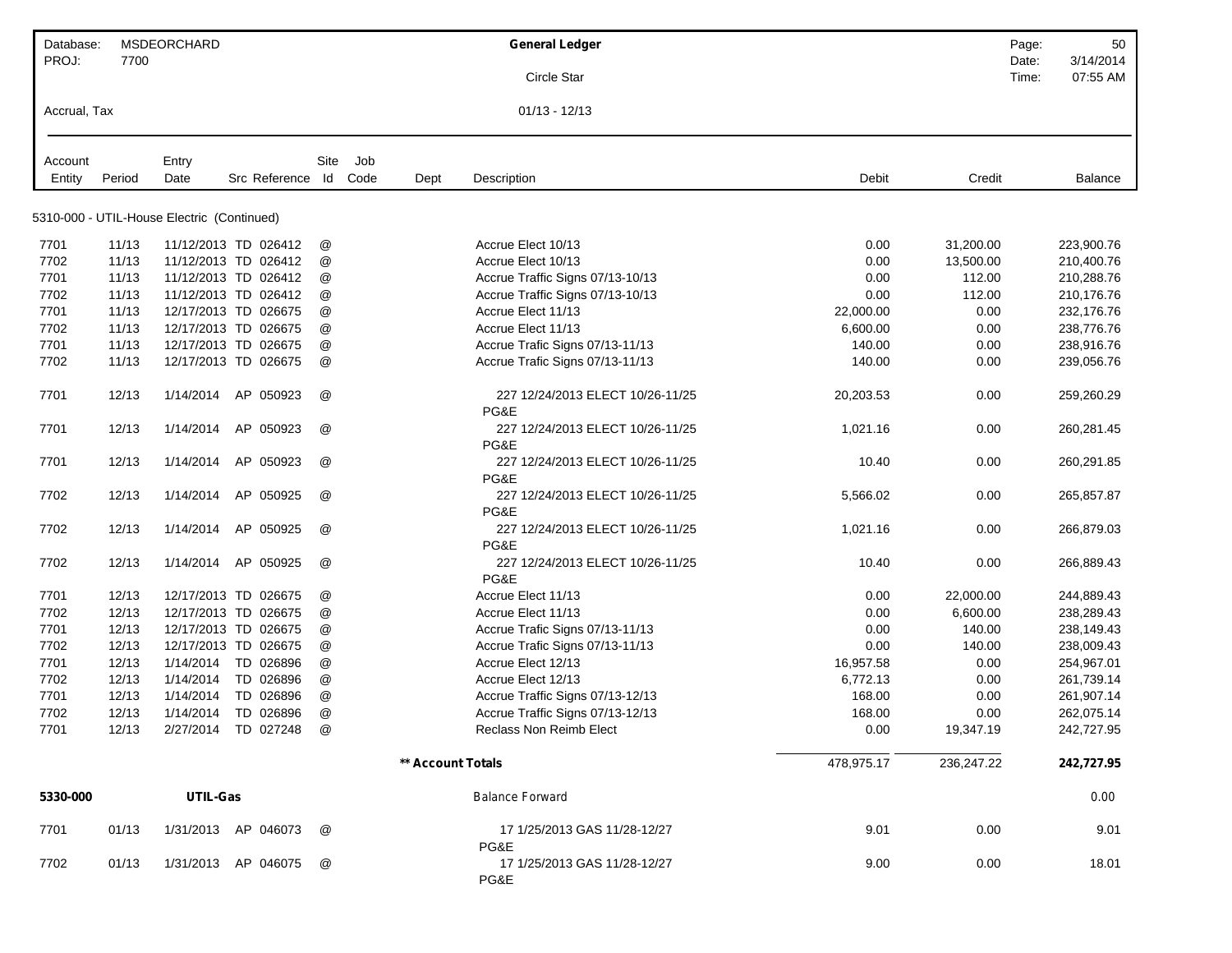| Database:    |        | MSDEORCHARD                     |                       |      |     |      | <b>General Ledger</b>               |        |        | Page: | 51        |
|--------------|--------|---------------------------------|-----------------------|------|-----|------|-------------------------------------|--------|--------|-------|-----------|
| PROJ:        | 7700   |                                 |                       |      |     |      |                                     |        |        | Date: | 3/14/2014 |
|              |        |                                 |                       |      |     |      | Circle Star                         |        |        | Time: | 07:55 AM  |
| Accrual, Tax |        |                                 |                       |      |     |      | $01/13 - 12/13$                     |        |        |       |           |
| Account      |        | Entry                           |                       | Site | Job |      |                                     |        |        |       |           |
| Entity       | Period | Date                            | Src Reference Id Code |      |     | Dept | Description                         | Debit  | Credit |       | Balance   |
|              |        |                                 |                       |      |     |      |                                     |        |        |       |           |
|              |        | 5330-000 - UTIL-Gas (Continued) |                       |      |     |      |                                     |        |        |       |           |
| 7701         | 01/13  | 1/15/2013                       | MB 024327             | @    |     |      | PG&E 11/27-12/31                    | 0.00   | 17.91  |       | 0.10      |
| 7702         | 01/13  | 2/14/2013                       | MB 024504             | @    |     |      | GAS 12/28-1/28                      | 8.65   | 0.00   |       | 8.75      |
| 7701         | 01/13  | 2/14/2013                       | MB 024504             | @    |     |      | GAS 12/28-1/28                      | 8.65   | 0.00   |       | 17.40     |
| 7701         | 02/13  | 2/28/2013                       | AP 046422             | @    |     |      | 23 2/21/2013 GAS 12/28-1/28         | 8.65   | 0.00   |       | 26.05     |
|              |        |                                 |                       |      |     |      | PG&E                                |        |        |       |           |
| 7702         | 02/13  | 2/28/2013                       | AP 046424             | @    |     |      | 23 2/21/2013 GAS 12/28-1/28<br>PG&E | 8.65   | 0.00   |       | 34.70     |
| 7702         | 02/13  | 2/14/2013                       | MB 024504             | @    |     |      | GAS 12/28-1/28                      | 0.00   | 8.65   |       | 26.05     |
| 7701         | 02/13  | 2/14/2013                       | MB 024504             | @    |     |      | GAS 12/28-1/28                      | 0.00   | 8.65   |       | 17.40     |
| 7701         | 02/13  | 2/28/2013                       | MB 024668             | @    |     |      | FEB GAS                             | 6.28   | 0.00   |       | 23.68     |
| 7702         | 02/13  | 2/28/2013                       | MB 024668             | @    |     |      | FEB GAS                             | 6.27   | 0.00   |       | 29.95     |
|              |        |                                 |                       |      |     |      |                                     |        |        |       |           |
| 7701         | 03/13  | 4/11/2033                       | AP 046677             | @    |     |      | 35 3/13/2013 GAS 1/29-2/27<br>PG&E  | 6.28   | 0.00   |       | 36.23     |
| 7702         | 03/13  | 4/11/2033                       | AP 046679             | @    |     |      | 35 3/13/2013 GAS 1/29-2/27          | 6.27   | 0.00   |       | 42.50     |
|              |        |                                 |                       |      |     |      | PG&E                                |        |        |       |           |
| 7701         | 03/13  | 2/28/2013                       | MB 024668             | @    |     |      | FEB GAS                             | 0.00   | 6.28   |       | 36.22     |
| 7702         | 03/13  | 2/28/2013                       | MB 024668             | @    |     |      | <b>FEB GAS</b>                      | 0.00   | 6.27   |       | 29.95     |
| 7701         | 03/13  | 4/11/2013                       | TD 024808             | @    |     |      | Accrue Gas 03/13                    | 10.00  | 0.00   |       | 39.95     |
| 7702         | 03/13  | 4/11/2013                       | TD 024808             | @    |     |      | Accrue Gas 03/13                    | 10.00  | 0.00   |       | 49.95     |
| 7701         | 04/13  | 5/10/2013                       | AP 047100             | @    |     |      | 56 4/22/2013 GAS 2/28-3/28          | 91.58  | 0.00   |       | 141.53    |
| 7702         | 04/13  | 5/10/2013                       | AP 047102             | @    |     |      | PG&E<br>56 4/22/2013 GAS 2/28-3/28  | 91.57  | 0.00   |       | 233.10    |
|              |        |                                 |                       |      |     |      | PG&E                                |        |        |       |           |
| 7701         | 04/13  | 4/11/2013                       | TD 024808             | @    |     |      | Accrue Gas 03/13                    | 0.00   | 10.00  |       | 223.10    |
| 7702         | 04/13  | 4/11/2013                       | TD 024808             | @    |     |      | Accrue Gas 03/13                    | 0.00   | 10.00  |       | 213.10    |
| 7701         | 04/13  |                                 | 5/10/2013 TD 025055   | @    |     |      | Accrue Gas 04/13                    | 90.00  | 0.00   |       | 303.10    |
| 7702         | 04/13  |                                 | 5/10/2013 TD 025055   | @    |     |      | Accrue Gas 04/13                    | 90.00  | 0.00   |       | 393.10    |
| 7701         | 05/13  | 6/7/2013                        | AP 047339             | @    |     |      | 80 5/23/2013 GAS 2/28-4/29<br>PG&E  | 689.88 | 0.00   |       | 1,082.98  |
| 7702         | 05/13  | 6/7/2013                        | AP 047341             | @    |     |      | 80 5/23/2013 GAS 2/28-4/29<br>PG&E  | 689.88 | 0.00   |       | 1,772.86  |
| 7701         | 05/13  | 5/10/2013                       | TD 025055             | @    |     |      | Accrue Gas 04/13                    | 0.00   | 90.00  |       | 1,682.86  |
| 7702         | 05/13  | 5/10/2013                       | TD 025055             | @    |     |      | Accrue Gas 04/13                    | 0.00   | 90.00  |       | 1,592.86  |
| 7701         | 05/13  | 6/7/2013                        | TD 025200             | @    |     |      | Accrue Gas 05/13                    | 690.00 | 0.00   |       | 2,282.86  |
| 7702         | 05/13  | 6/7/2013                        | TD 025200             | @    |     |      | Accrue Gas 05/13                    | 690.00 | 0.00   |       | 2,972.86  |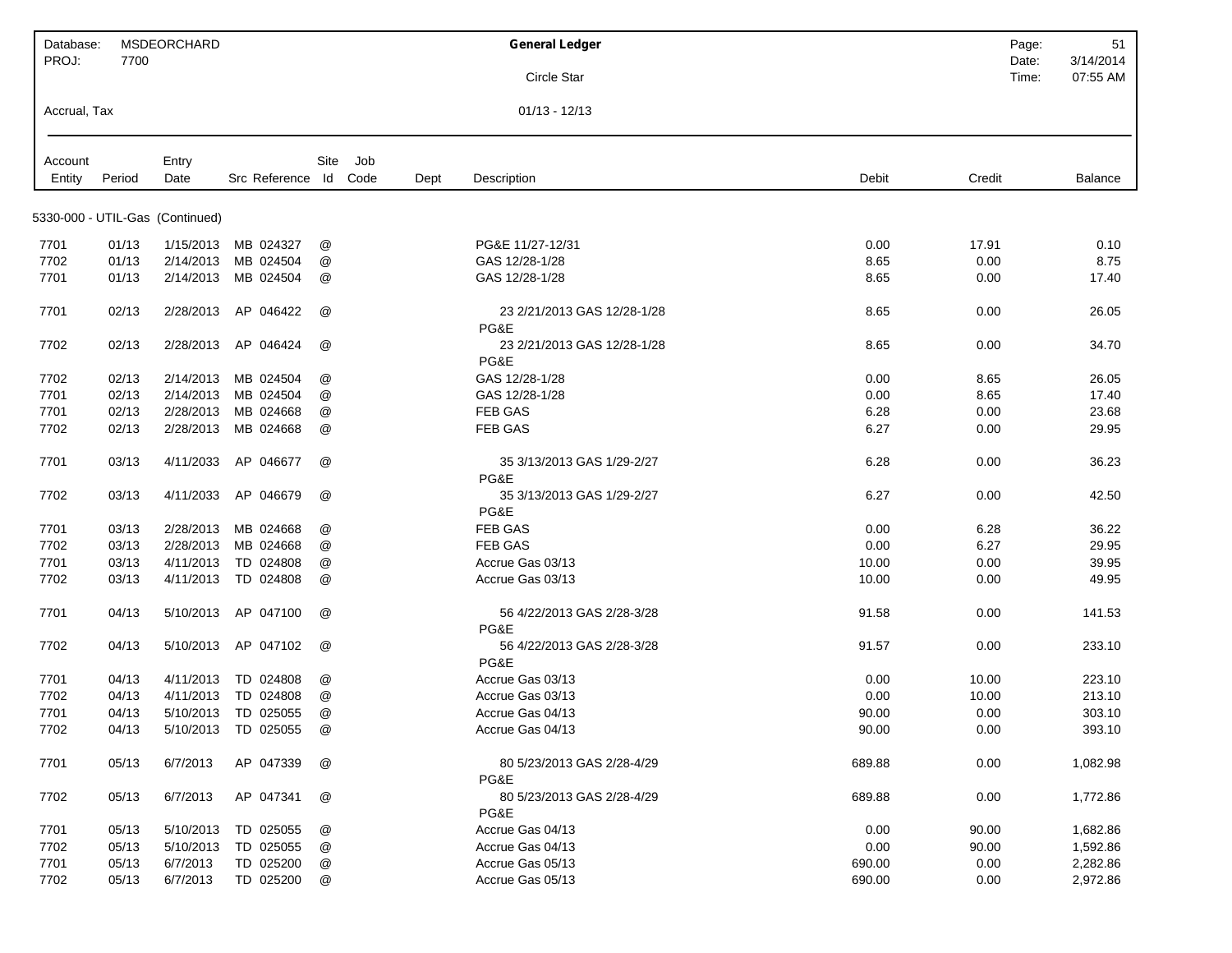| Database:    |                | <b>MSDEORCHARD</b>              |                        |                      |     |      | <b>General Ledger</b>                        |                                | Page:          | 52                    |
|--------------|----------------|---------------------------------|------------------------|----------------------|-----|------|----------------------------------------------|--------------------------------|----------------|-----------------------|
| PROJ:        | 7700           |                                 |                        |                      |     |      | Circle Star                                  |                                | Date:<br>Time: | 3/14/2014<br>07:55 AM |
|              |                |                                 |                        |                      |     |      |                                              |                                |                |                       |
| Accrual, Tax |                |                                 |                        |                      |     |      | $01/13 - 12/13$                              |                                |                |                       |
| Account      |                | Entry                           |                        | Site                 | Job |      |                                              |                                |                |                       |
| Entity       | Period         | Date                            | Src Reference Id Code  |                      |     | Dept | Description                                  | Credit<br>Debit                |                | Balance               |
|              |                | 5330-000 - UTIL-Gas (Continued) |                        |                      |     |      |                                              |                                |                |                       |
| 7701         | 06/13          | 7/5/2013                        | AP 047687              | @                    |     |      | 105 6/28/2013 GAS 4/30-5/29                  | 28.64<br>0.00                  |                | 3,001.50              |
| 7702         | 06/13          | 7/5/2013                        | AP 047689              | @                    |     |      | PG&E<br>105 6/28/2013 GAS 4/30-5/29          | 28.64<br>0.00                  |                | 3,030.14              |
|              |                |                                 |                        |                      |     |      | PG&E                                         |                                |                |                       |
| 7701         | 06/13          | 6/7/2013                        | TD 025200              | @                    |     |      | Accrue Gas 05/13                             | 0.00<br>690.00                 |                | 2,340.14              |
| 7702         | 06/13          | 6/7/2013<br>7/5/2013            | TD 025200<br>TD 025383 | @                    |     |      | Accrue Gas 05/13<br>Accrue Gas 06/13         | 690.00<br>0.00                 |                | 1,650.14              |
| 7701<br>7702 | 06/13<br>06/13 | 7/5/2013                        | TD 025383              | @<br>@               |     |      | Accrue Gas 06/13                             | 0.00<br>30.00<br>30.00<br>0.00 |                | 1,680.14<br>1,710.14  |
|              |                |                                 |                        |                      |     |      |                                              |                                |                |                       |
| 7701         | 07/13          | 8/8/2013                        | AP 048198              | @                    |     |      | 113 7/25/2013 GAS 5/30-6/27<br>PG&E          | 56.90<br>0.00                  |                | 1,767.04              |
| 7702         | 07/13          | 8/8/2013                        | AP 048200              | @                    |     |      | 113 7/25/2013 GAS 5/30-6/27<br>PG&E          | 56.90<br>0.00                  |                | 1,823.94              |
| 7701         | 07/13          | 7/5/2013                        | TD 025383              | @                    |     |      | Accrue Gas 06/13                             | 0.00<br>30.00                  |                | 1,793.94              |
| 7702         | 07/13          | 7/5/2013                        | TD 025383              | @                    |     |      | Accrue Gas 06/13                             | 0.00<br>30.00                  |                | 1,763.94              |
| 7701         | 07/13          | 8/12/2013                       | TD 025641              | @                    |     |      | Accrue Gas 07/13                             | 56.00<br>0.00                  |                | 1,819.94              |
| 7702         | 07/13          | 8/12/2013                       | TD 025641              | @                    |     |      | Accrue Gas 07/13                             | 56.00<br>0.00                  |                | 1,875.94              |
| 7701         | 08/13          | 9/6/2013                        | AP 048720              | @                    |     |      | 133 8/16/2013 GAS 6/28-7/29                  | 30.55<br>0.00                  |                | 1,906.49              |
|              |                |                                 |                        |                      |     |      | PG&E                                         |                                |                |                       |
| 7702         | 08/13          | 9/6/2013                        | AP 048722              | @                    |     |      | 133 8/16/2013 GAS 6/28-7/29<br>PG&E          | 30.55<br>0.00                  |                | 1,937.04              |
| 7701         | 08/13          | 8/12/2013                       | TD 025641              | @                    |     |      | Accrue Gas 07/13                             | 0.00<br>56.00                  |                | 1,881.04              |
| 7702         | 08/13          | 8/12/2013                       | TD 025641              | @                    |     |      | Accrue Gas 07/13                             | 0.00<br>56.00                  |                | 1,825.04              |
| 7701         | 08/13          | 9/6/2013                        | TD 025875              | @                    |     |      | Accrue Gas 08/13                             | 30.00<br>0.00                  |                | 1,855.04              |
| 7702         | 08/13          | 9/6/2013                        | TD 025875              | @                    |     |      | Accrue Gas 08/13                             | 30.00<br>0.00                  |                | 1,885.04              |
| 7701         | 09/13          |                                 | 10/11/2013 AP 049316   | $^{\textregistered}$ |     |      | 158 9/19/2013 GAS 7/30-8/27                  | 284.80<br>0.00                 |                | 2,169.84              |
| 7702         | 09/13          |                                 | 10/11/2013 AP 049318   | @                    |     |      | PG&E<br>158 9/19/2013 GAS 7/30-8/27          | 168.07<br>0.00                 |                | 2,337.91              |
|              |                |                                 |                        |                      |     |      | PG&E                                         |                                |                |                       |
| 7701         | 09/13          | 9/6/2013                        | TD 025875              | @                    |     |      | Accrue Gas 08/13                             | 0.00<br>30.00                  |                | 2,307.91              |
| 7702         | 09/13          | 9/6/2013                        | TD 025875              | @                    |     |      | Accrue Gas 08/13                             | 0.00<br>30.00                  |                | 2,277.91              |
| 7701         | 09/13          |                                 | 10/11/2013 TD 026163   | @                    |     |      | Accrue Gas 09/13                             | 280.00<br>0.00                 |                | 2,557.91              |
| 7702         | 09/13          |                                 | 10/11/2013 TD 026163   | @                    |     |      | Accrue Gas 09/13                             | 160.00<br>0.00                 |                | 2,717.91              |
| 7701         | 10/13          |                                 | 11/12/2013 AP 049826   | @                    |     |      | 186 10/23/2013 GAS 8/28-9/26                 | 1,168.73<br>0.00               |                | 3,886.64              |
| 7702         | 10/13          |                                 | 11/12/2013 AP 049828   | @                    |     |      | PG&E<br>186 10/23/2013 GAS 8/28-9/26<br>PG&E | 28.65<br>0.00                  |                | 3,915.29              |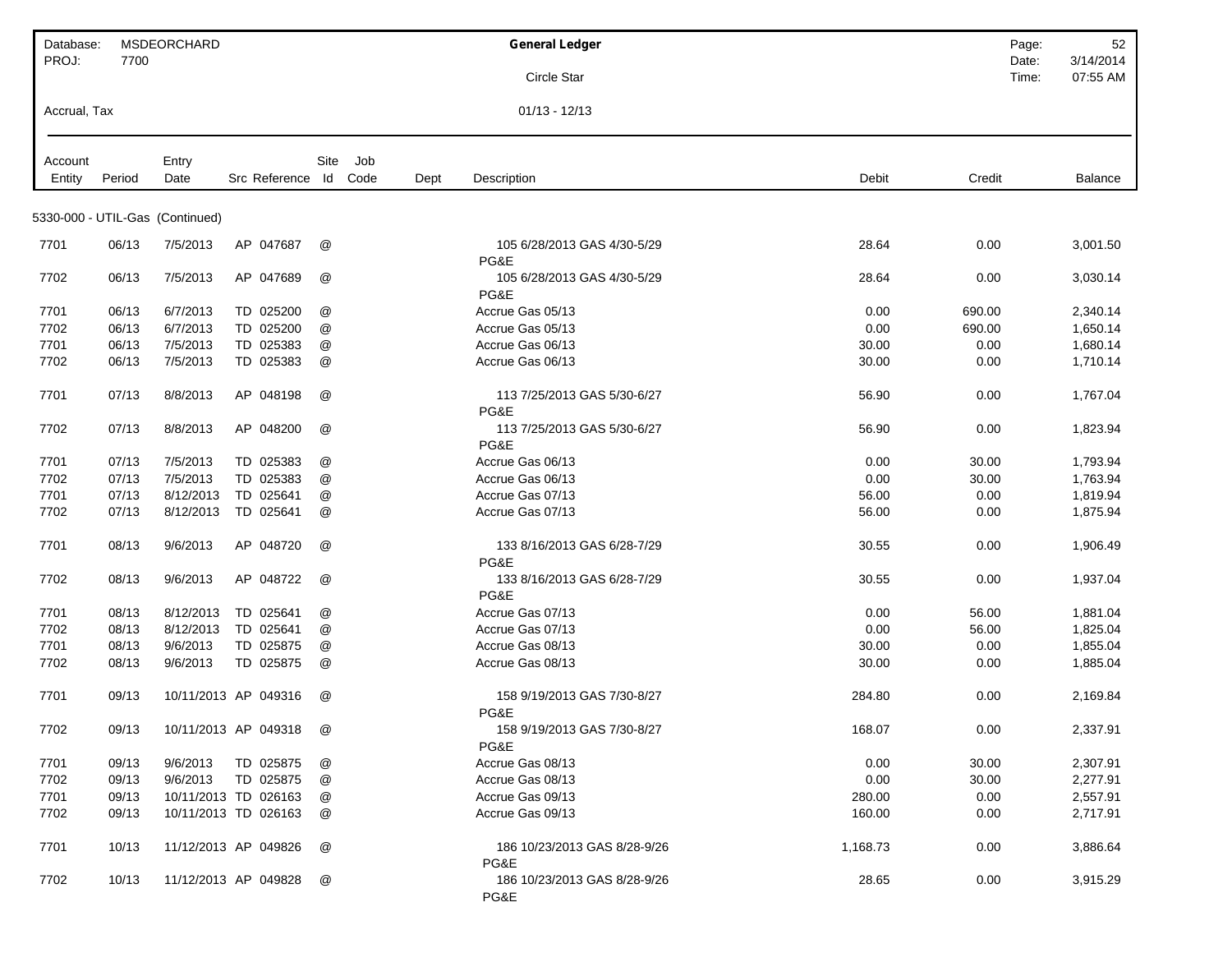| Database:    |        | <b>MSDEORCHARD</b>              |                       |      |     |                          | <b>General Ledger</b>                                                        |           | Page:    | 53        |
|--------------|--------|---------------------------------|-----------------------|------|-----|--------------------------|------------------------------------------------------------------------------|-----------|----------|-----------|
| PROJ:        | 7700   |                                 |                       |      |     |                          |                                                                              |           | Date:    | 3/14/2014 |
|              |        |                                 |                       |      |     |                          | Circle Star                                                                  |           | Time:    | 07:55 AM  |
| Accrual, Tax |        |                                 |                       |      |     |                          | $01/13 - 12/13$                                                              |           |          |           |
| Account      |        | Entry                           |                       | Site | Job |                          |                                                                              |           |          |           |
| Entity       | Period | Date                            | Src Reference Id Code |      |     | Dept                     | Description                                                                  | Debit     | Credit   | Balance   |
|              |        |                                 |                       |      |     |                          |                                                                              |           |          |           |
|              |        | 5330-000 - UTIL-Gas (Continued) |                       |      |     |                          |                                                                              |           |          |           |
| 7701         | 10/13  |                                 | 10/11/2013 TD 026163  | @    |     |                          | Accrue Gas 09/13                                                             | 0.00      | 280.00   | 3,635.29  |
| 7702         | 10/13  |                                 | 10/11/2013 TD 026163  | @    |     |                          | Accrue Gas 09/13                                                             | 0.00      | 160.00   | 3,475.29  |
| 7701         | 10/13  |                                 | 11/12/2013 TD 026412  | @    |     |                          | Accrue Gas 10/13                                                             | 1,100.00  | 0.00     | 4,575.29  |
| 7702         | 10/13  |                                 | 11/12/2013 TD 026412  | @    |     |                          | Accrue Gas 10/13                                                             | 30.00     | 0.00     | 4,605.29  |
| 7701         | 11/13  |                                 | 12/16/2013 AP 050381  | @    |     |                          | 204 11/13/2013 GAS 9/27-10/25<br>PG&E                                        | 1,364.71  | 0.00     | 5,970.00  |
| 7702         | 11/13  |                                 | 12/16/2013 AP 050383  | @    |     |                          | 204 11/13/2013 GAS 9/27-10/25<br>PG&E                                        | 27.69     | 0.00     | 5,997.69  |
| 7701         | 11/13  |                                 | 11/12/2013 TD 026412  | @    |     |                          | Accrue Gas 10/13                                                             | 0.00      | 1,100.00 | 4,897.69  |
| 7702         | 11/13  |                                 | 11/12/2013 TD 026412  | @    |     |                          | Accrue Gas 10/13                                                             | 0.00      | 30.00    | 4,867.69  |
| 7701         | 11/13  |                                 | 12/17/2013 TD 026675  | @    |     |                          | Accrue Gas 11/13                                                             | 2,211.00  | 0.00     | 7,078.69  |
| 7702         | 11/13  |                                 | 12/17/2013 TD 026675  | @    |     |                          | Accrue Gas 11/13                                                             | 30.00     | 0.00     | 7,108.69  |
| 7701         | 12/13  | 1/14/2014                       | AP 050923             | @    |     |                          | 227 12/24/2013 GAS 10/26-11/25<br>PG&E                                       | 2,211.65  | 0.00     | 9,320.34  |
| 7702         | 12/13  | 1/14/2014                       | AP 050925             | @    |     |                          | 227 12/24/2013 GAS 10/26-11/25<br>PG&E                                       | 29.60     | 0.00     | 9,349.94  |
| 7701         | 12/13  |                                 | 12/17/2013 TD 026675  | @    |     |                          | Accrue Gas 11/13                                                             | 0.00      | 2,211.00 | 7,138.94  |
| 7702         | 12/13  |                                 | 12/17/2013 TD 026675  | @    |     |                          | Accrue Gas 11/13                                                             | 0.00      | 30.00    | 7,108.94  |
| 7701         | 12/13  | 1/14/2014                       | TD 026896             | @    |     |                          | Accrue Gas 12/13                                                             | 2,200.00  | 0.00     | 9,308.94  |
| 7702         | 12/13  | 1/14/2014                       | TD 026896             | @    |     |                          | Accrue Gas 12/13                                                             | 34.16     | 0.00     | 9,343.10  |
| 7701         | 12/13  |                                 | 2/27/2014 TD 027248   | @    |     |                          | <b>Reclass Non Reimb Gas</b>                                                 | 0.00      | 115.52   | 9,227.58  |
|              |        |                                 |                       |      |     | <b>** Account Totals</b> |                                                                              | 15,013.86 | 5,786.28 | 9,227.58  |
| 5340-000     |        | <b>UTIL-Water</b>               |                       |      |     |                          | <b>Balance Forward</b>                                                       |           |          | 0.00      |
| 7701         | 01/13  |                                 | 1/31/2013 AP 046073   | @    |     |                          | 15 1/25/2013 FIRE 11/28-12/28                                                | 64.00     | 0.00     | 64.00     |
| 7701         | 01/13  |                                 | 1/31/2013 AP 046073   | @    |     |                          | CITY OF REDWOOD CITY<br>15 1/25/2013 WTR 11/28-12/28<br>CITY OF REDWOOD CITY | 333.69    | 0.00     | 397.69    |
| 7702         | 01/13  |                                 | 1/31/2013 AP 046075   | @    |     |                          | 15 1/25/2013 WTR 11/28-12/28<br>CITY OF REDWOOD CITY                         | 329.97    | 0.00     | 727.66    |
| 7702         | 01/13  |                                 | 1/31/2013 AP 046075   | @    |     |                          | 15 1/25/2013 FIRE 11/28-12/28<br>CITY OF REDWOOD CITY                        | 64.00     | 0.00     | 791.66    |
| 7701         | 01/13  |                                 | 1/15/2013 MB 024327   | @    |     |                          | WATER 11/28-12/28                                                            | 0.00      | 333.69   | 457.97    |
| 7701         | 01/13  | 1/15/2013                       | MB 024327             | @    |     |                          | FIRE 11/28-12/28                                                             | 0.00      | 128.00   | 329.97    |
| 7701         | 01/13  |                                 | 1/15/2013 MB 024327   | @    |     |                          | WATER 11/28-12/28                                                            | 0.00      | 329.97   | 0.00      |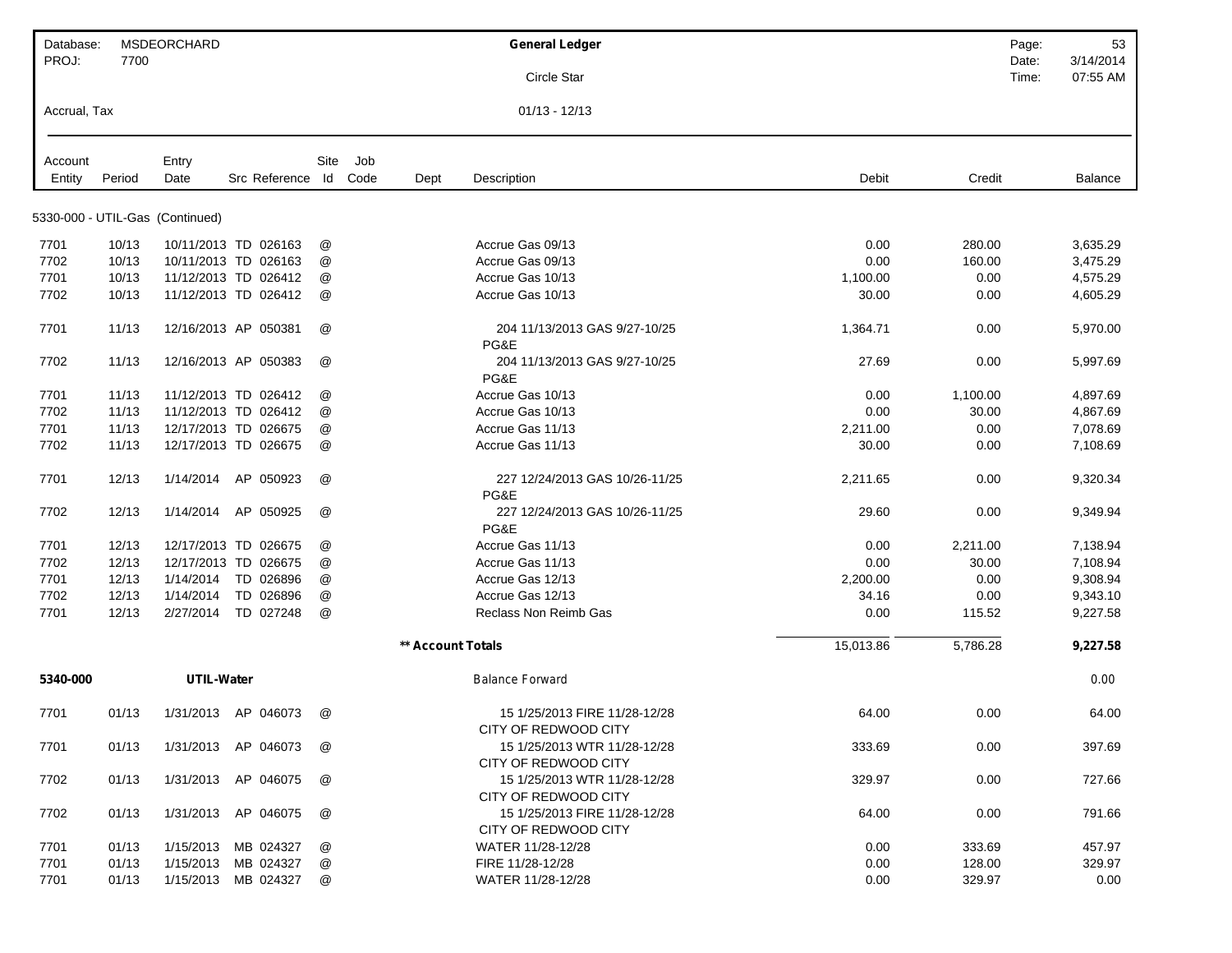| Database:<br>PROJ: | 7700   | MSDEORCHARD                       |                     |               |      |      | <b>General Ledger</b>                                                       |        | Page:<br>Date: | 54<br>3/14/2014 |
|--------------------|--------|-----------------------------------|---------------------|---------------|------|------|-----------------------------------------------------------------------------|--------|----------------|-----------------|
|                    |        |                                   |                     |               |      |      | Circle Star                                                                 |        | Time:          | 07:55 AM        |
| Accrual, Tax       |        |                                   |                     |               |      |      | $01/13 - 12/13$                                                             |        |                |                 |
| Account            |        | Entry                             |                     | Site          | Job  |      |                                                                             |        |                |                 |
| Entity             | Period | Date                              | Src Reference Id    |               | Code | Dept | Description                                                                 | Debit  | Credit         | Balance         |
|                    |        | 5340-000 - UTIL-Water (Continued) |                     |               |      |      |                                                                             |        |                |                 |
| 7701               | 01/13  | 2/14/2013                         | MB 024504           | @             |      |      | WTR 12/28-1/28                                                              | 329.97 | 0.00           | 329.97          |
| 7702               | 01/13  | 2/14/2013                         | MB 024504           | @             |      |      | WTR 12/28-1/28                                                              | 329.97 | 0.00           | 659.94          |
| 7701               | 01/13  | 2/14/2013                         | MB 024504           | @             |      |      | F/S 12/28-1/28                                                              | 64.00  | 0.00           | 723.94          |
| 7702               | 01/13  | 2/14/2013                         | MB 024504           | @             |      |      | F/S 12/28-1/28                                                              | 64.00  | 0.00           | 787.94          |
| 7701               | 02/13  | 2/28/2013                         | AP 046422           | @             |      |      | 21 2/21/2013 WTR 12/28-1/28<br>CITY OF REDWOOD CITY                         | 329.97 | 0.00           | 1,117.91        |
| 7701               | 02/13  | 2/28/2013                         | AP 046422           | @             |      |      | 21 2/21/2013 FIRE 12/28-1/28<br>CITY OF REDWOOD CITY                        | 64.00  | 0.00           | 1,181.91        |
| 7702               | 02/13  | 2/28/2013                         | AP 046424           | @             |      |      | 21 2/21/2013 FIRE 12/28-1/28<br>CITY OF REDWOOD CITY                        | 64.00  | 0.00           | 1,245.91        |
| 7702               | 02/13  | 2/28/2013                         | AP 046424           | @             |      |      | 21 2/21/2013 WTR12/28-1/28<br>CITY OF REDWOOD CITY                          | 329.97 | 0.00           | 1,575.88        |
| 7701               | 02/13  | 2/14/2013                         | MB 024504           | @             |      |      | WTR 12/28-1/28                                                              | 0.00   | 329.97         | 1,245.91        |
| 7702               | 02/13  | 2/14/2013                         | MB 024504           | @             |      |      | WTR 12/28-1/28                                                              | 0.00   | 329.97         | 915.94          |
| 7701               | 02/13  | 2/14/2013                         | MB 024504           | @             |      |      | F/S 12/28-1/28                                                              | 0.00   | 64.00          | 851.94          |
| 7702               | 02/13  | 2/14/2013                         | MB 024504           | @             |      |      | F/S 12/28-1/28                                                              | 0.00   | 64.00          | 787.94          |
| 7701               | 02/13  | 2/28/2013                         | MB 024668           | @             |      |      | FEB WTR                                                                     | 397.69 | 0.00           | 1,185.63        |
| 7702               | 02/13  | 2/28/2013                         | MB 024668           | @             |      |      | FEB WTR                                                                     | 393.97 | 0.00           | 1,579.60        |
| 7701               | 03/13  | 4/11/2033                         | AP 046677           | @             |      |      | 31 3/13/2013 WTR 1/28-2/28                                                  | 333.69 | 0.00           | 1,913.29        |
| 7701               | 03/13  | 4/11/2033                         | AP 046677           | @             |      |      | CITY OF REDWOOD CITY<br>31 3/13/2013 FIRE 1/28-2/28<br>CITY OF REDWOOD CITY | 64.00  | 0.00           | 1,977.29        |
| 7702               | 03/13  | 4/11/2033                         | AP 046679           | @             |      |      | 31 3/13/2013 FIRE 1/28-2/28<br>CITY OF REDWOOD CITY                         | 64.00  | 0.00           | 2,041.29        |
| 7702               | 03/13  | 4/11/2033                         | AP 046679           | @             |      |      | 31 3/13/2013 WTR 1/28-2/28<br>CITY OF REDWOOD CITY                          | 329.97 | 0.00           | 2,371.26        |
| 7701               | 03/13  | 2/28/2013                         | MB 024668           | @             |      |      | FEB WTR                                                                     | 0.00   | 397.69         | 1,973.57        |
| 7702               | 03/13  | 2/28/2013                         | MB 024668           | @             |      |      | FEB WTR<br>$\sim$                                                           | 0.00   | 393.97         | 1,579.60        |
| 7701               | 03/13  | 4/11/2013                         | TD 024808           | @             |      |      | Accrue WTR 03/13                                                            | 334.00 | 0.00           | 1,913.60        |
| 7702               | 03/13  | 4/11/2013                         | TD 024808           | $^\copyright$ |      |      | Accrue WTR 03/13                                                            | 334.00 | 0.00           | 2,247.60        |
| 7701               | 03/13  | 4/11/2013                         | TD 024808           | @             |      |      | Accrue F/S 03/13                                                            | 64.00  | 0.00           | 2,311.60        |
| 7702               | 03/13  |                                   | 4/11/2013 TD 024808 | $^\copyright$ |      |      | Accrue F/S 03/13                                                            | 64.00  | 0.00           | 2,375.60        |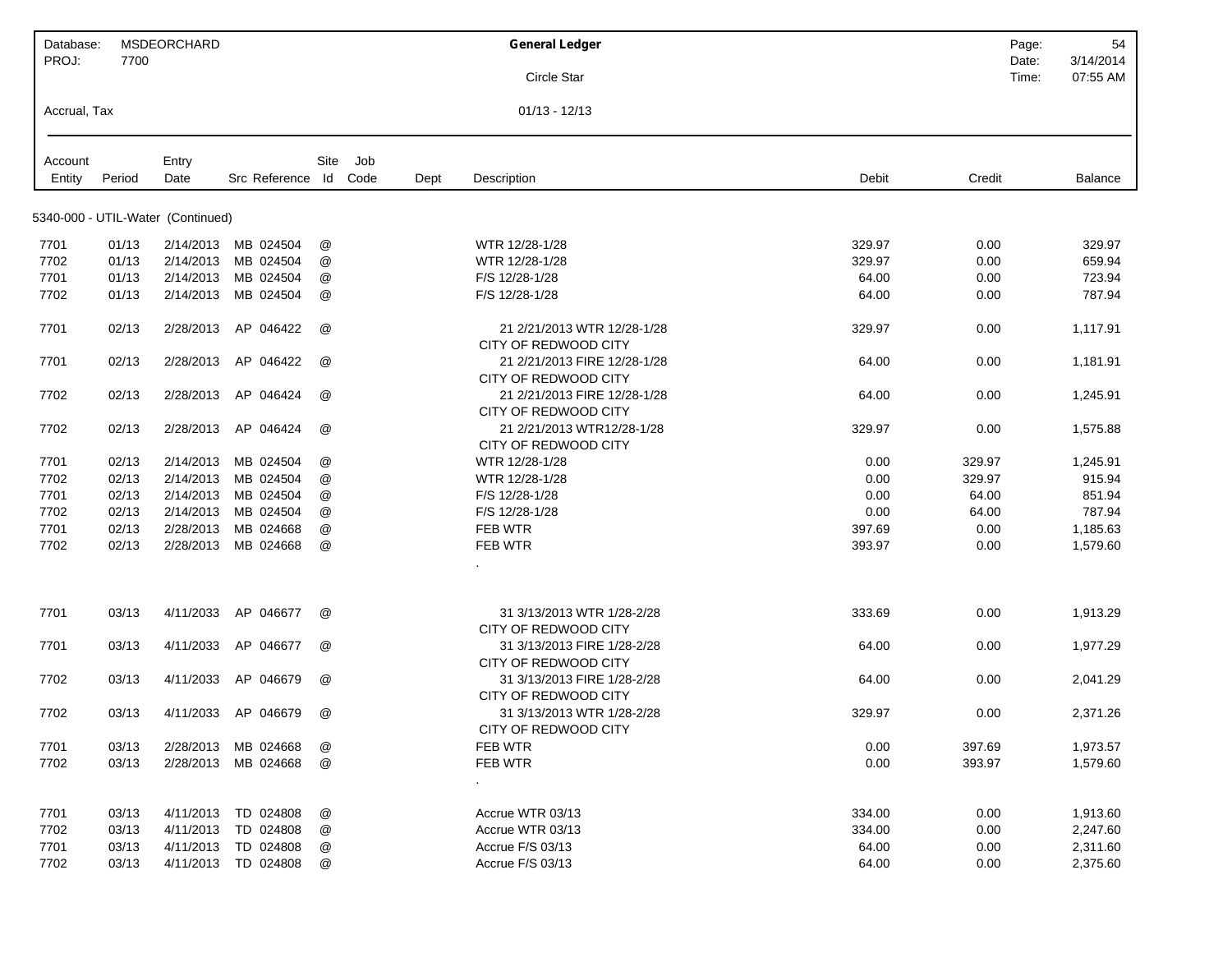| Database:    |        | <b>MSDEORCHARD</b>                |               |               |      |      | <b>General Ledger</b>       |        | Page:  | 55             |
|--------------|--------|-----------------------------------|---------------|---------------|------|------|-----------------------------|--------|--------|----------------|
| PROJ:        | 7700   |                                   |               |               |      |      |                             |        | Date:  | 3/14/2014      |
|              |        |                                   |               |               |      |      | Circle Star                 |        | Time:  | 07:55 AM       |
| Accrual, Tax |        |                                   |               |               |      |      | $01/13 - 12/13$             |        |        |                |
|              |        |                                   |               |               |      |      |                             |        |        |                |
| Account      |        | Entry                             |               | Site          | Job  |      |                             |        |        |                |
| Entity       | Period | Date                              | Src Reference | ld            | Code | Dept | Description                 | Debit  | Credit | <b>Balance</b> |
|              |        | 5340-000 - UTIL-Water (Continued) |               |               |      |      |                             |        |        |                |
| 7701         | 04/13  | 5/10/2013                         | AP 047100     | @             |      |      | 52 4/22/2013 WTR 2/28-3/28  | 329.97 | 0.00   | 2,705.57       |
|              |        |                                   |               |               |      |      | CITY OF REDWOOD CITY        |        |        |                |
| 7701         | 04/13  | 5/10/2013                         | AP 047100     | @             |      |      | 52 4/22/2013 FIRE 2/28-3/28 | 64.00  | 0.00   | 2,769.57       |
|              |        |                                   |               |               |      |      | CITY OF REDWOOD CITY        |        |        |                |
| 7702         | 04/13  | 5/10/2013                         | AP 047102     | @             |      |      | 52 4/22/2013 FIRE 2/28-3/28 | 64.00  | 0.00   | 2,833.57       |
|              |        |                                   |               |               |      |      | CITY OF REDWOOD CITY        |        |        |                |
| 7702         | 04/13  | 5/10/2013                         | AP 047102     | @             |      |      | 52 4/22/2013 WTR 2/28-3/28  | 329.97 | 0.00   | 3,163.54       |
|              |        |                                   |               |               |      |      | CITY OF REDWOOD CITY        |        |        |                |
| 7701         | 04/13  | 4/11/2013                         | TD 024808     | @             |      |      | Accrue WTR 03/13            | 0.00   | 334.00 | 2,829.54       |
| 7702         | 04/13  | 4/11/2013                         | TD 024808     | @             |      |      | Accrue WTR 03/13            | 0.00   | 334.00 | 2,495.54       |
| 7701         | 04/13  | 4/11/2013                         | TD 024808     | @             |      |      | Accrue F/S 03/13            | 0.00   | 64.00  | 2,431.54       |
| 7702         | 04/13  | 4/11/2013                         | TD 024808     | $^\copyright$ |      |      | Accrue F/S 03/13            | 0.00   | 64.00  | 2.367.54       |
| 7701         | 04/13  | 5/10/2013                         | TD 025055     | $^\copyright$ |      |      | Accrue WTR 04/13            | 330.00 | 0.00   | 2,697.54       |
| 7702         | 04/13  | 5/10/2013                         | TD 025055     | @             |      |      | Accrue WTR 04/13            | 330.00 | 0.00   | 3,027.54       |
| 7701         | 04/13  | 5/10/2013                         | TD 025055     | @             |      |      | Accrue F/S 04/13            | 64.00  | 0.00   | 3,091.54       |
| 7702         | 04/13  | 5/10/2013                         | TD 025055     | @             |      |      | Accrue F/S 04/13            | 64.00  | 0.00   | 3,155.54       |
| 7701         | 05/13  | 6/7/2013                          | AP 047339     | @             |      |      | 70 5/9/2013 WTR 3/28-4/28   | 341.13 | 0.00   | 3,496.67       |
|              |        |                                   |               |               |      |      | CITY OF REDWOOD CITY        |        |        |                |
| 7701         | 05/13  | 6/7/2013                          | AP 047339     | @             |      |      | 70 5/9/2013 FIRE 3/28-4/28  | 64.00  | 0.00   | 3,560.67       |
|              |        |                                   |               |               |      |      | CITY OF REDWOOD CITY        |        |        |                |
| 7702         | 05/13  | 6/7/2013                          | AP 047341     | @             |      |      | 70 5/9/2013 FIRE 3/28-4/28  | 64.00  | 0.00   | 3,624.67       |
|              |        |                                   |               |               |      |      | CITY OF REDWOOD CITY        |        |        |                |
| 7702         | 05/13  | 6/7/2013                          | AP 047341     | @             |      |      | 70 5/9/2013 WTR 3/28-4/28   | 337.41 | 0.00   | 3,962.08       |
|              |        |                                   |               |               |      |      | CITY OF REDWOOD CITY        |        |        |                |
| 7701         | 05/13  | 5/10/2013                         | TD 025055     | @             |      |      | Accrue WTR 04/13            | 0.00   | 330.00 | 3,632.08       |
| 7702         | 05/13  | 5/10/2013                         | TD 025055     | $^\copyright$ |      |      | Accrue WTR 04/13            | 0.00   | 330.00 | 3,302.08       |
| 7701         | 05/13  | 5/10/2013                         | TD 025055     | @             |      |      | Accrue F/S 04/13            | 0.00   | 64.00  | 3,238.08       |
| 7702         | 05/13  | 5/10/2013                         | TD 025055     | $^\copyright$ |      |      | Accrue F/S 04/13            | 0.00   | 64.00  | 3,174.08       |
| 7701         | 05/13  | 6/7/2013                          | TD 025200     | @             |      |      | Accrue WTR 05/13            | 340.00 | 0.00   | 3,514.08       |
| 7702         | 05/13  | 6/7/2013                          | TD 025200     | @             |      |      | Accrue WTR 05/13            | 340.00 | 0.00   | 3,854.08       |
| 7701         | 05/13  | 6/7/2013                          | TD 025200     | @             |      |      | Accrue F/S 05/13            | 64.00  | 0.00   | 3,918.08       |
| 7702         | 05/13  | 6/7/2013                          | TD 025200     | @             |      |      | Accrue F/S 05/13            | 64.00  | 0.00   | 3,982.08       |
| 7701         | 06/13  | 7/5/2013                          | AP 047687     | @             |      |      | 97 6/28/2013 WTR 4/28-5/28  | 348.57 | 0.00   | 4,330.65       |
|              |        |                                   |               |               |      |      | CITY OF REDWOOD CITY        |        |        |                |
| 7701         | 06/13  | 7/5/2013                          | AP 047687     | @             |      |      | 97 6/28/2013 FIRE 4/28-5/28 | 69.58  | 0.00   | 4,400.23       |
|              |        |                                   |               |               |      |      | CITY OF REDWOOD CITY        |        |        |                |
| 7702         | 06/13  | 7/5/2013                          | AP 047689     | @             |      |      | 97 6/28/2013 FIRE 4/28-5/28 | 69.58  | 0.00   | 4,469.81       |
|              |        |                                   |               |               |      |      | CITY OF REDWOOD CITY        |        |        |                |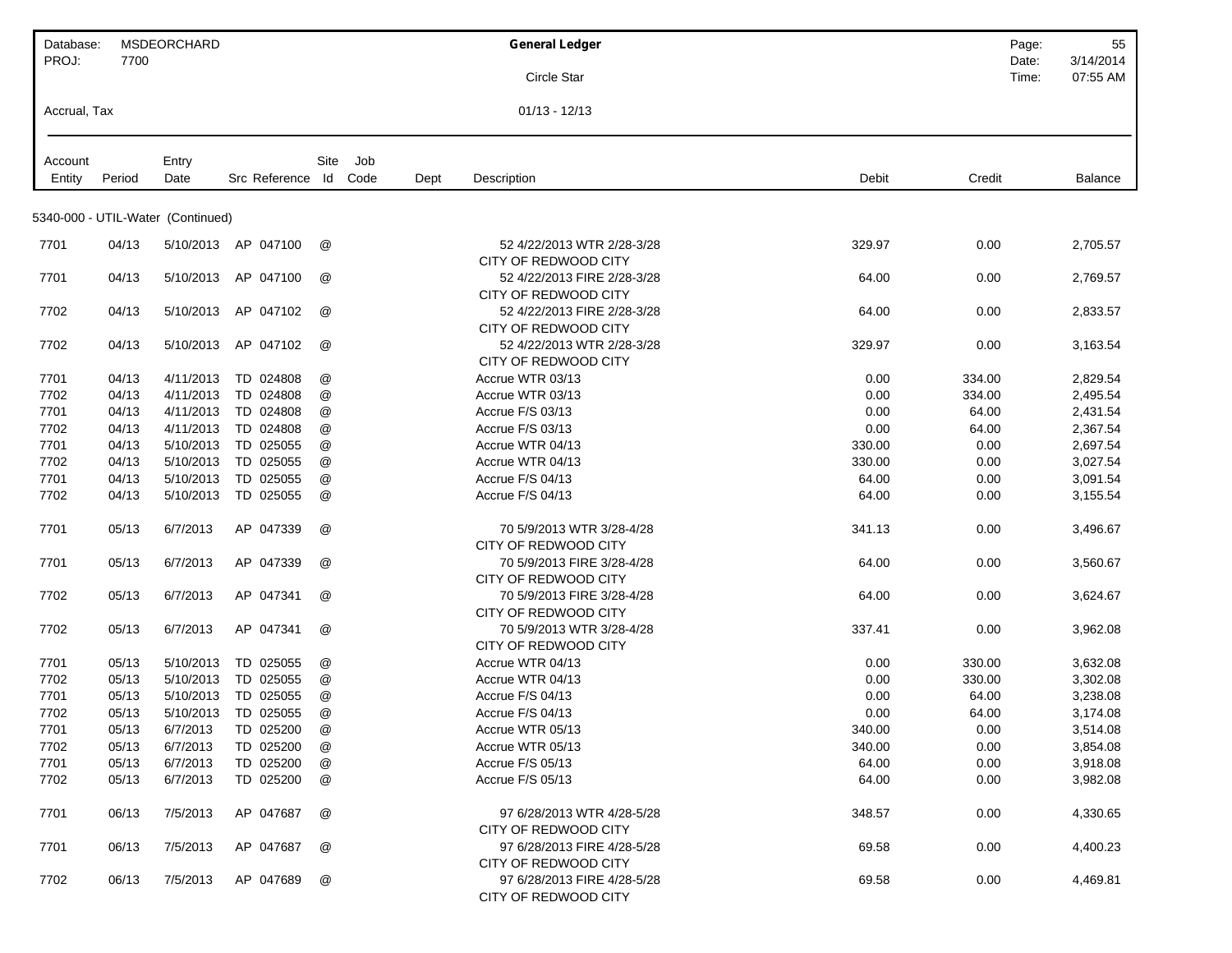| Database:         |        | <b>MSDEORCHARD</b>                |               |                           |             |      | <b>General Ledger</b>        |        | Page:  | 56        |
|-------------------|--------|-----------------------------------|---------------|---------------------------|-------------|------|------------------------------|--------|--------|-----------|
| PROJ:             | 7700   |                                   |               |                           |             |      |                              |        | Date:  | 3/14/2014 |
|                   |        |                                   |               |                           |             |      | Circle Star                  |        | Time:  | 07:55 AM  |
| Accrual, Tax      |        |                                   |               |                           |             |      | $01/13 - 12/13$              |        |        |           |
|                   |        |                                   |               |                           |             |      |                              |        |        |           |
| Account<br>Entity | Period | Entry<br>Date                     | Src Reference | Site<br>ld                | Job<br>Code | Dept | Description                  | Debit  | Credit | Balance   |
|                   |        |                                   |               |                           |             |      |                              |        |        |           |
|                   |        | 5340-000 - UTIL-Water (Continued) |               |                           |             |      |                              |        |        |           |
| 7702              | 06/13  | 7/5/2013                          | AP 047689     | @                         |             |      | 97 6/28/2013 WTR 4/28-5/28   | 329.97 | 0.00   | 4,799.78  |
|                   |        |                                   |               |                           |             |      | CITY OF REDWOOD CITY         |        |        |           |
| 7701              | 06/13  | 6/7/2013                          | TD 025200     | @                         |             |      | Accrue WTR 05/13             | 0.00   | 340.00 | 4,459.78  |
| 7702              | 06/13  | 6/7/2013                          | TD 025200     | @                         |             |      | Accrue WTR 05/13             | 0.00   | 340.00 | 4,119.78  |
| 7701              | 06/13  | 6/7/2013                          | TD 025200     | @                         |             |      | Accrue F/S 05/13             | 0.00   | 64.00  | 4,055.78  |
| 7702              | 06/13  | 6/7/2013                          | TD 025200     | @                         |             |      | Accrue F/S 05/13             | 0.00   | 64.00  | 3,991.78  |
| 7701              | 06/13  | 7/5/2013                          | TD 025383     | @                         |             |      | Accrue WTR 06/13             | 340.00 | 0.00   | 4,331.78  |
| 7702              | 06/13  | 7/5/2013                          | TD 025383     | @                         |             |      | Accrue WTR 06/13             | 340.00 | 0.00   | 4,671.78  |
| 7701              | 06/13  | 7/5/2013                          | TD 025383     | $^\text{\textregistered}$ |             |      | Accrue F/S 06/13             | 70.00  | 0.00   | 4,741.78  |
| 7702              | 06/13  | 7/5/2013                          | TD 025383     | @                         |             |      | Accrue F/S 06/13             | 70.00  | 0.00   | 4,811.78  |
| 7701              | 07/13  | 8/8/2013                          | AP 048198     | @                         |             |      | 109 7/11/2013 WTR 5/28-6/28  | 440.49 | 0.00   | 5,252.27  |
|                   |        |                                   |               |                           |             |      | CITY OF REDWOOD CITY         |        |        |           |
| 7701              | 07/13  | 8/8/2013                          | AP 048198     | @                         |             |      | 109 7/11/2013 FIRE 5/28-6/28 | 69.58  | 0.00   | 5,321.85  |
|                   |        |                                   |               |                           |             |      | CITY OF REDWOOD CITY         |        |        |           |
| 7702              | 07/13  | 8/8/2013                          | AP 048200     | @                         |             |      | 109 7/11/2013 FIRE 5/28-6/28 | 69.58  | 0.00   | 5,391.43  |
|                   |        |                                   |               |                           |             |      | CITY OF REDWOOD CITY         |        |        |           |
| 7702              | 07/13  | 8/8/2013                          | AP 048200     | @                         |             |      | 109 7/11/2013 WTR 5/28-6/28  | 333.69 | 0.00   | 5,725.12  |
|                   |        |                                   |               |                           |             |      | CITY OF REDWOOD CITY         |        |        |           |
| 7701              | 07/13  | 7/5/2013                          | TD 025383     | @                         |             |      | Accrue WTR 06/13             | 0.00   | 340.00 | 5,385.12  |
| 7702              | 07/13  | 7/5/2013                          | TD 025383     | @                         |             |      | Accrue WTR 06/13             | 0.00   | 340.00 | 5,045.12  |
| 7701              | 07/13  | 7/5/2013                          | TD 025383     | @                         |             |      | Accrue F/S 06/13             | 0.00   | 70.00  | 4,975.12  |
| 7702              | 07/13  | 7/5/2013                          | TD 025383     | @                         |             |      | Accrue F/S 06/13             | 0.00   | 70.00  | 4,905.12  |
| 7701              | 07/13  | 8/12/2013                         | TD 025641     | @                         |             |      | Accrue WTR 07/13             | 440.00 | 0.00   | 5,345.12  |
| 7702              | 07/13  | 8/12/2013                         | TD 025641     | @                         |             |      | Accrue WTR 07/13             | 330.00 | 0.00   | 5,675.12  |
| 7701              | 07/13  | 8/12/2013                         | TD 025641     | @                         |             |      | Accrue F/S 07/13             | 70.00  | 0.00   | 5,745.12  |
| 7702              | 07/13  | 8/12/2013                         | TD 025641     | @                         |             |      | Accrue F/S 07/13             | 70.00  | 0.00   | 5,815.12  |
| 7701              | 08/13  | 9/6/2013                          | AP 048720     | @                         |             |      | 126 8/16/2013 WTR 6/28-7/28  | 333.69 | 0.00   | 6,148.81  |
|                   |        |                                   |               |                           |             |      | CITY OF REDWOOD CITY         |        |        |           |
| 7701              | 08/13  | 9/6/2013                          | AP 048720     | @                         |             |      | 126 8/16/2013 FIRE 6/28-7/28 | 71.44  | 0.00   | 6,220.25  |
|                   |        |                                   |               |                           |             |      | CITY OF REDWOOD CITY         |        |        |           |
| 7702              | 08/13  | 9/6/2013                          | AP 048722     | @                         |             |      | 126 8/16/2013 FIRE 6/28-7/28 | 71.44  | 0.00   | 6,291.69  |
|                   |        |                                   |               |                           |             |      | CITY OF REDWOOD CITY         |        |        |           |
| 7702              | 08/13  | 9/6/2013                          | AP 048722     | @                         |             |      | 126 8/16/2013 WTR 6/28-7/28  | 333.69 | 0.00   | 6,625.38  |
|                   |        |                                   |               |                           |             |      | CITY OF REDWOOD CITY         |        |        |           |
| 7701              | 08/13  | 8/12/2013                         | TD 025641     | @                         |             |      | Accrue WTR 07/13             | 0.00   | 440.00 | 6,185.38  |
| 7702              | 08/13  | 8/12/2013                         | TD 025641     | @                         |             |      | Accrue WTR 07/13             | 0.00   | 330.00 | 5,855.38  |
| 7701              | 08/13  | 8/12/2013                         | TD 025641     | @                         |             |      | Accrue F/S 07/13             | 0.00   | 70.00  | 5,785.38  |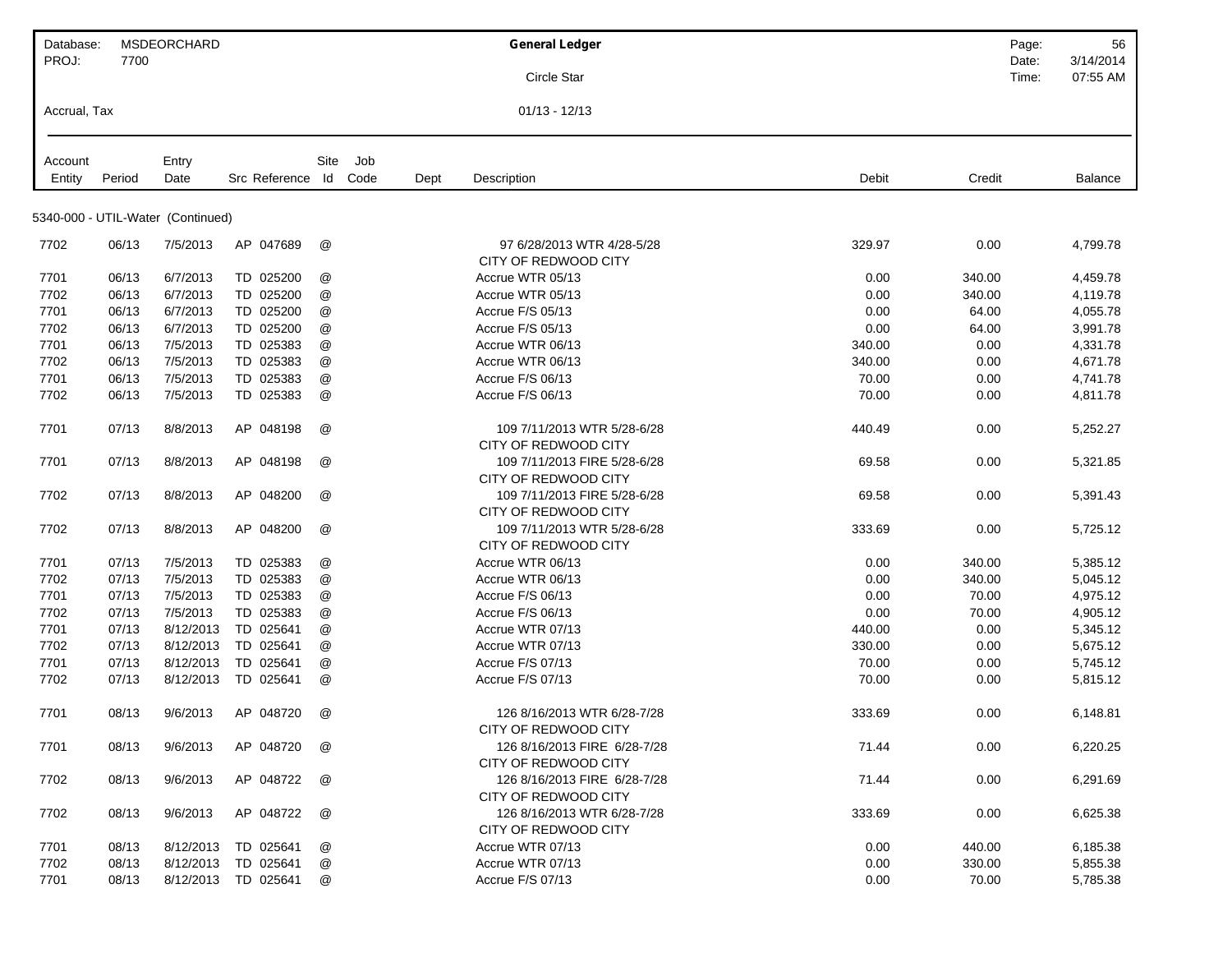| Database:         |        | <b>MSDEORCHARD</b>                |               |                      |             | <b>General Ledger</b>                                 |          | Page:          | 57                    |
|-------------------|--------|-----------------------------------|---------------|----------------------|-------------|-------------------------------------------------------|----------|----------------|-----------------------|
| PROJ:             | 7700   |                                   |               |                      |             | <b>Circle Star</b>                                    |          | Date:<br>Time: | 3/14/2014<br>07:55 AM |
| Accrual, Tax      |        |                                   |               |                      |             | $01/13 - 12/13$                                       |          |                |                       |
|                   |        |                                   |               |                      |             |                                                       |          |                |                       |
| Account<br>Entity | Period | Entry<br>Date                     | Src Reference | Site<br>Id Code      | Job<br>Dept | Description                                           | Debit    | Credit         | Balance               |
|                   |        | 5340-000 - UTIL-Water (Continued) |               |                      |             |                                                       |          |                |                       |
| 7702              | 08/13  | 8/12/2013                         | TD 025641     | @                    |             | Accrue F/S 07/13                                      | 0.00     | 70.00          | 5,715.38              |
| 7701              | 08/13  | 9/6/2013                          | TD 025875     | @                    |             | Accrue WTR 08/13                                      | 333.00   | 0.00           | 6,048.38              |
| 7702              | 08/13  | 9/6/2013                          | TD 025875     | @                    |             | Accrue WTR 08/13                                      | 333.00   | 0.00           | 6,381.38              |
| 7701              | 08/13  | 9/6/2013                          | TD 025875     | @                    |             | Accrue F/S 08/13                                      | 70.00    | 0.00           | 6,451.38              |
| 7702              | 08/13  | 9/6/2013                          | TD 025875     | @                    |             | Accrue F/S 08/13                                      | 70.00    | 0.00           | 6,521.38              |
| 7701              | 09/13  | 10/11/2013 AP 049316              |               | @                    |             | 153 9/19/2013 WTR 7/28-8/28<br>CITY OF REDWOOD CITY   | 367.79   | 0.00           | 6,889.17              |
| 7701              | 09/13  | 10/11/2013 AP 049316              |               | @                    |             | 153 9/19/2013 FIRE 7/28-8/28<br>CITY OF REDWOOD CITY  | 72.12    | 0.00           | 6,961.29              |
| 7702              | 09/13  | 10/11/2013 AP 049318              |               | @                    |             | 153 9/19/2013 FIRE 7/28-8/28<br>CITY OF REDWOOD CITY  | 72.12    | 0.00           | 7,033.41              |
| 7702              | 09/13  | 10/11/2013 AP 049318              |               | @                    |             | 153 9/19/2013 WTR 7/28-8/28<br>CITY OF REDWOOD CITY   | 367.79   | 0.00           | 7,401.20              |
| 7701              | 09/13  | 9/6/2013                          | TD 025875     | @                    |             | Accrue WTR 08/13                                      | 0.00     | 333.00         | 7,068.20              |
| 7702              | 09/13  | 9/6/2013                          | TD 025875     | @                    |             | Accrue WTR 08/13                                      | 0.00     | 333.00         | 6,735.20              |
| 7701              | 09/13  | 9/6/2013                          | TD 025875     | @                    |             | Accrue F/S 08/13                                      | 0.00     | 70.00          | 6,665.20              |
| 7702              | 09/13  | 9/6/2013                          | TD 025875     | @                    |             | Accrue F/S 08/13                                      | 0.00     | 70.00          | 6,595.20              |
| 7701              | 09/13  | 10/11/2013 TD 026163              |               | @                    |             | Accrue WTR 09/13                                      | 360.00   | 0.00           | 6,955.20              |
| 7702              | 09/13  | 10/11/2013 TD 026163              |               | @                    |             | Accrue WTR 09/13                                      | 360.00   | 0.00           | 7,315.20              |
| 7701              | 09/13  | 10/11/2013 TD 026163              |               | @                    |             | Accrue F/S 09/13                                      | 70.00    | 0.00           | 7,385.20              |
| 7702              | 09/13  | 10/11/2013 TD 026163              |               | @                    |             | Accrue F/S 09/13                                      | 70.00    | 0.00           | 7,455.20              |
| 7701              | 10/13  | 11/12/2013 AP 049826              |               | @                    |             | 181 10/23/2013 WTR 8/28-9/28<br>CITY OF REDWOOD CITY  | 420.57   | 0.00           | 7,875.77              |
| 7701              | 10/13  | 11/12/2013 AP 049826              |               | @                    |             | 181 10/23/2013 FIRE 8/28-9/28<br>CITY OF REDWOOD CITY | 70.09    | 0.00           | 7,945.86              |
| 7702              | 10/13  | 11/12/2013 AP 049828              |               | $^{\textregistered}$ |             | 181 10/23/2013 FIRE 8/28-9/28<br>CITY OF REDWOOD CITY | 70.09    | 0.00           | 8,015.95              |
| 7702              | 10/13  | 11/12/2013 AP 049828              |               | @                    |             | 181 10/23/2013 WTR 8/28-9/28<br>CITY OF REDWOOD CITY  | 1,328.88 | 0.00           | 9,344.83              |
| 7701              | 10/13  | 10/11/2013 TD 026163              |               | @                    |             | Accrue WTR 09/13                                      | 0.00     | 360.00         | 8,984.83              |
| 7702              | 10/13  | 10/11/2013 TD 026163              |               | @                    |             | Accrue WTR 09/13                                      | 0.00     | 360.00         | 8,624.83              |
| 7701              | 10/13  | 10/11/2013 TD 026163              |               | @                    |             | Accrue F/S 09/13                                      | 0.00     | 70.00          | 8,554.83              |
| 7702              | 10/13  | 10/11/2013 TD 026163              |               | @                    |             | Accrue F/S 09/13                                      | 0.00     | 70.00          | 8,484.83              |
| 7701              | 10/13  | 11/12/2013 TD 026412              |               | @                    |             | Accrue WTR 10/13                                      | 430.00   | 0.00           | 8,914.83              |
| 7702              | 10/13  | 11/12/2013 TD 026412              |               | @                    |             | Accrue WTR 10/13                                      | 1,320.00 | 0.00           | 10,234.83             |
| 7701              | 10/13  | 11/12/2013 TD 026412              |               | @                    |             | Accrue Fire 10/13                                     | 70.00    | 0.00           | 10,304.83             |
| 7702              | 10/13  | 11/12/2013 TD 026412              |               | @                    |             | Accrue Fire 10/13                                     | 70.00    | 0.00           | 10,374.83             |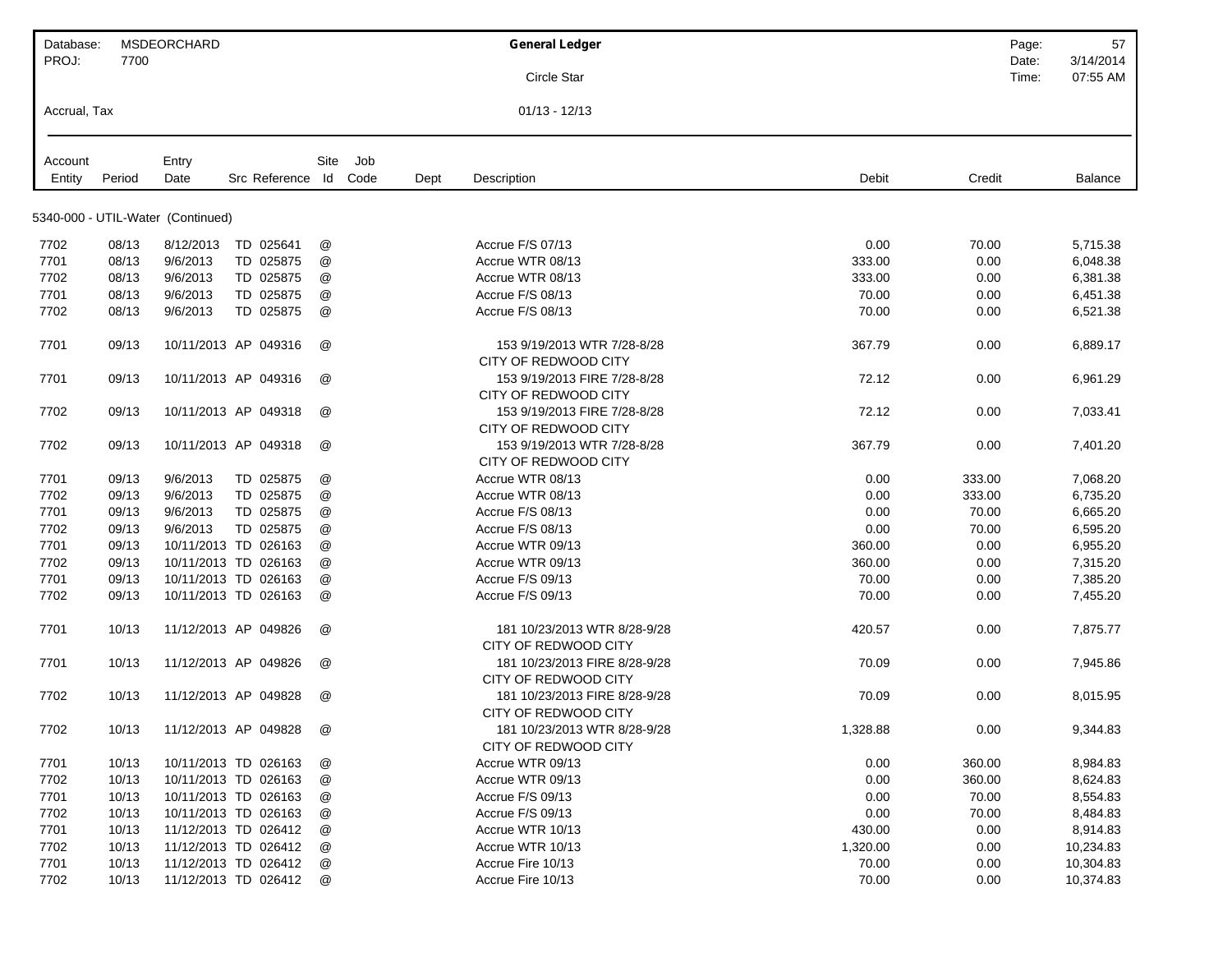| Database:    |        | <b>MSDEORCHARD</b>                |                      |             |                   | <b>General Ledger</b>                                   |           | Page:          | 58                    |
|--------------|--------|-----------------------------------|----------------------|-------------|-------------------|---------------------------------------------------------|-----------|----------------|-----------------------|
| PROJ:        | 7700   |                                   |                      |             |                   | Circle Star                                             |           | Date:<br>Time: | 3/14/2014<br>07:55 AM |
| Accrual, Tax |        |                                   |                      |             |                   | $01/13 - 12/13$                                         |           |                |                       |
| Account      |        | Entry                             |                      | Site<br>Job |                   |                                                         |           |                |                       |
| Entity       | Period | Date                              | Src Reference        | ld<br>Code  | Dept              | Description                                             | Debit     | Credit         | Balance               |
|              |        | 5340-000 - UTIL-Water (Continued) |                      |             |                   |                                                         |           |                |                       |
| 7701         | 11/13  |                                   | 12/16/2013 AP 050381 | @           |                   | 212 11/27/2013 FIRE 9/28-10/28<br>CITY OF REDWOOD CITY  | 66.03     | 0.00           | 10,440.86             |
| 7701         | 11/13  |                                   | 12/16/2013 AP 050381 | @           |                   | 212 11/27/2013 WTR 9/28-10/28<br>CITY OF REDWOOD CITY   | 408.39    | 0.00           | 10,849.25             |
| 7702         | 11/13  |                                   | 12/16/2013 AP 050383 | @           |                   | 212 11/27/2013 WTR 9/28-10/28<br>CITY OF REDWOOD CITY   | 359.67    | 0.00           | 11,208.92             |
| 7702         | 11/13  |                                   | 12/16/2013 AP 050383 | @           |                   | 212 11/27/2013 FIRE 9/28-10/28<br>CITY OF REDWOOD CITY  | 66.03     | 0.00           | 11,274.95             |
| 7701         | 11/13  |                                   | 11/12/2013 TD 026412 | @           |                   | Accrue WTR 10/13                                        | 0.00      | 430.00         | 10,844.95             |
| 7702         | 11/13  |                                   | 11/12/2013 TD 026412 | @           |                   | Accrue WTR 10/13                                        | 0.00      | 1,320.00       | 9,524.95              |
| 7701         | 11/13  |                                   | 11/12/2013 TD 026412 | @           |                   | Accrue Fire 10/13                                       | 0.00      | 70.00          | 9,454.95              |
| 7702         | 11/13  |                                   | 11/12/2013 TD 026412 | @           |                   | Accrue Fire 10/13                                       | 0.00      | 70.00          | 9,384.95              |
| 7701         | 11/13  |                                   | 12/17/2013 TD 026675 | @           |                   | Accrue WTR 11/13                                        | 520.00    | 0.00           | 9,904.95              |
| 7702         | 11/13  |                                   | 12/17/2013 TD 026675 | @           |                   | Accrue WTR 11/13                                        | 360.00    | 0.00           | 10,264.95             |
| 7701         | 11/13  |                                   | 12/17/2013 TD 026675 | @           |                   | Accrue Fire 11/13                                       | 66.00     | 0.00           | 10,330.95             |
| 7702         | 11/13  |                                   | 12/17/2013 TD 026675 | @           |                   | Accrue Fire 11/13                                       | 66.00     | 0.00           | 10,396.95             |
| 7701         | 12/13  | 1/14/2014                         | AP 050923            | @           |                   | 217 12/24/2013 WTR 10/28-11/28<br>CITY OF REDWOOD CITY  | 520.02    | 0.00           | 10,916.97             |
| 7701         | 12/13  | 1/14/2014                         | AP 050923            | @           |                   | 217 12/24/2013 FIRE 10/28-11/28<br>CITY OF REDWOOD CITY | 66.03     | 0.00           | 10,983.00             |
| 7702         | 12/13  | 1/14/2014                         | AP 050925            | @           |                   | 217 12/24/2013 FIRE 10/28-11/28<br>CITY OF REDWOOD CITY | 66.03     | 0.00           | 11,049.03             |
| 7702         | 12/13  | 1/14/2014                         | AP 050925            | @           |                   | 217 12/24/2013 WTR 10/28-11/28<br>CITY OF REDWOOD CITY  | 359.67    | 0.00           | 11,408.70             |
| 7701         | 12/13  |                                   | 12/17/2013 TD 026675 | @           |                   | Accrue WTR 11/13                                        | 0.00      | 520.00         | 10,888.70             |
| 7702         | 12/13  |                                   | 12/17/2013 TD 026675 | @           |                   | Accrue WTR 11/13                                        | 0.00      | 360.00         | 10,528.70             |
| 7701         | 12/13  |                                   | 12/17/2013 TD 026675 | @           |                   | Accrue Fire 11/13                                       | 0.00      | 66.00          | 10,462.70             |
| 7702         | 12/13  |                                   | 12/17/2013 TD 026675 | @           |                   | Accrue Fire 11/13                                       | 0.00      | 66.00          | 10,396.70             |
| 7701         | 12/13  |                                   | 1/14/2014 TD 026896  | @           |                   | Accrue WTR 12/13                                        | 520.00    | 0.00           | 10,916.70             |
| 7702         | 12/13  | 1/14/2014                         | TD 026896            | @           |                   | Accrue WTR 12/13                                        | 360.00    | 0.00           | 11,276.70             |
| 7701         | 12/13  | 1/14/2014                         | TD 026896            | @           |                   | Accrue Fire 12/13                                       | 66.00     | 0.00           | 11,342.70             |
| 7702         | 12/13  | 1/14/2014                         | TD 026896            | @           |                   | Accrue Fire 12/13                                       | 66.00     | 0.00           | 11,408.70             |
| 7701         | 12/13  | 2/27/2014                         | TD 027248            | @           |                   | Reclass Non Reimb WTR/Fire                              | 0.00      | 1,583.32       | 9,825.38              |
|              |        |                                   |                      |             | ** Account Totals |                                                         | 22,469.96 | 12,644.58      | 9,825.38              |

**5350-000 UTIL-Water Landscape** *Balance Forward 0.00*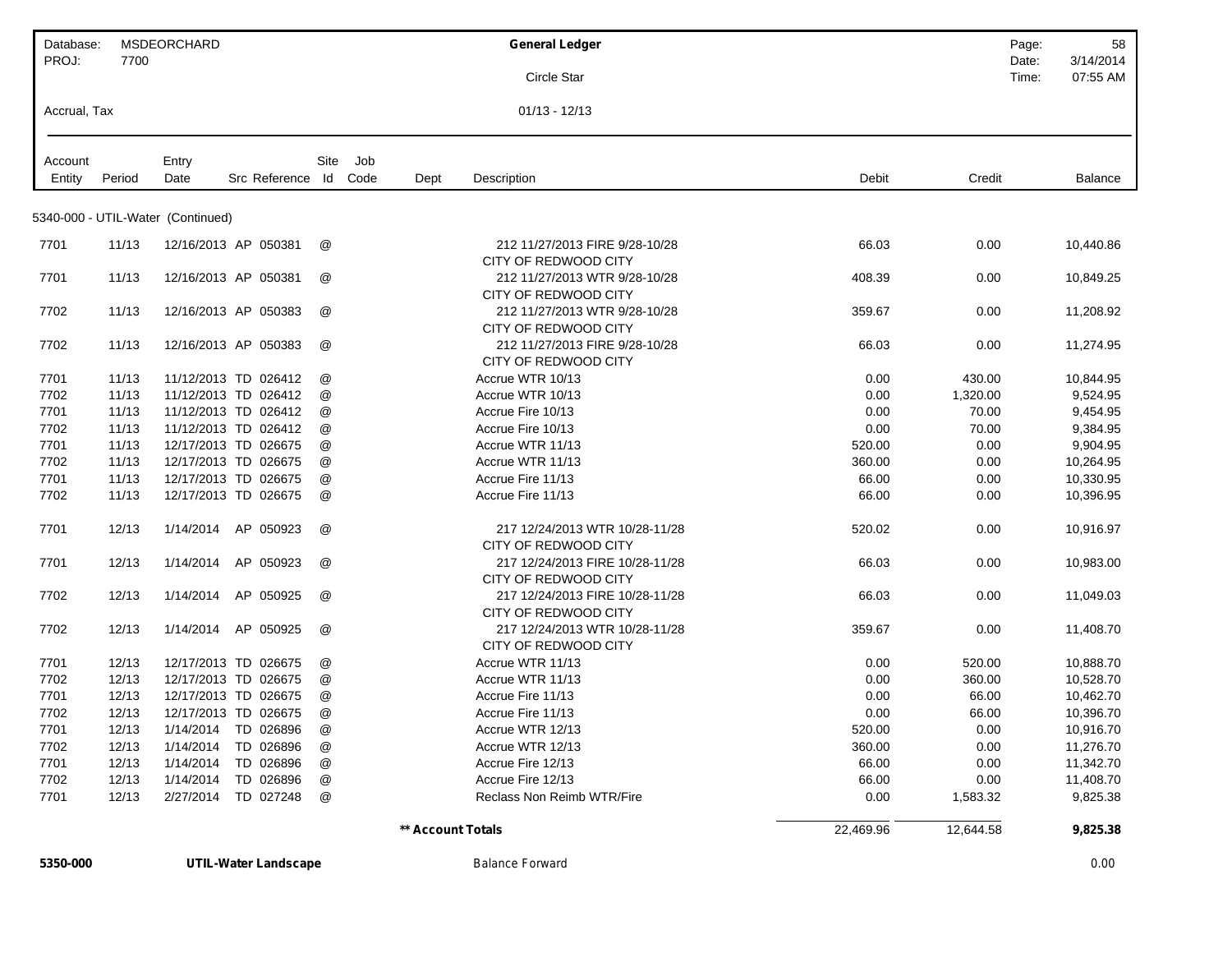| Database:<br>PROJ: | 7700   | <b>MSDEORCHARD</b> |                                             |               |      |      | <b>General Ledger</b>                                  |       |        | Page:<br>Date: | 59<br>3/14/2014 |
|--------------------|--------|--------------------|---------------------------------------------|---------------|------|------|--------------------------------------------------------|-------|--------|----------------|-----------------|
|                    |        |                    |                                             |               |      |      | Circle Star                                            |       |        | Time:          | 07:55 AM        |
| Accrual, Tax       |        |                    |                                             |               |      |      | $01/13 - 12/13$                                        |       |        |                |                 |
| Account            |        | Entry              |                                             | Site          | Job  |      |                                                        |       |        |                |                 |
| Entity             | Period | Date               | Src Reference Id                            |               | Code | Dept | Description                                            | Debit | Credit |                | Balance         |
|                    |        |                    |                                             |               |      |      |                                                        |       |        |                |                 |
|                    |        |                    | 5350-000 - UTIL-Water Landscape (Continued) |               |      |      |                                                        |       |        |                |                 |
| 7701               | 01/13  |                    | 1/31/2013 AP 046073                         | @             |      |      | 15 1/25/2013 IRRIG 11/28-12/28<br>CITY OF REDWOOD CITY | 57.50 | 0.00   |                | 57.50           |
| 7702               | 01/13  | 1/31/2013          | AP 046075                                   | @             |      |      | 15 1/25/2013 IRRIG 11/28-12/28<br>CITY OF REDWOOD CITY | 57.50 | 0.00   |                | 115.00          |
| 7701               | 01/13  | 1/15/2013          | MB 024327                                   | @             |      |      | IRRIGATION 11/28-12/28                                 | 0.00  | 115.00 |                | 0.00            |
| 7701               | 01/13  | 2/14/2013          | MB 024504                                   | @             |      |      | IRR 12/28-1/28                                         | 58.36 | 0.00   |                | 58.36           |
| 7702               | 01/13  | 2/14/2013          | MB 024504                                   | @             |      |      | IRR 12/28-1/28                                         | 58.36 | 0.00   |                | 116.72          |
| 7701               | 02/13  | 2/28/2013          | AP 046422                                   | @             |      |      | 21 2/21/2013 IRRIG 12/28-1/28<br>CITY OF REDWOOD CITY  | 58.37 | 0.00   |                | 175.09          |
| 7702               | 02/13  | 2/28/2013          | AP 046424                                   | @             |      |      | 21 2/21/2013 IRRIG 12/28-1/28<br>CITY OF REDWOOD CITY  | 58.36 | 0.00   |                | 233.45          |
| 7701               | 02/13  | 2/14/2013          | MB 024504                                   | @             |      |      | IRR 12/28-1/28                                         | 0.00  | 58.36  |                | 175.09          |
| 7702               | 02/13  | 2/14/2013          | MB 024504                                   | @             |      |      | IRR 12/28-1/28                                         | 0.00  | 58.36  |                | 116.73          |
| 7701               | 02/13  | 2/28/2013          | MB 024668                                   | @             |      |      | FEB WTR                                                | 55.88 | 0.00   |                | 172.61          |
| 7702               | 02/13  | 2/28/2013          | MB 024668                                   | @             |      |      | FEB WTR                                                | 55.87 | 0.00   |                | 228.48          |
| 7701               | 03/13  | 4/11/2033          | AP 046677                                   | @             |      |      | 31 3/13/2013 IRRIG 1/28-2/28<br>CITY OF REDWOOD CITY   | 55.88 | 0.00   |                | 284.36          |
| 7702               | 03/13  | 4/11/2033          | AP 046679                                   | @             |      |      | 31 3/13/2013 IRRIG 1/28-2/28<br>CITY OF REDWOOD CITY   | 55.87 | 0.00   |                | 340.23          |
| 7701               | 03/13  | 2/28/2013          | MB 024668                                   | @             |      |      | <b>FEB WTR</b>                                         | 0.00  | 55.88  |                | 284.35          |
| 7702               | 03/13  | 2/28/2013          | MB 024668                                   | @             |      |      | FEB WTR                                                | 0.00  | 55.87  |                | 228.48          |
| 7701               | 03/13  | 4/11/2013          | TD 024808                                   | @             |      |      | Accrue IRR 03/13                                       | 55.00 | 0.00   |                | 283.48          |
| 7702               | 03/13  | 4/11/2013          | TD 024808                                   | @             |      |      | Accrue IRR 03/13                                       | 55.00 | 0.00   |                | 338.48          |
| 7701               | 04/13  | 5/10/2013          | AP 047100                                   | @             |      |      | 43 4/10/2013 IRRIG 2/28-3/28<br>CITY OF REDWOOD CITY   | 55.00 | 0.00   |                | 393.48          |
| 7702               | 04/13  | 5/10/2013          | AP 047102                                   | @             |      |      | 43 4/10/2013 IRRIG 2/28-3/28<br>CITY OF REDWOOD CITY   | 55.00 | 0.00   |                | 448.48          |
| 7701               | 04/13  | 4/11/2013          | TD 024808                                   | @             |      |      | Accrue IRR 03/13                                       | 0.00  | 55.00  |                | 393.48          |
| 7702               | 04/13  | 4/11/2013          | TD 024808                                   | @             |      |      | Accrue IRR 03/13                                       | 0.00  | 55.00  |                | 338.48          |
| 7701               | 04/13  | 5/10/2013          | TD 025055                                   | @             |      |      | Accrue IRR 04/13                                       | 55.00 | 0.00   |                | 393.48          |
| 7702               | 04/13  | 5/10/2013          | TD 025055                                   | @             |      |      | Accrue IRR 04/13                                       | 55.00 | 0.00   |                | 448.48          |
| 7701               | 05/13  | 6/7/2013           | AP 047339                                   | $^\copyright$ |      |      | 70 5/9/2013 IRRIG 3/28-4/28<br>CITY OF REDWOOD CITY    | 55.00 | 0.00   |                | 503.48          |
| 7702               | 05/13  | 6/7/2013           | AP 047341                                   | @             |      |      | 70 5/9/2013 IRRIG 3/28-4/28<br>CITY OF REDWOOD CITY    | 55.00 | 0.00   |                | 558.48          |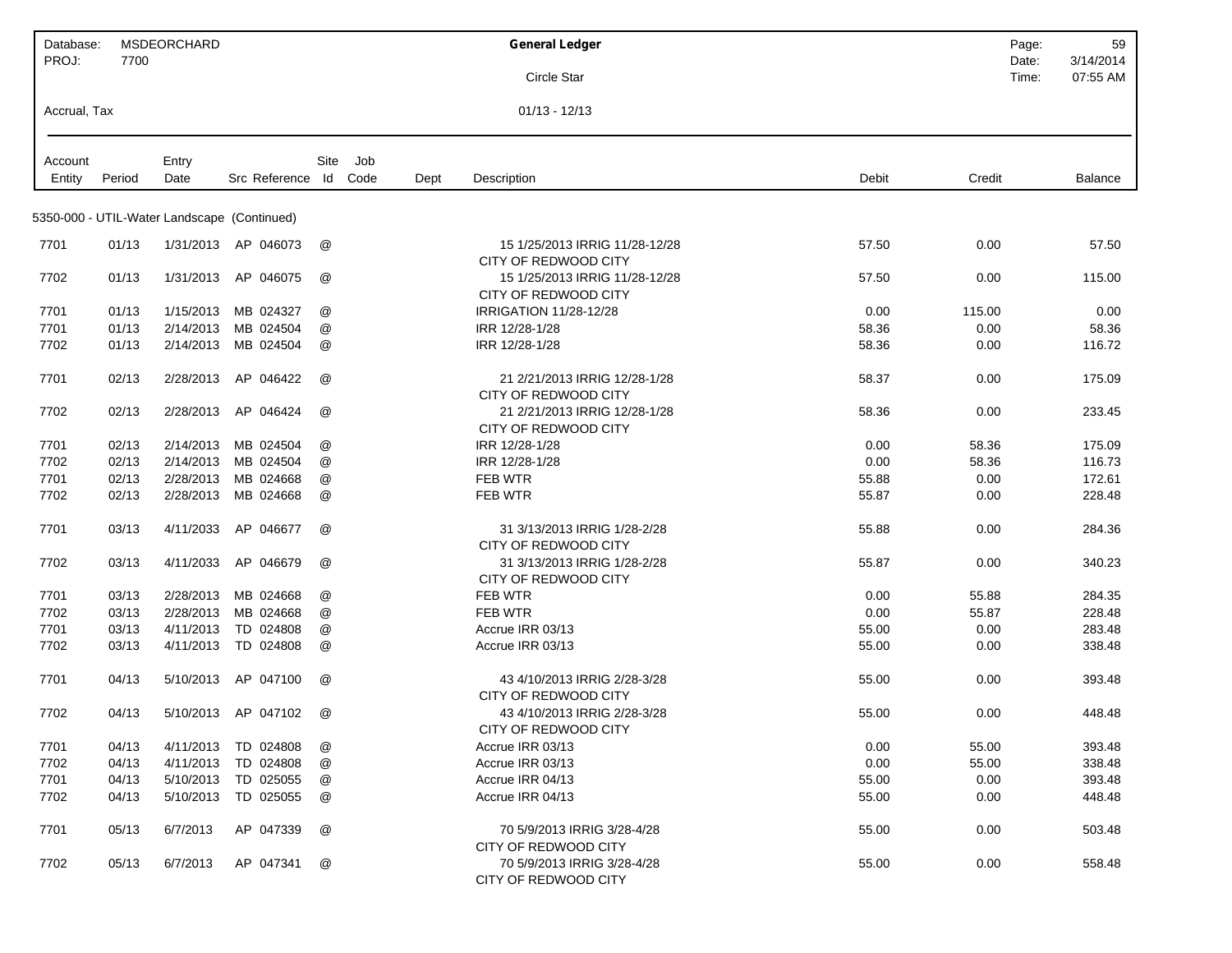| Database:         |                | <b>MSDEORCHARD</b> |                                             |               |             | <b>General Ledger</b>                                 |               | Page:         | 60               |
|-------------------|----------------|--------------------|---------------------------------------------|---------------|-------------|-------------------------------------------------------|---------------|---------------|------------------|
| PROJ:             | 7700           |                    |                                             |               |             |                                                       |               | Date:         | 3/14/2014        |
|                   |                |                    |                                             |               |             | <b>Circle Star</b>                                    |               | Time:         | 07:55 AM         |
| Accrual, Tax      |                |                    |                                             |               |             | $01/13 - 12/13$                                       |               |               |                  |
|                   |                |                    |                                             | Site          |             |                                                       |               |               |                  |
| Account<br>Entity | Period         | Entry<br>Date      | Src Reference                               | Code<br>ld    | Job<br>Dept | Description                                           | Debit         | Credit        | Balance          |
|                   |                |                    |                                             |               |             |                                                       |               |               |                  |
|                   |                |                    | 5350-000 - UTIL-Water Landscape (Continued) |               |             |                                                       |               |               |                  |
| 7701              | 05/13          | 5/10/2013          | TD 025055                                   | @             |             | Accrue IRR 04/13                                      | 0.00          | 55.00         | 503.48           |
| 7702              | 05/13          | 5/10/2013          | TD 025055                                   | @             |             | Accrue IRR 04/13                                      | 0.00          | 55.00         | 448.48           |
| 7701              | 05/13          | 6/7/2013           | TD 025200                                   | @             |             | Accrue IRR 05/13                                      | 55.00         | 0.00          | 503.48           |
| 7702              | 05/13          | 6/7/2013           | TD 025200                                   | @             |             | Accrue IRR 05/13                                      | 55.00         | 0.00          | 558.48           |
|                   |                |                    |                                             |               |             |                                                       |               |               |                  |
| 7701              | 06/13          | 7/5/2013           | AP 047687                                   | @             |             | 97 6/28/2013 IRRIG 4/28-5/28                          | 55.00         | 0.00          | 613.48           |
|                   |                |                    |                                             |               |             | CITY OF REDWOOD CITY                                  |               |               |                  |
| 7702              | 06/13          | 7/5/2013           | AP 047689                                   | @             |             | 97 6/28/2013 IRRIG 4/28-5/28<br>CITY OF REDWOOD CITY  | 55.00         | 0.00          | 668.48           |
| 7701              | 06/13          | 6/7/2013           | TD 025200                                   | @             |             | Accrue IRR 05/13                                      | 0.00          | 55.00         | 613.48           |
| 7702              | 06/13          | 6/7/2013           | TD 025200                                   | @             |             | Accrue IRR 05/13                                      | 0.00          | 55.00         | 558.48           |
| 7701              | 06/13          | 7/5/2013           | TD 025383                                   | $^\copyright$ |             | Accrue IRR 06/13                                      | 55.00         | 0.00          | 613.48           |
| 7702              | 06/13          | 7/5/2013           | TD 025383                                   | @             |             | Accrue IRR 06/13                                      | 55.00         | 0.00          | 668.48           |
| 7701              | 07/13          | 8/8/2013           | AP 048198                                   | @             |             | 109 7/11/2013 IRRIG 5/28-6/28<br>CITY OF REDWOOD CITY | 55.83         | 0.00          | 724.31           |
| 7702              | 07/13          | 8/8/2013           | AP 048200                                   | @             |             | 109 7/11/2013 IRRIG 5/28-6/28<br>CITY OF REDWOOD CITY | 55.82         | 0.00          | 780.13           |
| 7701              | 07/13          | 7/5/2013           | TD 025383                                   | @             |             | Accrue IRR 06/13                                      | 0.00          | 55.00         | 725.13           |
| 7702              | 07/13          | 7/5/2013           | TD 025383                                   | @             |             | Accrue IRR 06/13                                      | 0.00          | 55.00         | 670.13           |
| 7701              | 07/13          | 8/12/2013          | TD 025641                                   | @             |             | Accrue IRR 07/13                                      | 55.00         | 0.00          | 725.13           |
| 7702              | 07/13          | 8/12/2013          | TD 025641                                   | @             |             | Accrue IRR 07/13                                      | 55.00         | 0.00          | 780.13           |
|                   |                |                    |                                             |               |             |                                                       |               |               |                  |
| 7701              | 08/13          | 9/6/2013           | AP 048720                                   | @             |             | 126 8/16/2013 IRRIG 6/28-7/28<br>CITY OF REDWOOD CITY | 55.00         | 0.00          | 835.13           |
| 7702              | 08/13          | 9/6/2013           | AP 048722                                   | @             |             | 126 8/16/2013 IRRIG 6/28-7/28<br>CITY OF REDWOOD CITY | 55.00         | 0.00          | 890.13           |
| 7701              | 08/13          | 8/12/2013          | TD 025641                                   | @             |             | Accrue IRR 07/13                                      | 0.00          | 55.00         | 835.13           |
| 7702              | 08/13          | 8/12/2013          | TD 025641                                   | @             |             | Accrue IRR 07/13                                      | 0.00          | 55.00         | 780.13           |
| 7701              | 08/13          | 9/6/2013           | TD 025875                                   | @             |             | Accrue IRR 08/13                                      | 55.00         | 0.00          | 835.13           |
| 7702              | 08/13          | 9/6/2013           | TD 025875                                   | @             |             | Accrue IRR 08/13                                      | 55.00         | 0.00          | 890.13           |
|                   |                |                    |                                             |               |             |                                                       |               |               |                  |
| 7701              | 09/13          |                    | 10/11/2013 AP 049316                        | @             |             | 153 9/19/2013 IRRIG 7/28-8/28<br>CITY OF REDWOOD CITY | 59.95         | 0.00          | 950.08           |
| 7702              | 09/13          |                    | 10/11/2013 AP 049318                        | @             |             | 153 9/19/2013 IRRIG 7/28-8/28<br>CITY OF REDWOOD CITY | 59.95         | 0.00          | 1,010.03         |
|                   |                |                    | TD 025875                                   |               |             | Accrue IRR 08/13                                      |               | 55.00         | 955.03           |
| 7701              | 09/13          | 9/6/2013           |                                             | @             |             |                                                       | 0.00          |               |                  |
| 7702<br>7701      | 09/13<br>09/13 | 9/6/2013           | TD 025875<br>10/11/2013 TD 026163           | @             |             | Accrue IRR 08/13<br>Accrue IRR 09/13                  | 0.00<br>55.00 | 55.00<br>0.00 | 900.03<br>955.03 |
|                   |                |                    |                                             | @             |             |                                                       |               |               |                  |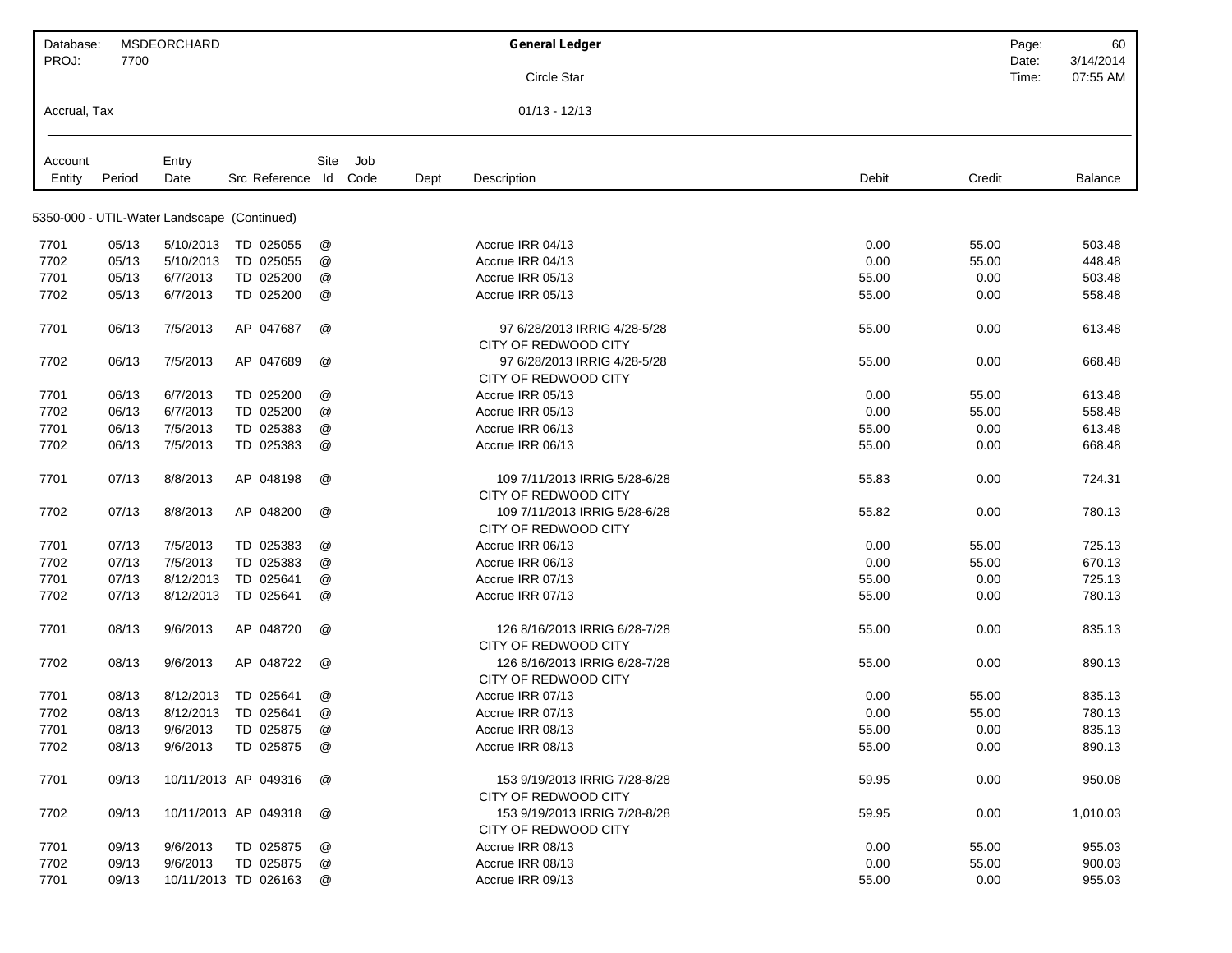| Database:         |        | MSDEORCHARD                                 |                                 |      |             |                   | <b>General Ledger</b>                                    |          | Page:          | 61                    |
|-------------------|--------|---------------------------------------------|---------------------------------|------|-------------|-------------------|----------------------------------------------------------|----------|----------------|-----------------------|
| PROJ:             | 7700   |                                             |                                 |      |             |                   | Circle Star                                              |          | Date:<br>Time: | 3/14/2014<br>07:55 AM |
| Accrual, Tax      |        |                                             |                                 |      |             |                   | $01/13 - 12/13$                                          |          |                |                       |
|                   |        |                                             |                                 |      |             |                   |                                                          |          |                |                       |
| Account<br>Entity | Period | Entry<br>Date                               | Src Reference Id                | Site | Job<br>Code | Dept              | Description                                              | Debit    | Credit         | Balance               |
|                   |        |                                             |                                 |      |             |                   |                                                          |          |                |                       |
|                   |        | 5350-000 - UTIL-Water Landscape (Continued) |                                 |      |             |                   |                                                          |          |                |                       |
| 7702              | 09/13  |                                             | 10/11/2013 TD 026163            | @    |             |                   | Accrue IRR 09/13                                         | 55.00    | 0.00           | 1,010.03              |
| 7701              | 10/13  |                                             | 11/12/2013 AP 049826            | @    |             |                   | 181 10/23/2013 IRRIG 8/28-9/28                           | 59.95    | 0.00           | 1,069.98              |
| 7702              | 10/13  |                                             | 11/12/2013 AP 049828            | @    |             |                   | CITY OF REDWOOD CITY<br>181 10/23/2013 IRRIG 8/28-9/28   | 59.95    | 0.00           | 1,129.93              |
|                   |        |                                             |                                 |      |             |                   | CITY OF REDWOOD CITY                                     |          |                |                       |
| 7701              | 10/13  |                                             | 10/11/2013 TD 026163            | @    |             |                   | Accrue IRR 09/13                                         | 0.00     | 55.00          | 1,074.93              |
| 7702              | 10/13  |                                             | 10/11/2013 TD 026163            | @    |             |                   | Accrue IRR 09/13                                         | 0.00     | 55.00          | 1,019.93              |
| 7701              | 10/13  |                                             | 11/12/2013 TD 026412            | @    |             |                   | Accure IRR 10/13                                         | 60.00    | 0.00           | 1,079.93              |
| 7702              | 10/13  |                                             | 11/12/2013 TD 026412            | @    |             |                   | Accure IRR 10/13                                         | 60.00    | 0.00           | 1,139.93              |
| 7701              | 11/13  |                                             | 12/16/2013 AP 050381            | @    |             |                   | 212 11/27/2013 IRRIG 9/28-10/28<br>CITY OF REDWOOD CITY  | 60.85    | 0.00           | 1,200.78              |
| 7702              | 11/13  |                                             | 12/16/2013 AP 050383            | @    |             |                   | 212 11/27/2013 IRRIG 9/28-10/28<br>CITY OF REDWOOD CITY  | 60.85    | 0.00           | 1,261.63              |
| 7701              | 11/13  |                                             | 11/12/2013 TD 026412            | @    |             |                   | Accure IRR 10/13                                         | 0.00     | 60.00          | 1,201.63              |
| 7702              | 11/13  |                                             | 11/12/2013 TD 026412            | @    |             |                   | Accure IRR 10/13                                         | 0.00     | 60.00          | 1,141.63              |
| 7701              | 11/13  |                                             | 12/17/2013 TD 026675            | @    |             |                   | Accrue IRR 11/13                                         | 60.00    | 0.00           | 1,201.63              |
| 7702              | 11/13  |                                             | 12/17/2013 TD 026675            | @    |             |                   | Accrue IRR 11/13                                         | 60.00    | 0.00           | 1,261.63              |
| 7701              | 12/13  | 1/14/2014                                   | AP 050923                       | @    |             |                   | 217 12/24/2013 IRRIG 10/28-11/28<br>CITY OF REDWOOD CITY | 61.76    | 0.00           | 1,323.39              |
| 7702              | 12/13  | 1/14/2014                                   | AP 050925                       | @    |             |                   | 217 12/24/2013 IRRIG 10/28-11/28<br>CITY OF REDWOOD CITY | 61.76    | 0.00           | 1,385.15              |
| 7701              | 12/13  |                                             | 12/17/2013 TD 026675            | @    |             |                   | Accrue IRR 11/13                                         | 0.00     | 60.00          | 1,325.15              |
| 7702              | 12/13  |                                             | 12/17/2013 TD 026675            | @    |             |                   | Accrue IRR 11/13                                         | 0.00     | 60.00          | 1,265.15              |
| 7701              | 12/13  | 1/14/2014                                   | TD 026896                       | @    |             |                   | Accrue IRR 12/13                                         | 62.00    | 0.00           | 1,327.15              |
| 7702              | 12/13  | 1/14/2014                                   | TD 026896                       | @    |             |                   | Accrue IRR 12/13                                         | 62.00    | 0.00           | 1,389.15              |
| 7701              | 12/13  | 2/27/2014                                   | TD 027248                       | @    |             |                   | <b>Reclass Non Reimb IRR</b>                             | 0.00     | 226.75         | 1,162.40              |
|                   |        |                                             |                                 |      |             | ** Account Totals |                                                          | 2,742.62 | 1,580.22       | 1,162.40              |
| 5410-000          |        |                                             | <b>R&amp;G-Parking Sweeping</b> |      |             |                   | <b>Balance Forward</b>                                   |          |                | 0.00                  |
| 7701              | 01/13  | 2/14/2013                                   | MB 024504                       | @    |             |                   | <b>JAN SWEEPTING</b>                                     | 70.00    | 0.00           | 70.00                 |
| 7702              | 01/13  | 2/14/2013                                   | MB 024504                       | @    |             |                   | <b>JAN SWEEPTING</b>                                     | 70.00    | 0.00           | 140.00                |
| 7701              | 02/13  | 2/28/2013                                   | AP 046422                       | @    |             |                   | 30 2/27/2013 SWEEP 1/13<br>SWEEPALOT INC.                | 70.00    | 0.00           | 210.00                |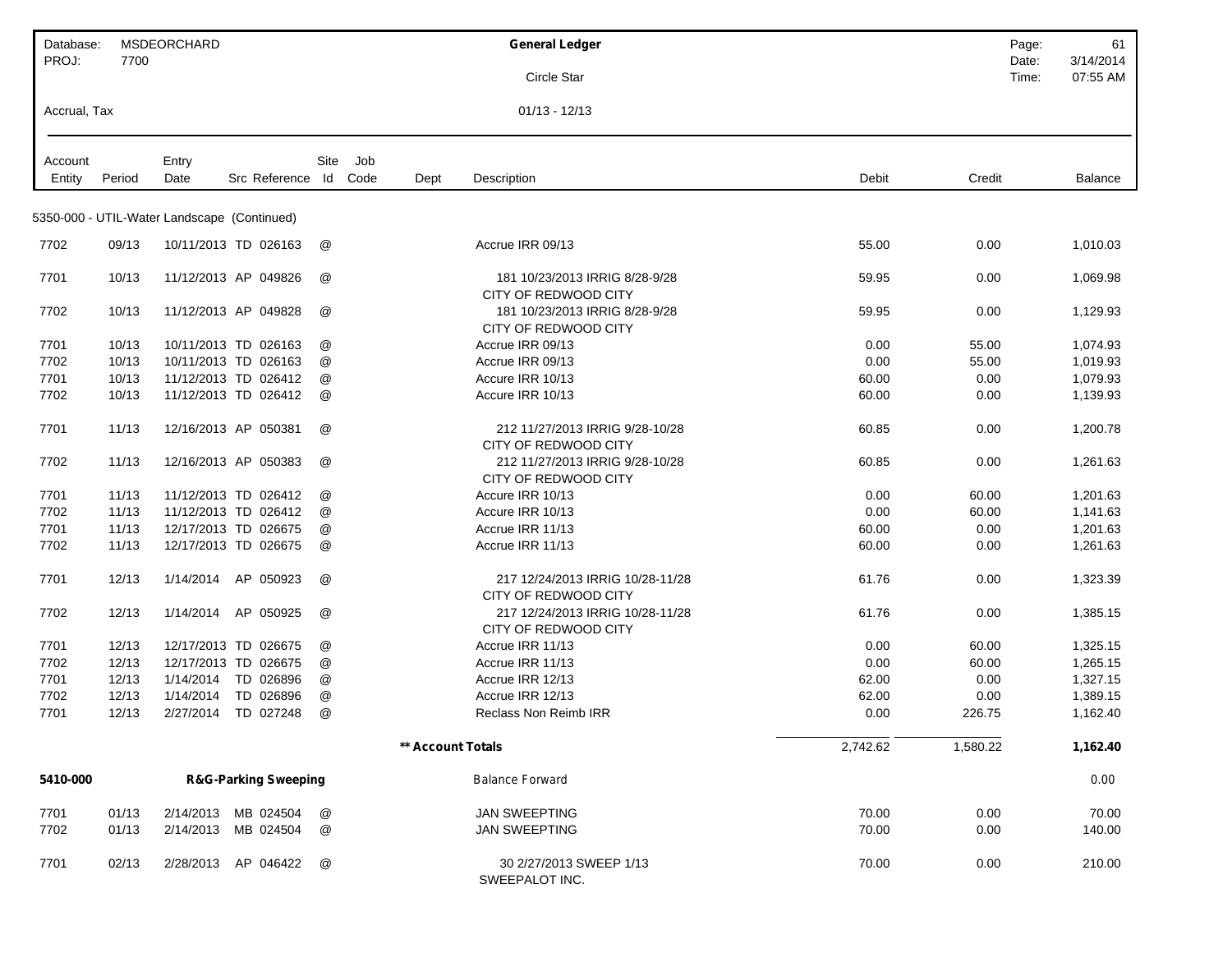| Database:<br>PROJ: | 7700   | <b>MSDEORCHARD</b> |                                             |      |      |      | <b>General Ledger</b>                                                                                   | Page:<br>Date: | 62<br>3/14/2014 |
|--------------------|--------|--------------------|---------------------------------------------|------|------|------|---------------------------------------------------------------------------------------------------------|----------------|-----------------|
|                    |        |                    |                                             |      |      |      | Circle Star                                                                                             | Time:          | 07:55 AM        |
| Accrual, Tax       |        |                    |                                             |      |      |      | $01/13 - 12/13$                                                                                         |                |                 |
| Account            |        | Entry              |                                             | Site | Job  |      |                                                                                                         |                |                 |
| Entity             | Period | Date               | Src Reference Id                            |      | Code | Dept | Credit<br>Debit<br>Description                                                                          |                | Balance         |
|                    |        |                    |                                             |      |      |      |                                                                                                         |                |                 |
|                    |        |                    | 5410-000 - R&G-Parking Sweeping (Continued) |      |      |      |                                                                                                         |                |                 |
| 7702               | 02/13  |                    | 2/28/2013 AP 046424                         | @    |      |      | 30 2/27/2013 SWEEP 1/13<br>70.00<br>0.00<br>SWEEPALOT INC.                                              |                | 280.00          |
| 7701               | 02/13  | 2/14/2013          | MB 024504                                   | @    |      |      | <b>JAN SWEEPTING</b><br>0.00<br>70.00                                                                   |                | 210.00          |
| 7702               | 02/13  | 2/14/2013          | MB 024504                                   | @    |      |      | <b>JAN SWEEPTING</b><br>0.00<br>70.00                                                                   |                | 140.00          |
| 7701               | 02/13  | 2/28/2013          | MB 024668                                   | @    |      |      | FEB SWEEPING<br>0.00<br>70.00                                                                           |                | 210.00          |
| 7702               | 02/13  | 2/28/2013          | MB 024668                                   | @    |      |      | <b>FEB PARKING SWEEPING</b><br>70.00<br>0.00                                                            |                | 280.00          |
| 7701               | 03/13  | 4/11/2033          | AP 046677                                   | @    |      |      | 37 3/13/2013 SWEEP 2/13<br>70.00<br>0.00<br>SWEEPALOT INC.                                              |                | 350.00          |
| 7701               | 03/13  | 4/11/2033          | AP 046677                                   | @    |      |      | 39 3/29/2013 SWEEP 3/13<br>70.00<br>0.00<br>SWEEPALOT INC.                                              |                | 420.00          |
| 7702               | 03/13  | 4/11/2033          | AP 046679                                   | @    |      |      | 37 3/13/2013 SWEEP 2/13<br>70.00<br>0.00<br>SWEEPALOT INC.                                              |                | 490.00          |
| 7702               | 03/13  | 4/11/2033          | AP 046679                                   | @    |      |      | 39 3/29/2013 SWEEP 3/13<br>70.00<br>0.00<br>SWEEPALOT INC.                                              |                | 560.00          |
| 7701               | 03/13  | 2/28/2013          | MB 024668                                   | @    |      |      | FEB SWEEPING<br>70.00<br>0.00                                                                           |                | 490.00          |
| 7702               | 03/13  | 2/28/2013          | MB 024668                                   | @    |      |      | FEB PARKING SWEEPING<br>0.00<br>70.00                                                                   |                | 420.00          |
| 7701               | 04/13  | 5/10/2013          | AP 047100                                   | @    |      |      | 69 4/30/2013 SWEEP 4/13<br>70.00<br>0.00                                                                |                | 490.00          |
| 7702               | 04/13  | 5/10/2013          | AP 047102                                   | @    |      |      | SWEEPALOT INC.<br>69 4/30/2013 SWEEP 4/13<br>70.00<br>0.00<br>SWEEPALOT INC.                            |                | 560.00          |
| 7701               | 05/13  | 6/7/2013           | AP 047339                                   | @    |      |      | 77 5/23/2013 SWEEP GARAGE<br>150.00<br>0.00<br>ENVIRONMENTAL SERVICE PARTNERS                           |                | 710.00          |
| 7701               | 05/13  | 6/7/2013           | AP 047339                                   | @    |      |      | 82 5/23/2013 1/2 SWEEP 5/13<br>39.00<br>0.00<br>SWEEPALOT INC.                                          |                | 749.00          |
| 7702               | 05/13  | 6/7/2013           | AP 047341                                   | @    |      |      | 77 5/23/2013 SWEEP GARAGE<br>150.00<br>0.00                                                             |                | 899.00          |
| 7702               | 05/13  | 6/7/2013           | AP 047341                                   | @    |      |      | <b>ENVIRONMENTAL SERVICE PARTNERS</b><br>82 5/23/2013 1/2 SWEEP 5/13<br>39.00<br>0.00<br>SWEEPALOT INC. |                | 938.00          |
| 7701               | 06/13  | 7/5/2013           | AP 047687                                   | @    |      |      | 70.00<br>107 6/28/2013 SWEEP 6/13<br>0.00                                                               |                | 1,008.00        |
| 7702               | 06/13  | 7/5/2013           | AP 047689                                   | @    |      |      | SWEEPALOT INC.<br>107 6/28/2013 SWEEP 6/13<br>70.00<br>0.00<br>SWEEPALOT INC.                           |                | 1,078.00        |
| 7701               | 07/13  | 8/8/2013           | AP 048198                                   | @    |      |      | 43969<br><b>SWEEP 7/13</b><br>70.00<br>0.00<br>SWEEPALOT INC.                                           |                | 1,148.00        |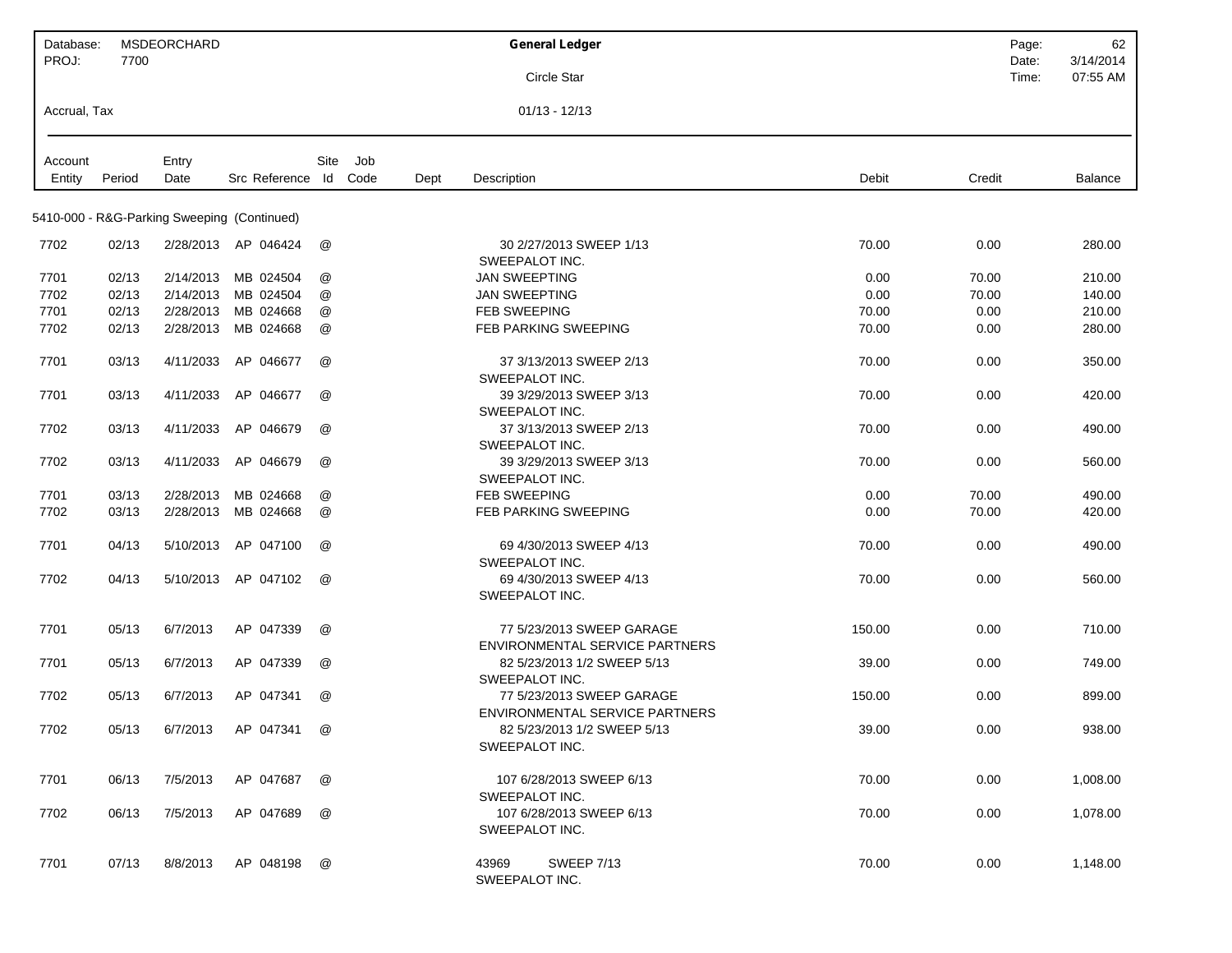| Database:<br>PROJ: | 7700   | <b>MSDEORCHARD</b>                          |                      |      |      |      | <b>General Ledger</b>                                                                 | Page:<br>Date: | 63<br>3/14/2014 |
|--------------------|--------|---------------------------------------------|----------------------|------|------|------|---------------------------------------------------------------------------------------|----------------|-----------------|
|                    |        |                                             |                      |      |      |      | Circle Star                                                                           | Time:          | 07:55 AM        |
| Accrual, Tax       |        |                                             |                      |      |      |      | $01/13 - 12/13$                                                                       |                |                 |
| Account            |        | Entry                                       |                      | Site | Job  |      |                                                                                       |                |                 |
| Entity             | Period | Date                                        | Src Reference Id     |      | Code | Dept | Description<br>Debit<br>Credit                                                        |                | <b>Balance</b>  |
|                    |        | 5410-000 - R&G-Parking Sweeping (Continued) |                      |      |      |      |                                                                                       |                |                 |
| 7702               | 07/13  | 8/8/2013                                    | AP 048200            | @    |      |      | 43969<br><b>SWEEP 7/13</b><br>70.00<br>0.00<br>SWEEPALOT INC.                         |                | 1,218.00        |
| 7701               | 08/13  | 9/6/2013                                    | AP 048720            | @    |      |      | 148 8/30/2013 SWEEP 8/13<br>70.00<br>0.00<br>SWEEPALOT INC.                           |                | 1,288.00        |
| 7702               | 08/13  | 9/6/2013                                    | AP 048722            | @    |      |      | 148 8/30/2013 SWEEP 8/13<br>70.00<br>0.00<br>SWEEPALOT INC.                           |                | 1,358.00        |
| 7701               | 09/13  |                                             | 10/11/2013 AP 049316 | @    |      |      | 169 9/30/2013 GARAGE SWEEP<br>100.00<br>0.00<br><b>ENVIRONMENTAL SERVICE PARTNERS</b> |                | 1,458.00        |
| 7701               | 09/13  |                                             | 10/11/2013 AP 049316 | @    |      |      | 169 9/30/2013 SWEEP GARAGE<br>110.00<br>0.00<br><b>ENVIRONMENTAL SERVICE PARTNERS</b> |                | 1.568.00        |
| 7701               | 09/13  |                                             | 10/11/2013 AP 049316 | @    |      |      | 44262<br>SWEEP 9/13<br>70.00<br>0.00<br>SWEEPALOT INC.                                |                | 1,638.00        |
| 7702               | 09/13  |                                             | 10/11/2013 AP 049318 | @    |      |      | 169 9/30/2013 GARAGE SWEEP<br>100.00<br>0.00<br><b>ENVIRONMENTAL SERVICE PARTNERS</b> |                | 1,738.00        |
| 7702               | 09/13  |                                             | 10/11/2013 AP 049318 | @    |      |      | 169 9/30/2013 SWEEP GARAGE<br>110.00<br>0.00<br><b>ENVIRONMENTAL SERVICE PARTNERS</b> |                | 1,848.00        |
| 7702               | 09/13  |                                             | 10/11/2013 AP 049318 | @    |      |      | SWEEP 9/13<br>44262<br>70.00<br>0.00<br>SWEEPALOT INC.                                |                | 1,918.00        |
| 7701               | 10/13  |                                             | 11/12/2013 AP 049826 | @    |      |      | 200 10/31/2013 SWEEP 10/13<br>70.00<br>0.00<br>SWEEPALOT INC.                         |                | 1,988.00        |
| 7702               | 10/13  |                                             | 11/12/2013 AP 049828 | @    |      |      | 200 10/31/2013 SWEEP 10/13<br>70.00<br>0.00<br>SWEEPALOT INC.                         |                | 2,058.00        |
| 7701               | 11/13  |                                             | 12/16/2013 AP 050381 | @    |      |      | GARAGE SWEEP 9/13<br>5142<br>380.00<br>0.00<br><b>ENVIRONMENTAL SERVICE PARTNERS</b>  |                | 2,438.00        |
| 7701               | 11/13  |                                             | 12/16/2013 AP 050381 | @    |      |      | 5142<br>GARAGE SWEEP 10/13<br>380.00<br>0.00<br>ENVIRONMENTAL SERVICE PARTNERS        |                | 2,818.00        |
| 7701               | 11/13  |                                             | 12/16/2013 AP 050381 | @    |      |      | <b>SWEEP 10/13</b><br>137.50<br>0.00<br>5290<br>ENVIRONMENTAL SERVICE PARTNERS        |                | 2,955.50        |
| 7701               | 11/13  |                                             | 12/16/2013 AP 050381 | @    |      |      | <b>SWEEP 11/13</b><br>215.00<br>0.00<br>5290<br>ENVIRONMENTAL SERVICE PARTNERS        |                | 3,170.50        |
| 7701               | 11/13  |                                             | 12/16/2013 AP 050381 | @    |      |      | 44562<br><b>SWEEP 11/13</b><br>70.00<br>0.00<br>SWEEPALOT INC.                        |                | 3,240.50        |
| 7702               | 11/13  |                                             | 12/16/2013 AP 050383 | @    |      |      | 5142<br>GARAGE SWEEP 9/13<br>380.00<br>0.00<br>ENVIRONMENTAL SERVICE PARTNERS         |                | 3,620.50        |
| 7702               | 11/13  |                                             | 12/16/2013 AP 050383 | @    |      |      | 5142<br>GARAGE SWEEP 10/13<br>380.00<br>0.00<br>ENVIRONMENTAL SERVICE PARTNERS        |                | 4,000.50        |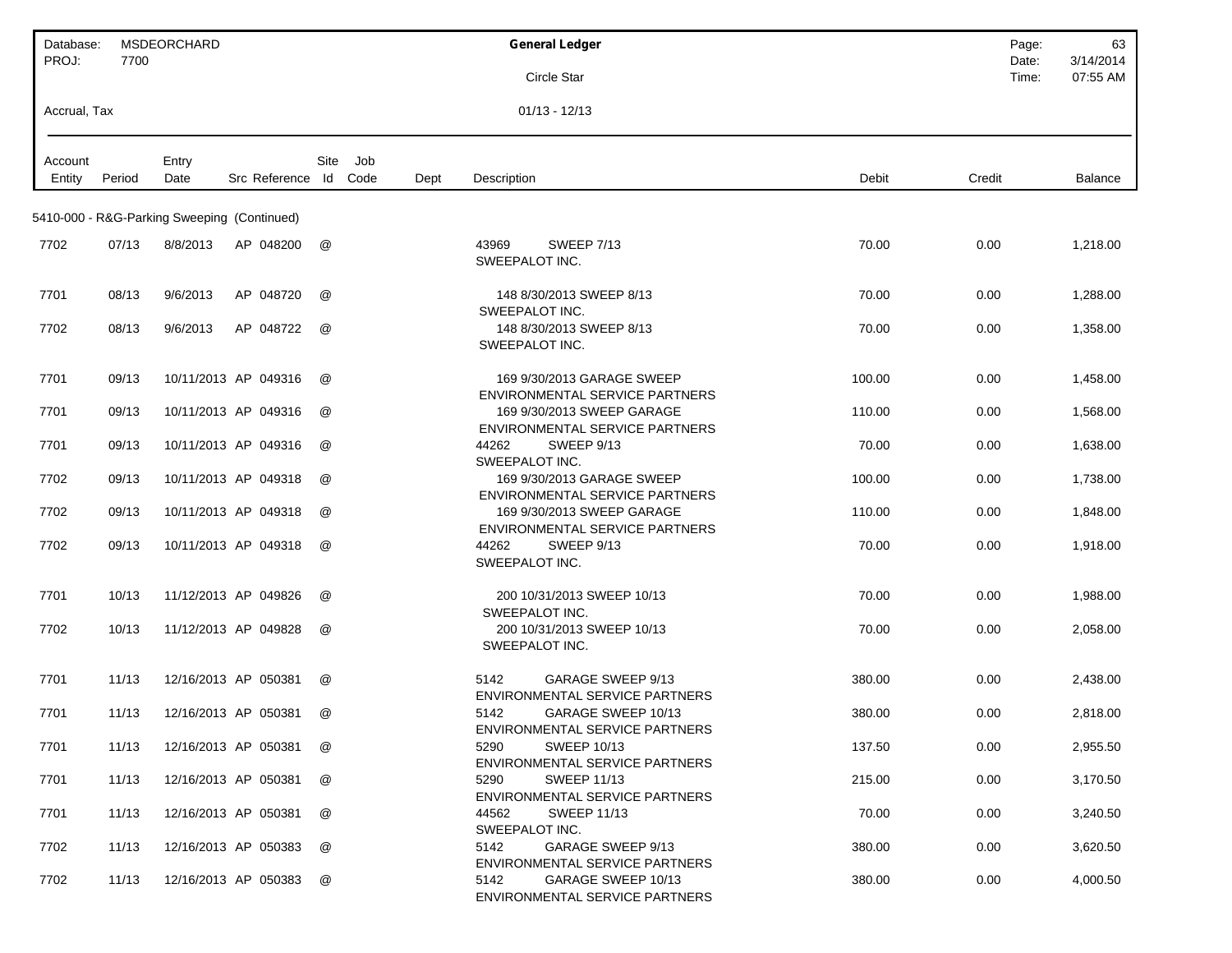| Database:<br>PROJ: | 7700   | MSDEORCHARD                                 |                      |                      |      |                   | <b>General Ledger</b>                                                                                        |          |          | Page:<br>Date: | 64<br>3/14/2014 |
|--------------------|--------|---------------------------------------------|----------------------|----------------------|------|-------------------|--------------------------------------------------------------------------------------------------------------|----------|----------|----------------|-----------------|
|                    |        |                                             |                      |                      |      |                   | Circle Star                                                                                                  |          |          | Time:          | 07:55 AM        |
| Accrual, Tax       |        |                                             |                      |                      |      |                   | $01/13 - 12/13$                                                                                              |          |          |                |                 |
| Account            |        | Entry                                       |                      | Site                 | Job  |                   |                                                                                                              |          |          |                |                 |
| Entity             | Period | Date                                        | Src Reference Id     |                      | Code | Dept              | Description                                                                                                  | Debit    | Credit   |                | Balance         |
|                    |        | 5410-000 - R&G-Parking Sweeping (Continued) |                      |                      |      |                   |                                                                                                              |          |          |                |                 |
| 7702               | 11/13  |                                             | 12/16/2013 AP 050383 | @                    |      |                   | 5290<br><b>SWEEP 10/13</b><br><b>ENVIRONMENTAL SERVICE PARTNERS</b>                                          | 137.50   | 0.00     |                | 4,138.00        |
| 7702               | 11/13  |                                             | 12/16/2013 AP 050383 | @                    |      |                   | <b>SWEEP 11/13</b><br>5290<br><b>ENVIRONMENTAL SERVICE PARTNERS</b>                                          | 215.00   | 0.00     |                | 4,353.00        |
| 7702               | 11/13  |                                             | 12/16/2013 AP 050383 | @                    |      |                   | 44562<br><b>SWEEP 11/13</b><br>SWEEPALOT INC.                                                                | 70.00    | 0.00     |                | 4,423.00        |
| 7701               | 12/13  | 1/14/2014                                   | AP 050923            | @                    |      |                   | 220 12/24/2013 SWEEP GARAGE 11/13<br>ENVIRONMENTAL SERVICE PARTNERS                                          | 380.00   | 0.00     |                | 4,803.00        |
| 7701               | 12/13  | 1/14/2014                                   | AP 050923            | @                    |      |                   | 220 12/24/2013 SWEEP GARAGE 12/13<br>ENVIRONMENTAL SERVICE PARTNERS                                          | 380.00   | 0.00     |                | 5,183.00        |
| 7701               | 12/13  | 1/14/2014                                   | AP 050923            | @                    |      |                   | 220 12/24/2013 Data Entry ERR -<br><b>ENVIRONMENTAL SERVICE PARTNERS</b>                                     | 0.00     | 380.00   |                | 4,803.00        |
| 7701               | 12/13  | 1/14/2014                                   | AP 050923            | @                    |      |                   | 233 12/24/2013 SWEEP GARAGE 11/13<br>ENVIRONMENTAL SERVICE PARTNERS                                          | 380.00   | 0.00     |                | 5,183.00        |
| 7701               | 12/13  | 1/14/2014                                   | AP 050923            | @                    |      |                   | 220 12/24/2013 Data Entry ERR -<br><b>ENVIRONMENTAL SERVICE PARTNERS</b>                                     | 0.00     | 380.00   |                | 4,803.00        |
| 7701               | 12/13  | 1/14/2014                                   | AP 050923            | @                    |      |                   | 233 12/24/2013 SWEEP GARAGE 12/13<br><b>ENVIRONMENTAL SERVICE PARTNERS</b>                                   | 380.00   | 0.00     |                | 5,183.00        |
| 7701               | 12/13  | 1/14/2014                                   | AP 050923            | @                    |      |                   | 230 12/24/2013 SWEEP 12/13<br>SWEEPALOT INC.                                                                 | 70.00    | 0.00     |                | 5,253.00        |
| 7702               | 12/13  | 1/14/2014                                   | AP 050925            | @                    |      |                   | 220 12/24/2013 SWEEP GARAGE 12/13                                                                            | 380.00   | 0.00     |                | 5,633.00        |
| 7702               | 12/13  | 1/14/2014                                   | AP 050925            | @                    |      |                   | ENVIRONMENTAL SERVICE PARTNERS<br>220 12/24/2013 SWEEP GARAGE 11/13<br><b>ENVIRONMENTAL SERVICE PARTNERS</b> | 380.00   | 0.00     |                | 6,013.00        |
| 7702               | 12/13  | 1/14/2014                                   | AP<br>050925         | @                    |      |                   | 220 12/24/2013 Data Entry ERR -                                                                              | 0.00     | 380.00   |                | 5,633.00        |
| 7702               | 12/13  | 1/14/2014                                   | AP 050925            | $^{\textregistered}$ |      |                   | <b>ENVIRONMENTAL SERVICE PARTNERS</b><br>233 12/24/2013 SWEEP GARAGE 12/13                                   | 380.00   | 0.00     |                | 6,013.00        |
| 7702               | 12/13  |                                             | 1/14/2014 AP 050925  | @                    |      |                   | ENVIRONMENTAL SERVICE PARTNERS<br>220 12/24/2013 Data Entry ERR -                                            | 0.00     | 380.00   |                | 5,633.00        |
| 7702               | 12/13  |                                             | 1/14/2014 AP 050925  | @                    |      |                   | <b>ENVIRONMENTAL SERVICE PARTNERS</b><br>233 12/24/2013 SWEEP GARAGE 11/13                                   | 380.00   | 0.00     |                | 6,013.00        |
| 7702               | 12/13  |                                             | 1/14/2014 AP 050925  | @                    |      |                   | ENVIRONMENTAL SERVICE PARTNERS<br>230 12/24/2013 SWEEP 12/13                                                 | 70.00    | 0.00     |                | 6,083.00        |
| 7701               | 12/13  |                                             | 2/27/2014 TD 027248  | @                    |      |                   | SWEEPALOT INC.<br>Reclass Non Reimb Sweep                                                                    | 0.00     | 210.00   |                | 5,873.00        |
|                    |        |                                             |                      |                      |      | ** Account Totals |                                                                                                              | 7,883.00 | 2,010.00 |                | 5,873.00        |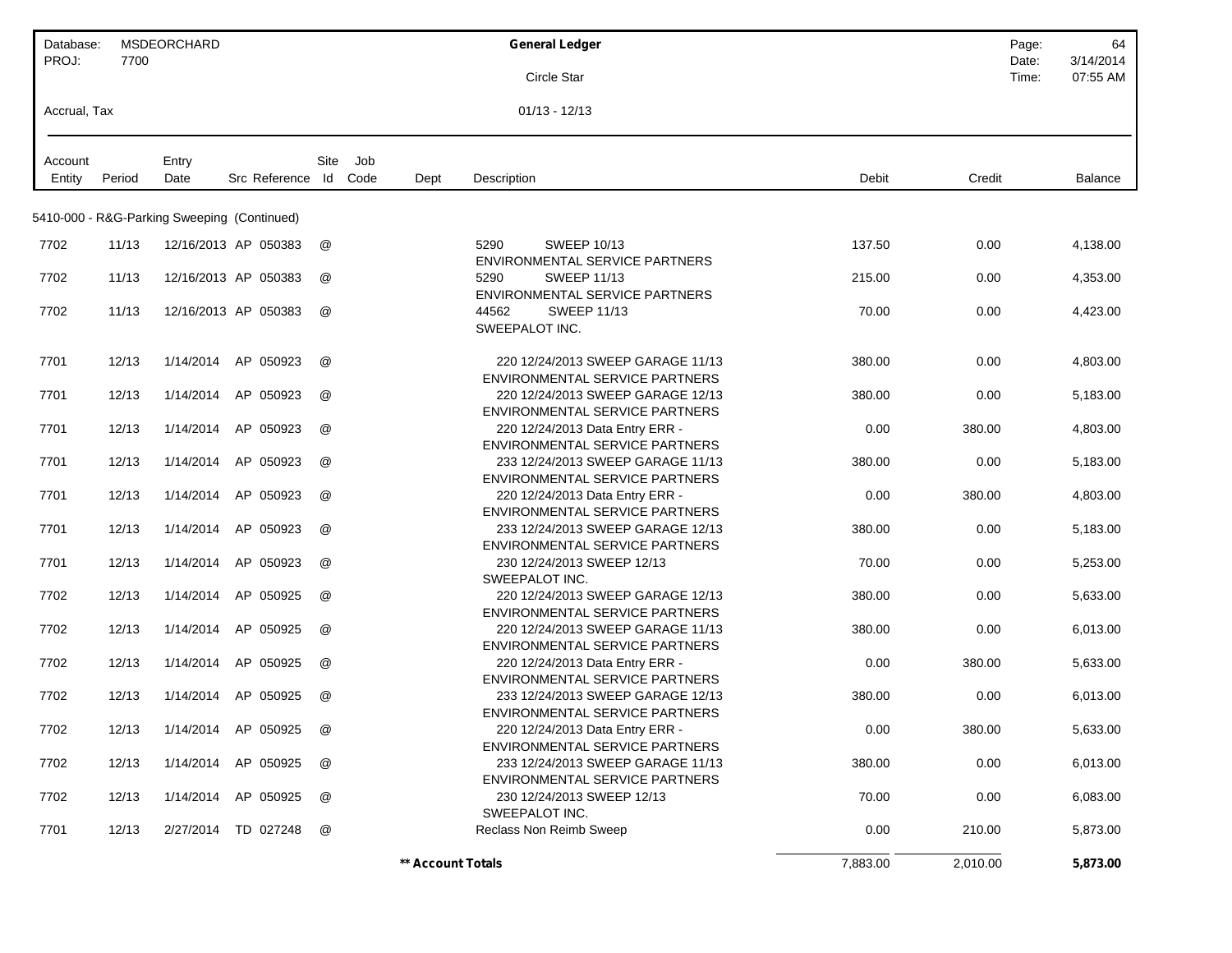| Database:         |        | MSDEORCHARD   |                      |                           |             |                   | <b>General Ledger</b>                                               |           |           | Page:          | 65                    |
|-------------------|--------|---------------|----------------------|---------------------------|-------------|-------------------|---------------------------------------------------------------------|-----------|-----------|----------------|-----------------------|
| PROJ:             | 7700   |               |                      |                           |             |                   | Circle Star                                                         |           |           | Date:<br>Time: | 3/14/2014<br>07:55 AM |
| Accrual, Tax      |        |               |                      |                           |             |                   | $01/13 - 12/13$                                                     |           |           |                |                       |
| Account<br>Entity | Period | Entry<br>Date | Src Reference Id     | Site                      | Job<br>Code | Dept              | Description                                                         | Debit     | Credit    |                | <b>Balance</b>        |
|                   |        |               |                      |                           |             |                   |                                                                     |           |           |                |                       |
| 5420-000          |        |               | R&G-Parking R&M      |                           |             |                   | <b>Balance Forward</b>                                              |           |           |                | 0.00                  |
| 7701              | 03/13  | 4/11/2013     | TD 024813            | @                         |             |                   | Accrue RPR Walkway 03/13                                            | 2,400.00  | 0.00      |                | 2,400.00              |
| 7702              | 03/13  | 4/11/2013     | TD 024813            | @                         |             |                   | Accrue RPR Walkway 03/13                                            | 2,400.00  | 0.00      |                | 4,800.00              |
| 7701              | 04/13  | 5/10/2013     | AP 047100            | @                         |             |                   | 41 4/10/2013 FIX ADA PATH OF<br>TRVL ASPHALT SURFACING, INC.        | 2,400.00  | 0.00      |                | 7,200.00              |
| 7702              | 04/13  | 5/10/2013     | AP 047102            | @                         |             |                   | 41 4/10/2013 FIX ADA PATH OF<br>TRVL ASPHALT SURFACING. INC.        | 2,400.00  | 0.00      |                | 9,600.00              |
| 7701              | 04/13  | 4/11/2013     | TD 024813            | @                         |             |                   | Accrue RPR Walkway 03/13                                            | 0.00      | 2,400.00  |                | 7,200.00              |
| 7702              | 04/13  | 4/11/2013     | TD 024813            | $^\text{\textregistered}$ |             |                   | Accrue RPR Walkway 03/13                                            | 0.00      | 2,400.00  |                | 4,800.00              |
| 7701              | 06/13  | 7/5/2013      | AP 047687            | @                         |             |                   | 108 6/28/2013 MODIF PRKING SIGNS<br>TRI-VALLEY CONTRACTING, INC.    | 875.00    | 0.00      |                | 5,675.00              |
| 7702              | 06/13  | 7/5/2013      | AP 047689            | @                         |             |                   | 108 6/28/2013 MODIF PRKING SIGNS<br>TRI-VALLEY CONTRACTING, INC.    | 875.00    | 0.00      |                | 6,550.00              |
| 7701              | 08/13  | 9/6/2013      | TD 025875            | @                         |             |                   | Accrue Garage Grill RPR 08/13                                       | 1,254.50  | 0.00      |                | 7,804.50              |
| 7702              | 08/13  | 9/6/2013      | TD 025875            | @                         |             |                   | Accrue Garage Grill RPR 08/13                                       | 1,254.50  | 0.00      |                | 9,059.00              |
| 7701              | 09/13  | 9/6/2013      | TD 025875            | @                         |             |                   | Accrue Garage Grill RPR 08/13                                       | 0.00      | 1,254.50  |                | 7,804.50              |
| 7702              | 09/13  | 9/6/2013      | TD 025875            | @                         |             |                   | Accrue Garage Grill RPR 08/13                                       | 0.00      | 1,254.50  |                | 6,550.00              |
| 7701              | 10/13  |               | 11/12/2013 AP 049826 | @                         |             |                   | 189 10/23/2013 RESTRIP FRONT OF<br>BLD TRI-VALLEY CONTRACTING, INC. | 600.00    | 0.00      |                | 7,150.00              |
| 7701              | 11/13  |               | 12/16/2013 AP 050381 | @                         |             |                   | 13433<br><b>RESERVE STENCILS</b><br>TRI-VALLEY CONTRACTING, INC.    | 500.00    | 0.00      |                | 7,650.00              |
| 7701              | 12/13  | 1/14/2014     | AP 050923            | @                         |             |                   | 232 12/24/2013 RESTRIPE/REPAINT<br>TRI-VALLEY CONTRACTING, INC.     | 3,863.50  | 0.00      |                | 11,513.50             |
| 7701              | 12/13  |               | 1/14/2014 AP 050923  | @                         |             |                   | 232 12/24/2013 STRIPE 2 CRSSHATCH<br>TRI-VALLEY CONTRACTING, INC.   | 500.00    | 0.00      |                | 12,013.50             |
| 7702              | 12/13  | 1/14/2014     | AP 050925            | @                         |             |                   | 232 12/24/2013 RESTRIPE/REPAINT<br>TRI-VALLEY CONTRACTING, INC.     | 3,863.50  | 0.00      |                | 15,877.00             |
| 7701              | 12/13  | 1/14/2014     | TD 026896            | @                         |             |                   | Accrue Layout & Stripping 12/13                                     | 1,562.50  | 0.00      |                | 17,439.50             |
| 7702              | 12/13  | 1/14/2014     | TD 026896            | $^\copyright$             |             |                   | Accrue Layout & Stripping 12/13                                     | 1,562.50  | 0.00      |                | 19,002.00             |
| 7701              | 12/13  |               | 2/27/2014 TD 027248  | @                         |             |                   | Reclass Non Reimb Parking R&M                                       | 0.00      | 10,301.00 |                | 8,701.00              |
|                   |        |               |                      |                           |             | ** Account Totals |                                                                     | 26,311.00 | 17,610.00 |                | 8,701.00              |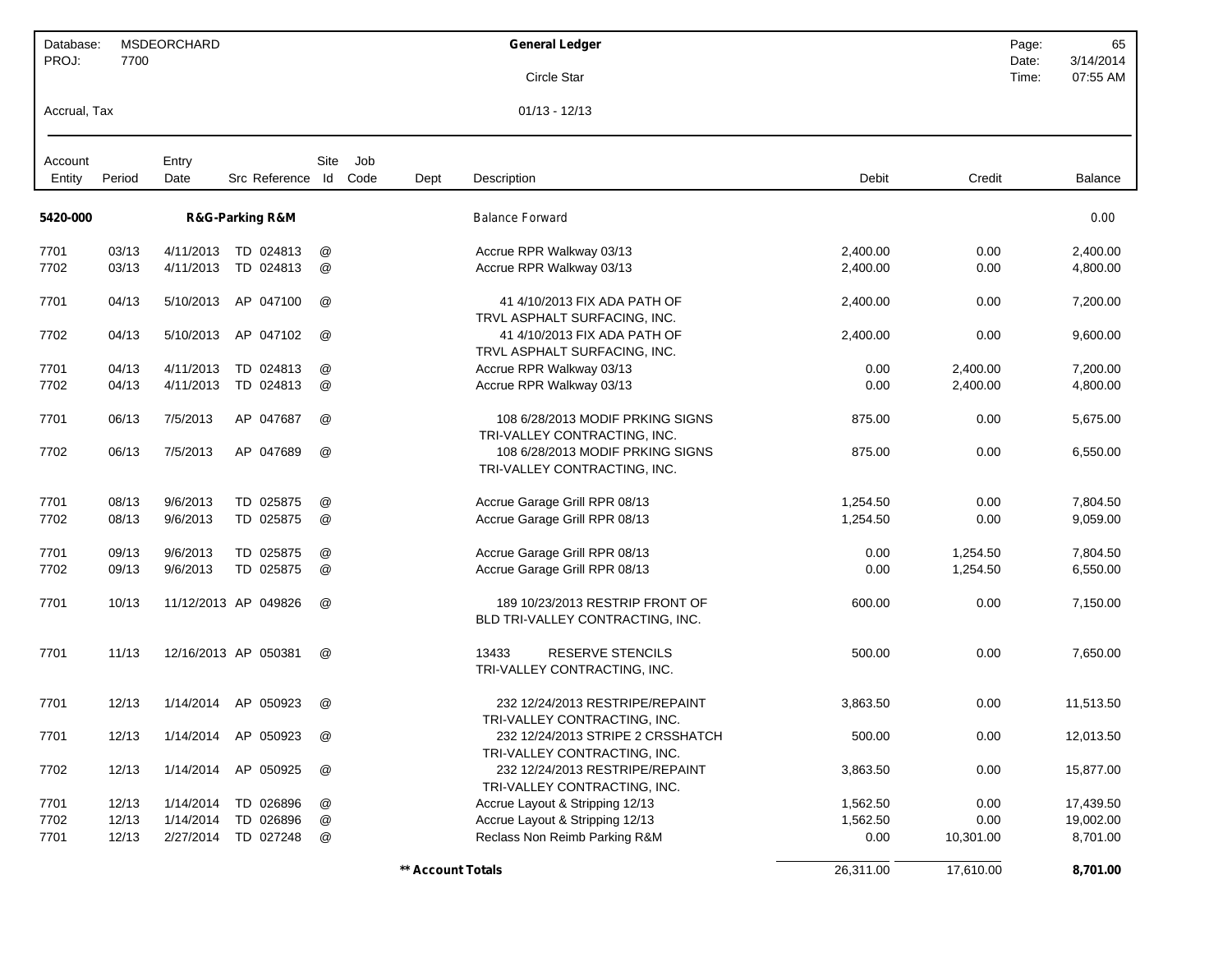| Database:         |        | <b>MSDEORCHARD</b> |                                     |               |             |      | <b>General Ledger</b>                                                     |        | Page:          | 66                    |
|-------------------|--------|--------------------|-------------------------------------|---------------|-------------|------|---------------------------------------------------------------------------|--------|----------------|-----------------------|
| PROJ:             | 7700   |                    |                                     |               |             |      | Circle Star                                                               |        | Date:<br>Time: | 3/14/2014<br>07:55 AM |
| Accrual, Tax      |        |                    |                                     |               |             |      | $01/13 - 12/13$                                                           |        |                |                       |
|                   |        |                    |                                     |               |             |      |                                                                           |        |                |                       |
| Account<br>Entity | Period | Entry<br>Date      | Src Reference Id                    | Site          | Job<br>Code | Dept | Debit<br>Description                                                      | Credit |                | <b>Balance</b>        |
| 5440-000          |        |                    | <b>R&amp;G-Fountain Maintenance</b> |               |             |      | <b>Balance Forward</b>                                                    |        |                | 0.00                  |
|                   |        |                    |                                     |               |             |      |                                                                           |        |                |                       |
| 7701              | 01/13  | 2/14/2013          | MB 024504                           | @             |             |      | <b>JAN ACCRUAL</b><br>87.50                                               | 0.00   |                | 87.50                 |
| 7702              | 01/13  | 2/14/2013          | MB 024504                           | @             |             |      | <b>JAN ACCRUAL</b><br>87.50                                               | 0.00   |                | 175.00                |
| 7701              | 02/13  | 2/28/2013          | AP 046422                           | @             |             |      | 29 2/27/2013 FOUNTAIN MAINT 1/13<br>87.50<br>PACIFIC WATER ART INC        | 0.00   |                | 262.50                |
| 7702              | 02/13  | 2/28/2013          | AP 046424                           | @             |             |      | 29 2/27/2013 FOUNTAIN MAINT 1/13<br>87.50<br>PACIFIC WATER ART INC        | 0.00   |                | 350.00                |
| 7701              | 02/13  | 2/14/2013          | MB 024504                           | @             |             |      | <b>JAN ACCRUAL</b><br>0.00                                                | 87.50  |                | 262.50                |
| 7702              | 02/13  | 2/14/2013          | MB 024504                           | @             |             |      | <b>JAN ACCRUAL</b><br>0.00                                                | 87.50  |                | 175.00                |
| 7701              | 02/13  | 2/28/2013          | MB 024668                           | @             |             |      | <b>FEB FOUNTAIN MAING</b><br>87.50                                        | 0.00   |                | 262.50                |
| 7702              | 02/13  | 2/28/2013          | MB 024668                           | @             |             |      | FEB FOUNTIAN MAINT<br>87.50                                               | 0.00   |                | 350.00                |
| 7701              | 03/13  | 4/11/2033          | AP 046677                           | @             |             |      | 34 3/13/2013 FOUNTAIN MAINT 2/13<br>87.50<br>PACIFIC WATER ART INC        | 0.00   |                | 437.50                |
| 7702              | 03/13  | 4/11/2033          | AP 046679                           | @             |             |      | 34 3/13/2013 FOUNTAIN MAINT 2/13<br>87.50<br><b>PACIFIC WATER ART INC</b> | 0.00   |                | 525.00                |
| 7701              | 03/13  | 2/28/2013          | MB 024668                           | @             |             |      | <b>FEB FOUNTAIN MAING</b><br>0.00                                         | 87.50  |                | 437.50                |
| 7702              | 03/13  | 2/28/2013          | MB 024668                           | @             |             |      | FEB FOUNTIAN MAINT<br>0.00                                                | 87.50  |                | 350.00                |
| 7701              | 03/13  | 4/11/2013          | TD 024808                           | @             |             |      | 87.50<br>Accrue Fountain Maint 03/13                                      | 0.00   |                | 437.50                |
| 7702              | 03/13  | 4/11/2013          | TD 024808                           | @             |             |      | 87.50<br>Accrue Fountain Maint 03/13                                      | 0.00   |                | 525.00                |
| 7701              | 04/13  | 5/10/2013          | AP 047100                           | @             |             |      | 49 4/10/2013 FOUNTAIN MAINT 3/13<br>87.50<br>PACIFIC WATER ART INC        | 0.00   |                | 612.50                |
| 7702              | 04/13  | 5/10/2013          | AP 047102                           | @             |             |      | 49 4/10/2013 FOUNTAIN MAINT 3/13<br>87.50<br>PACIFIC WATER ART INC        | 0.00   |                | 700.00                |
| 7701              | 04/13  | 4/11/2013          | TD 024808                           | @             |             |      | Accrue Fountain Maint 03/13<br>0.00                                       | 87.50  |                | 612.50                |
| 7702              | 04/13  | 4/11/2013          | TD 024808                           | @             |             |      | 0.00<br>Accrue Fountain Maint 03/13                                       | 87.50  |                | 525.00                |
| 7701              | 04/13  | 5/10/2013          | TD 025055                           | @             |             |      | Accrue Fountain Maint 04/13<br>87.50                                      | 0.00   |                | 612.50                |
| 7702              | 04/13  | 5/10/2013          | TD 025055                           | @             |             |      | Accrue Fountain Maint 04/13<br>87.50                                      | 0.00   |                | 700.00                |
| 7701              | 05/13  | 6/7/2013           | AP 047339                           | @             |             |      | 87.50<br>74 5/9/2013 FOUNTAIN MAINT 4/13<br>PACIFIC WATER ART INC         | 0.00   |                | 787.50                |
| 7702              | 05/13  | 6/7/2013           | AP 047341                           | @             |             |      | 74 5/9/2013 FOUNTAIN MAINT 4/13<br>87.50<br>PACIFIC WATER ART INC         | 0.00   |                | 875.00                |
| 7701              | 05/13  | 5/10/2013          | TD 025055                           | @             |             |      | Accrue Fountain Maint 04/13<br>0.00                                       | 87.50  |                | 787.50                |
| 7702              | 05/13  | 5/10/2013          | TD 025055                           | @             |             |      | 0.00<br>Accrue Fountain Maint 04/13                                       | 87.50  |                | 700.00                |
| 7701              | 05/13  | 6/7/2013           | TD 025200                           | $^\copyright$ |             |      | 87.50<br>Accrue Fountain Maint 05/13                                      | 0.00   |                | 787.50                |
| 7702              | 05/13  | 6/7/2013           | TD 025200                           | @             |             |      | 87.50<br>Accrue Fountain Maint 05/13                                      | 0.00   |                | 875.00                |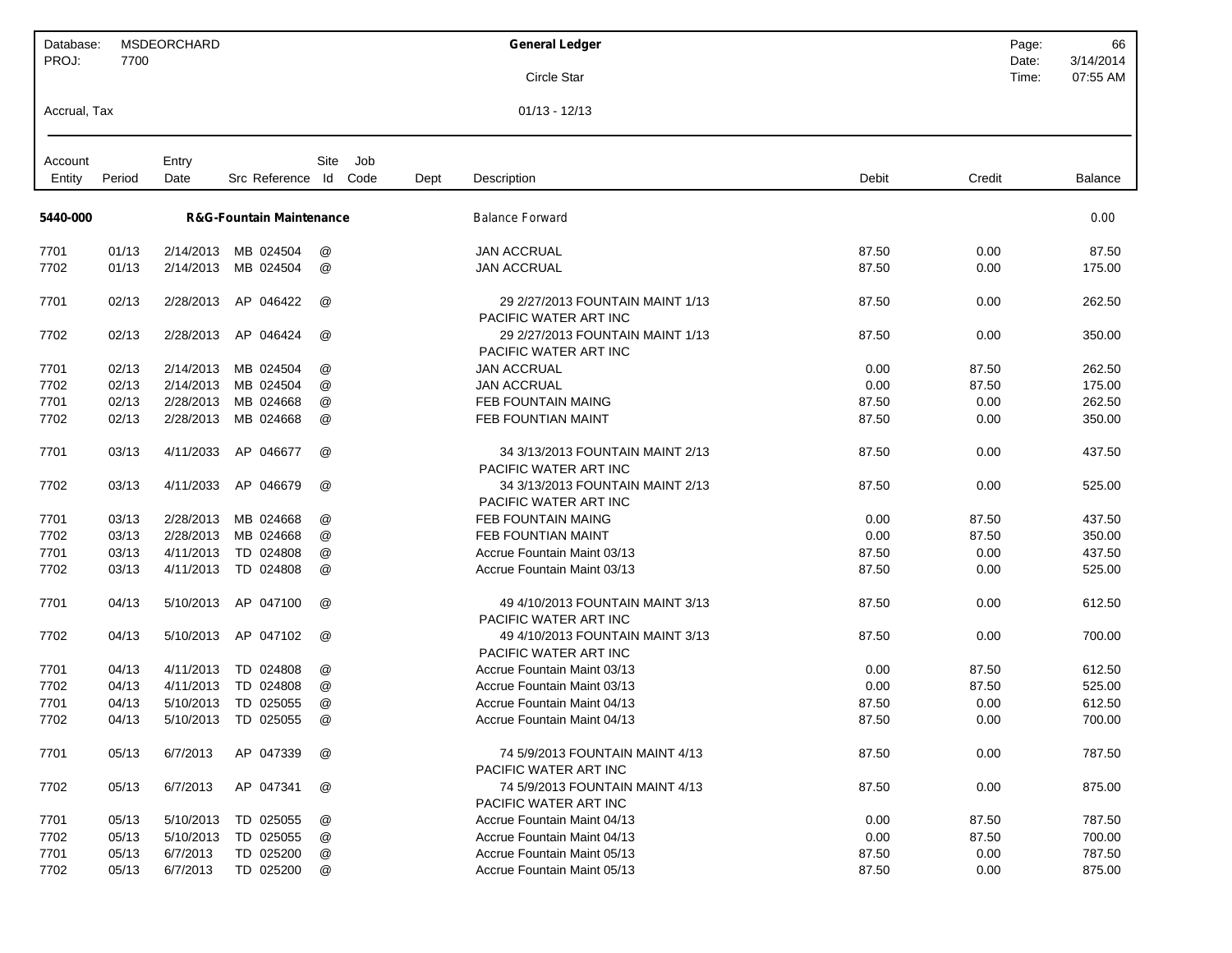| Database:         |        | <b>MSDEORCHARD</b> |                                                 |      |             |      | <b>General Ledger</b>                                                 |        | Page:<br>67                             |
|-------------------|--------|--------------------|-------------------------------------------------|------|-------------|------|-----------------------------------------------------------------------|--------|-----------------------------------------|
| PROJ:             | 7700   |                    |                                                 |      |             |      | Circle Star                                                           |        | 3/14/2014<br>Date:<br>07:55 AM<br>Time: |
| Accrual, Tax      |        |                    |                                                 |      |             |      | $01/13 - 12/13$                                                       |        |                                         |
|                   |        |                    |                                                 |      |             |      |                                                                       |        |                                         |
| Account<br>Entity | Period | Entry<br>Date      | Src Reference Id                                | Site | Job<br>Code | Dept | Description<br>Debit                                                  | Credit | <b>Balance</b>                          |
|                   |        |                    |                                                 |      |             |      |                                                                       |        |                                         |
|                   |        |                    | 5440-000 - R&G-Fountain Maintenance (Continued) |      |             |      |                                                                       |        |                                         |
| 7701              | 06/13  | 7/5/2013           | AP 047687                                       | @    |             |      | 104 6/28/2013 RPLC SOLENOID<br>470.00<br>PACIFIC WATER ART INC        | 0.00   | 1,345.00                                |
| 7701              | 06/13  | 7/5/2013           | AP 047687                                       | @    |             |      | 104 6/28/2013 RPLC BATTERY<br>7.50                                    | 0.00   | 1,352.50                                |
| 7701              | 06/13  | 7/5/2013           | AP 047687                                       | @    |             |      | PACIFIC WATER ART INC<br>104 6/28/2013 FOUNTAIN MAINT 5/13<br>87.50   | 0.00   | 1,440.00                                |
| 7702              | 06/13  | 7/5/2013           | AP 047689                                       | @    |             |      | PACIFIC WATER ART INC<br>104 6/28/2013 RPLC SOLENOID<br>470.00        | 0.00   | 1,910.00                                |
|                   |        |                    |                                                 |      |             |      | PACIFIC WATER ART INC                                                 |        |                                         |
| 7702              | 06/13  | 7/5/2013           | AP 047689                                       | @    |             |      | 104 6/28/2013 RPLC BATTERY<br>7.50<br>PACIFIC WATER ART INC           | 0.00   | 1,917.50                                |
| 7702              | 06/13  | 7/5/2013           | AP 047689                                       | @    |             |      | 104 6/28/2013 FOUNTAIN MAINT 5/13<br>87.50<br>PACIFIC WATER ART INC   | 0.00   | 2,005.00                                |
| 7701              | 06/13  | 6/7/2013           | TD 025200                                       | @    |             |      | Accrue Fountain Maint 05/13<br>0.00                                   | 87.50  | 1,917.50                                |
| 7702              | 06/13  | 6/7/2013           | TD 025200                                       | @    |             |      | 0.00<br>Accrue Fountain Maint 05/13                                   | 87.50  | 1,830.00                                |
| 7701              | 06/13  | 7/5/2013           | TD 025383                                       | @    |             |      | Accrue Fountain Maint 06/13<br>87.50                                  | 0.00   | 1,917.50                                |
| 7702              | 06/13  | 7/5/2013           | TD 025383                                       | @    |             |      | Accrue Fountain Maint 06/13<br>87.50                                  | 0.00   | 2,005.00                                |
| 7701              | 07/13  | 8/8/2013           | AP 048198                                       | @    |             |      | 47442<br><b>FOUNTAIN MAINT 6/13</b><br>87.50<br>PACIFIC WATER ART INC | 0.00   | 2,092.50                                |
| 7702              | 07/13  | 8/8/2013           | AP 048200                                       | @    |             |      | 47442<br><b>FOUNTAIN MAINT 6/13</b><br>87.50<br>PACIFIC WATER ART INC | 0.00   | 2,180.00                                |
| 7701              | 07/13  | 7/5/2013           | TD 025383                                       | @    |             |      | Accrue Fountain Maint 06/13<br>0.00                                   | 87.50  | 2,092.50                                |
| 7702              | 07/13  | 7/5/2013           | TD 025383                                       | @    |             |      | Accrue Fountain Maint 06/13<br>0.00                                   | 87.50  | 2,005.00                                |
| 7701              | 07/13  | 8/12/2013          | TD 025641                                       | @    |             |      | Accrue Fountain Maint 07/13<br>87.50                                  | 0.00   | 2,092.50                                |
| 7702              | 07/13  | 8/12/2013          | TD 025641                                       | @    |             |      | Accrue Fountain Maint 07/13<br>87.50                                  | 0.00   | 2,180.00                                |
| 7701              | 08/13  | 9/6/2013           | AP 048720                                       | @    |             |      | 132 8/16/2013 FOUNTAIN MAINT 7/13<br>87.50<br>PACIFIC WATER ART INC   | 0.00   | 2,267.50                                |
| 7702              | 08/13  | 9/6/2013           | AP 048722                                       | @    |             |      | 132 8/16/2013 FOUNTAIN MAINT 7/13<br>87.50<br>PACIFIC WATER ART INC   | 0.00   | 2,355.00                                |
| 7701              | 08/13  | 8/12/2013          | TD 025641                                       | @    |             |      | 0.00<br>Accrue Fountain Maint 07/13                                   | 87.50  | 2,267.50                                |
| 7702              | 08/13  | 8/12/2013          | TD 025641                                       | @    |             |      | Accrue Fountain Maint 07/13<br>0.00                                   | 87.50  | 2,180.00                                |
| 7701              | 08/13  | 9/6/2013           | TD 025875                                       | @    |             |      | Accrue Fountain Maint 08/13<br>87.50                                  | 0.00   | 2,267.50                                |
| 7702              | 08/13  | 9/6/2013           | TD 025875                                       | @    |             |      | Accrue Fountain Maint 08/13<br>87.50                                  | 0.00   | 2,355.00                                |
| 7701              | 09/13  |                    | 10/11/2013 AP 049316                            | @    |             |      | 87.50<br>157 9/19/2013 FOUNTAIN MAINT 8/13<br>PACIFIC WATER ART INC   | 0.00   | 2,442.50                                |
| 7702              | 09/13  |                    | 10/11/2013 AP 049318                            | @    |             |      | 157 9/19/2013 FOUNTAIN MAINT 8/13<br>87.50<br>PACIFIC WATER ART INC   | 0.00   | 2,530.00                                |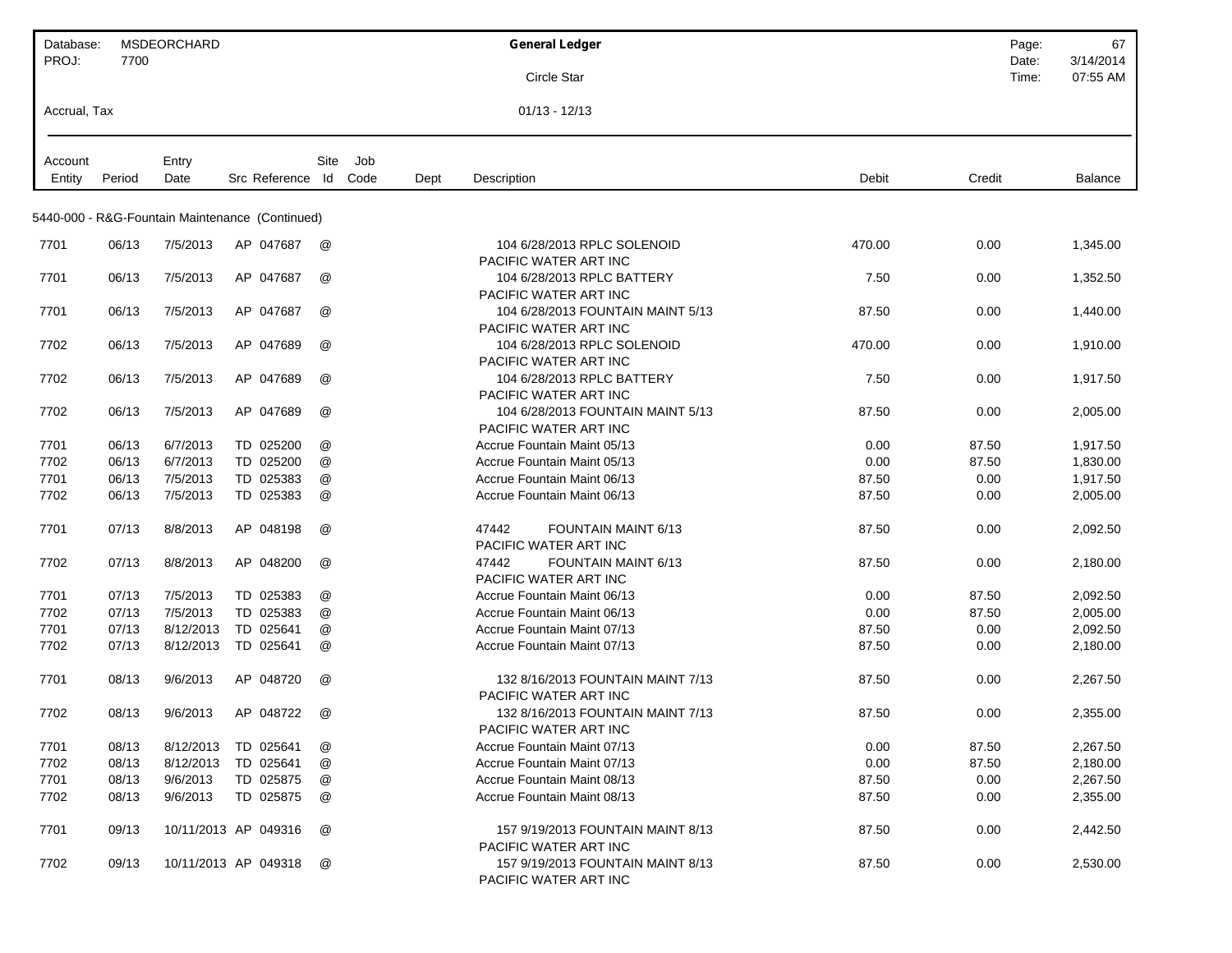| Database:    |        | <b>MSDEORCHARD</b> |                                                 |                      |      |      | <b>General Ledger</b>                                        |        |        | Page:          | 68                    |
|--------------|--------|--------------------|-------------------------------------------------|----------------------|------|------|--------------------------------------------------------------|--------|--------|----------------|-----------------------|
| PROJ:        | 7700   |                    |                                                 |                      |      |      | Circle Star                                                  |        |        | Date:<br>Time: | 3/14/2014<br>07:55 AM |
|              |        |                    |                                                 |                      |      |      |                                                              |        |        |                |                       |
| Accrual, Tax |        |                    |                                                 |                      |      |      | $01/13 - 12/13$                                              |        |        |                |                       |
| Account      |        | Entry              |                                                 | Site                 | Job  |      |                                                              |        |        |                |                       |
| Entity       | Period | Date               | Src Reference Id                                |                      | Code | Dept | Description                                                  | Debit  | Credit |                | Balance               |
|              |        |                    | 5440-000 - R&G-Fountain Maintenance (Continued) |                      |      |      |                                                              |        |        |                |                       |
| 7701         | 09/13  | 9/6/2013           | TD 025875                                       | @                    |      |      | Accrue Fountain Maint 08/13                                  | 0.00   | 87.50  |                | 2,442.50              |
| 7702         | 09/13  | 9/6/2013           | TD 025875                                       | @                    |      |      | Accrue Fountain Maint 08/13                                  | 0.00   | 87.50  |                | 2,355.00              |
| 7701         | 09/13  |                    | 10/11/2013 TD 026163                            | @                    |      |      | Accrue Fountain Maint 09/13                                  | 187.50 | 0.00   |                | 2,542.50              |
|              |        |                    |                                                 |                      |      |      |                                                              |        |        |                |                       |
| 7702         | 09/13  |                    | 10/11/2013 TD 026163                            | @                    |      |      | Accrue Fountain Maint 09/13                                  | 187.50 | 0.00   |                | 2,730.00              |
| 7701         | 10/13  |                    | 11/12/2013 AP 049826                            | @                    |      |      | 185 10/23/2013 FOUNTAIN MAINT<br>9/13 PACIFIC WATER ART INC  | 87.50  | 0.00   |                | 2,817.50              |
| 7702         | 10/13  |                    | 11/12/2013 AP 049828                            | @                    |      |      | 185 10/23/2013 FOUNTAIN MAINT<br>9/13 PACIFIC WATER ART INC  | 87.50  | 0.00   |                | 2,905.00              |
| 7701         | 10/13  |                    | 10/11/2013 TD 026163                            | @                    |      |      | <b>Accrue Fountain Maint 09/13</b>                           | 0.00   | 187.50 |                | 2,717.50              |
| 7702         | 10/13  |                    | 10/11/2013 TD 026163                            | @                    |      |      | Accrue Fountain Maint 09/13                                  | 0.00   | 187.50 |                | 2,530.00              |
| 7701         | 10/13  |                    | 11/12/2013 TD 026412                            | @                    |      |      | Accrue Fountain Maint 10/13                                  | 87.50  | 0.00   |                | 2,617.50              |
| 7702         | 10/13  |                    | 11/12/2013 TD 026412                            | @                    |      |      | Accrue Fountain Maint 10/13                                  | 87.50  | 0.00   |                | 2,705.00              |
|              |        |                    |                                                 |                      |      |      |                                                              |        |        |                |                       |
| 7701         | 11/13  |                    | 12/16/2013 AP 050381                            | @                    |      |      | 48197<br>FOUNTAIN MAINT 10/13<br>PACIFIC WATER ART INC       | 87.50  | 0.00   |                | 2,792.50              |
| 7702         | 11/13  |                    | 12/16/2013 AP 050383                            | @                    |      |      | 48197<br>FOUNTAIN MAINT 10/13<br>PACIFIC WATER ART INC       | 87.50  | 0.00   |                | 2,880.00              |
| 7701         | 11/13  |                    | 11/12/2013 TD 026412                            | @                    |      |      | <b>Accrue Fountain Maint 10/13</b>                           | 0.00   | 87.50  |                | 2,792.50              |
| 7702         | 11/13  |                    | 11/12/2013 TD 026412                            | @                    |      |      | <b>Accrue Fountain Maint 10/13</b>                           | 0.00   | 87.50  |                | 2,705.00              |
| 7701         | 11/13  |                    | 12/17/2013 TD 026675                            | @                    |      |      | Accrue Fountain Maint 11/13                                  | 87.50  | 0.00   |                | 2,792.50              |
| 7702         | 11/13  |                    | 12/17/2013 TD 026675                            | @                    |      |      | <b>Accrue Fountain Maint 11/13</b>                           | 87.50  | 0.00   |                | 2,880.00              |
| 7701         | 11/13  |                    | 12/17/2013 TD 026675                            | @                    |      |      | Accrue Rplc Fountain Time Clock 11/13                        | 350.00 | 0.00   |                | 3,230.00              |
| 7702         | 11/13  |                    | 12/17/2013 TD 026675                            | @                    |      |      | Accrue Rplc Fountain Time Clock 11/13                        | 350.00 | 0.00   |                | 3,580.00              |
|              |        |                    |                                                 |                      |      |      |                                                              |        |        |                |                       |
| 7701         | 12/13  | 1/14/2014          | AP 050923                                       | @                    |      |      | 226 12/24/2013 FOUNTAIN MAINT<br>11/13 PACIFIC WATER ART INC | 87.50  | 0.00   |                | 3,667.50              |
| 7701         | 12/13  | 1/14/2014          | AP 050923                                       | $^{\textregistered}$ |      |      | 226 12/24/2013 RPLC DIG TIME CLK<br>PACIFIC WATER ART INC    | 350.00 | 0.00   |                | 4,017.50              |
| 7702         | 12/13  |                    | 1/14/2014 AP 050925                             | @                    |      |      | 226 12/24/2013 FOUNTAIN MAINT                                | 87.50  | 0.00   |                | 4,105.00              |
|              |        |                    |                                                 |                      |      |      | 11/13 PACIFIC WATER ART INC                                  |        |        |                |                       |
| 7702         | 12/13  |                    | 1/14/2014 AP 050925                             | @                    |      |      | 226 12/24/2013 RPLC DIG TIME CLK<br>PACIFIC WATER ART INC    | 350.00 | 0.00   |                | 4,455.00              |
| 7701         | 12/13  |                    | 12/17/2013 TD 026675                            | @                    |      |      | <b>Accrue Fountain Maint 11/13</b>                           | 0.00   | 87.50  |                | 4,367.50              |
| 7702         | 12/13  |                    | 12/17/2013 TD 026675                            | @                    |      |      | <b>Accrue Fountain Maint 11/13</b>                           | 0.00   | 87.50  |                | 4,280.00              |
| 7701         | 12/13  |                    | 12/17/2013 TD 026675                            | @                    |      |      | Accrue Rplc Fountain Time Clock 11/13                        | 0.00   | 350.00 |                | 3,930.00              |
| 7702         | 12/13  |                    | 12/17/2013 TD 026675                            | @                    |      |      | Accrue Rplc Fountain Time Clock 11/13                        | 0.00   | 350.00 |                | 3,580.00              |
| 7701         | 12/13  |                    | 1/14/2014 TD 026896                             | @                    |      |      | <b>Accrue Fountain Maint 12/13</b>                           | 87.50  | 0.00   |                | 3,667.50              |
| 7702         | 12/13  |                    | 1/14/2014 TD 026896                             | @                    |      |      | <b>Accrue Fountain Maint 12/13</b>                           | 87.50  | 0.00   |                | 3,755.00              |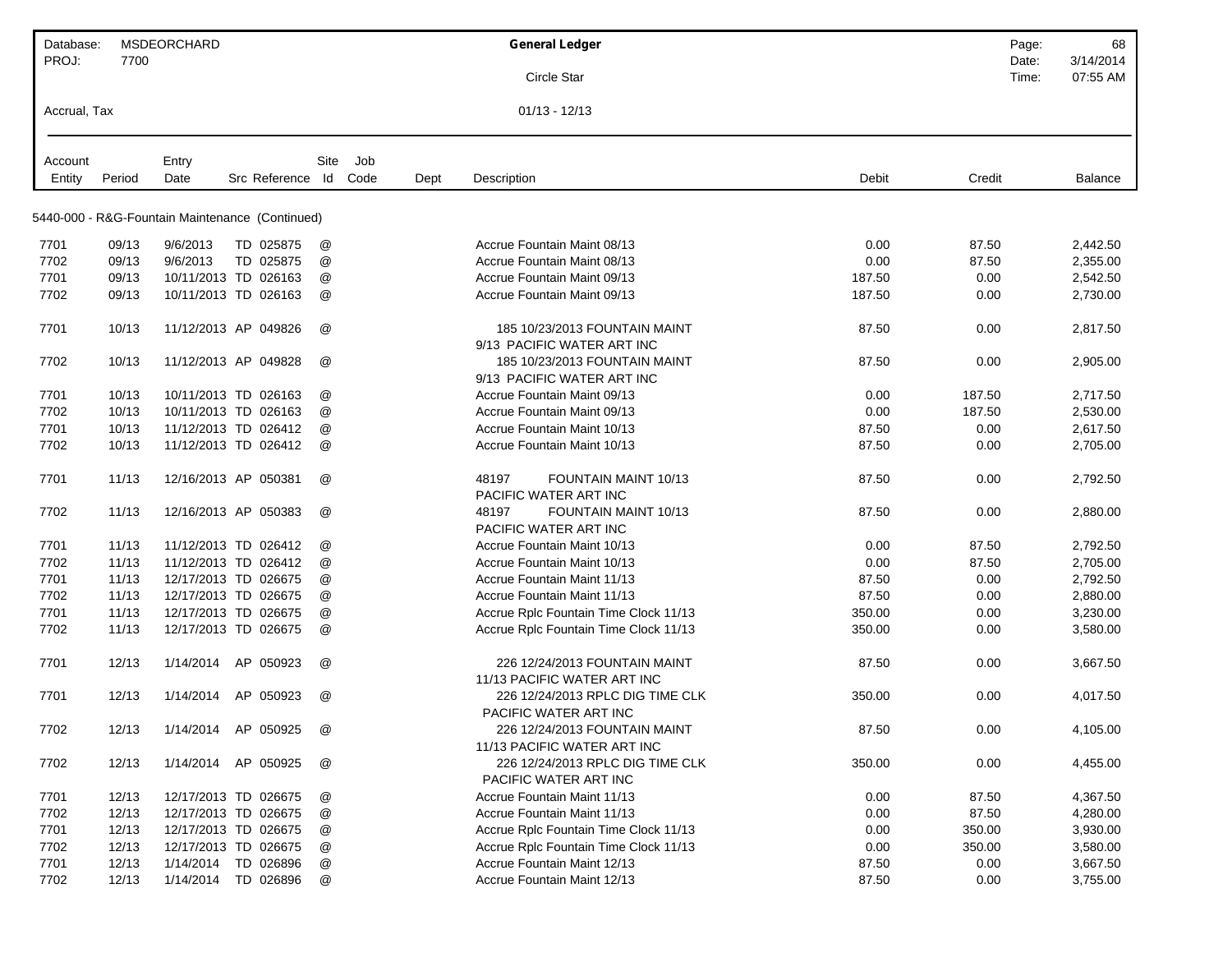| Database:         |        | <b>MSDEORCHARD</b> |                                                 |               |             |                   | <b>General Ledger</b>                                                                             |          |          | Page:          | 69                    |
|-------------------|--------|--------------------|-------------------------------------------------|---------------|-------------|-------------------|---------------------------------------------------------------------------------------------------|----------|----------|----------------|-----------------------|
| PROJ:             | 7700   |                    |                                                 |               |             |                   | Circle Star                                                                                       |          |          | Date:<br>Time: | 3/14/2014<br>07:55 AM |
| Accrual, Tax      |        |                    |                                                 |               |             |                   | $01/13 - 12/13$                                                                                   |          |          |                |                       |
|                   |        |                    |                                                 |               |             |                   |                                                                                                   |          |          |                |                       |
| Account<br>Entity | Period | Entry<br>Date      | Src Reference Id                                | Site          | Job<br>Code | Dept              | Description                                                                                       | Debit    | Credit   |                | Balance               |
|                   |        |                    | 5440-000 - R&G-Fountain Maintenance (Continued) |               |             |                   |                                                                                                   |          |          |                |                       |
| 7701              | 12/13  |                    | 2/27/2014 TD 027248                             | @             |             |                   | <b>Reclass Non Reimb Fountain</b>                                                                 | 0.00     | 262.50   |                | 3,492.50              |
|                   |        |                    |                                                 |               |             | ** Account Totals |                                                                                                   | 6,580.00 | 3,087.50 |                | 3,492.50              |
| 5450-000          |        |                    | <b>R&amp;G-Landscape Contract</b>               |               |             |                   | <b>Balance Forward</b>                                                                            |          |          |                | 0.00                  |
| 7701              | 01/13  | 1/31/2013          | AP 046073                                       | @             |             |                   | 16 1/25/2013 LDSCPE MAINT 1/13                                                                    | 864.00   | 0.00     |                | 864.00                |
| 7702              | 01/13  | 1/31/2013          | AP 046075                                       | @             |             |                   | JENSEN LANDSCAPE SERVICES INC<br>16 1/25/2013 LDSCPE MAINT 1/13<br>JENSEN LANDSCAPE SERVICES INC  | 864.00   | 0.00     |                | 1,728.00              |
| 7701              | 02/13  | 2/28/2013          | AP 046422                                       | @             |             |                   | 27 2/27/2013 LDSCPE MAINT 2/13                                                                    | 864.00   | 0.00     |                | 2,592.00              |
|                   |        |                    |                                                 |               |             |                   | JENSEN LANDSCAPE SERVICES INC                                                                     |          |          |                |                       |
| 7702              | 02/13  | 2/28/2013          | AP 046424                                       | @             |             |                   | 27 2/27/2013 LDSCPE MAINT 2/13<br>JENSEN LANDSCAPE SERVICES INC                                   | 864.00   | 0.00     |                | 3,456.00              |
| 7701              | 03/13  | 4/11/2033          | AP 046677                                       | @             |             |                   | 33 3/13/2013 LDSCPE MAINT 3/13<br>JENSEN LANDSCAPE SERVICES INC                                   | 864.00   | 0.00     |                | 4,320.00              |
| 7702              | 03/13  | 4/11/2033          | AP 046679                                       | @             |             |                   | 33 3/13/2013 LDSCPE MAINT 3/13<br>JENSEN LANDSCAPE SERVICES INC                                   | 864.00   | 0.00     |                | 5,184.00              |
| 7701              | 04/13  | 5/10/2013          | AP 047100                                       | @             |             |                   | 47 4/10/2013 LDSCPE MAINT 4/13                                                                    | 864.00   | 0.00     |                | 6,048.00              |
| 7702              | 04/13  | 5/10/2013          | AP 047102                                       | @             |             |                   | JENSEN LANDSCAPE SERVICES INC<br>47 4/10/2013 LDSCPE MAINT 4/13<br>JENSEN LANDSCAPE SERVICES INC  | 864.00   | 0.00     |                | 6,912.00              |
| 7701              | 05/13  | 6/7/2013           | AP 047339                                       | @             |             |                   | 72 5/9/2013 LDSCPE MAINT 5/13                                                                     | 864.00   | 0.00     |                | 7,776.00              |
| 7702              | 05/13  | 6/7/2013           | AP 047341                                       | @             |             |                   | JENSEN LANDSCAPE SERVICES INC<br>72 5/9/2013 LDSCPE MAINT 5/13<br>JENSEN LANDSCAPE SERVICES INC   | 864.00   | 0.00     |                | 8,640.00              |
| 7701              | 06/13  | 7/5/2013           | AP 047687                                       | @             |             |                   | 100 6/28/2013 LDSCPE MAINT 6/13                                                                   | 864.00   | 0.00     |                | 9,504.00              |
| 7702              | 06/13  | 7/5/2013           | AP 047689                                       | $^\copyright$ |             |                   | JENSEN LANDSCAPE SERVICES INC<br>100 6/28/2013 LDSCPE MAINT 6/13<br>JENSEN LANDSCAPE SERVICES INC | 864.00   | 0.00     |                | 10,368.00             |
| 7701              | 07/13  | 8/8/2013           | AP 048198                                       | @             |             |                   | 110 7/11/2013 LDSCPE MAINT 7/13                                                                   | 864.00   | 0.00     |                | 11,232.00             |
| 7702              | 07/13  | 8/8/2013           | AP 048200                                       | @             |             |                   | JENSEN LANDSCAPE SERVICES INC<br>110 7/11/2013 LDSCPE MAINT 7/13<br>JENSEN LANDSCAPE SERVICES INC | 864.00   | 0.00     |                | 12,096.00             |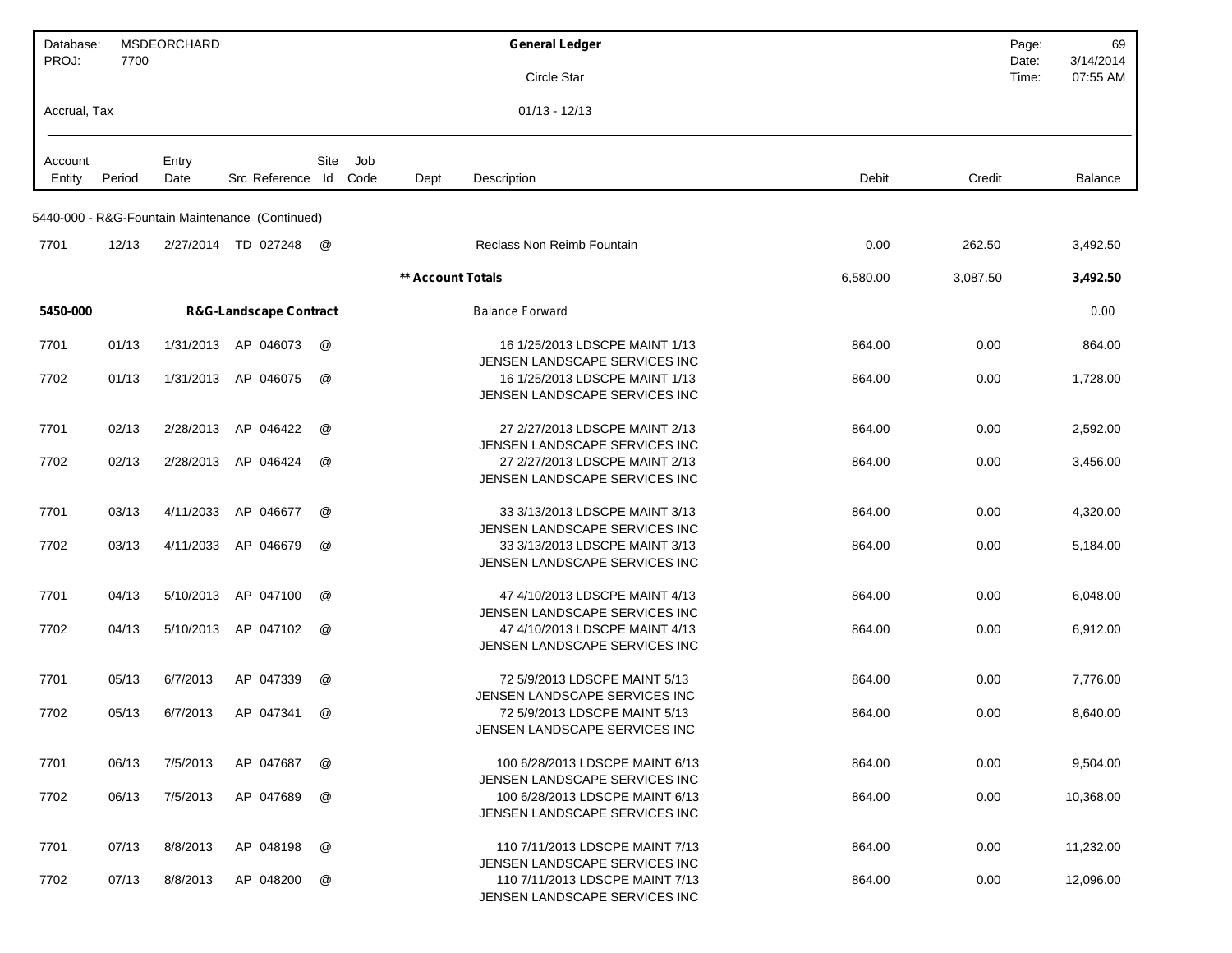| Database:    |                | MSDEORCHARD |                                               |        |      |                          | <b>General Ledger</b>                                                        |              | Page:          | 70                    |
|--------------|----------------|-------------|-----------------------------------------------|--------|------|--------------------------|------------------------------------------------------------------------------|--------------|----------------|-----------------------|
| PROJ:        | 7700           |             |                                               |        |      |                          | Circle Star                                                                  |              | Date:<br>Time: | 3/14/2014<br>07:55 AM |
| Accrual, Tax |                |             |                                               |        |      |                          | $01/13 - 12/13$                                                              |              |                |                       |
| Account      |                | Entry       |                                               | Site   | Job  |                          |                                                                              |              |                |                       |
| Entity       | Period         | Date        | Src Reference                                 | ld     | Code | Dept                     | Description<br>Debit                                                         | Credit       |                | Balance               |
|              |                |             | 5450-000 - R&G-Landscape Contract (Continued) |        |      |                          |                                                                              |              |                |                       |
| 7701         | 08/13          | 9/6/2013    | AP 048720                                     | @      |      |                          | 129 8/16/2013 LDSCPE MAINT 8/13<br>864.00<br>JENSEN LANDSCAPE SERVICES INC   | 0.00         |                | 12,960.00             |
| 7702         | 08/13          | 9/6/2013    | AP 048722                                     | @      |      |                          | 129 8/16/2013 LDSCPE MAINT 8/13<br>864.00<br>JENSEN LANDSCAPE SERVICES INC   | 0.00         |                | 13,824.00             |
| 7701         | 09/13          |             | 10/11/2013 AP 049316                          | @      |      |                          | 156 9/19/2013 LDSCPE MAINT 9/13<br>864.00<br>JENSEN LANDSCAPE SERVICES INC   | 0.00         |                | 14,688.00             |
| 7702         | 09/13          |             | 10/11/2013 AP 049318                          | @      |      |                          | 156 9/19/2013 LDSCPE MAINT 9/13<br>864.00<br>JENSEN LANDSCAPE SERVICES INC   | 0.00         |                | 15,552.00             |
| 7701         | 10/13          |             | 11/12/2013 AP 049826                          | @      |      |                          | 183 10/23/2013 LDSCPE MAINT 10/13<br>864.00<br>JENSEN LANDSCAPE SERVICES INC | 0.00         |                | 16,416.00             |
| 7702         | 10/13          |             | 11/12/2013 AP 049828                          | @      |      |                          | 183 10/23/2013 LDSCPE MAINT 10/13<br>864.00<br>JENSEN LANDSCAPE SERVICES INC | 0.00         |                | 17,280.00             |
| 7701         | 11/13          |             | 12/16/2013 AP 050381                          | @      |      |                          | LDSCPE MAINT 11/13<br>124741<br>864.00<br>JENSEN LANDSCAPE SERVICES INC      | 0.00         |                | 18,144.00             |
| 7702         | 11/13          |             | 12/16/2013 AP 050383                          | @      |      |                          | LDSCPE MAINT 11/13<br>124741<br>864.00<br>JENSEN LANDSCAPE SERVICES INC      | 0.00         |                | 19,008.00             |
| 7701         | 12/13          | 1/14/2014   | AP 050923                                     | @      |      |                          | 222 12/24/2013 LDSCPE MAINT 12/13<br>864.00<br>JENSEN LANDSCAPE SERVICES INC | 0.00         |                | 19,872.00             |
| 7702         | 12/13          | 1/14/2014   | AP 050925                                     | @      |      |                          | 222 12/24/2013 LDSCPE MAINT 12/13<br>864.00<br>JENSEN LANDSCAPE SERVICES INC | 0.00         |                | 20,736.00             |
| 7701         | 12/13          | 2/27/2014   | TD 027248                                     | @      |      |                          | 0.00<br>Reclass Non Reimb Landscape                                          | 2,592.00     |                | 18,144.00             |
|              |                |             |                                               |        |      | <b>** Account Totals</b> | 20,736.00                                                                    | 2,592.00     |                | 18,144.00             |
| 5455-000     |                |             | R&G-Lndscp Tree Trim/Removal                  |        |      |                          | <b>Balance Forward</b>                                                       |              |                | 0.00                  |
| 7701<br>7702 | 03/13<br>03/13 |             | 4/11/2013 TD 024813<br>4/11/2013 TD 024813    | @<br>@ |      |                          | 2,573.00<br>Accrue Tree Trim 03/13<br>2,573.00<br>Accrue Tree Trim 03/13     | 0.00<br>0.00 |                | 2,573.00<br>5,146.00  |
| 7701         | 04/13          | 5/10/2013   | AP 047100                                     | @      |      |                          | 40 4/10/2013 CROWN CLN & THIN<br>2,573.00<br>ARBORWELL INC.                  | 0.00         |                | 7,719.00              |
| 7702         | 04/13          |             | 5/10/2013 AP 047102                           | @      |      |                          | 40 4/10/2013 CROWN CLN & THIN<br>2,573.00                                    | 0.00         |                | 10,292.00             |
| 7701         | 04/13          |             | 4/11/2013 TD 024813                           | @      |      |                          | ARBORWELL INC.<br>0.00<br>Accrue Tree Trim 03/13                             | 2,573.00     |                | 7,719.00              |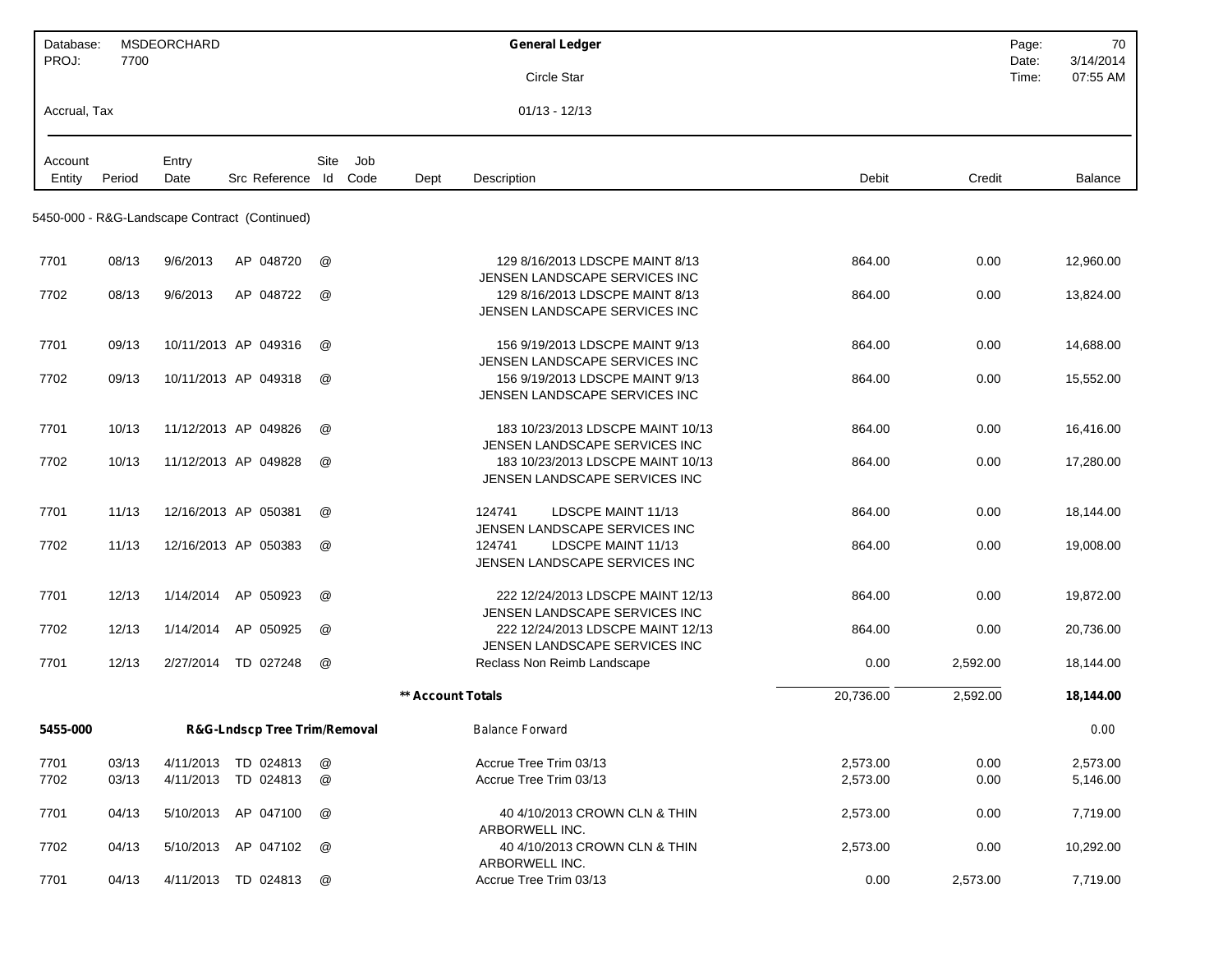| Database:<br>PROJ: | 7700   | <b>MSDEORCHARD</b> |                                                     |               |      |                   | <b>General Ledger</b>                                          |           |          | Page:<br>Date: | 71<br>3/14/2014 |
|--------------------|--------|--------------------|-----------------------------------------------------|---------------|------|-------------------|----------------------------------------------------------------|-----------|----------|----------------|-----------------|
|                    |        |                    |                                                     |               |      |                   | Circle Star                                                    |           |          | Time:          | 07:55 AM        |
| Accrual, Tax       |        |                    |                                                     |               |      |                   | $01/13 - 12/13$                                                |           |          |                |                 |
| Account            |        | Entry              |                                                     | Site          | Job  |                   |                                                                |           |          |                |                 |
| Entity             | Period | Date               | Src Reference Id                                    |               | Code | Dept              | Description                                                    | Debit     | Credit   |                | Balance         |
|                    |        |                    | 5455-000 - R&G-Lndscp Tree Trim/Removal (Continued) |               |      |                   |                                                                |           |          |                |                 |
| 7702               | 04/13  | 4/11/2013          | TD 024813                                           | @             |      |                   | Accrue Tree Trim 03/13                                         | 0.00      | 2,573.00 |                | 5,146.00        |
| 7701               | 07/13  | 8/12/2013          | TD 025641                                           | @             |      |                   | Accrue Trim Hedge 07/13                                        | 247.50    | 0.00     |                | 5,393.50        |
| 7702               | 07/13  | 8/12/2013          | TD 025641                                           | @             |      |                   | Accrue Trim Hedge 07/13                                        | 247.50    | 0.00     |                | 5,641.00        |
| 7701               | 08/13  | 8/12/2013          | TD 025641                                           | @             |      |                   | Accrue Trim Hedge 07/13                                        | 0.00      | 247.50   |                | 5,393.50        |
| 7702               | 08/13  | 8/12/2013          | TD 025641                                           | @             |      |                   | Accrue Trim Hedge 07/13                                        | 0.00      | 247.50   |                | 5,146.00        |
| 7701               | 08/13  | 9/6/2013           | TD 025876                                           | $^\copyright$ |      |                   | Escallonia Hdg Reduc                                           | 247.50    | 0.00     |                | 5,393.50        |
| 7702               | 08/13  | 9/6/2013           | TD 025876                                           | @             |      |                   | Escallonia Hdg Reduc                                           | 247.50    | 0.00     |                | 5,641.00        |
| 7701               | 12/13  | 2/27/2014          | TD 027248                                           | @             |      |                   | Reclass Non Reimb Tree Trim / Rmyl                             | 0.00      | 2,820.50 |                | 2,820.50        |
|                    |        |                    |                                                     |               |      | ** Account Totals |                                                                | 11,282.00 | 8,461.50 |                | 2,820.50        |
| 5460-000           |        |                    | <b>R&amp;G-Landscape Other</b>                      |               |      |                   | <b>Balance Forward</b>                                         |           |          |                | 0.00            |
| 7701               | 03/13  | 4/11/2013          | TD 024813                                           | @             |      |                   | Accrue IRR RPR 03/13                                           | 744.35    | 0.00     |                | 744.35          |
| 7702               | 03/13  | 4/11/2013          | TD 024813                                           | @             |      |                   | Accrue IRR RPR 03/13                                           | 744.35    | 0.00     |                | 1,488.70        |
| 7701               | 04/13  | 5/10/2013          | AP 047100                                           | @             |      |                   | 47 4/10/2013 IRRIGATION RPRS<br>JENSEN LANDSCAPE SERVICES INC  | 744.35    | 0.00     |                | 2,233.05        |
| 7701               | 04/13  | 5/10/2013          | AP 047100                                           | @             |      |                   | 53 4/22/2013 IRRIGATION RPRS                                   | 3,209.00  | 0.00     |                | 5,442.05        |
| 7702               | 04/13  | 5/10/2013          | AP 047102                                           | @             |      |                   | JENSEN LANDSCAPE SERVICES INC<br>47 4/10/2013 IRRIGATION RPRS  | 744.35    | 0.00     |                | 6,186.40        |
| 7702               | 04/13  | 5/10/2013          | AP 047102                                           | @             |      |                   | JENSEN LANDSCAPE SERVICES INC<br>53 4/22/2013 IRRIGATION RPRS  | 3,209.00  | 0.00     |                | 9,395.40        |
|                    |        |                    |                                                     |               |      |                   | JENSEN LANDSCAPE SERVICES INC                                  |           |          |                |                 |
| 7701               | 04/13  | 4/11/2013          | TD 024813                                           | @             |      |                   | Accrue IRR RPR 03/13                                           | 0.00      | 744.35   |                | 8,651.05        |
| 7702               | 04/13  | 4/11/2013          | TD 024813                                           | @             |      |                   | Accrue IRR RPR 03/13                                           | 0.00      | 744.35   |                | 7,906.70        |
| 7701               | 05/13  | 6/7/2013           | AP 047339                                           | @             |      |                   | 76 5/23/2013 TREE CARE/LDSCPE<br>ARBORWELL INC.                | 2,756.00  | 0.00     |                | 10,662.70       |
| 7702               | 05/13  | 6/7/2013           | AP 047341                                           | @             |      |                   | 76 5/23/2013 TREE CARE/LDSCPE<br>ARBORWELL INC.                | 2,756.00  | 0.00     |                | 13,418.70       |
| 7701               | 07/13  | 8/8/2013           | AP 048198                                           | @             |      |                   | 110 7/11/2013 IRRIGATION RPRS<br>JENSEN LANDSCAPE SERVICES INC | 86.34     | 0.00     |                | 13,505.04       |
| 7702               | 07/13  | 8/8/2013           | AP 048200                                           | @             |      |                   | 110 7/11/2013 IRRIGATION RPRS<br>JENSEN LANDSCAPE SERVICES INC | 86.34     | 0.00     |                | 13,591.38       |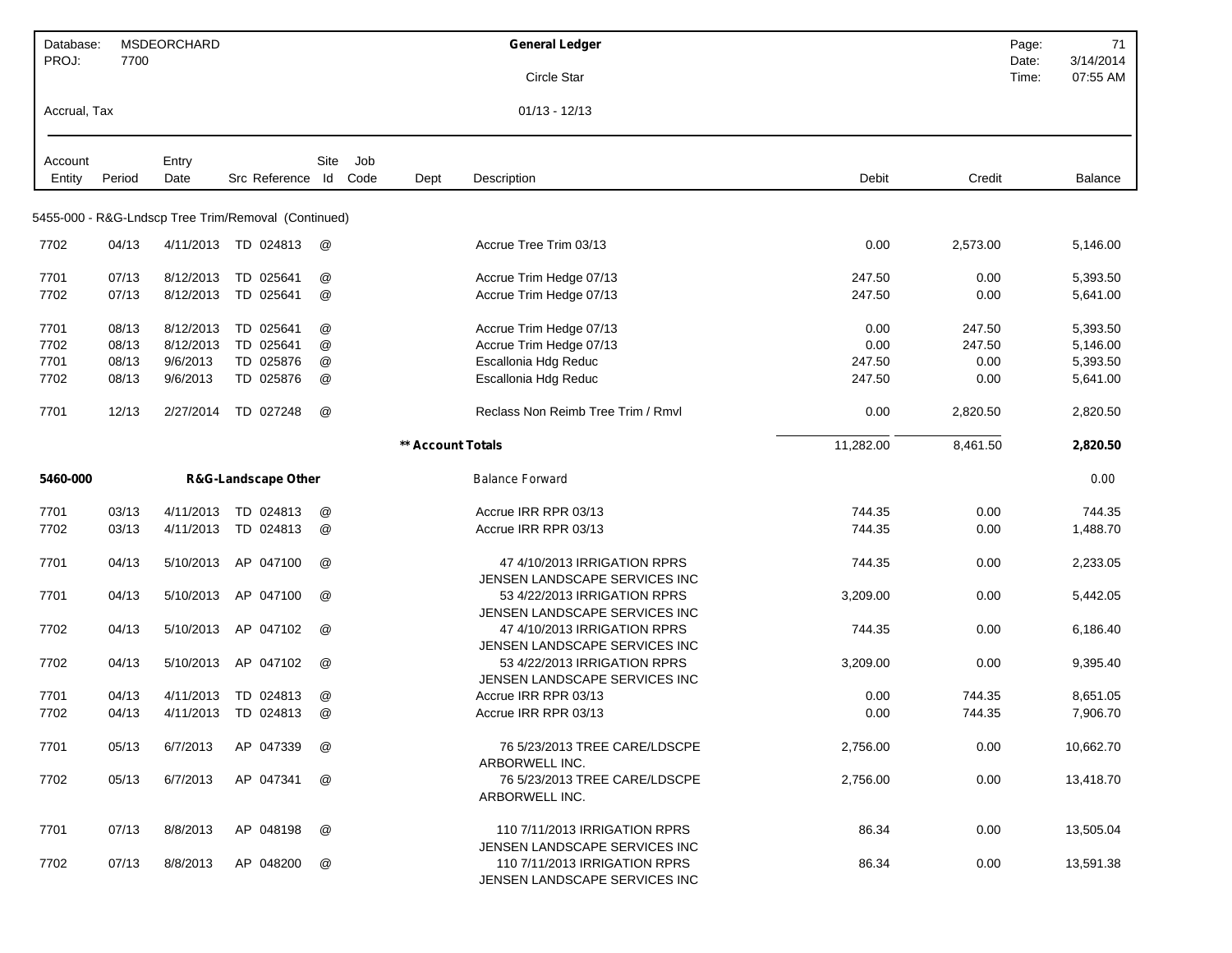| Database:<br>PROJ: | 7700   | MSDEORCHARD                                |                            |                      |     |                   | <b>General Ledger</b>                                                                                  |           |          | Page:<br>Date: | 72<br>3/14/2014 |
|--------------------|--------|--------------------------------------------|----------------------------|----------------------|-----|-------------------|--------------------------------------------------------------------------------------------------------|-----------|----------|----------------|-----------------|
|                    |        |                                            |                            |                      |     |                   | Circle Star                                                                                            |           |          | Time:          | 07:55 AM        |
| Accrual, Tax       |        |                                            |                            |                      |     |                   | $01/13 - 12/13$                                                                                        |           |          |                |                 |
| Account            |        | Entry                                      |                            | Site                 | Job |                   |                                                                                                        |           |          |                |                 |
| Entity             | Period | Date                                       | Src Reference Id Code      |                      |     | Dept              | Description                                                                                            | Debit     | Credit   |                | Balance         |
|                    |        | 5460-000 - R&G-Landscape Other (Continued) |                            |                      |     |                   |                                                                                                        |           |          |                |                 |
| 7701               | 08/13  | 9/6/2013                                   | AP 048720                  | @                    |     |                   | 144 8/30/2013 ESCALLONIA HDG<br>REDUC JENSEN LANDSCAPE SERVICES INC                                    | 247.50    | 0.00     |                | 13,838.88       |
| 7702               | 08/13  | 9/6/2013                                   | AP 048722                  | @                    |     |                   | 144 8/30/2013 ESCALLONIA HDG<br>REDUC JENSEN LANDSCAPE SERVICES INC                                    | 247.50    | 0.00     |                | 14,086.38       |
| 7701               | 08/13  | 9/6/2013                                   | TD 025876                  | @                    |     |                   | Reclass Escallonia to 5455                                                                             | 0.00      | 247.50   |                | 13,838.88       |
| 7702               | 08/13  | 9/6/2013                                   | TD 025876                  | @                    |     |                   | Reclass Escallonia to 5455                                                                             | 0.00      | 247.50   |                | 13,591.38       |
| 7701               | 09/13  |                                            | 10/11/2013 AP 049316       | @                    |     |                   | 156 9/19/2013 IRRIGATION RPRS<br>JENSEN LANDSCAPE SERVICES INC                                         | 96.48     | 0.00     |                | 13,687.86       |
| 7701               | 09/13  |                                            | 10/11/2013 AP 049316       | $^{\textregistered}$ |     |                   | <b>IRRIGATION RPRS</b><br>123433<br>JENSEN LANDSCAPE SERVICES INC                                      | 470.03    | 0.00     |                | 14,157.89       |
| 7702               | 09/13  |                                            | 10/11/2013 AP 049318       | @                    |     |                   | 156 9/19/2013 IRRIGATION RPRS<br>JENSEN LANDSCAPE SERVICES INC                                         | 96.47     | 0.00     |                | 14,254.36       |
| 7702               | 09/13  |                                            | 10/11/2013 AP 049318       | @                    |     |                   | <b>IRRIGATION RPRS</b><br>123433<br>JENSEN LANDSCAPE SERVICES INC                                      | 470.02    | 0.00     |                | 14,724.38       |
| 7701               | 10/13  |                                            | 11/12/2013 AP 049826       | @                    |     |                   | 183 10/23/2013 IRRIGATION RPRS<br>JENSEN LANDSCAPE SERVICES INC                                        | 681.00    | 0.00     |                | 15,405.38       |
| 7702               | 10/13  |                                            | 11/12/2013 AP 049828       | @                    |     |                   | 183 10/23/2013 IRRIGATION RPRS<br>JENSEN LANDSCAPE SERVICES INC                                        | 681.00    | 0.00     |                | 16,086.38       |
| 7701               | 12/13  |                                            | 2/27/2014 TD 027248        | @                    |     |                   | Reclass Non Reimb Ldscpe Other                                                                         | 0.00      | 6,709.35 |                | 9,377.03        |
|                    |        |                                            |                            |                      |     | ** Account Totals |                                                                                                        | 18,070.08 | 8,693.05 |                | 9,377.03        |
| 5510-000           |        |                                            | <b>ADMIN-Prop Mgmt Fee</b> |                      |     |                   | <b>Balance Forward</b>                                                                                 |           |          |                | 0.00            |
| 7701               | 01/13  |                                            | 1/31/2013 AP 046099        | $^{\textregistered}$ |     |                   | 01.13 MGMT<br>JAN 13 MGMT FEE                                                                          | 1,225.00  | 0.00     |                | 1,225.00        |
| 7701               | 01/13  |                                            | 1/31/2013 AP 046099        | @                    |     |                   | ORCHARD COMMERCIAL INCORPORATED<br>09.12MGMT<br>SEPT 12 MGMT FEE                                       | 1,225.00  | 0.00     |                | 2,450.00        |
| 7701               | 01/13  |                                            | 1/31/2013 AP 046099        | @                    |     |                   | ORCHARD COMMERCIAL INCORPORATED<br><b>OCT MGMT FEE</b><br>10.12MGMT<br>ORCHARD COMMERCIAL INCORPORATED | 1,225.00  | 0.00     |                | 3,675.00        |
| 7701               | 01/13  |                                            | 1/31/2013 AP 046099        | @                    |     |                   | 11.12MGMT<br>NOV MGMT FEE<br>ORCHARD COMMERCIAL INCORPORATED                                           | 1,225.00  | 0.00     |                | 4,900.00        |
| 7701               | 01/13  |                                            | 1/31/2013 AP 046099        | @                    |     |                   | 12.12MGMT<br>DEC 12 MGMT FEE<br>ORCHARD COMMERCIAL INCORPORATED                                        | 1,225.00  | 0.00     |                | 6,125.00        |
| 7702               | 01/13  |                                            | 1/31/2013 AP 046100        | @                    |     |                   | 01.13 MGMT JAN 13 MGMT FEE<br>ORCHARD COMMERCIAL INCORPORATED                                          | 1,225.00  | 0.00     |                | 7,350.00        |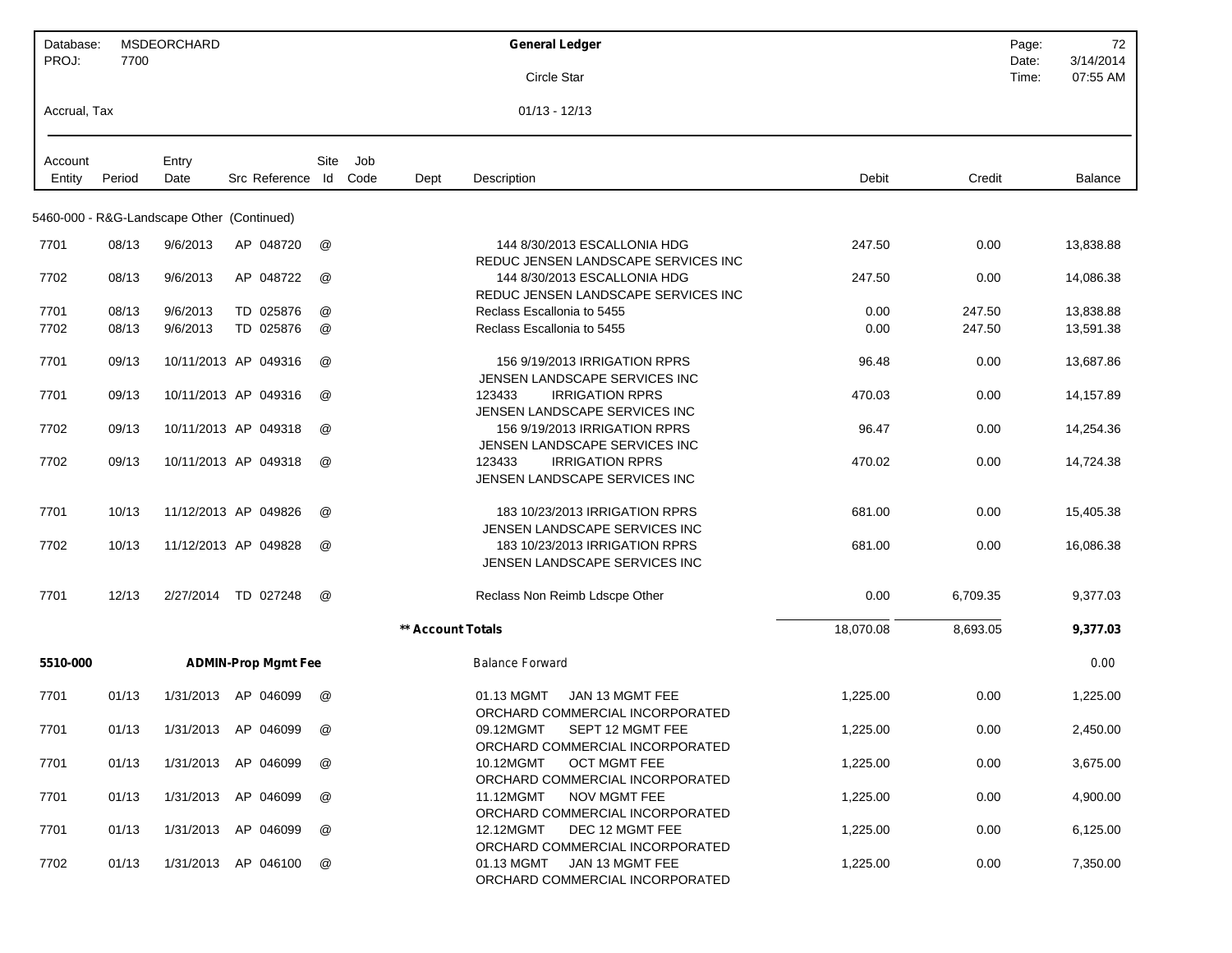| Database:    |                | <b>MSDEORCHARD</b>     |                                            |                      |      | <b>General Ledger</b>                                            |              |                      | Page:          | 73                    |
|--------------|----------------|------------------------|--------------------------------------------|----------------------|------|------------------------------------------------------------------|--------------|----------------------|----------------|-----------------------|
| PROJ:        | 7700           |                        |                                            |                      |      | Circle Star                                                      |              |                      | Date:<br>Time: | 3/14/2014<br>07:55 AM |
|              |                |                        |                                            |                      |      |                                                                  |              |                      |                |                       |
| Accrual, Tax |                |                        |                                            |                      |      | $01/13 - 12/13$                                                  |              |                      |                |                       |
| Account      |                | Entry                  |                                            | Site<br>Job          |      |                                                                  |              |                      |                |                       |
| Entity       | Period         | Date                   | Src Reference Id                           | Code                 | Dept | Description                                                      | Debit        | Credit               |                | Balance               |
|              |                |                        |                                            |                      |      |                                                                  |              |                      |                |                       |
|              |                |                        | 5510-000 - ADMIN-Prop Mgmt Fee (Continued) |                      |      |                                                                  |              |                      |                |                       |
| 7702         | 01/13          |                        | 1/31/2013 AP 046100                        | @                    |      | 09.12MGMT<br>SEPT 12 MGMT FEE<br>ORCHARD COMMERCIAL INCORPORATED | 1.225.00     | 0.00                 |                | 8,575.00              |
| 7702         | 01/13          | 1/31/2013              | AP 046100                                  | @                    |      | 10.12MGMT<br><b>OCT MGMT FEE</b>                                 | 1,225.00     | 0.00                 |                | 9,800.00              |
| 7702         | 01/13          | 1/31/2013              | AP 046100                                  | @                    |      | ORCHARD COMMERCIAL INCORPORATED<br>11.12MGMT<br>NOV MGMT FEE     | 1,225.00     | 0.00                 |                | 11,025.00             |
| 7702         | 01/13          | 1/31/2013              | AP 046100                                  | @                    |      | ORCHARD COMMERCIAL INCORPORATED<br>DEC 12 MGMT FEE<br>12.12MGMT  | 1,225.00     | 0.00                 |                | 12,250.00             |
|              |                |                        |                                            | @                    |      | ORCHARD COMMERCIAL INCORPORATED                                  |              |                      |                |                       |
| 7701<br>7702 | 01/13<br>01/13 | 1/15/2013<br>1/15/2013 | MB 024327<br>MB 024327                     | @                    |      | SEPT-DEC MGMT FEES<br><b>SEPT-DEC MGMT FEES</b>                  | 0.00<br>0.00 | 4,900.00<br>4,900.00 |                | 7,350.00<br>2,450.00  |
|              |                |                        |                                            |                      |      |                                                                  |              |                      |                |                       |
| 7701         | 02/13          | 2/28/2013              | MB 024668                                  | @                    |      | JAN-FEB MGMT FEE                                                 | 2,450.00     | 0.00                 |                | 4,900.00              |
| 7702         | 02/13          | 2/28/2013              | MB 024668                                  | @                    |      | <b>JAN-FEB MGMT FEE</b>                                          | 2,450.00     | 0.00                 |                | 7,350.00              |
| 7701         | 03/13          | 2/28/2013              | MB 024668                                  | @                    |      | <b>JAN-FEB MGMT FEE</b>                                          | 0.00         | 2,450.00             |                | 4,900.00              |
| 7702         | 03/13          | 2/28/2013              | MB 024668                                  | @                    |      | JAN-FEB MGMT FEE                                                 | 0.00         | 2,450.00             |                | 2,450.00              |
| 7701         | 03/13          | 4/11/2013              | TD 024808                                  | @                    |      | Accrue Mgmt Fee 02/13-03/13                                      | 2,450.00     | 0.00                 |                | 4,900.00              |
| 7702         | 03/13          | 4/11/2013              | TD 024808                                  | @                    |      | Accrue Mgmt Fee 02/13-03/13                                      | 2,450.00     | 0.00                 |                | 7,350.00              |
| 7701         | 04/13          | 5/10/2013              | AP 047100                                  | @                    |      | 55 4/22/2013 FEB 13 MGMT FEE<br>ORCHARD COMMERCIAL INCORPORATED  | 1,225.00     | 0.00                 |                | 8,575.00              |
| 7701         | 04/13          | 5/10/2013              | AP 047100                                  | @                    |      | 55 4/22/2013 MAR 13 MGMT FEE                                     | 1,225.00     | 0.00                 |                | 9,800.00              |
| 7702         | 04/13          | 5/10/2013              | AP 047102                                  | @                    |      | ORCHARD COMMERCIAL INCORPORATED<br>55 4/22/2013 FEB 13 MGMT FEE  | 1,225.00     | 0.00                 |                | 11,025.00             |
|              |                |                        |                                            |                      |      | ORCHARD COMMERCIAL INCORPORATED                                  |              |                      |                |                       |
| 7702         | 04/13          | 5/10/2013              | AP 047102                                  | @                    |      | 55 4/22/2013 MAR 13 MGMT FEE<br>ORCHARD COMMERCIAL INCORPORATED  | 1,225.00     | 0.00                 |                | 12,250.00             |
| 7701         | 04/13          | 4/11/2013              | TD 024808                                  | $^{\textregistered}$ |      | Accrue Mgmt Fee 02/13-03/13                                      | 0.00         | 2,450.00             |                | 9,800.00              |
| 7702         | 04/13          | 4/11/2013              | TD 024808                                  | @                    |      | Accrue Mgmt Fee 02/13-03/13                                      | 0.00         | 2,450.00             |                | 7,350.00              |
| 7701         | 04/13          |                        | 5/10/2013 TD 025055                        | @                    |      | Accrue Mgmt Fees 04/13                                           | 1,225.00     | 0.00                 |                | 8,575.00              |
| 7702         | 04/13          |                        | 5/10/2013 TD 025055                        | @                    |      | Accrue Mgmt Fees 04/13                                           | 1,225.00     | 0.00                 |                | 9,800.00              |
| 7701         | 05/13          | 6/7/2013               | AP 047339                                  | @                    |      | 79 5/23/2013 MGMT FEES 4/13<br>ORCHARD COMMERCIAL INCORPORATED   | 4,900.00     | 0.00                 |                | 14,700.00             |
| 7702         | 05/13          | 6/7/2013               | AP 047341                                  | @                    |      | 79 5/23/2013 MGMT FEES 4/13                                      | 1,225.00     | 0.00                 |                | 15,925.00             |
|              | 05/13          | 5/10/2013              | TD 025055                                  | @                    |      | ORCHARD COMMERCIAL INCORPORATED                                  |              |                      |                | 14,700.00             |
| 7701<br>7702 | 05/13          | 5/10/2013              | TD 025055                                  | @                    |      | Accrue Mgmt Fees 04/13<br>Accrue Mgmt Fees 04/13                 | 0.00<br>0.00 | 1,225.00<br>1,225.00 |                | 13,475.00             |
| 7701         | 05/13          | 6/7/2013               | TD 025200                                  | @                    |      | Accrue Mgmt Fees 05/13                                           | 4,900.00     | 0.00                 |                | 18,375.00             |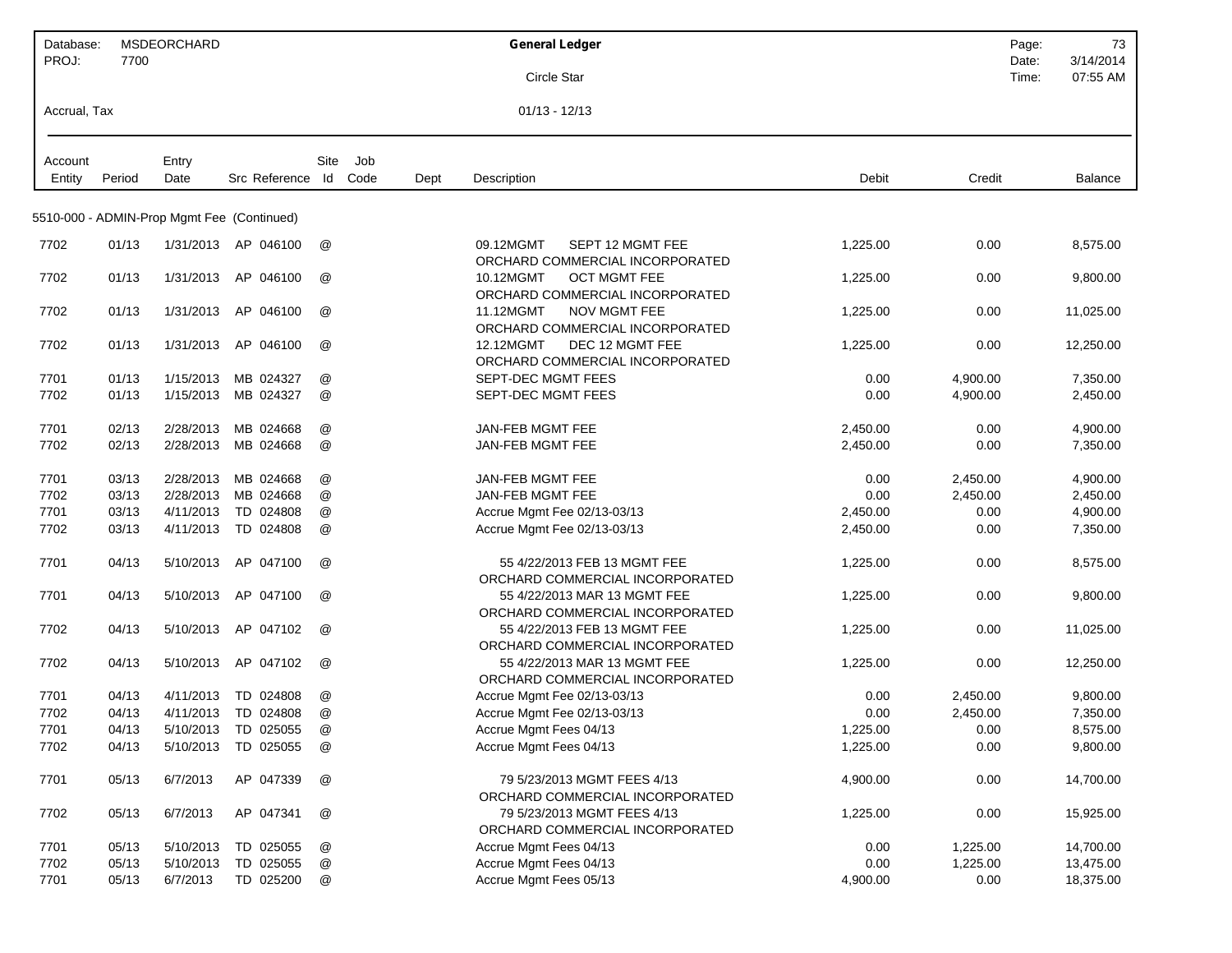| Database:    |                | <b>MSDEORCHARD</b> |                                            |                           |             |      | <b>General Ledger</b>                                                |              |                      | Page: | 74                     |
|--------------|----------------|--------------------|--------------------------------------------|---------------------------|-------------|------|----------------------------------------------------------------------|--------------|----------------------|-------|------------------------|
| PROJ:        | 7700           |                    |                                            |                           |             |      |                                                                      |              |                      | Date: | 3/14/2014              |
|              |                |                    |                                            |                           |             |      | Circle Star                                                          |              |                      | Time: | 07:55 AM               |
| Accrual, Tax |                |                    |                                            |                           |             |      | $01/13 - 12/13$                                                      |              |                      |       |                        |
|              |                |                    |                                            |                           |             |      |                                                                      |              |                      |       |                        |
| Account      |                | Entry              |                                            | Site                      | Job<br>Code |      |                                                                      |              | Credit               |       |                        |
| Entity       | Period         | Date               | Src Reference Id                           |                           |             | Dept | Description                                                          | Debit        |                      |       | Balance                |
|              |                |                    | 5510-000 - ADMIN-Prop Mgmt Fee (Continued) |                           |             |      |                                                                      |              |                      |       |                        |
| 7702         | 05/13          | 6/7/2013           | TD 025200                                  | @                         |             |      | Accrue Mgmt Fees 05/13                                               | 1,225.00     | 0.00                 |       | 19,600.00              |
| 7701         | 06/13          | 7/5/2013           | AP 047687                                  | @                         |             |      | 103 6/28/2013 MGMT FEES 5/13                                         | 4,900.00     | 0.00                 |       | 24,500.00              |
|              |                |                    |                                            |                           |             |      | ORCHARD COMMERCIAL INCORPORATED                                      |              |                      |       |                        |
| 7702         | 06/13          | 7/5/2013           | AP 047689                                  | @                         |             |      | 103 6/28/2013 MGMT FEES 5/13                                         | 1,225.00     | 0.00                 |       | 25,725.00              |
|              |                | 6/7/2013           | TD 025200                                  |                           |             |      | ORCHARD COMMERCIAL INCORPORATED                                      |              |                      |       |                        |
| 7701<br>7702 | 06/13<br>06/13 | 6/7/2013           | TD 025200                                  | @<br>@                    |             |      | Accrue Mgmt Fees 05/13<br>Accrue Mgmt Fees 05/13                     | 0.00<br>0.00 | 4,900.00<br>1,225.00 |       | 20,825.00<br>19,600.00 |
| 7701         | 06/13          | 7/5/2013           | TD 025383                                  | @                         |             |      | Accrue Mgmt Fees 06/13                                               | 4,900.00     | 0.00                 |       | 24,500.00              |
| 7702         | 06/13          | 7/5/2013           | TD 025383                                  | @                         |             |      | Accrue Mgmt Fees 06/13                                               | 1,225.00     | 0.00                 |       | 25,725.00              |
|              |                |                    |                                            |                           |             |      |                                                                      |              |                      |       |                        |
| 7701         | 07/13          | 8/8/2013           | AP 048198                                  | @                         |             |      | 112 7/11/2013 MGMT FEES 6/13<br>ORCHARD COMMERCIAL INCORPORATED      | 4,900.00     | 0.00                 |       | 30,625.00              |
| 7702         | 07/13          | 8/8/2013           | AP 048200                                  | @                         |             |      | 112 7/11/2013 MGMT FEES 6/13                                         | 1,225.00     | 0.00                 |       | 31,850.00              |
|              |                |                    |                                            |                           |             |      | ORCHARD COMMERCIAL INCORPORATED                                      |              |                      |       |                        |
| 7701         | 07/13          | 7/5/2013           | TD 025383                                  | @                         |             |      | Accrue Mgmt Fees 06/13                                               | 0.00         | 4,900.00             |       | 26,950.00              |
| 7702         | 07/13          | 7/5/2013           | TD 025383                                  | @                         |             |      | Accrue Mgmt Fees 06/13                                               | 0.00         | 1,225.00             |       | 25,725.00              |
| 7701         | 07/13          | 8/12/2013          | TD 025641                                  | @                         |             |      | Accrue Mgmt Fee 07/13                                                | 1,225.00     | 0.00                 |       | 26,950.00              |
| 7702         | 07/13          | 8/12/2013          | TD 025641                                  | @                         |             |      | Accrue Mgmt Fee 07/13                                                | 1,225.00     | 0.00                 |       | 28,175.00              |
| 7701         | 07/13          | 8/14/2013          | TD 025700                                  | $^{\copyright}$           |             |      | Correct Mgmt Fee 04/13                                               | 0.00         | 3,675.00             |       | 24,500.00              |
| 7701         | 07/13          | 8/14/2013          | TD 025700                                  | @                         |             |      | Correct Mgmt Fee 05/13                                               | 0.00         | 3,675.00             |       | 20,825.00              |
| 7701         | 07/13          | 8/14/2013          | TD 025700                                  | @                         |             |      | Correct Mgmt Fee 06/13                                               | 0.00         | 3,675.00             |       | 17,150.00              |
|              |                |                    |                                            |                           |             |      |                                                                      |              |                      |       |                        |
| 7701         | 08/13          | 9/6/2013           | AP 048720                                  | @                         |             |      | 04-06/13MGMT  04/13 MGMT FEE CORR<br>ORCHARD COMMERCIAL INCORPORATED | 0.00         | 3,675.00             |       | 13,475.00              |
| 7701         | 08/13          | 9/6/2013           | AP 048720                                  | @                         |             |      | 04-06/13MGMT  05/13 MGMT FEE CORR                                    | 0.00         | 3,675.00             |       | 9,800.00               |
|              |                |                    |                                            |                           |             |      | ORCHARD COMMERCIAL INCORPORATED                                      |              |                      |       |                        |
| 7701         | 08/13          | 9/6/2013           | AP 048720                                  | $^{\textregistered}$      |             |      |                                                                      | 0.00         | 3,675.00             |       | 6,125.00               |
|              |                |                    |                                            |                           |             |      | ORCHARD COMMERCIAL INCORPORATED                                      |              |                      |       |                        |
| 7701         | 08/13          | 9/6/2013           | AP 048720                                  | @                         |             |      | 073113-MGMTA MGMT FEES 7/13                                          | 1,225.00     | 0.00                 |       | 7,350.00               |
|              |                |                    |                                            |                           |             |      | ORCHARD COMMERCIAL INCORPORATED                                      |              |                      |       |                        |
| 7702         | 08/13          | 9/6/2013           | AP 048722                                  | @                         |             |      | 073113-MGMTA MGMT FEES 7/13<br>ORCHARD COMMERCIAL INCORPORATED       | 1,225.00     | 0.00                 |       | 8,575.00               |
| 7701         | 08/13          | 8/12/2013          | TD 025641                                  | @                         |             |      | Accrue Mgmt Fee 07/13                                                | 0.00         | 1,225.00             |       | 7,350.00               |
| 7702         | 08/13          | 8/12/2013          | TD 025641                                  | $^\text{\textregistered}$ |             |      | Accrue Mgmt Fee 07/13                                                | 0.00         | 1,225.00             |       | 6,125.00               |
| 7701         | 08/13          | 8/14/2013          | TD 025700                                  | @                         |             |      | Correct Mgmt Fee 04/13                                               | 3,675.00     | 0.00                 |       | 9,800.00               |
| 7701         | 08/13          | 8/14/2013          | TD 025700                                  | @                         |             |      | Correct Mgmt Fee 05/13                                               | 3,675.00     | 0.00                 |       | 13,475.00              |
| 7701         | 08/13          | 8/14/2013          | TD 025700                                  | @                         |             |      | Correct Mgmt Fee 06/13                                               | 3,675.00     | 0.00                 |       | 17,150.00              |
| 7701         | 08/13          | 9/6/2013           | TD 025875                                  | @                         |             |      | Accrue Mgmt Fee 08/13                                                | 1,225.00     | 0.00                 |       | 18,375.00              |
|              |                |                    |                                            |                           |             |      |                                                                      |              |                      |       |                        |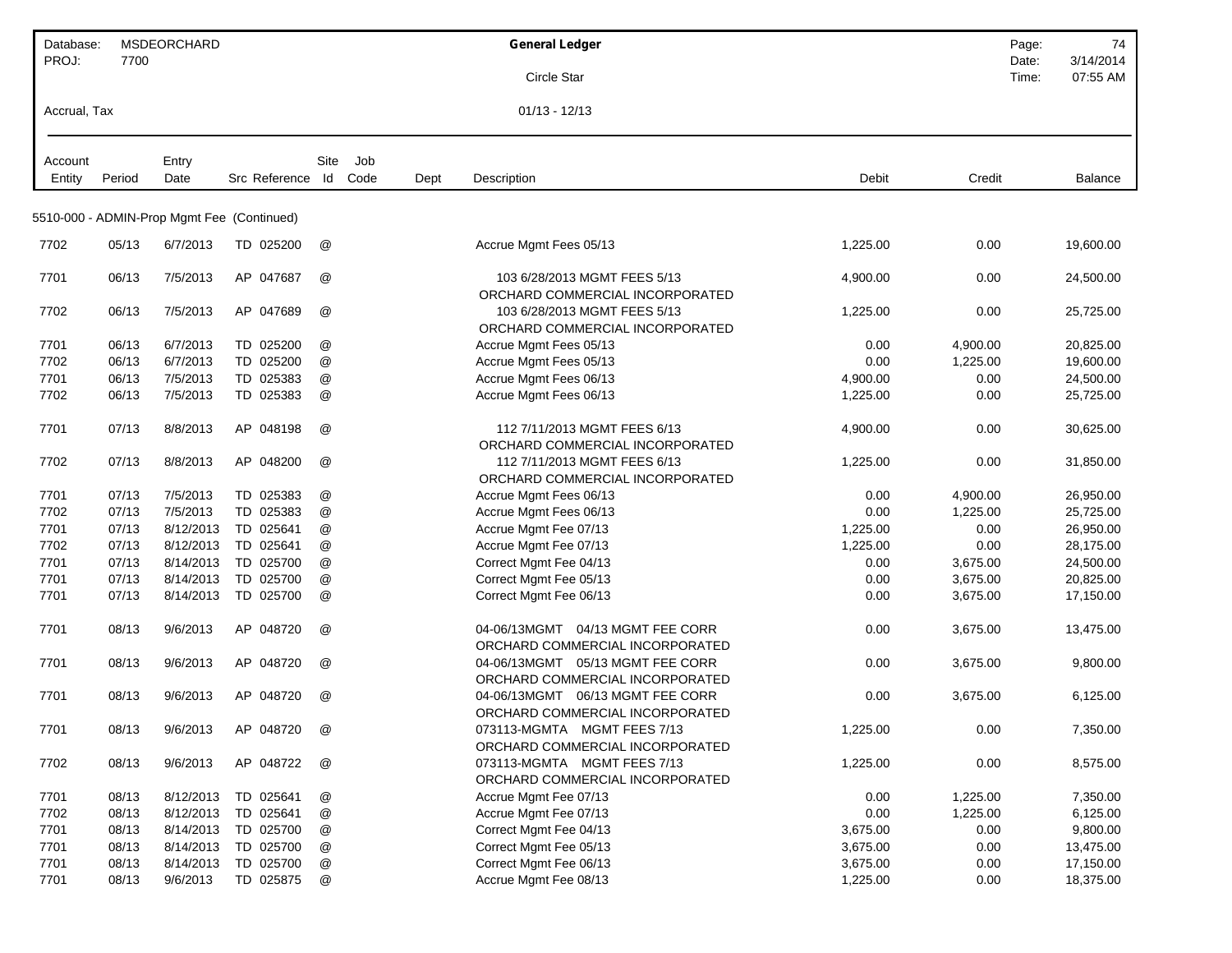| Database:    |        | MSDEORCHARD                                |                       |      | <b>General Ledger</b>                                                |          | Page:    | 75        |
|--------------|--------|--------------------------------------------|-----------------------|------|----------------------------------------------------------------------|----------|----------|-----------|
| PROJ:        | 7700   |                                            |                       |      |                                                                      |          | Date:    | 3/14/2014 |
|              |        |                                            |                       |      | Circle Star                                                          |          | Time:    | 07:55 AM  |
| Accrual, Tax |        |                                            |                       |      | $01/13 - 12/13$                                                      |          |          |           |
| Account      |        | Entry                                      | Site<br>Job           |      |                                                                      |          |          |           |
| Entity       | Period | Date                                       | Src Reference Id Code | Dept | Description                                                          | Debit    | Credit   | Balance   |
|              |        |                                            |                       |      |                                                                      |          |          |           |
|              |        | 5510-000 - ADMIN-Prop Mgmt Fee (Continued) |                       |      |                                                                      |          |          |           |
| 7702         | 08/13  | 9/6/2013<br>TD 025875                      | @                     |      | Accrue Mgmt Fee 08/13                                                | 1,225.00 | 0.00     | 19,600.00 |
| 7701         | 09/13  | 10/11/2013 AP 049316                       | @                     |      | 083013-MGMT<br>MGMT FEES 8/13<br>ORCHARD COMMERCIAL INCORPORATED     | 1,225.00 | 0.00     | 20,825.00 |
| 7701         | 09/13  | 10/11/2013 AP 049316                       | @                     |      | 7701_0000001 Management Fee                                          | 1,225.00 | 0.00     | 22,050.00 |
| 7702         | 09/13  | 10/11/2013 AP 049318                       | @                     |      | ORCHARD COMMERCIAL INCORPORATED<br>083013-MGMT MGMT FEES 8/13        | 1,225.00 | 0.00     | 23,275.00 |
| 7701         | 09/13  | 10/11/2013 CM 088051                       | @                     |      | ORCHARD COMMERCIAL INCORPORATED<br>Managmnt Fee MGT MGMT Fee Billing | 1,225.00 | 0.00     | 24,500.00 |
| 7701         | 09/13  | 10/11/2013 CM 088051                       | @                     |      | Managmnt Fee MGT MGMT Fee Billing                                    | 0.00     | 1,225.00 | 23,275.00 |
| 7701         | 09/13  | 9/6/2013<br>TD 025875                      | @                     |      | Accrue Mgmt Fee 08/13                                                | 0.00     | 1,225.00 | 22,050.00 |
| 7702         | 09/13  | 9/6/2013<br>TD 025875                      | @                     |      | Accrue Mgmt Fee 08/13                                                | 0.00     | 1,225.00 | 20,825.00 |
| 7701         | 09/13  | 10/11/2013 TD 026163                       | @                     |      | Accrue Mgmt Fee 09/13                                                | 1,225.00 | 0.00     | 22,050.00 |
| 7702         | 09/13  | 10/11/2013 TD 026163                       | @                     |      | Accrue Mgmt Fee 09/13                                                | 1,225.00 | 0.00     | 23,275.00 |
| 7701         | 10/13  | 11/12/2013 AP 049826                       | @                     |      | MGMT FEES 9/13<br>093013MGMT<br>ORCHARD COMMERCIAL INCORPORATED      | 1,225.00 | 0.00     | 24,500.00 |
| 7701         | 10/13  | 11/12/2013 AP 049826                       | @                     |      | 7701_0000001 Management Fee<br>ORCHARD COMMERCIAL INCORPORATED       | 1,225.00 | 0.00     | 25,725.00 |
| 7702         | 10/13  | 11/12/2013 AP 049828                       | @                     |      | 093013MGMT<br>MGMT FEES 9/13<br>ORCHARD COMMERCIAL INCORPORATED      | 1,225.00 | 0.00     | 26,950.00 |
| 7702         | 10/13  | 11/12/2013 AP 049828                       | @                     |      | 7702_0000001 Management Fee<br>ORCHARD COMMERCIAL INCORPORATED       | 1,225.00 | 0.00     | 28,175.00 |
| 7701         | 10/13  | 11/12/2013 CM 089409                       | @                     |      | Managmnt Fee MGT MGMT Fee Billing                                    | 1,225.00 | 0.00     | 29,400.00 |
| 7701         | 10/13  | 11/12/2013 CM 089409                       | @                     |      | Managmnt Fee MGT MGMT Fee Billing                                    | 0.00     | 1,225.00 | 28,175.00 |
| 7702         | 10/13  | 11/12/2013 CM 089411                       | @                     |      | Managmnt Fee MGT MGMT Fee Billing                                    | 1,225.00 | 0.00     | 29,400.00 |
| 7702         | 10/13  | 11/12/2013 CM 089411                       | @                     |      | Managmnt Fee MGT MGMT Fee Billing                                    | 0.00     | 1,225.00 | 28,175.00 |
| 7701         | 10/13  | 10/11/2013 TD 026163                       | $^{\circledR}$        |      | Accrue Mgmt Fee 09/13                                                | 0.00     | 1,225.00 | 26,950.00 |
| 7702         | 10/13  | 10/11/2013 TD 026163                       | @                     |      | Accrue Mgmt Fee 09/13                                                | 0.00     | 1,225.00 | 25,725.00 |
| 7701         | 10/13  | 11/12/2013 TD 026412                       | @                     |      | Accrue Mgmt Fee 10/13                                                | 2,756.25 | 0.00     | 28,481.25 |
| 7701         | 11/13  | 12/16/2013 AP 050381                       | @                     |      | 1013-MGMT<br>10/13 MGMT FEE<br>ORCHARD COMMERCIAL INCORPORATED       | 2,756.25 | 0.00     | 31,237.50 |
| 7701         | 11/13  | 12/16/2013 AP 050381                       | @                     |      | 7701_0000001 Management Fee<br>ORCHARD COMMERCIAL INCORPORATED       | 6,781.16 | 0.00     | 38,018.66 |
| 7702         | 11/13  | 12/16/2013 AP 050383                       | @                     |      | 7702_0000001 Management Fee<br>ORCHARD COMMERCIAL INCORPORATED       | 6,930.40 | 0.00     | 44,949.06 |
| 7701         | 11/13  | 12/16/2013 CM 090910                       | @                     |      | Managmnt Fee MGT MGMT Fee Billing                                    | 6,781.16 | 0.00     | 51,730.22 |
| 7701         | 11/13  | 12/16/2013 CM 090910                       | @                     |      | Managmnt Fee MGT MGMT Fee Billing                                    | 0.00     | 6,781.16 | 44,949.06 |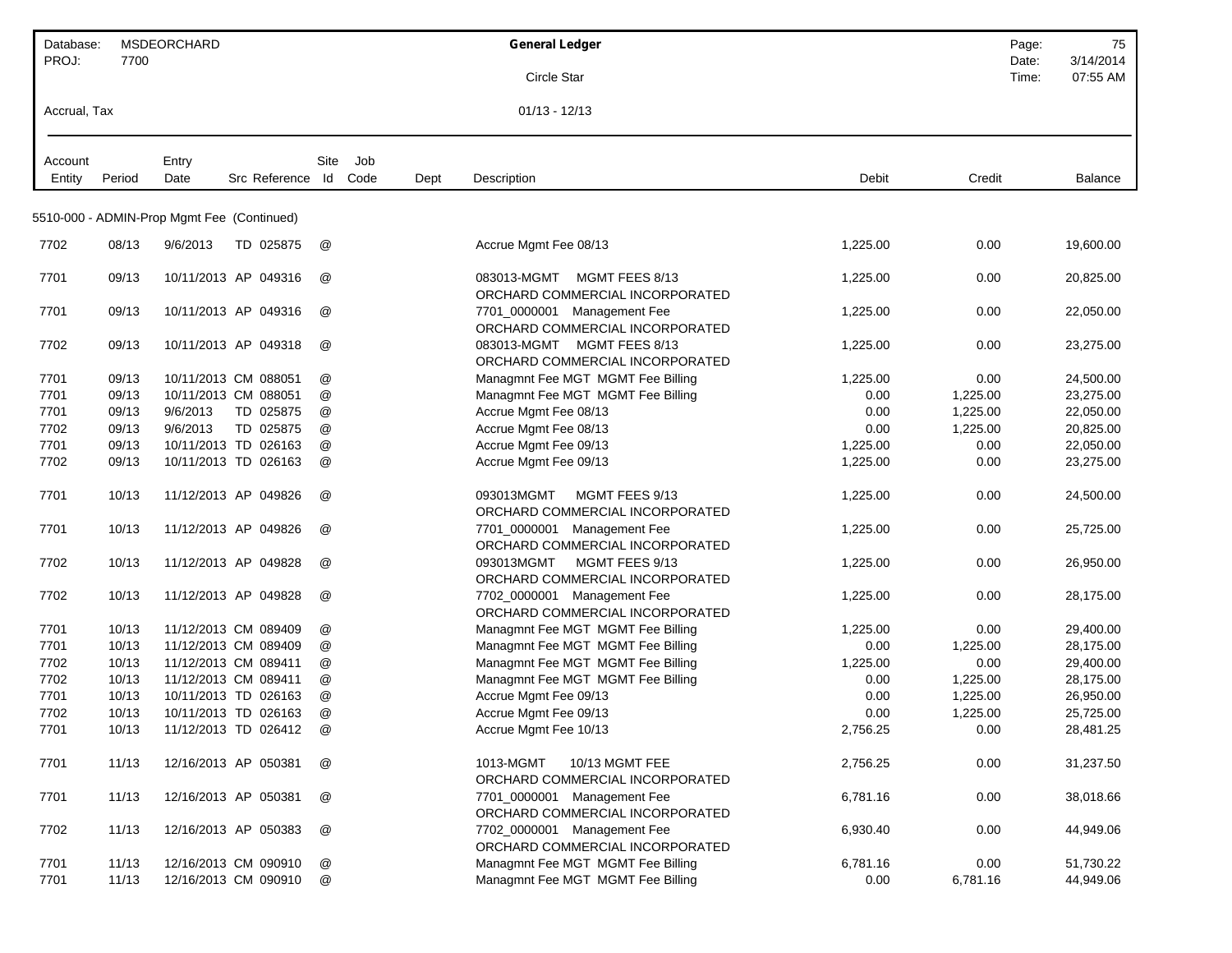| Database:<br>PROJ: | 7700   | MSDEORCHARD                                |                       |                           |      |                   | <b>General Ledger</b>                                          |            |           | Page:          | 76                    |
|--------------------|--------|--------------------------------------------|-----------------------|---------------------------|------|-------------------|----------------------------------------------------------------|------------|-----------|----------------|-----------------------|
|                    |        |                                            |                       |                           |      |                   | Circle Star                                                    |            |           | Date:<br>Time: | 3/14/2014<br>07:55 AM |
| Accrual, Tax       |        |                                            |                       |                           |      |                   | $01/13 - 12/13$                                                |            |           |                |                       |
| Account            |        | Entry                                      |                       | Site                      | Job  |                   |                                                                |            |           |                |                       |
| Entity             | Period | Date                                       | Src Reference Id      |                           | Code | Dept              | Description                                                    | Debit      | Credit    |                | Balance               |
|                    |        | 5510-000 - ADMIN-Prop Mgmt Fee (Continued) |                       |                           |      |                   |                                                                |            |           |                |                       |
| 7702               | 11/13  |                                            | 12/16/2013 CM 090912  | @                         |      |                   | Managmnt Fee MGT MGMT Fee Billing                              | 6,930.40   | 0.00      |                | 51,879.46             |
| 7702               | 11/13  |                                            | 12/16/2013 CM 090912  | @                         |      |                   | Managmnt Fee MGT MGMT Fee Billing                              | 0.00       | 6,930.40  |                | 44,949.06             |
| 7701               | 11/13  |                                            | 11/12/2013 TD 026412  | @                         |      |                   | Accrue Mgmt Fee 10/13                                          | 0.00       | 2,756.25  |                | 42,192.81             |
| 7701               | 12/13  | 1/14/2014                                  | AP 050923             | @                         |      |                   | 7701_0000001 Management Fee<br>ORCHARD COMMERCIAL INCORPORATED | 6,781.16   | 0.00      |                | 48,973.97             |
| 7702               | 12/13  | 1/14/2014                                  | AP 050925             | @                         |      |                   | 7702_0000001 Management Fee<br>ORCHARD COMMERCIAL INCORPORATED | 6,930.40   | 0.00      |                | 55,904.37             |
| 7701               | 12/13  | 1/14/2014                                  | CM 092278             | @                         |      |                   | Managmnt Fee MGT MGMT Fee Billing                              | 6,781.16   | 0.00      |                | 62,685.53             |
| 7701               | 12/13  | 1/14/2014                                  | CM 092278             | @                         |      |                   | Managmnt Fee MGT MGMT Fee Billing                              | 0.00       | 6,781.16  |                | 55,904.37             |
| 7702               | 12/13  | 1/14/2014                                  | CM 092280             | $^\text{\textregistered}$ |      |                   | Managmnt Fee MGT MGMT Fee Billing                              | 6,930.40   | 0.00      |                | 62,834.77             |
| 7702               | 12/13  | 1/14/2014                                  | CM 092280             | @                         |      |                   | Managmnt Fee MGT MGMT Fee Billing                              | 0.00       | 6,930.40  |                | 55,904.37             |
|                    |        |                                            |                       |                           |      | ** Account Totals |                                                                | 153,458.74 | 97,554.37 |                | 55,904.37             |
| 5540-000           |        |                                            | ADMIN-Telephone/Modem |                           |      |                   | <b>Balance Forward</b>                                         |            |           |                | 0.00                  |
| 7701               | 04/13  | 5/10/2013                                  | AP 047100             | $^{\textregistered}$      |      |                   | 60 4/29/2013 TRANE HVAC<br>4/14-5/13 AT&T                      | 65.34      | 0.00      |                | 65.34                 |
| 7702               | 04/13  | 5/10/2013                                  | AP 047102             | @                         |      |                   | 60 4/29/2013 FRONT DESK<br>4/14-5/13 AT&T                      | 51.86      | 0.00      |                | 117.20                |
| 7702               | 05/13  | 6/7/2013                                   | AP 047341             | @                         |      |                   | 86 5/31/2013 FRONT DESK<br>5/14-6/13 AT&T                      | 45.74      | 0.00      |                | 162.94                |
| 7702               | 06/13  | 7/5/2013                                   | AP 047689             | @                         |      |                   | 92 6/28/2013 650 474-2932 FRNT<br>DK AT&T                      | 45.74      | 0.00      |                | 208.68                |
| 7702               | 07/13  | 8/8/2013                                   | AP 048200             | @                         |      |                   | 650 369-1978 FRONT DESK 7/14-8/13<br>AT&T                      | 45.75      | 0.00      |                | 254.43                |
| 7702               | 08/13  | 9/6/2013                                   | AP 048722             | @                         |      |                   | 140 8/30/2013 650 474-2932 FRNT<br>DK AT&T                     | 49.26      | 0.00      |                | 303.69                |
| 7701               | 09/13  |                                            | 10/11/2013 AP 049316  | @                         |      |                   | 168 9/30/2013 ENG DSL 9/11-10/10<br>AT&T U-VERSE (SM)          | 75.17      | 0.00      |                | 378.86                |
| 7702               | 09/13  |                                            | 10/11/2013 AP 049318  | @                         |      |                   | 168 9/30/2013 ENG DSL 9/11-10/10<br>AT&T U-VERSE (SM)          | 75.16      | 0.00      |                | 454.02                |
| 7702               | 09/13  |                                            | 10/11/2013 AP 049318  | @                         |      |                   | 164 9/30/2013 650 474-2932 FRNT<br>DK AT&T                     | 48.08      | 0.00      |                | 502.10                |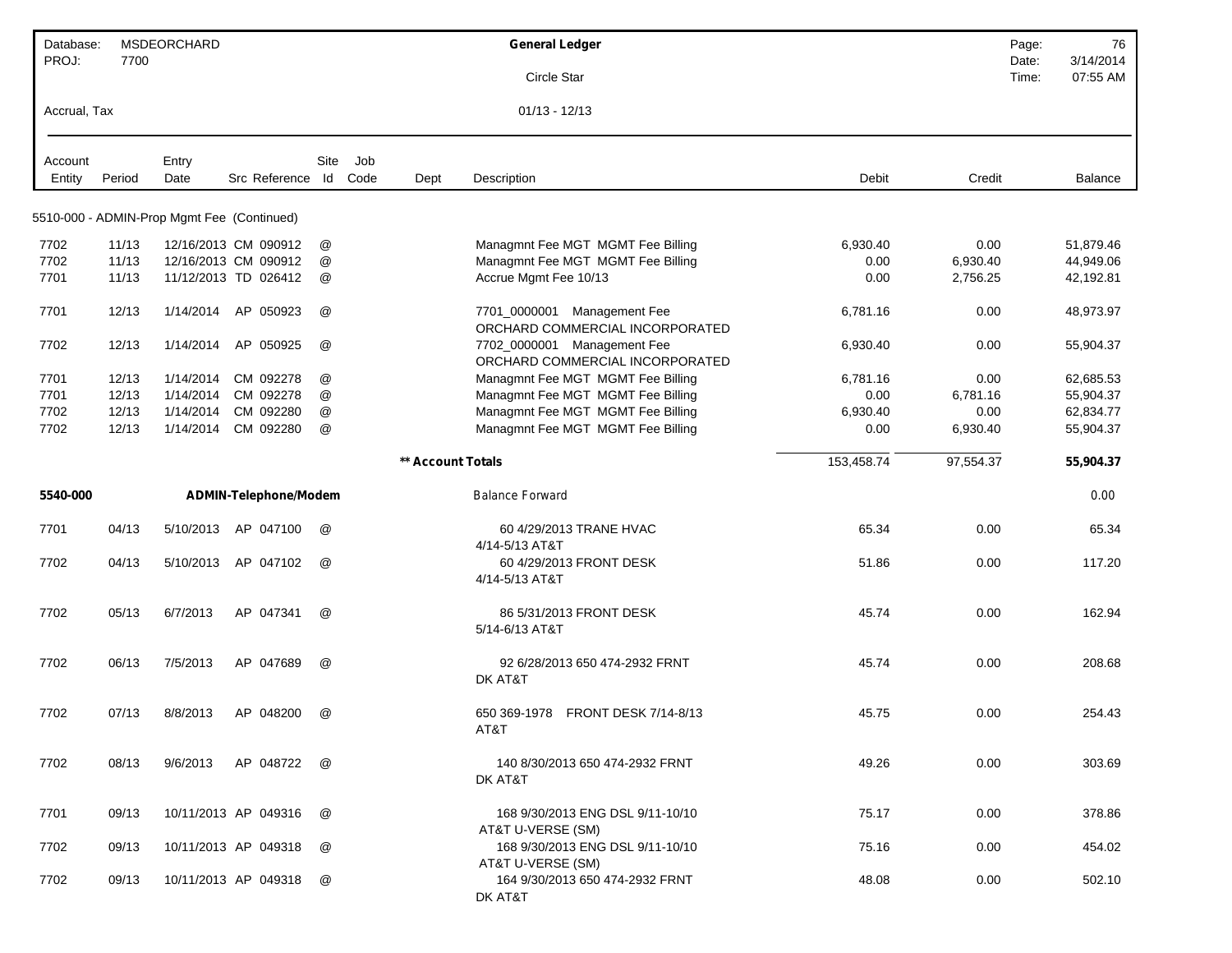| Database:    |        | <b>MSDEORCHARD</b>                           |                       |                      |     |      | <b>General Ledger</b>                                                       | Page:          | 77                    |
|--------------|--------|----------------------------------------------|-----------------------|----------------------|-----|------|-----------------------------------------------------------------------------|----------------|-----------------------|
| PROJ:        | 7700   |                                              |                       |                      |     |      | Circle Star                                                                 | Date:<br>Time: | 3/14/2014<br>07:55 AM |
| Accrual, Tax |        |                                              |                       |                      |     |      | $01/13 - 12/13$                                                             |                |                       |
|              |        |                                              |                       |                      |     |      |                                                                             |                |                       |
| Account      |        | Entry                                        |                       | Site                 | Job |      |                                                                             |                |                       |
| Entity       | Period | Date                                         | Src Reference Id Code |                      |     | Dept | Description<br>Debit                                                        | Credit         | Balance               |
|              |        | 5540-000 - ADMIN-Telephone/Modem (Continued) |                       |                      |     |      |                                                                             |                |                       |
|              |        |                                              |                       |                      |     |      |                                                                             |                |                       |
| 7701         | 10/13  | 11/12/2013 AP 049826                         |                       | @                    |     |      | 180 10/23/2013 ENG DSL<br>20.00                                             | 0.00           | 522.10                |
| 7701         | 10/13  | 11/12/2013 AP 049826                         |                       | $^{\textregistered}$ |     |      | 10/11-11/10 AT&T U-VERSE (SM)<br>179 10/23/2013 ENG TEL 9/26-10/25<br>47.48 | 0.00           | 569.58                |
|              |        |                                              |                       |                      |     |      | AT&T                                                                        |                |                       |
| 7702         | 10/13  | 11/12/2013 AP 049828                         |                       | @                    |     |      | 180 10/23/2013 ENG DSL<br>20.00                                             | 0.00           | 589.58                |
| 7702         | 10/13  | 11/12/2013 AP 049828                         |                       | $^{\textregistered}$ |     |      | 10/11-11/10 AT&T U-VERSE (SM)<br>179 10/23/2013 ENG TEL 9/26-10/25<br>47.48 | 0.00           | 637.06                |
|              |        |                                              |                       |                      |     |      | AT&T                                                                        |                |                       |
| 7701         | 11/13  | 12/16/2013 AP 050381                         |                       | @                    |     |      | 129757641<br>ENG DSL 11/11-12/10<br>20.00                                   | 0.00           | 657.06                |
|              |        |                                              |                       |                      |     |      | AT&T U-VERSE (SM)                                                           |                |                       |
| 7701         | 11/13  | 12/16/2013 AP 050381                         |                       | @                    |     |      | 207 11/27/2013 ENG TEL<br>27.23<br>10/26-11/25 AT&T                         | 0.00           | 684.29                |
| 7702         | 11/13  | 12/16/2013 AP 050383                         |                       | @                    |     |      | 129757641<br>ENG DSL 11/11-12/10<br>20.00                                   | 0.00           | 704.29                |
|              |        |                                              |                       |                      |     |      | AT&T U-VERSE (SM)                                                           |                |                       |
| 7702         | 11/13  | 12/16/2013 AP 050383                         |                       | @                    |     |      | WT112613 11/26/2013 650 474-2932 FRNT<br>48.02<br>DK AT&T                   | 0.00           | 752.31                |
| 7702         | 11/13  | 12/16/2013 AP 050383                         |                       | @                    |     |      | W112613 11/26/2013 650 474-2932 FRNT<br>48.02                               | 0.00           | 800.33                |
|              |        |                                              |                       |                      |     |      | DK AT&T                                                                     |                |                       |
| 7702         | 11/13  | 12/16/2013 AP 050383                         |                       | @                    |     |      | 209 11/27/2013 650 474-2932 FRNT<br>45.58<br>DK AT&T                        | 0.00           | 845.91                |
| 7702         | 11/13  | 12/16/2013 AP 050383                         |                       | @                    |     |      | 207 11/27/2013 ENG TEL<br>27.23                                             | 0.00           | 873.14                |
|              |        |                                              |                       |                      |     |      | 10/26-11/25 AT&T                                                            |                |                       |
| 7702         | 11/13  | 12/16/2013 AP 050383                         |                       | @                    |     |      | WT112613 11/30/2013 Wrong Amt<br>0.00                                       | 48.02          | 825.12                |
|              |        |                                              |                       |                      |     |      | AT&T                                                                        |                |                       |
| 7701         | 12/13  | 1/14/2014 AP 050923                          |                       | $^{\textregistered}$ |     |      | 216 12/24/2013 ENG DSL<br>20.00                                             | 0.00           | 845.12                |
|              |        |                                              |                       |                      |     |      | 11/11-12/10 AT&T U-VERSE (SM)                                               |                |                       |
| 7701         | 12/13  | 1/14/2014 AP 050923                          |                       | @                    |     |      | 27.25<br>215 12/24/2013 ENG TEL<br>11/26-12/25 AT&T                         | 0.00           | 872.37                |
| 7702         | 12/13  | 1/14/2014 AP 050925                          |                       | @                    |     |      | 216 12/24/2013 ENG DSL<br>20.00                                             | 0.00           | 892.37                |
|              |        |                                              |                       |                      |     |      | 11/11-12/10 AT&T U-VERSE (SM)                                               |                |                       |
| 7702         | 12/13  | 1/14/2014 AP 050925                          |                       | @                    |     |      | 215 12/24/2013 ENG TEL<br>27.24<br>11/26-12/25 AT&T                         | 0.00           | 919.61                |
| 7702         | 12/13  | 1/14/2014 AP 050925                          |                       | @                    |     |      | 650 369-1978    650 474-2932 FRNT DK<br>42.86                               | 0.00           | 962.47                |
|              |        |                                              |                       |                      |     |      | AT&T                                                                        |                |                       |
| 7701         | 12/13  | 1/14/2014 TD 026892                          |                       | @                    |     |      | Reclass Trane HVAC to 5227<br>0.00                                          | 65.34          | 897.13                |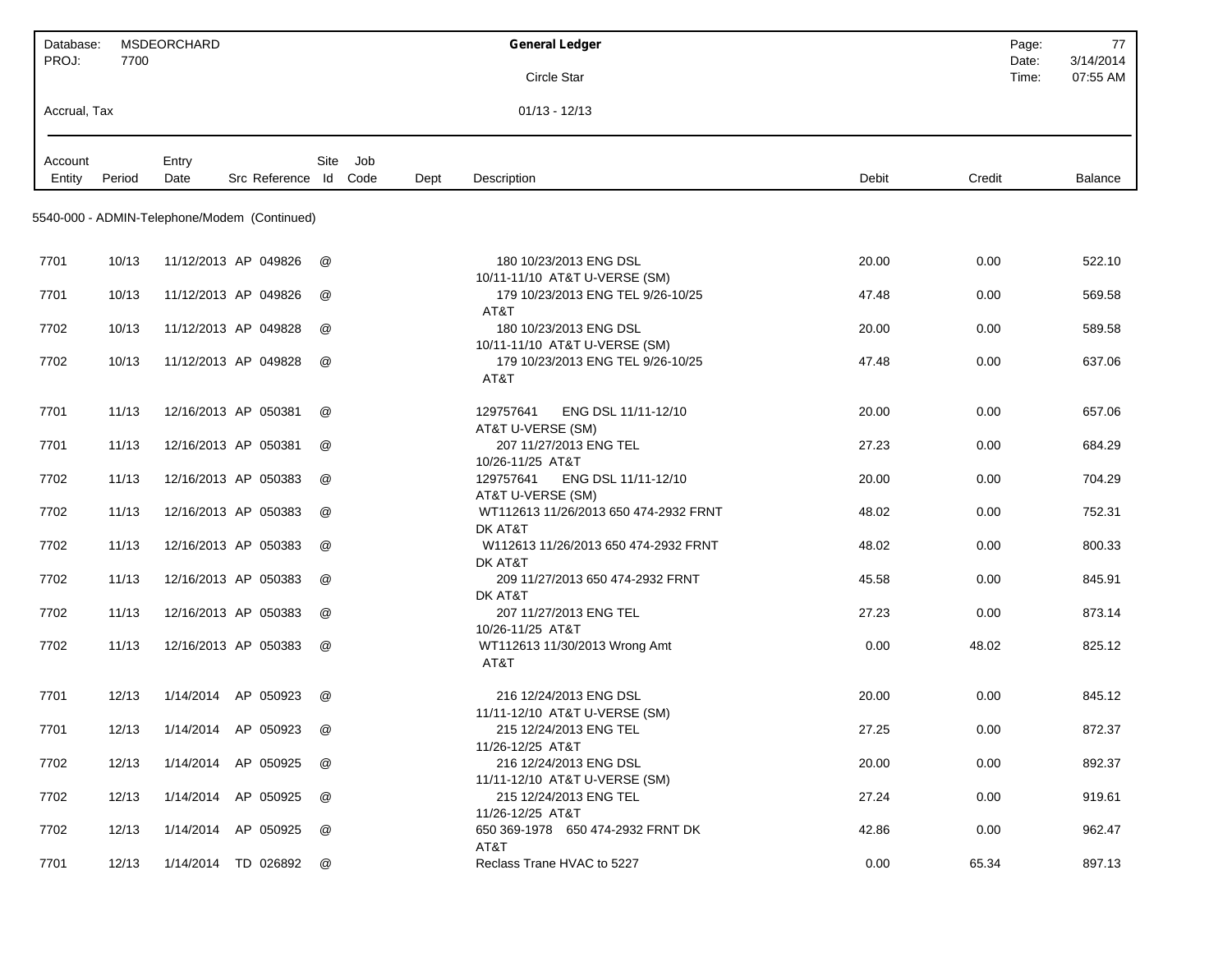| Database:<br>PROJ: | 7700   | MSDEORCHARD   |                                              |               |                   | <b>General Ledger</b>    |            |          | Page:<br>78<br>3/14/2014<br>Date: |
|--------------------|--------|---------------|----------------------------------------------|---------------|-------------------|--------------------------|------------|----------|-----------------------------------|
|                    |        |               |                                              |               |                   | Circle Star              |            |          | 07:55 AM<br>Time:                 |
| Accrual, Tax       |        |               |                                              |               |                   | $01/13 - 12/13$          |            |          |                                   |
| Account<br>Entity  | Period | Entry<br>Date | Src Reference Id Code                        | Site<br>Job   | Dept              | Description              | Debit      | Credit   | Balance                           |
|                    |        |               |                                              |               |                   |                          |            |          |                                   |
|                    |        |               | 5540-000 - ADMIN-Telephone/Modem (Continued) |               |                   |                          |            |          |                                   |
|                    |        |               |                                              |               | ** Account Totals |                          | 1,010.49   | 113.36   | 897.13                            |
| 5620-000           |        |               | <b>NON-REIMB-Utilities</b>                   |               |                   | <b>Balance Forward</b>   |            |          | 0.00                              |
| 7701               | 12/13  |               | 2/27/2014 TD 027248                          | @             |                   | Non Reimb Elect          | 19,347.19  | 0.00     | 19,347.19                         |
|                    |        |               |                                              |               | ** Account Totals |                          | 19,347.19  | 0.00     | 19,347.19                         |
| 5622-000           |        |               | <b>NON-REIMB-Utilities Gas</b>               |               |                   | <b>Balance Forward</b>   |            |          | 0.00                              |
| 7701               | 12/13  | 2/27/2014     | TD 027248                                    | @             |                   | Non Reimb Gas            | 115.52     | 0.00     | 115.52                            |
|                    |        |               |                                              |               | ** Account Totals |                          | 115.52     | 0.00     | 115.52                            |
| 5625-000           |        |               | <b>NON-REIMB-Utilities Water</b>             |               |                   | <b>Balance Forward</b>   |            |          | 0.00                              |
| 7701               | 12/13  |               | 2/27/2014 TD 027248                          | @             |                   | Non Reimb Water/Fire/IRR | 1,810.07   | 0.00     | 1,810.07                          |
|                    |        |               |                                              |               | ** Account Totals |                          | 1,810.07   | 0.00     | 1,810.07                          |
| 5630-000           |        |               | <b>NON-REIMB-Cleaning</b>                    |               |                   | <b>Balance Forward</b>   |            |          | 0.00                              |
| 7701               | 12/13  |               | 2/27/2014 TD 027248                          | @             |                   | Non Reimb Cleaning       | 8,712.50   | 0.00     | 8,712.50                          |
|                    |        |               |                                              |               | ** Account Totals |                          | 8,712.50   | 0.00     | 8,712.50                          |
| 5640-000           |        |               | NON-REIMB-R&M                                |               |                   | <b>Balance Forward</b>   |            |          | 0.00                              |
| 7701               | 12/13  |               | 2/27/2014 TD 027248                          | @             |                   | Non Reimb R&M            | 118,151.29 | 0.00     | 118,151.29                        |
|                    |        |               |                                              |               | ** Account Totals |                          | 118,151.29 | 0.00     | 118,151.29                        |
| 5670-000           |        |               | NON-REIMB-Other                              |               |                   | <b>Balance Forward</b>   |            |          | 0.00                              |
| 7701               | 12/13  |               | 2/27/2014 TD 027248                          | $^\copyright$ |                   | Non Reimb Other          | 56,068.38  | $0.00\,$ | 56,068.38                         |
|                    |        |               |                                              |               | ** Account Totals |                          | 56,068.38  | 0.00     | 56,068.38                         |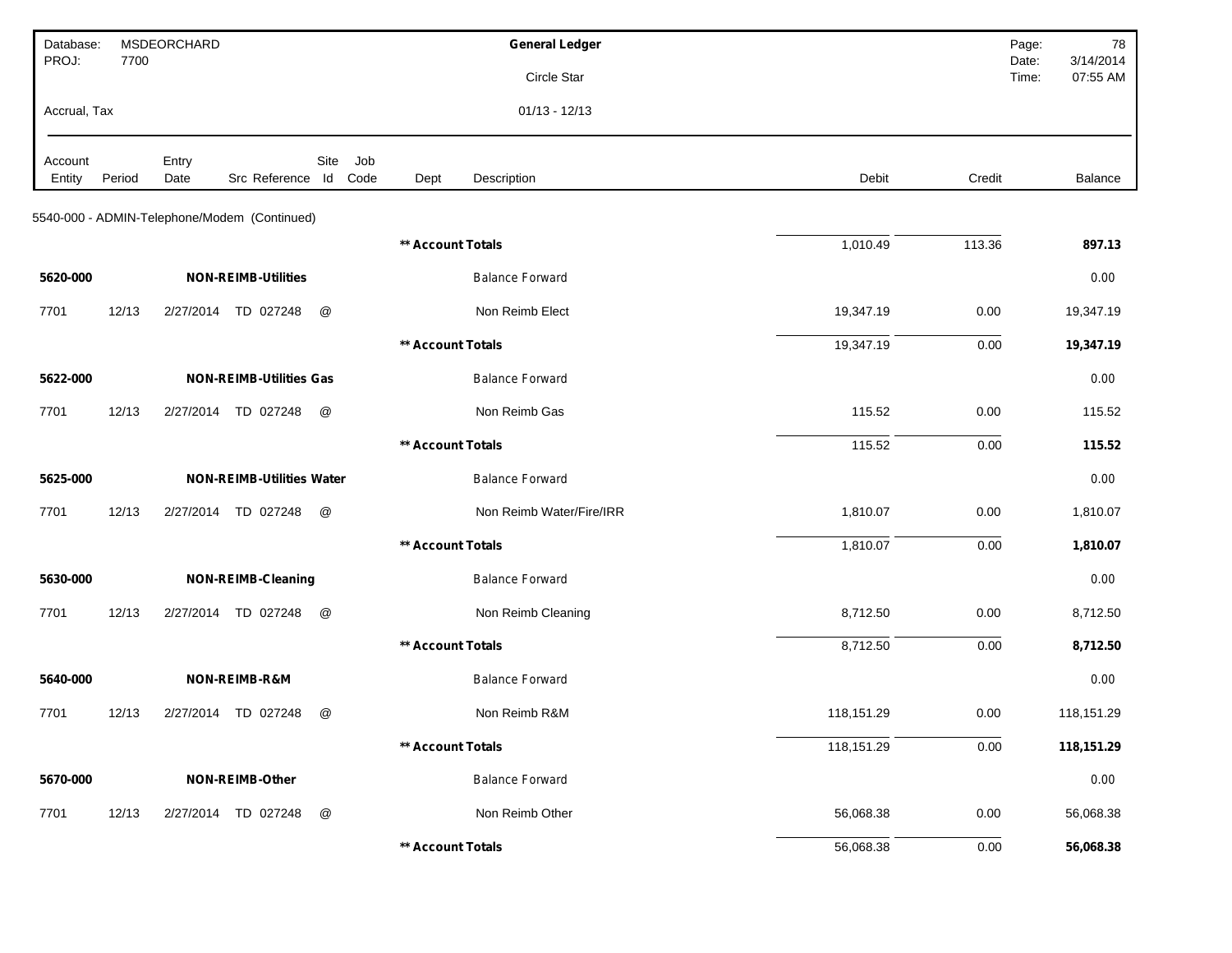| Database:<br>PROJ: | 7700   | MSDEORCHARD   |                                  |                     |                   | <b>General Ledger</b>                                                  |           |          | Page:<br>79<br>3/14/2014<br>Date: |
|--------------------|--------|---------------|----------------------------------|---------------------|-------------------|------------------------------------------------------------------------|-----------|----------|-----------------------------------|
|                    |        |               |                                  |                     |                   | Circle Star                                                            |           |          | 07:55 AM<br>Time:                 |
| Accrual, Tax       |        |               |                                  |                     |                   | $01/13 - 12/13$                                                        |           |          |                                   |
| Account<br>Entity  | Period | Entry<br>Date | Src Reference Id                 | Site<br>Job<br>Code | Dept              | Description                                                            | Debit     | Credit   | Balance                           |
| 5685-000           |        |               | NON-REIMB-Ad/Promo               |                     |                   | <b>Balance Forward</b>                                                 |           |          | 0.00                              |
| 7701               | 12/13  | 1/14/2014     | AP 050923                        | @                   |                   | 225 12/24/2013 TENANT GIFTS<br>ORCHARD COMMERCIAL INCORPORATED         | 435.00    | 0.00     | 435.00                            |
| 7702               | 12/13  | 1/14/2014     | AP 050925                        | @                   |                   | 225 12/24/2013 TENANT GIFTS<br>ORCHARD COMMERCIAL INCORPORATED         | 435.00    | 0.00     | 870.00                            |
|                    |        |               |                                  |                     | ** Account Totals |                                                                        | 870.00    | 0.00     | 870.00                            |
| 5688-000           |        |               | <b>NON-REIMB Space Planning</b>  |                     |                   | <b>Balance Forward</b>                                                 |           |          | 0.00                              |
| 7701               | 07/13  | 8/8/2013      | AP 048198                        | @                   |                   | 5000<br><b>AQUARIUM BLUE PRINTS</b><br>ORCHARD COMMERCIAL CONSTRUCTION | 18.76     | 0.00     | 18.76                             |
| 7702               | 07/13  | 8/8/2013      | AP 048200                        | @                   |                   | <b>AQUARIUM BLUE PRINTS</b><br>5000<br>ORCHARD COMMERCIAL CONSTRUCTION | 18.75     | 0.00     | 37.51                             |
|                    |        |               |                                  |                     | ** Account Totals |                                                                        | 37.51     | 0.00     | 37.51                             |
| 5695-000           |        |               | <b>NON-REIMB-Due from Tenant</b> |                     |                   | <b>Balance Forward</b>                                                 |           |          | 0.00                              |
| 7702               | 05/13  | 6/7/2013      | AP 047341                        | @                   |                   | 73 5/9/2013 TURN ON/OFF HVAC<br>OCS SERVICE, INC                       | 225.00    | 0.00     | 225.00                            |
| 7702               | 05/13  | 5/30/2013     | TD 025147                        | @                   |                   | Reimb for HVAC Service                                                 | 0.00      | 225.00   | 0.00                              |
| 7701               | 06/13  | 7/5/2013      | TD 025383                        | @                   |                   | Accrue Trasfer Switch RPRs 06/13                                       | 910.00    | 0.00     | 910.00                            |
| 7701               | 07/13  | 8/8/2013      | AP 048198                        | @                   |                   | 150860396<br><b>CLN TRAVELING CABLES</b><br>KONE INC.                  | 10,203.95 | 0.00     | 11,113.95                         |
| 7701               | 07/13  | 8/8/2013      | AP 048198                        | @                   |                   | <b>RPR WTR DAMAGE</b><br>150861554<br>KONE INC.                        | 5,125.00  | 0.00     | 16,238.95                         |
| 7701               | 07/13  | 7/5/2013      | TD 025383                        | @                   |                   | Accrue Trasfer Switch RPRs 06/13                                       | 0.00      | 910.00   | 15,328.95                         |
| 7701               | 07/13  |               | 8/12/2013 TD 025641              | @                   |                   | Accrue Transfer Switch RPR's 06/13                                     | 910.00    | 0.00     | 16,238.95                         |
| 7701               | 08/13  | 9/6/2013      | AP 048720                        | @                   |                   | 127 8/16/2013 DISABLE TRANSFER SW<br><b>CUMMINS WEST, INC</b>          | 455.00    | 0.00     | 16,693.95                         |
| 7701               | 08/13  |               | 8/12/2013 TD 025641              | @                   |                   | Accrue Transfer Switch RPR's 06/13                                     | 0.00      | 910.00   | 15,783.95                         |
| 7701               | 09/13  |               | 10/11/2013 AP 049316             | @                   |                   | 154 9/19/2013 ENABLE TRANSFER SW<br><b>CUMMINS WEST, INC</b>           | 455.00    | 0.00     | 16,238.95                         |
| 7701               | 09/13  |               | 9/20/2013 TD 025990              | @                   |                   | 9/17 Deposit Novo Reimb<br>Water Damage to Elevator                    | 0.00      | 5,125.00 | 11,113.95                         |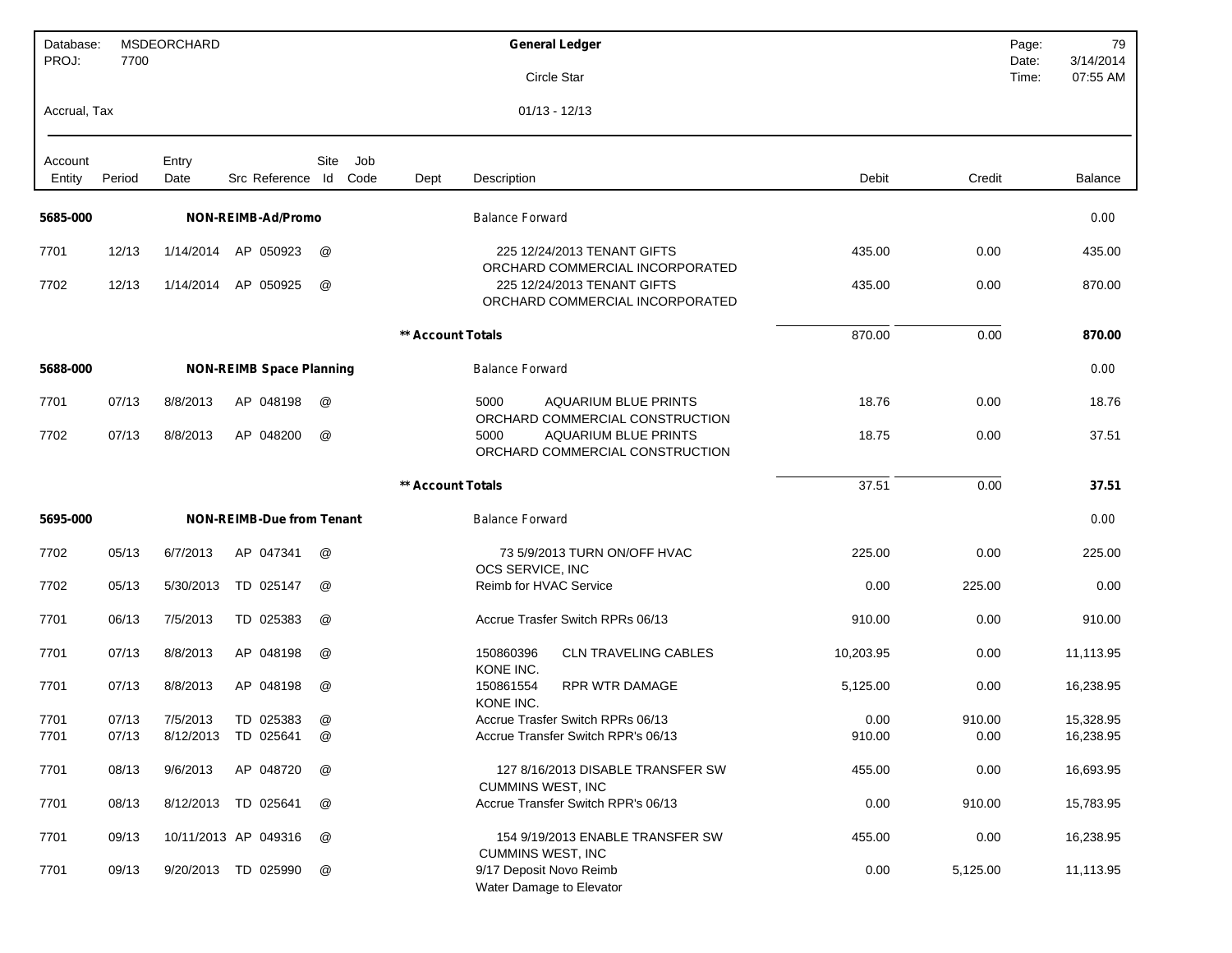| Database:<br>PROJ: | 7700           | MSDEORCHARD   |                                                  |        |                     | <b>General Ledger</b>                                                  |              |                    | Page:<br>Date: | 80<br>3/14/2014        |
|--------------------|----------------|---------------|--------------------------------------------------|--------|---------------------|------------------------------------------------------------------------|--------------|--------------------|----------------|------------------------|
|                    |                |               |                                                  |        |                     | Circle Star                                                            |              |                    | Time:          | 07:55 AM               |
| Accrual, Tax       |                |               |                                                  |        |                     | $01/13 - 12/13$                                                        |              |                    |                |                        |
| Account<br>Entity  | Period         | Entry<br>Date | Src Reference Id                                 | Site   | Job<br>Code<br>Dept | Description                                                            | Debit        | Credit             |                | Balance                |
|                    |                |               |                                                  |        |                     |                                                                        |              |                    |                |                        |
|                    |                |               | 5695-000 - NON-REIMB-Due from Tenant (Continued) |        |                     |                                                                        |              |                    |                |                        |
| 7701               | 10/13          |               | 11/12/2013 AP 049826                             | @      |                     | 194 10/31/2013 OVERTIME CT REQ'T<br>ENVIRONMENTAL SERVICE PARTNERS     | 910.00       | 0.00               |                | 12,023.95              |
| 7701               | 10/13          |               | 11/12/2013 AP 049826                             | @      |                     | 199 10/31/2013 RPLC CYLNDRS IN<br>DRS STEVE PHIRIPPID                  | 3,098.82     | 0.00               |                | 15,122.77              |
| 7701               | 10/13          |               | 10/31/2013 TD 026284                             | @      |                     | 10/29 Deposit Novo Reimb                                               | 0.00         | 910.00             |                | 14,212.77              |
| 7701<br>7701       | 11/13<br>11/13 |               | 11/19/2013 CM 089656<br>12/12/2013 TD 026627     | @<br>@ |                     | Charge STC Specific Tenant Charge<br>Add'l Clean to 4th FI Secure Area | 0.00<br>0.00 | 3,098.82<br>910.00 |                | 11,113.95<br>10,203.95 |
| 7701               | 12/13          |               | 12/16/2013 CM 090842                             | @      |                     | Cash Recpt NON-TENANT                                                  | 0.00         | 10,203.95          |                | 0.00                   |
|                    |                |               |                                                  |        | ** Account Totals   |                                                                        | 22,292.77    | 22,292.77          |                | 0.00                   |
| 6220-000           |                |               | <b>Bank Charges/Loan Fees</b>                    |        |                     | <b>Balance Forward</b>                                                 |              |                    |                | 0.00                   |
| 7701               | 01/13          | 2/14/2013     | MB 024503                                        | @      |                     | <b>BANK FEE</b>                                                        | 15.51        | 0.00               |                | 15.51                  |
| 7701               | 02/13          | 2/28/2013     | AP 046422                                        | @      |                     | 25 2/27/2013 ACH PYMNT TO<br>ORCHARD COUNTY OF SAN MATEO               | 0.50         | 0.00               |                | 16.01                  |
| 7702               | 02/13          | 2/28/2013     | AP 046424                                        | @      |                     | 25 2/27/2013 ACH PYMNT TO<br>ORCHARD COUNTY OF SAN MATEO               | 0.50         | 0.00               |                | 16.51                  |
| 7701               | 02/13          | 3/14/2013     | MB 024667                                        | @      |                     | 2/13 BANK FEE                                                          | 16.29        | 0.00               |                | 32.80                  |
| 7701               | 03/13          | 4/10/2013     | TD 024795                                        | @      |                     | <b>Bank Fees</b>                                                       | 15.18        | 0.00               |                | 47.98                  |
| 7701               | 04/13          | 5/10/2013     | TD 025054                                        | @      |                     | <b>Bank Fees</b>                                                       | 16.77        | 0.00               |                | 64.75                  |
| 7701               | 05/13          | 6/4/2013      | TD 025176                                        | @      |                     | <b>Bank Fees</b>                                                       | 9.68         | 0.00               |                | 74.43                  |
| 7701               | 06/13          | 7/5/2013      | TD 025381                                        | @      |                     | <b>Bank Fees</b>                                                       | 15.73        | 0.00               |                | 90.16                  |
| 7701               | 07/13          | 8/8/2013      | TD 025620                                        | @      |                     | Bank Fees 07/13                                                        | 13.41        | 0.00               |                | 103.57                 |
| 7701               | 08/13          | 9/6/2013      | TD 025869                                        | @      |                     | Bank Fees 08/13                                                        | 15.99        | 0.00               |                | 119.56                 |
| 7701               | 09/13          |               | 10/11/2013 TD 026154                             | @      |                     | Bank Fees 09/13                                                        | 16.19        | 0.00               |                | 135.75                 |
| 7701               | 10/13          |               | 11/12/2013 TD 026407                             | @      |                     | Bank Fees 10/13                                                        | 17.72        | 0.00               |                | 153.47                 |